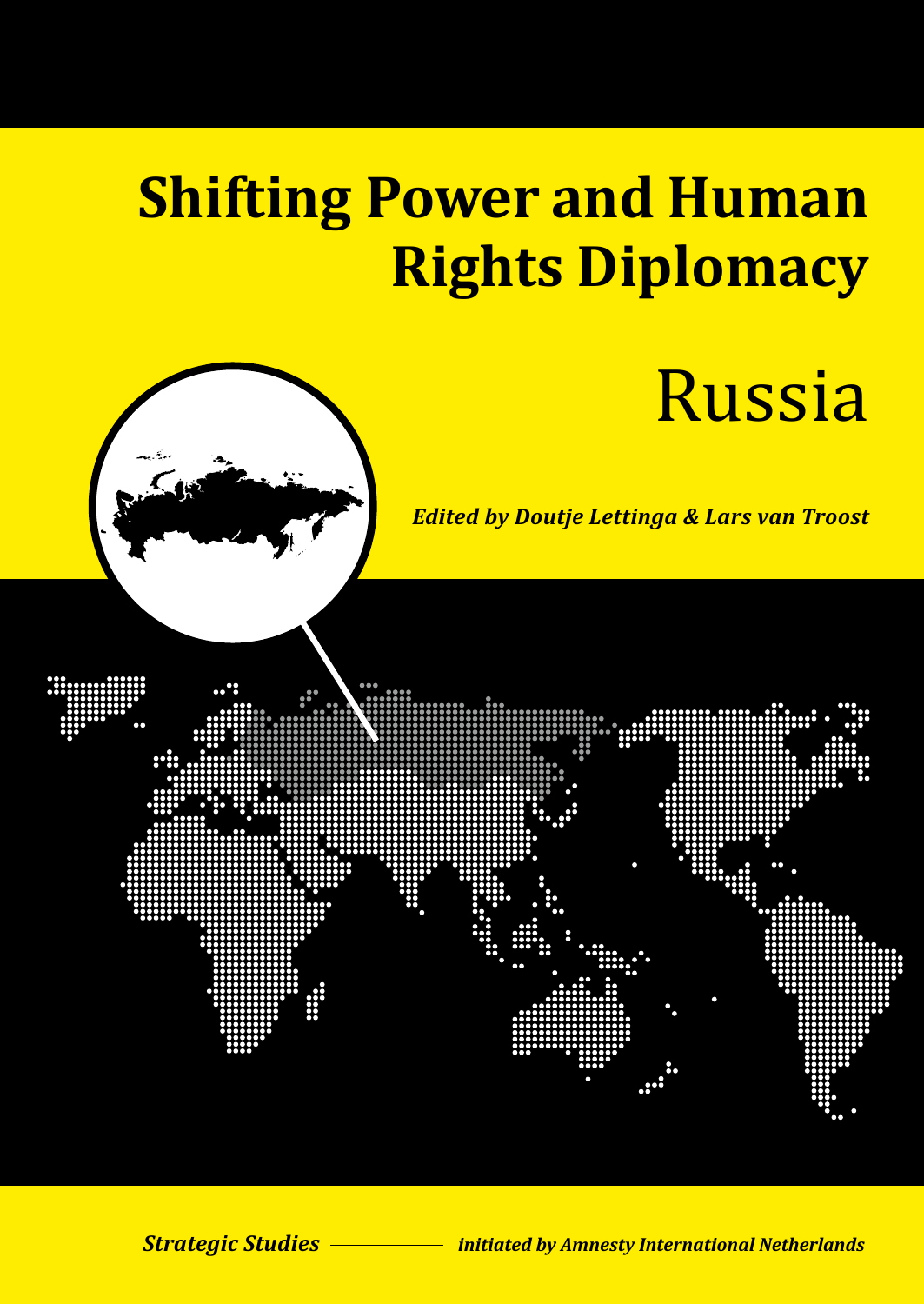## **Shifting Power and Human Rights Diplomacy**



*Edited by Doutje Lettinga & Lars van Troost*

Published March 2017 by Amnesty International Netherlands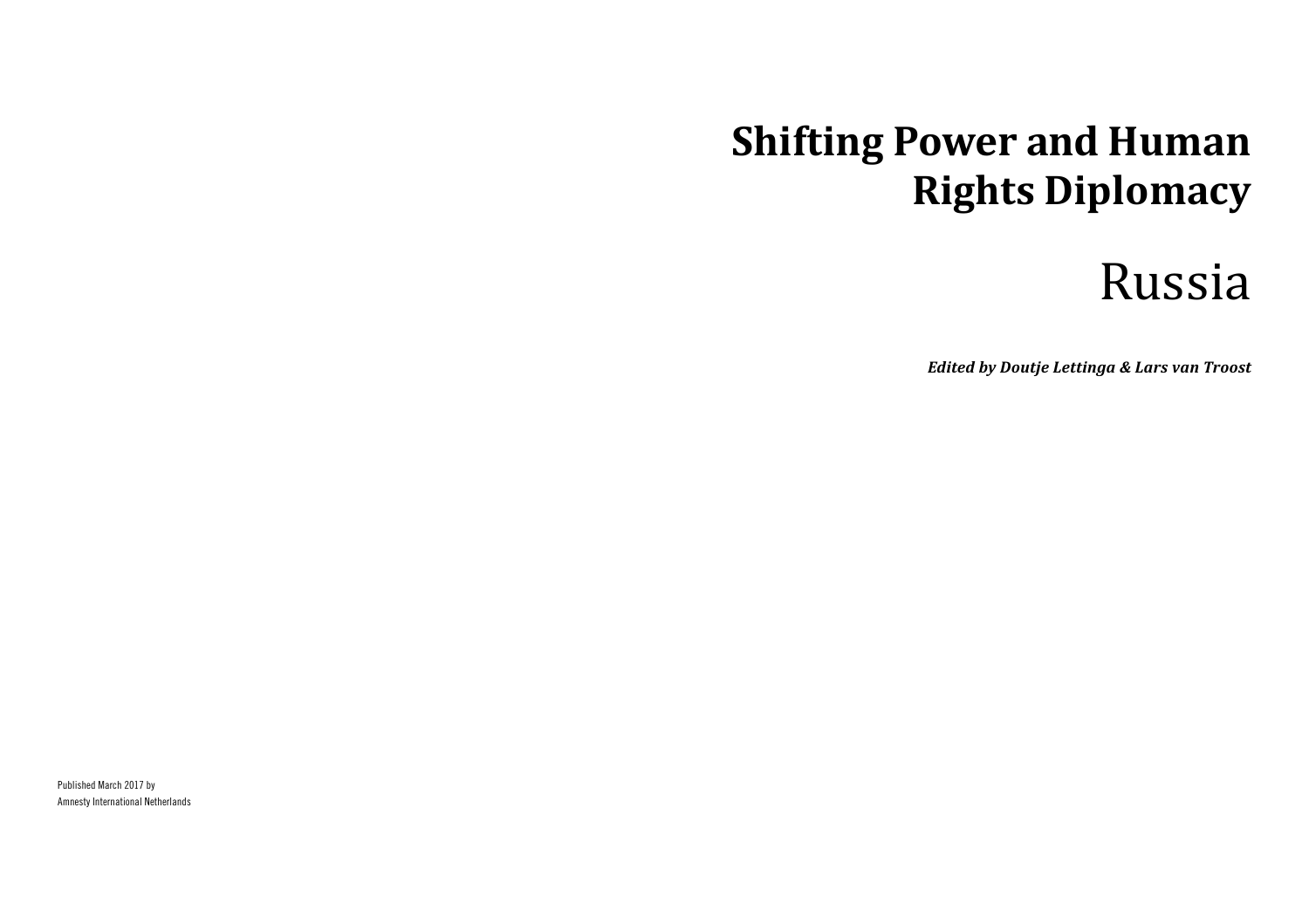### *Shifting Power and Human Rights Diplomacy*

#### **Also in this series:**

Doutje Lettinga and Lars van Troost (eds), *Shifting Power and Diplomacy: Germany*, July 2016. www.amnesty.nl/RisingPowerGermany

 Doutje Lettinga and Lars van Troost (eds), *Shifting Power and Diplomacy: South Africa*, March 2016. www.amnesty.nl/RisingPowersouthafrica

Doutje Lettinga and Lars van Troost (eds), *Shifting Power and Diplomacy: India*, April 2015. www.amnesty.nl/RisingPowerIndia

Thijs van Lindert and Lars van Troost (eds), *Shifting Power and Diplomacy: Brazil*, November 2014. www.amnesty.nl/RisingPowerBrazil

#### **Other publications by Strategic Studies:**

Doutje Lettinga and Lars van Troost (eds), *Can Human Rights Bring Social Justice? Twelve Essays*, October 2015. www.amnesty.nl/canhumanrightsbringsocialjustice

 Thijs van Lindert and Doutje Lettinga (eds), *The Future of Human Rights in an Urban World. Exploring Opportunities, Threats and Challenges*, September 2014.www.amnesty. nl/UrbanWorld

Doutje Lettinga and Lars van Troost (eds), Debating *The Endtimes of Human Rights*. Institutions and Activism in a Neo-Westphalian World, July 2014. www.amnesty.nl/endtimes

Strategic Studies is an initiative of Amnesty International Netherlands. Since 2013 Strategic Studies has been mapping out national and international social, political and legal developments which can affect the future of human rights and the work of Amnesty International in particular. Contact: strategischeverkenningen@amnesty.nl.

#### *Table of Contents*

List of Authors and Editors  $-7$ 

Introduction – 11

*Russian foreign policy and the promotion of alternative conceptions of democracy and human rights* – 19 Rick Fawn

*The rise of authoritarian regionalism: Russia and China's challenge to international human rights norms and law –* 31 Alexander Cooley and Matthew Schaaf

*Changing Russia-EU relations and their impact on EU's human rights policy in the eastern neighbourhood –* 41 Alexander Sergunin

*Does Russia have a human rights future in the Council of Europe and OSCE? –* 53 Bill Bowring

*Framing and foreign policy: Russian media control and human rights –* 65 Mikhail Suslov

*Domestic politics and the role of identities in Russia's foreign policy on international human rights –* 75 Hanna Smith

*Civil society in Russia's foreign policy: excluded 'foreign agents' and pro-Kremlin policy implementers –* 85 Andrey Demidov and Elena Belokurova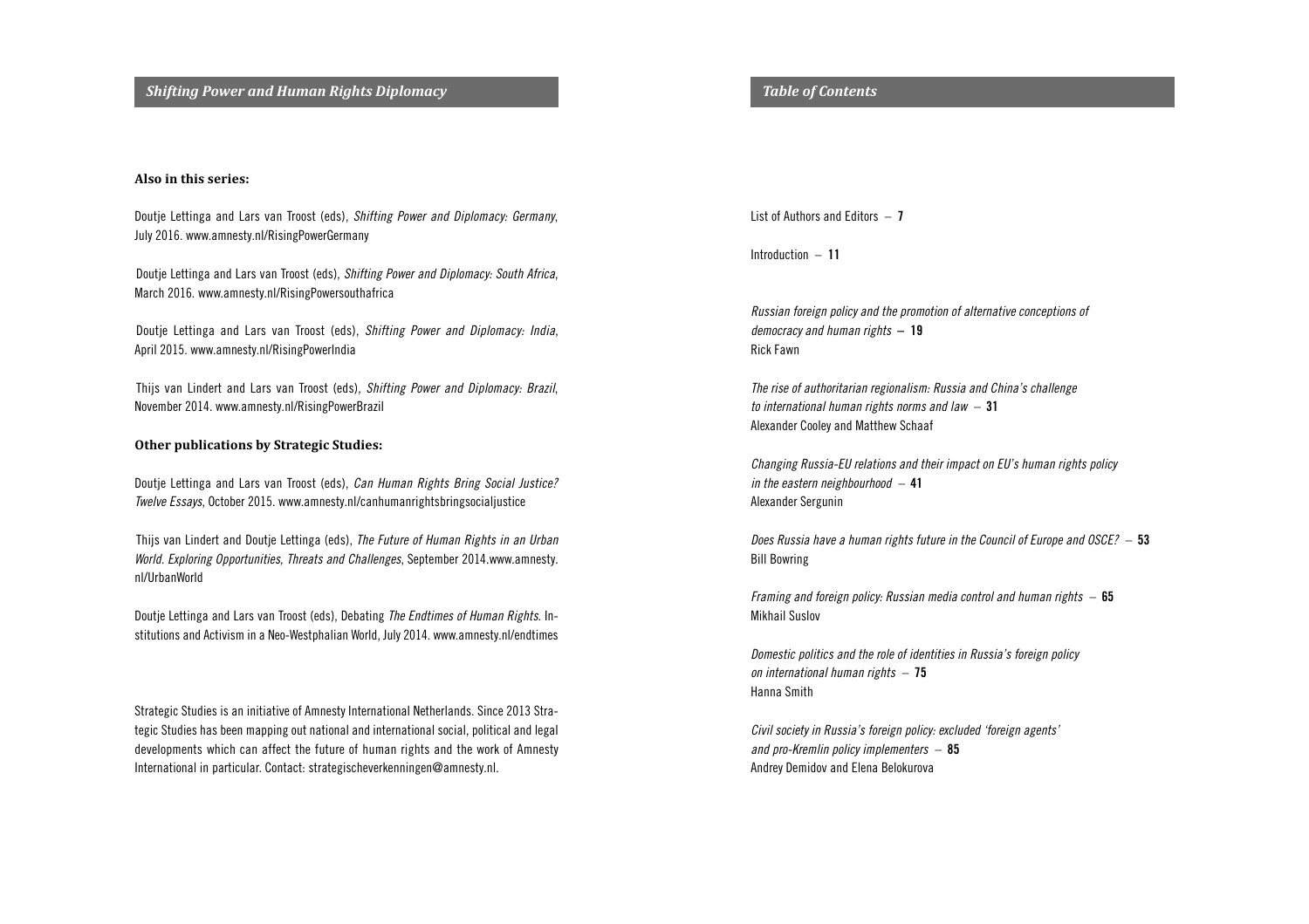*Religion and human rights in Russia's foreign policy –* 97 Alicja Curanović

*Russia: digital rights in the foreign policy agenda –* 111 Alexandra Kulikova

*Russia, the R2P and human rights: ensuring responsible protection –* 121 Derek Averre and Lance Davies

*How to counter a counter-narrative? –* 131 Anna Neistat

References – 139

## *List of Authors and Editors*

Derek Averre is Reader in Russian Foreign and Security Policy at the Centre for Russian, European and Eurasian Studies, University of Birmingham. He has 25 years experience in research on Russian foreign and security policy, Russia-Europe relations and arms control issues. He has co-edited a book and journal special issues and written numerous articles and book chapters.

Elena Belokurova is a Lecturer of the Faculty of Sociology at St. Petersburg State University associated with the Centre for German and European Studies. She also teaches courses on European integration at St. Petersburg branch of Russian Academy of National Economy and Public Administration. She has participated in a number of international research and educational projects on civil society and politics in Russia and EU-Russia relations. She also works as a Board Chair of the German-Russian Exchange in St. Petersburg and is a member of the Steering Committee in the EU-Russia Civil Society Forum.

Bill Bowring is a practising barrister (Field Court Chambers, Gray's Inn), and teaches international law and human rights at Birkbeck College, University of London. He is Chair of the European Human Rights Advocacy Centre (EHRAC), taking cases to the European Court of Human Rights; is President of the European Lawyers for Democracy and Human Rights (ELDH); is active in the Bar Human Rights Committee of England and Wales; and is a Trustee of the Redress Trust (reparation for torture survivors), and of Lawyers for Palestinian Human Rights (LPHR).

Alexander Cooley is Director of The Harriman Institute for Russian, Eurasian and East European Studies at Columbia University in New York and the Claire Tow Professor of Political Science at Barnard College. His books include *Great Games, Local Rules: the New Great Power Contest in Central Asia* (Oxford 2012) and *Dictators Without Borders: Power and Money In Central Asia* (Yale 2017).

Alicja Curanović is a Assistant Professor at the Institute of International Relations at the University of Warsaw. She holds a PhD in political science (PhD thesis: The Religious Factor in the Foreign Policy of the Russian Federation). Her main research interests are, *inter alia*, international relations in the post-Soviet area; Russian foreign policy; religious factor in international relations; perception, identity, image and status in politics. She has conducted research *inter alia* at the Columbia University, Stanford University, the Russian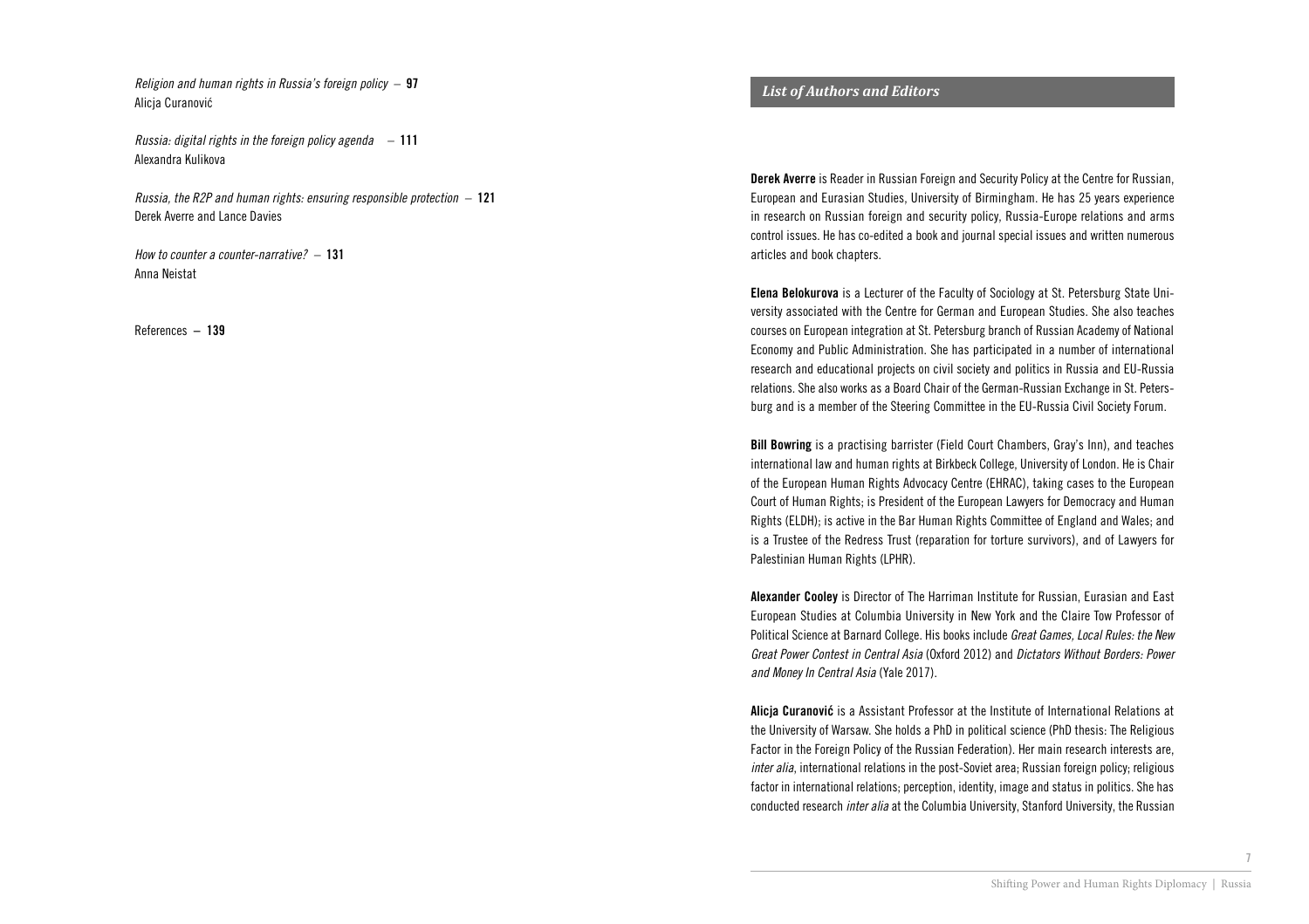State University for Humanistic Studies and MGIMO. Her articles appeared in renowned academic journals, e.g. *Politics and Religion, Nationalities Papers* or *Religion, State and Society*. Her monograph – The *Religious Factor in Russia's Foreign Policy* (Routledge 2012).

Lance Davies is a postdoctoral researcher at the Centre for Russian, European and Eurasian Studies, University of Birmingham. His thesis focuses on Russia's approach towards conflict management within the framework of security governance. His other research interests include military intervention and the responsibility to protect, peace operations and security studies.

Andrey Demidov is a post-doctoral fellow at ACCESS Europe (Amsterdam Centre for Contemporary European Studies) at the University of Amsterdam. He received his PhD at Central European University in Budapest. He teaches courses on the EU foreign policy and relations with its immediate neighbours. He is doing research on the roles of civil society actors in European governance, EU cohesion and foreign policy.

Rick Fawn is Professor of International Relations at the University of St Andrews in the United Kingdom. Among his dozen books are *International Organizations and Internal Conditionality: Making Norms Matter* (Palgrave Macmillan 2013). He has conducted research in and published on Central Europe, the Balkans, Russia, the Caucasus and Central Asia. He has also made numerous invited briefings and contributions to governments, NGOs and media, and given many papers and invited lectures and keynote addresses in the UK and overseas.

Alexandra Kulikova is the Global Stakeholder Engagement Manager for Eastern Europe and Central Asia at ICANN and member of the editorial board at Chatham House's Journal of Cyber Policy. Previously she ran the research programme on global Internet governance and international information security at PIR Center think-tank. Alexandra's research interests include national and global Internet governance policies, privacy and data protection online, state and corporate policies on ICT security, cyber-strategies and cyber dimension of foreign affairs. Previously Alexandra participated in the LSE Media Policy Project research group at the LSE as a research assistant. She holds an MSc degree from the London School of Economics and Political Science in media and communication governance.

Doutje Lettinga is an analyst at Strategic Studies, an initiative of Amnesty International Netherlands. She holds a doctorate in Sociology from the VU University Amsterdam and master's degrees in History and Political Science from the University of Amsterdam (UvA). Prior to joining Amnesty, Doutje worked as a researcher and consultant, including for Human Rights Watch, the EU Fundamental Rights Agency, and the European Commission.

Anna Neistat is a leading human rights expert and specialist in conflict areas. She is the Senior Director for Research at Amnesty International, leading and developing Amnesty International's global research agenda and crisis response. Prior to that she worked as the Associate Director for Program and Emergencies at Human Rights Watch, Russia's leading radio station *Ekho Moskvy*, the Open Society Institute, and as a constitutional law researcher at the Radcliffe Institute for Advanced Studies. She holds an LL.M. degree from Harvard Law School, a J.D. and Ph.D. in law, and an M.S. in history and philology.

Matthew Schaaf is a human rights advocate and serves as the director of Freedom House's office in Ukraine. Previously he conducted research and advocacy at Human Rights Watch in Russia and was an advocate at the Peaceful Prevention of Deadly Conflict program at the Friends Committee on National Legislation. He is an expert on human rights and democratic development in Ukraine, Russia, and Kyrgyzstan, and an expert on LGBTI rights across Eurasia.

Alexander Sergunin, is Professor of International Relations at St. Petersburg State University and Higher School of Economics, Russia. His fields of expertise include EU-Russian relations, Eastern Partnership, Russian foreign policy thinking and making. Alexander Sergunin is the author of several books and publications such as *Explaining Russian Foreign Policy Behavior: Theory and Practice (Columbia University Press 2016) and Understanding Russia's Soft Power Strategy*.

Hanna Smith is a researcher at the Aleksanteri Institute, University of Helsinki. She is an expert on Russian politics, foreign and security policy, and has published several articles related to the role of Great Power status in Russian policies.

Mikhail Suslov is a Marie Curie researcher at the Uppsala Center for Russian and Eurasian Studies, Uppsala University. He holds a PhD in history from the European University Institute (Florence). His academic interests include Russian intellectual history, geopolitical ideologies and utopias, and religious (Orthodox) political ideas. His most recent publications are: Suslov (ed), Digital Orthodoxy in the Post-Soviet World: The Russian *Orthodox Church and Web 2.0* (Stuttgart 2016); Suslov and Mark Bassin (eds), *Eurasia 2.0: Post-Soviet Geopolitics in the Age of New Media* (Lanham 2016).

Lars van Troost is senior policy and strategy adviser at Amnesty International Netherlands (AINL), where he leads its Strategic Studies. He worked before at AINL as International Criminal Law project officer, coordinator for Political Affairs, head of the Refugee Department and head of Political Affairs and Press Office. He was chair of the Advisory Council of the Netherlands Institute for Human Rights.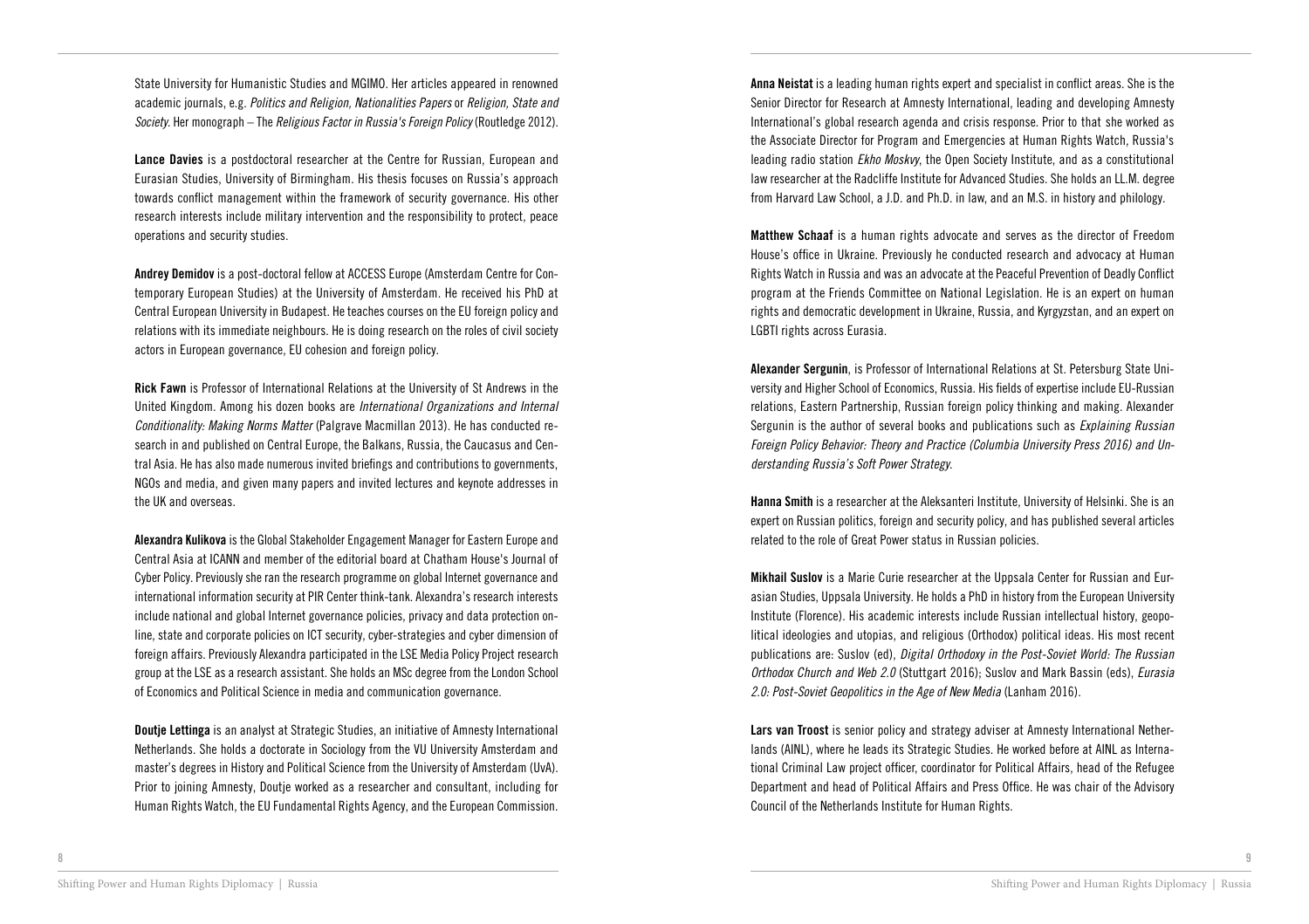#### *Introduction*

In 1996 the Russian Federation joined the Council of Europe and signed the European Convention on Human Rights (ECHR). To many observers, perhaps wilfully ignoring the first Chechen War, Russia seemed to be on its way to become an esteemed member of the fast growing family of rules-based democracies. But only three years later the family fell in disarray.

On 11 June 1999 *Operation Allied Force* (a NATO intervention lacking United Nations Security Council mandate) came to an end. The Kosovo War, which had started more than a year earlier, was over. The day before, the Federal Republic of Yugoslavia had agreed to withdraw its troops from the Serbian Autonomous Province of Kosovo and the Security Council had almost unanimously decided to rapidly deploy an international security and civilian presence in the province. (China was the only Security Council member that abstained from voting on resolution 1244.)

While NATO started to deploy a peacekeeping operation in Kosovo, Russian Federation forces that were part of the international peacekeeping operation in Bosnia (SFOR) suddenly headed for Kosovo, through Serbian territory. Russian forces took Pristina Airport by surprise on 12 June. Moscow clearly feared NATO wanted to keep Russia out of the peacekeeping operation and had seemingly decided to force its cooperation on its Western allies.

NATO's supreme commander in Europe, United States general Wesley Clark, ordered a blockade of the runway of Pristina Airport to ensure that no further Russian reinforcements would enter Kosovo. Sir Michael Jackson, the British NATO commander on the ground, refused to execute the order. "I'm not going to risk World War III for you", he would be quoted widely in later years. With the airspace over Kosovo being closed, the airport was not likely to be used for flying in Russian troops anyway.

With hindsight the Pristina Airport incident seems a prefiguration of how relations between the West, more specifically the United States and the European Union, and the Russian Federation would develop (or deteriorate) in the first two decades of the 21st century and how divergent Western responses to Russian actions sometimes would be.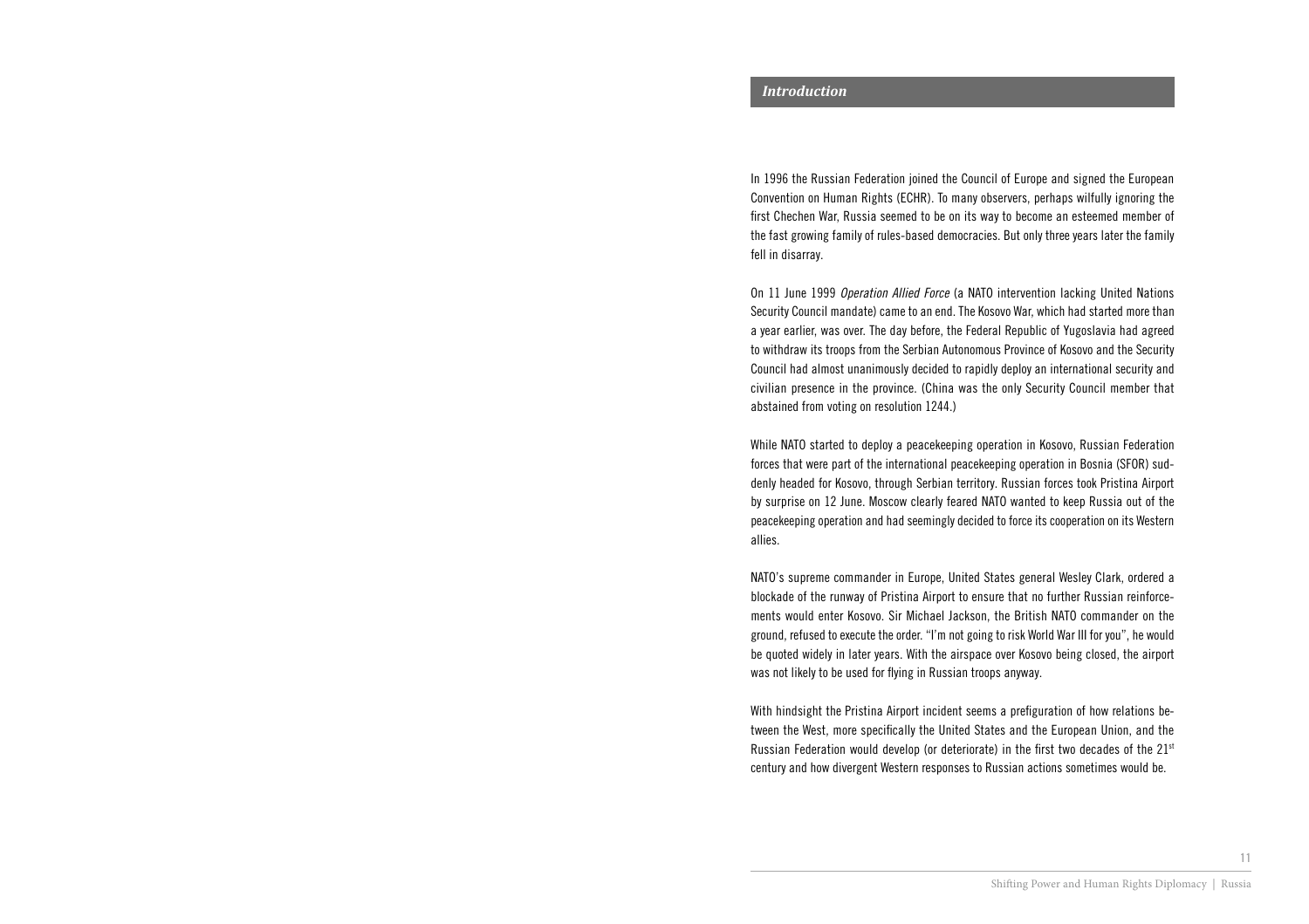#### **19th Century politics in a 21st century world**

In Georgia (in 2008), Eastern Ukraine (2014), Crimea (2014) and Syria (2015), the Russian Federation, seemingly concerned about expansion or growing influence of NATO and the EU, managed again and again to surprise Western actors with its interventions or (depending on one's point of view) assistance in the internal affairs of other states.

To many analysts outside the Russian Federation it seemed as if the political leadership in Moscow was trying to re-establish a sphere of influence for itself, in which it would oppose interference by other major powers. 19th Century politics in a 21st century world, as then US Secretary of State John Kerry said in response to a Russian occupation of Crimea, which soon would be followed by a contested annexation. In an essay he published in March 2016 Kerry's Russian counterpart Sergei Lavrov reminded him and others that during the reign of Catherine the Great "not a single cannon in Europe could be fired without [Russia's] consent" and that is was Russia "that saved the system of international relations which was based on the balance of forces and mutual respect for national interests" after the Napoleonic wars (Lavrov 2016). Writing on contemporary international relations Lavrov added:

*"I believe… it is essential for us to realize the continuity of Russian history, which cannot be edited to delete some of its periods, and the importance of combining all the positive trends developed by our people with their historical experience as the basis for moving vigorously forward and asserting our rightful role as one of the leading centers of the modern world, and as a source of values for development, security and stability."* 

At the same time he complained that Western powers were using the international order and its rules for their own gains and, more specifically, gains to the detriment of Russia. Like Lavrov, Russian media and commentators regularly reminded the world that *Operation Allied Force* was undertaken without preceding Security Council mandate, that the same held for *Operation Iraqi Freedom* (in 2003) and that the US and its allies abused Security Council resolution 1979 (2011) and the emerging international norm known as the Responsibility to Protect for an illegal regime change in Libya.

According to various scholars, the Russian perception that the West over-expanded its soft and hard power across the globe as well as in the Russian neighbourhood, for instance by supporting the so-called colour revolutions, triggered a 'conservative' or 'illiberal' turn in Russia's foreign policy. In his essay Sergei Lavrov (2016) chose a more positive terminology to describe Russia's position:

*"Problems in the modern world can be solved effectively only through serious and fair cooperation between leading states and their associations in the interests of common tasks. Such cooperation should take into account the multivariate nature of*  the modern world, its cultural and civilizational diversity, and reflect the interests of *key components of the international community."*

The protection of human rights was a substantial part of the justification for the Western or Western-led military interventions in Kosovo, Iraq and Libya – an insufficient justification from a Russian Federation's point of view. These interventions therefore allegedly fuelled the idea in Moscow that it was high time to invigorate more traditional principles of international relations such as the sovereign equality of states, non-interference and the respect for territorial integrity and political independence of states. Not Russia, but the West was abusing the fundamental norms and principles of the international system. These interventions also fuelled the idea that human rights were just a Western pretext for expanding its sphere of influence, if not control. In Western responses, the Russian emphasis on traditional principles of sovereignty (and cultural and civilizational diversity) was often portrayed as just a smokescreen for the defence of narrow national interests. Western and Russian worldviews were once again colliding.

#### **Turning away from international human rights protection**

After 1999 Russian resistance against alleged Western human rights interventionism also became manifest in other situations dealt with in United Nations fora, especially the Security Council. In 2007 the Russian Federation, together with China and South Africa, blocked Security Council action on Myanmar following military attacks against civilians in ethnic minority regions in the country. The Russian representative on the Council warned that it was unacceptable for the Council to discuss matters outside its purview. In 2008 a Russian veto over coercive Security Council action on Zimbabwe was based on the view that electoral violence in Zimbabwe was no threat to international peace and security and therefore no matter for the Security Council. Again, China and South Africa shared Russia's point of view. In 2009, during the final stages of the protracted armed conflict between the Sri Lankan government and the Liberation Tigers of Tamil Eelam (LTTE) thousands of civilians were killed while both parties committed serious violations of international humanitarian law. Once again the Russian Federation, this time supported by China, Turkey and Japan, considered the internal armed conflict not to be a threat to international peace and security outside the Security Council's mandate and blocked effective action.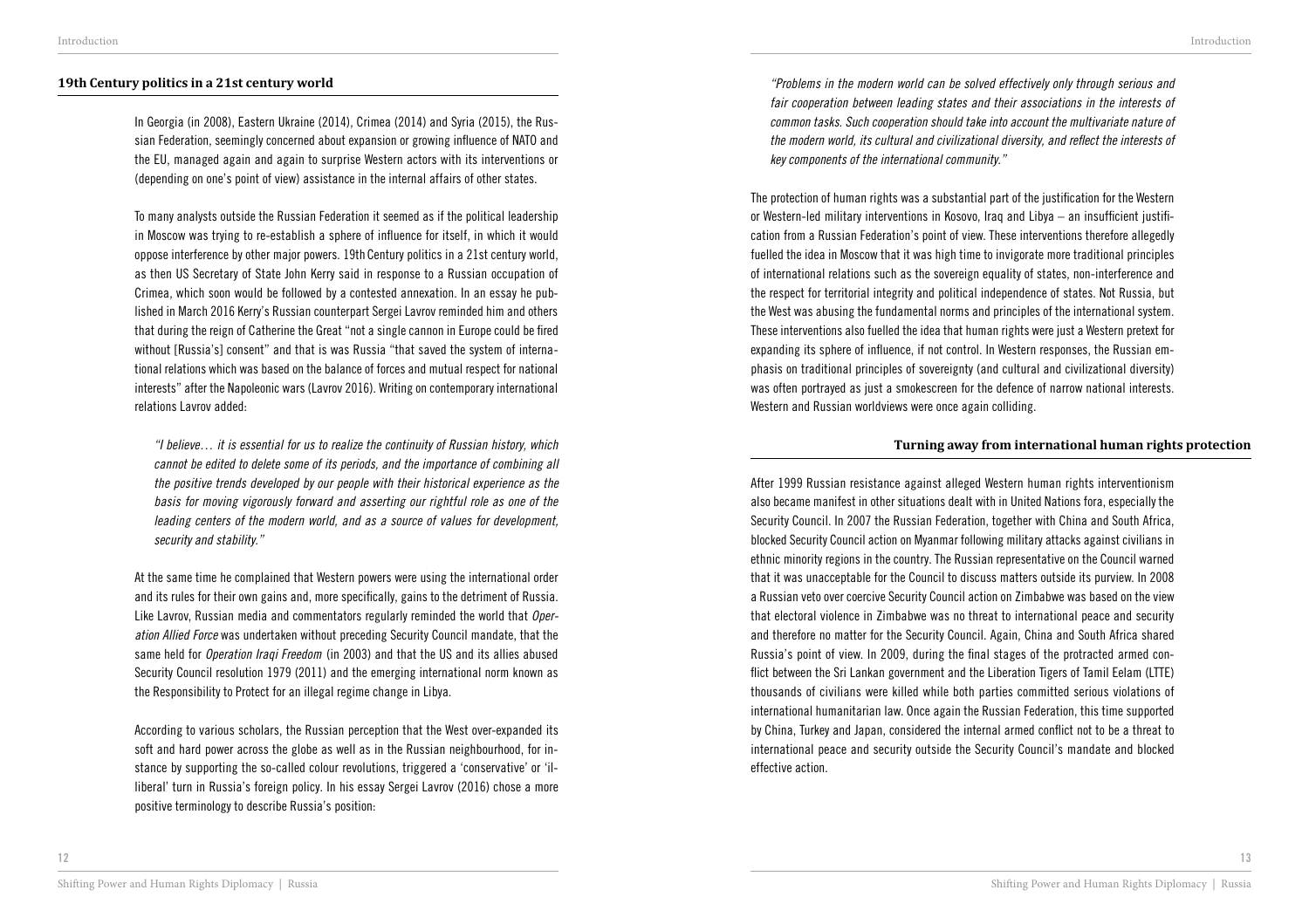**What next?** 

In 2011 this clash of worldviews would result in a Security Council deadlock over Syria. Five years later and after widespread violations of human rights and international humanitarian law by many parties to the conflicts in Syria (allegedly including by Russian armed forces), Russia, together with Turkey but sidelining the US, the EU and the UN, would seek to broker a nationwide ceasefire between some of the major warring parties.

In late 2016 the Russian Federation announced to undo its signature of the Rome Statute for the International Criminal Court (ICC), an echo of president G.W. Bush' undoing the US signature fifteen years earlier. Although it never ratified the Rome Statute, the Russian Federation was a signatory to it since 2000. Now it declared not to have the intention to ratify since the Court failed to meet the expectations to become a truly independent and effective international tribunal. Early in 2016 Russian authorities already complained about the ICC prosecutor's investigation into alleged war crimes committed during the 2008 five-days war between Georgia and the Russian Federation. At the moment of the Russian announcement of the withdrawal, an ICC preliminary war crimes investigation related to the armed conflict in Ukraine was underway. In a report on ongoing preliminary investigations, the ICC prosecutor wrote that the situation in Crimea amounts to a state of occupation, a qualification not shared by Russian Federation's authorities.

Twenty years after signing the ECHR, international intervention in domestic human rights issues in Russia is also under pressure. Between 1998, when the ECHR entered into force for the Russian Federation, and 2015 more than 1,700 cases were brought against the Russian Federation before the European Court of Human Rights. The Court found violations of the ECHR in more than 1,600 of these cases.<sup>1</sup> Since 2015 federal law provides for the Constitutional Court of the Russian Federation to be able to declare decisions by the European Court of Human Rights, as well as those of other international tribunals, to be in contradiction with the Constitution and therefore not to be enforceable. This basically reverses the relationship between national and international law in the Russian legal order. It remains to be seen how serious the impact of this constitutional change will be in specific cases, or what its spillover effects will be, but the political symbolism can hardly be ignored.

Perhaps *Operation Allied Force* in 1999 was a wake-up call for the Kremlin. Perhaps Russian re-thinking of a Western-focused unipolar world only really started when the relative decline of the West became a prominent topic for politicians, diplomats and international relations scholars around 2008. In either case, the Russian Federation currently positions itself as a power that shapes the future world order and preferably in anti-Western alliances that value national sovereignty and promote respect for traditional values over the protection and promotion of individual human rights abroad, whether by force or by argument.

What does the reinvigorated role of Russia in world politics mean for the protection of international human rights? In the essays that follow experts from academia, think tanks and NGOs further reflect on Russia's role in world politics and the consequences for the international promotion and protection of human rights.

A defining objective of Russia's foreign policy is 'sovereign democracy'. Rick Fawn traces the origin of this concept back to policy documents of 2006, situating Russia's reinvigoration of traditional principles like national sovereignty in its growing unease with the country's reduced great power status around the turn of the century. According to Fawn, Russian state authorities have been rather successful in consolidating their alternative views on democracy and human rights in Russia and the region. He nonetheless believes that human rights advocates should counter these state-led narratives, including by conducting and publishing impartial research into human rights violations (by Western and the Russian government alike) and through educational engagement of the younger generation.

In their essay on Russia's role in Central Asia, Alexander Cooley and Matthew Schaaf affirm that Russia and China challenge international human rights norms and legal frameworks by offering new counter norms, based on security and political stability, the promotion of civilizational diversity and/or sovereign non-interference, and traditional community values. Russia and its allies also start building new regional organizations as alternatives to those of the West, such as the Shanghai Cooperation Organization and the Eurasian Economic Union. According to Cooley and Schaaf, human rights advocates better not turn a blind eye to those new regional legal frameworks, and rather engage with them as potential new advocacy forums to promote, or better, halt the erosion of human rights standards by balancing these counter norms.

<sup>1</sup> Since its establishment in 1959 the Court delivered around 19,000 judgements, almost half of which concerned only five member states: Turkey, Italy, the Russian Federation, Romania and Poland.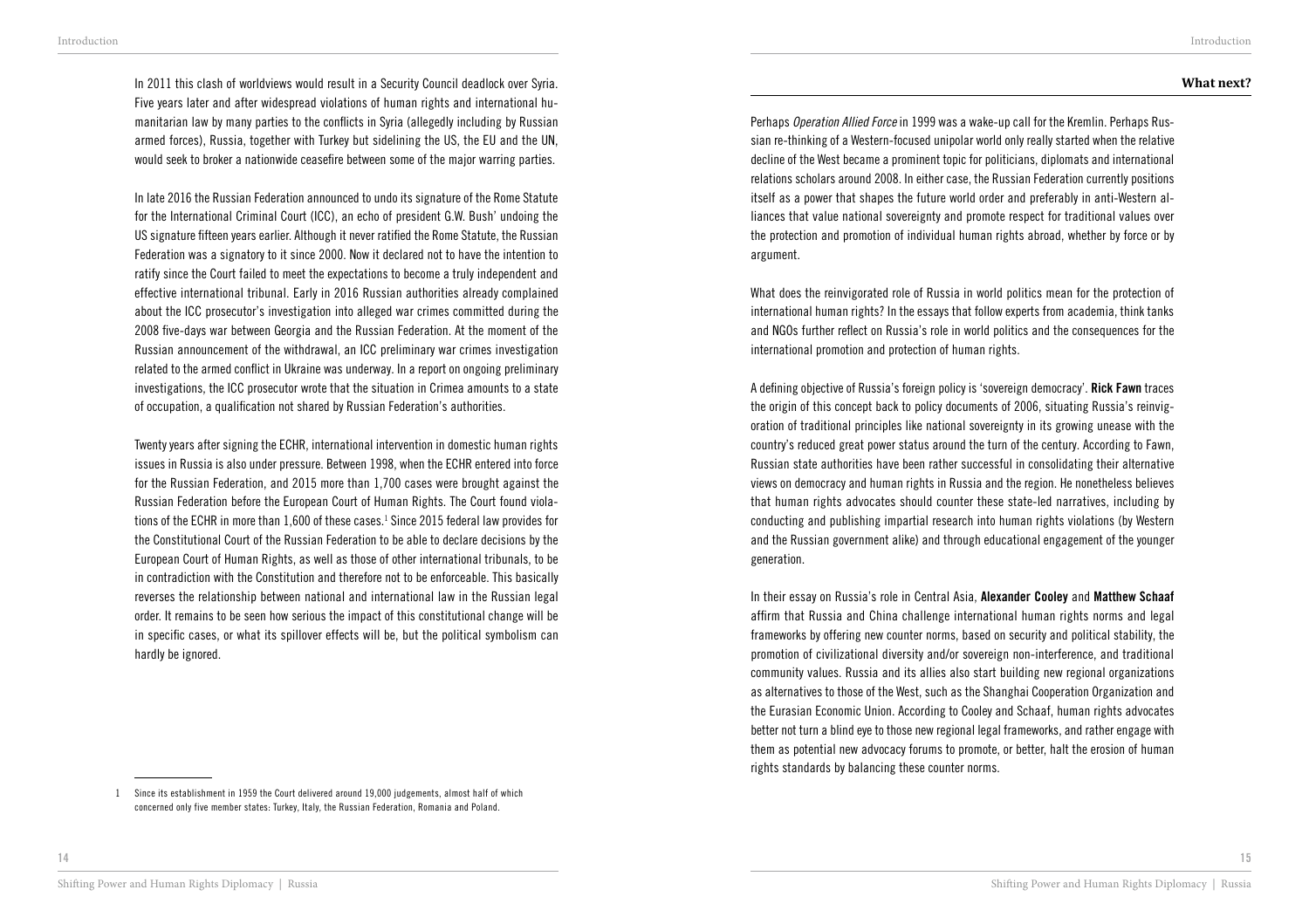Human rights, particularly after the Ukraine/Crimea crisis, have also become entangled in political rivalries between the EU and Russia, that manifest themselves in the EU's Eastern Partnership with post-Soviet states. In his essay, Alexander Sergunin argues that the two power blocks fundamentally differ in how they understand the meaning and role of human rights in the present-day world, with Russia insisting on a more contextual interpretation that takes particular cultural circumstances and traditions into account. With human rights having become an instrument for political pressure, Sergunin believes that international human rights organizations should not only criticize the countries' governments but also emphasize common points with the EU and the positive role they can play in conflict resolution.

Bill Bowring's essay is of a more optimistic tone than some of the other contributions. He agrees that Russia is increasingly critical about the involvement of European institutions such as the OSCE and the Council of Europe, in particular the European Court of Human Rights, in Russia's neighbourhoods. Nonetheless, Bowring holds the view that Russia has a long history of engagement with European human rights institutions that has left deep traces in civil society, law and education. The international human rights community should further build on this history and "support in as many ways as possible the activities of the many courageous human rights defenders in Russia".

A consistency throughout the different essays is the importance they allocate to statecontrolled media as tools for the regime's counter-narratives on democracy and human rights. Mikhail Suslov describes in more detail the formation of Kremlin-led commercial media outlets in his contribution to this volume. He discerns various foreign policy narratives that are being channelled through these TV and social media outlets, including about the rights situation of ethnic Russians living outside the borders. Despite their differences, ultimately they all represent Russia as civilizationally distinct from the West; a West that tries to promote its interests through ostensibly universal human rights which pose a threat to Russian national culture.

How influential are human-rights minded segments of Russia's civil society? Two essays focus on the role in, and impact of, civil society on the construction of Russia's external human rights policy. The first, by **Hanna Smith**, discerns three different groups that represent wider civil society views, each having different degrees of influence on Russia's foreign policy. According to Smith, the 'Westernizers' – the group that Bowring seems to refer to – that favour partnership with the West based on common human rights understanding, is marginalized and discredited. The two most influential groups, with the so-called 'Civilizationists' winning terrain over the 'Statists', emphasize Russia's distinctiveness from the West. Their power implies a further distancing from human rights, which are being associated with the West. Human rights advocates should therefore find new allies in the other two groups, so argues Smith.

Based on their analysis of changing governmental relations with civil society, Andrey Demidov and Elena Belokurova also reach the conclusion that international human rights organizations must start investing in dialogue and deliberation with unconventional groups. Traditionally, they were focused on working together with independent NGOs involved in global society. But these are increasingly excluded from foreign policy-making and, under the so-called Foreign Agents Law of 2012, stigmatized and demonized as potential instigators of popular revolutions against Russia's national interests. Government-sponsored NGOs (GONGOs), in contrast, are valued as instruments to increase Russia's soft power in the region and do exert power on Russia's external policies. Even though they may promote different understandings of human rights, they cannot be ignored as political opportunities for international advocacy.

Alicia Curanović' contribution helps the reader understand one of the driving forces behind the 'Russian' human rights doctrine that is promoted in Russia and the region: the Russian Orthodox Church. Her analysis illustrates the evolving close relationship between the political establishment and the Moscow Patriarchate. While the official Church is rather unsusceptible to the views of human rights organizations, and it is uncertain how long the conservative turn in Russia's foreign policy will last, Curanović does believe that some influence could be exerted through other Orthodox churches.

The volume continues with two thematic essays. The first on Russia's position on digital rights and Internet governance by Alexandra Kulikova. She describes how principles of state sovereignty, political independence and non-interference form the core of Russia's position in global Internet and ICT-related policy debates, illustrated by its emphasis on state-led governance of the information space. According to Kulikova it is likely that national security and political stability agendas will continue to shape Russia's internal and external policies on digital rights, with its sovereigntist line often trumping individual rights considerations.

The same principle of state sovereignty features strongly in the essay by Derek Averre and Lance Davies who analyse the Russian Federation's concept of the Responsibility to Protect (R2P). They argue that Russia neither opposes R2P per se nor fully excludes humanitarian considerations in its foreign policy, but that its approach "rests on the inviolability of national sovereignty as the fundamental basis of international order".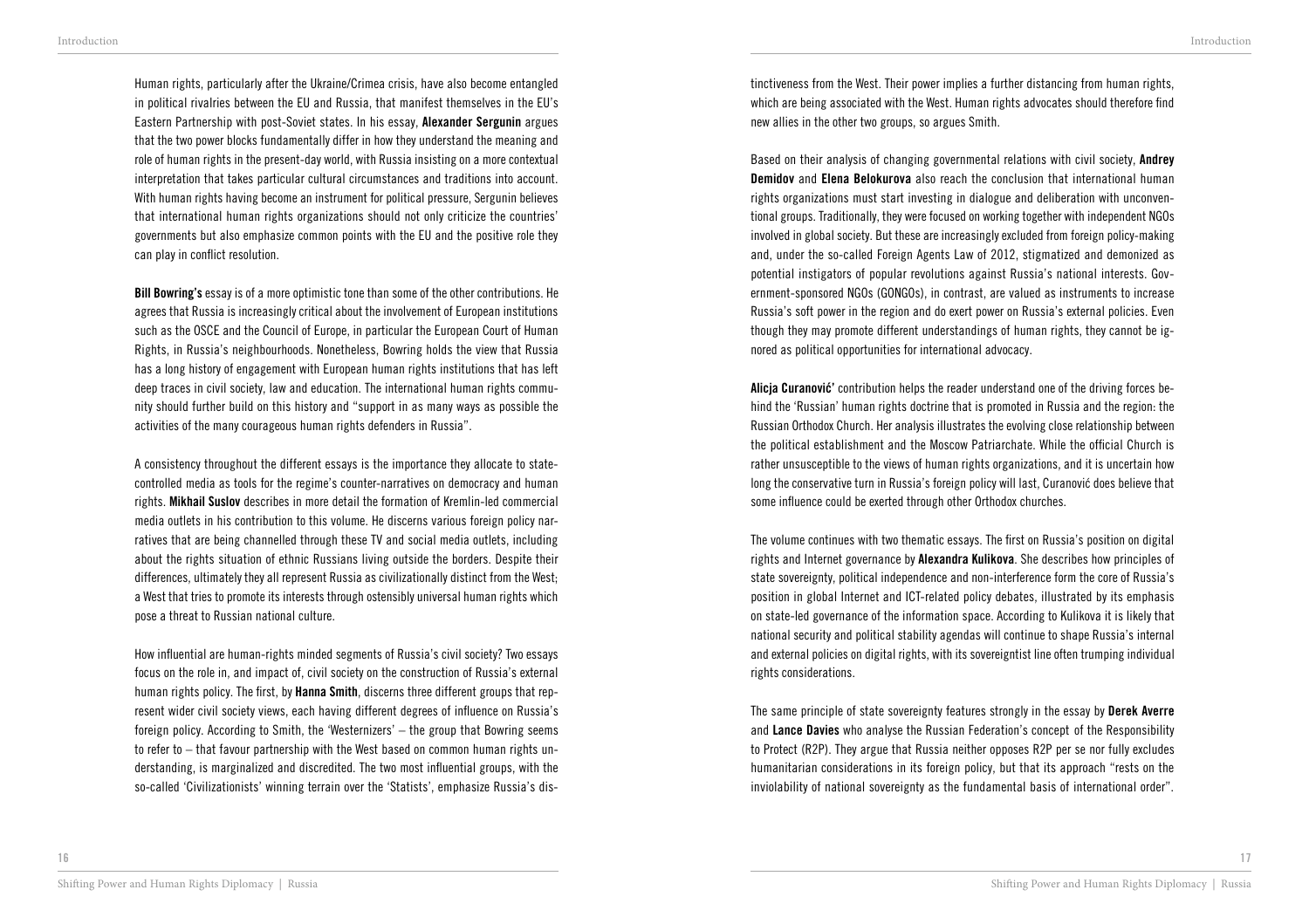Like several other authors, they argue that human rights advocacy groups would be wise to engage with Russia's own views on R2P, sovereignty and human rights, leaning on the expertise of country and regional experts when devising strategies for states like Russia.

The concluding essay is written by Anna Neistat, Amnesty International's Senior Director for Research. Giving her own observations of Russia's internal and external human rights policy and practice and reflecting on those of the other contributors to this volume, Neistat sketches the implications for Amnesty's Russia strategy that, she argues, "needs to be developed as part of a more global, multinational, and multi-institutional human rights strategy". While being realistic about the major, growing challenge that Russia poses for the human right movement, she discerns several opportunities and ways for human rights advocacy to be meaningful and effective, internally as well as externally, by minimizing the negative impact of Russia's foreign policy stance abroad.

The views expressed in the contributions that follow are those of the authors and do not necessarily reflect positions of Amnesty International, its Dutch section or the Strategic Studies Team. The editors wish to thank Sébastian Menninga, Nick van der Steenhoven and Jeroen Teitler for their editorial assistance.

#### *Rick Fawn*

**Russian foreign policy and the promotion of alternative conceptions of democracy and human rights**

*Having gone in the early 1990s from being increasingly integrated into Western international organizations and remaining, at least rhetorically, supportive of democracy and human rights, Russia is now a state that has systematically and creatively introduced into world affairs a reformulation of the meaning and practice of democracy and human rights. It has also created, with like-minded states, new institutions and mechanisms to lend credibility in its foreign policy to those alternative practices of democracy and human rights. Inter-governmental cooperation within the former Soviet Union, and often*  even in partnership with countries further afield, has aided the traction of these values, *both domestically and internationally. These outcomes make the imperative for the promoters of genuinely universal values of democracy and human rights far more challenging, yet equally more urgent.*

#### **Introduction**

The policies and practices of Vladimir Putin's Russia present a profound challenge to promoters of democracy and human rights, within that country and beyond. The regime has expended extraordinary amounts of talent, imagination and resources to insulate and make its society fearful of internal and especially external threats. In that project, a duplicitous West uses 'human rights' and 'democracy' as cunning ruses to advance mendacious interests. The practical ability of democracy and human rights advocacy within Russia and to engage internationally with like-minded supporters has become severely curtailed. Nevertheless, some capacity remains within Russian society, despite ever-increasing and coordinated obstacles for political pluralism. Foreign supporters of the Russian human rights movement continue to have every responsibility to disseminate alternative views that challenge the official account of how society can operate and of world events, and to support those who are under great threat for continuing to advocate political pluralism. The aspects of Russian foreign policy that promote these alternative conceptions must also be contested.

The conclusion offers some suggestions. Before that, the earlier post-Cold War conver-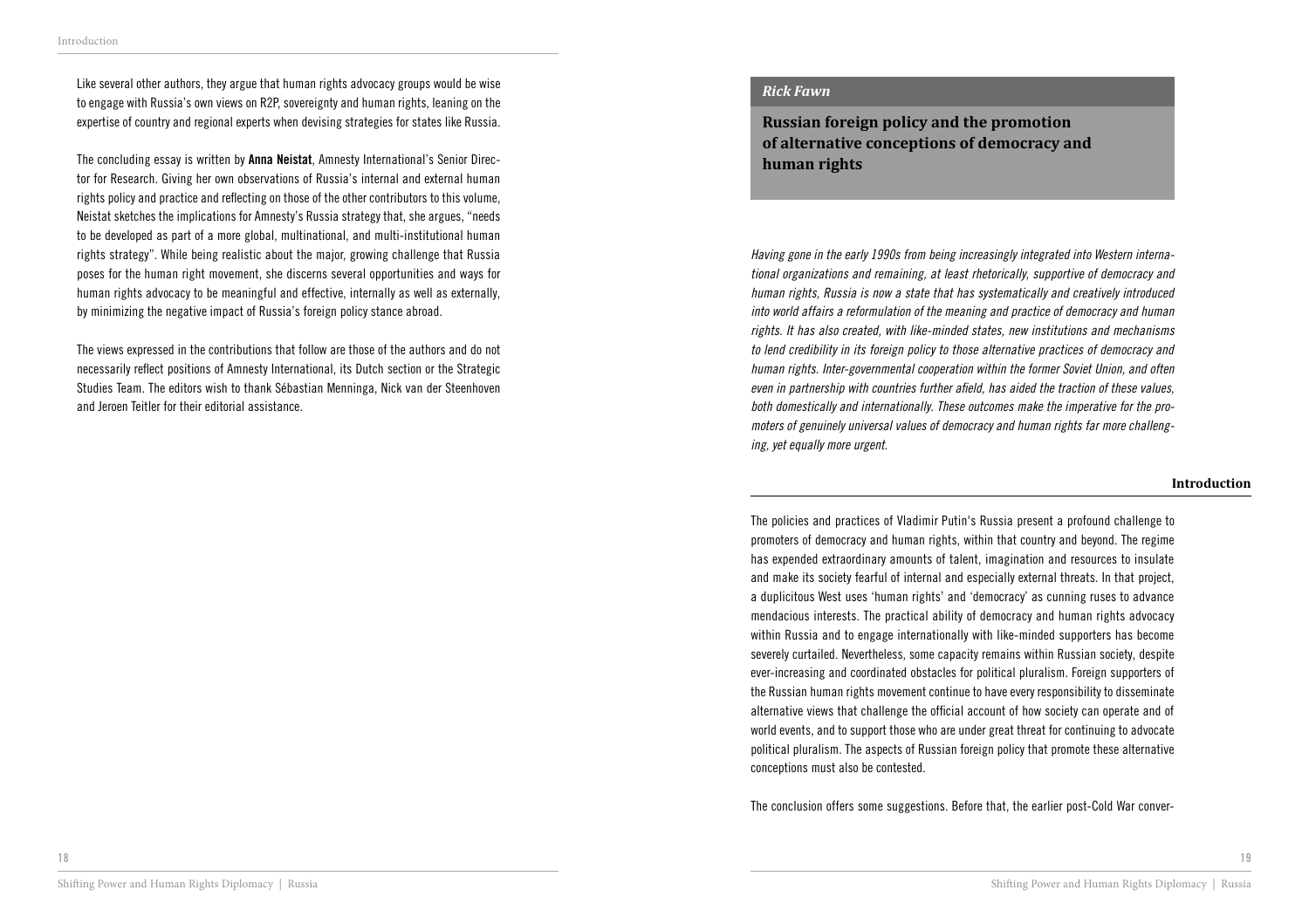gence of Russian and Western understanding is identified. Then the contribution establishes dimensions for understanding the place of Russia's foreign policy in the wider world: that of the West, of Russia itself, and the role of the global War on Terror. Change and exacerbations of foreign policy relations are then analysed before turning to the future and some recommendations.

#### **The short-lived convergence of Russian and Western political values**

Even before the end of the Cold War prospects for democratization, the protection of human rights and the establishment of the rule of law in the USSR/Russia seemed encouraging. At the Paris Summit of the Conference on Security and Co-operation in Europe (CSCE) in November 1990, all countries signed a Charter that stated that "the protection and promotion of human rights and fundamental freedoms and the strengthening of democratic institutions continue to be a vital basis for our comprehensive security".<sup>1</sup> In 1991, and symbolically in Moscow, states of the northern hemisphere agreed that elections, and democracy in general, were no longer strictly domestic matters, but integral to securing international security and therefore a matter of shared international concern (OSCE 1991; see also Bill Bowring's essay in this volume).

How unrecognisable the situation appears now. At the time, the Yeltsin period and, quite frankly, the concessions that the West provided him and the oversights that went along with it (not least Russian accession to the Council of Europe at the height of the first Chechen War), seemed a wonderful political honeymoon. True, much of the Western support was not so much based on Yeltsin's own political efforts but on the fact that he represented the best chance in the middle of a toxic political spectrum. Hitler, we reminded ourselves, needed not one but three (democratic) elections to secure Nazi rule. As chess champion and political activist Garry Kasparov put it, "time and again the United States and Europe turned a blind eye to the crimes and misdemeanours" of late Soviet and Russian leaderships (Kasparov 2015: 6).

Part of the issue is an incompatible three-sided narrative: Western graciousness towards Russia; Russian perceptions of Western duplicity and mendacity; and an enduring sense of Russian encirclement by the West, which is exploited by the regime. The Russian government believed that it was fighting a just and necessary war against extremism in the North Caucasus. That powerful narrative was in circulation before the terror attacks of 9/11 justified a severe disregard for civil liberties in the conduct of widespread, indiscriminate anti-terror operations. Russian foreign policy therefore became one of justifying the fight against terrorism irrespective of political values.

#### **The Western perspective of gracious accommodation**

From a composite Western perspective – that is, taking the myriad of national policies together and particularly to summarize what major Western institutions did as a whole – Russia was very graciously integrated into a range of cooperation initiatives.

Additionally, this was done, albeit unstated, on a basis that exceeded Russia's economic standing. True, it remained the world's largest state, with vast natural resources, and of course nuclear weapons, but its international standing was otherwise hugely diminished. The Russian economy in the 1990s was in a freefall and was no larger than that of the Netherlands. Even so, Russia was accorded membership of the G7, the forum that therewith became the G8. Russia was accorded membership of the G8. In military and security terms, Russia gained important access to NATO. It was a member of Partnership for Peace (PfP) and in addition it was granted a particular, even unique, standing with NATO in 1997 with the NATO Founding Act, by which the special mechanism of the NATO-Russia Permanent Joint Council was created expressly for it.<sup>2</sup> Arguably, Russia was given a free hand in conflicts and indeed in countries neighbouring it that had similarly been inside the Soviet Union. That legacy persists today with Russia's on ground, and rather decisive, position in Abkhazia and South Ossetia, and its decisive role in the Nagorno-Karabakh conflict, as well as its continued military presences in Moldova and Tajikistan.

The CSCE was transformed at the end of 1994 into the Organization for Security and Co-operation in Europe (OSCE), in which every participating state, including and perhaps especially Russia, not only had full membership but effectively a veto on anything that this consensus-based pan-European organization undertook. Until the 2004 enlargement of the EU, Russia had no issue with the European Union and instead enjoyed expanding relations. Not only continued participation in the CSCE/OSCE, but accession to the Council of Europe and the G8, and the granting of a seemingly special seat in NATO appeared to accommodate Russia's status.

#### **A different, dissatisfied perspective on the post-Cold War order**

The Russian foreign policy perspective, however, was antithetical: not only were these provisions substandard and insufficient, but they also grew to be humiliating and then threatening. On the political-economic front Russia had, in fact, not yet been granted full membership of the G7 club. That only came in 2002, when (perhaps remarkably, in view

<sup>1</sup> Organization for Security and Co-operation in Europe (OSCE), Charter of Paris for a New Europe (adopted on 21 November 1990). Available at: http://www.osce.org/mc/39516?download=true.

<sup>2</sup> The full name is: Founding Act on Mutual Relations, Cooperation and Security between NATO and the Russian Federation, signed in Paris, France, on 27 May 1997. See NATO (1997) Founding act. Available at: http://www.nato.int/cps/en/natohq/official\_texts\_25468.htm.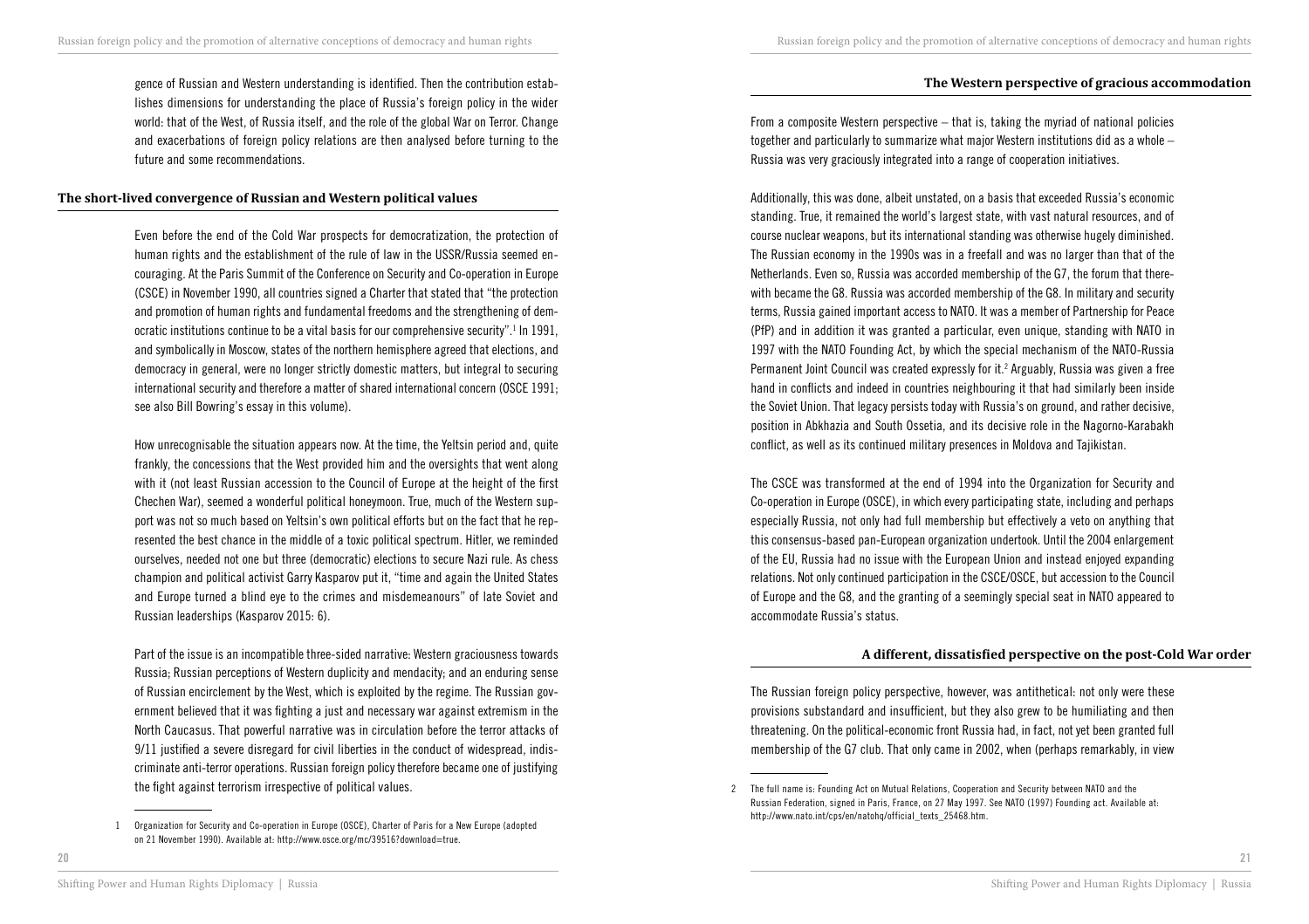Russian foreign policy and the promotion of alternative conceptions of democracy and human rights Russian foreign policy and the promotion of alternative conceptions of democracy and human rights

of impeding developments in Russia) British Prime Minister Tony Blair pronounced "it's a very big step forward and it's a very strong message of support for President Putin and his reforms in Russia" (quoted in Popeski 2002).

That was a step up for Russia in its relations with the West. After all, PfP was offered to most post-communist countries and was hardly recognition of great power status. Nor did it give Russia any particular access to NATO. The 1997 Founding Act, while important in some regards, followed a parallel offer to Ukraine, entitled the Charter on a Distinctive Partnership.<sup>3</sup> Russia's status could, in Moscow's view, hardly be comparable to Ukraine's (and the only mention of Russia in that Charter referred, ironically in view of the 2014 annexation of Crimea, to Moscow's signature of the Budapest Memorandum, recognizing Ukraine's post-Soviet borders).

As much as NATO thought its inclusion of Russia afforded due recognition of its status, Moscow did not gain what it deemed commensurate with its power and its security needs: a veto on NATO actions. As the saying went, the then 16 members plus one Russia still did not equal 17. The inadequacy, from Moscow's perspective, of the NATO-Russian relationship intensified when the Alliance agreed in 1997 to expand eastwards: that strategically decisive piece of real estate to the Russian mind known as Poland, through which three devastating invasions of Russia had ploughed, would now enter NATO. Despite sitting at the proverbial table in NATO Headquarters, Moscow was powerless to stop it. Polish (and Czech and Hungarian) accession occurred in 1999, just as, even worse, NATO, which in Russia's view had no right to exist after the Cold War, then launched a seemingly spuriously 78-day bombing campaign outside its border, and against tiny fellow Slavic, Orthodox Serbia. This aggression was justified as human rights protection, but NATO's on-ground ally was the Kosovo Liberation Army, which had twice been on the US State Department's list of terrorist organizations. So fearsome to the official Russian mind was this NATO attack that the Russian National Security Concept was revised the next year to call NATO a threat to world security (Ministry of Foreign Affairs of the Russian Federation 2000b). The otherwise benign EU, too, had become hostile by the late 2000s; Russian leaders called the European Neighbourhood Policy towards six post-Soviet states (excluding Russia) a zero-sum measure that forced countries to choose between it and the West.

The perceived threats to Russia did not stop there. The seemingly benevolent and inclusive OSCE seemed to work against Russia (and other post-Soviet states) by at least facilitating the revolution in neighbouring post-Soviet states. Even Putin, to 2004, played

fully to the terms of international election observation for the Russian Federation. No more. Stemming already from the overthrow of Edvard Shevardnadze in Georgia in 2003, OSCE election observation missions (of which more presently) which were supposed to be neutral if not under the control of all its participating States, were accused of aiding revolution.

But it was also at that time that Putin's regime began to formulate alternative language and mechanisms for creating a parallel universe for the domestic presentation of 'democracy' and 'human rights'. By 2006 the official conception of Russian 'sovereign democracy' was in circulation, whereby political decisions were centralized in order to generate material wealth and societal fairness. Russia would indeed have democracy, but a distinctive and qualified form. In practice it meant that the regime had decided on a particular political values-system implemented through state-controlled media. Moscow's understanding of human rights was inserted into foreign policy, so that for example, Russian diplomacy articulated the dangers to Slavophones in Estonia and Latvia and could thereby show not only Russians to be in danger but also the West to be hypocritical of its own values. Furthermore, outright duplicity and cunning of Western governments and institutions in only selectively protecting universal human rights could be vividly demonstrated (Fawn 2009; the wider Russian use of international law is treated authoritatively in Allison 2013).

Official Russian counter-distinctions to democracy and how it is achieved started before the promulgation of sovereign democracy, in face of the colour revolutions. The OSCE came under the greatest attack, the Russian government repeatedly calling it a generator of 'double standards'. Moscow then promoted its own 'international' mechanisms for assessing democracy through the creation of international election observation missions. Although Western supporters of the OSCE's 'gold standard' of election observation attacked the methodology of these alternative instruments, their use and production of alternative reports for domestic and regional consumption has continued. These measures are not mere rhetoric and theatre; they perniciously convince domestic populations of the conniving nature of Western governments and NGOs, as well as reinforcing perceptions of Russian vulnerability (the start of these practices is outlined in Fawn 2006).

These developments are particularly mendacious because of their relative success – especially in the increasing domestic absence of alternative information and models – at convincing much of Russia's domestic population of these alternative scenarios. Added to that would be the coherent, and in many ways inventive, sense of cooperation among post-Soviet states to resist democratization efforts. A Moscow consensus on how to operate an authoritarian backlash to Westernizing democratic impulses has emerged

<sup>3</sup> The full title of the agreement is: Charter on a Distinctive Partnership between the North Atlantic Treaty Organization and Ukraine. See NATO (1997) *Charter on a Distinctive Partnership*. Available at: http://www.nato.int/cps/en/natohq/official\_texts\_25457.htm.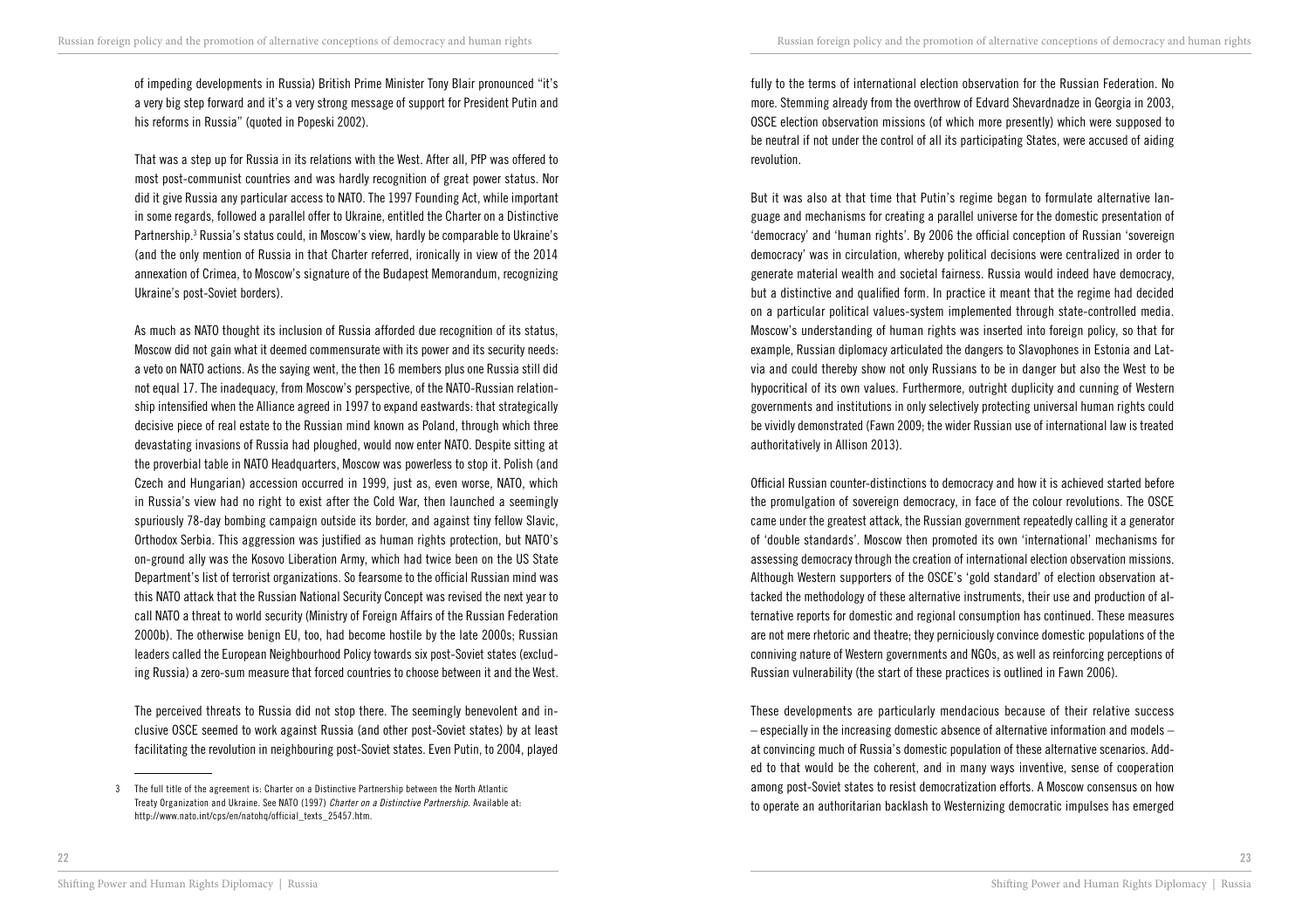(see Lewis 2016; Hug 2016; earlier work includes Ambrosio 2009). One need not think, either, that resistance to a supposed Western conception of democracy and the creation of alternative mechanics for presenting democracy in post-Soviet states originate solely in Moscow. Azerbaijan, which formally remained outside of post-Soviet objections to OSCE election observation, has produced extensive alternative mechanisms for presenting an analysis of its electoral processes (Fawn 2015). The adoption in the post-Soviet countries of Russian laws that limit the capacity of the NGOs to operate is a leading example of authoritarian cooperation. Law-sharing for the repression of media and civil society is increasing among post-Soviet states. The validity of alternative norms in Russia is strengthened by the work of regional formations, which offer to the domestic population the reassurance that many other countries are doing the same. What to the wider outside world are repressive, illiberal practices, can therefore seem within Russian society as at least an acceptable regional norm. Structures from within the former Soviet Union, and more broadly too with the Shanghai Cooperation Organization (SCO), allow Russian leaders to point to a wider consensus (for SCO, see esp. Cooley's well-titled 2013 article and the essay of Cooley & Schaaf in this volume).

New laws are but a starting point. Activists are imprisoned on spurious grounds, some killed in circumstances that point to official culpability but with enough procedure and contingent information to give sufficient distance and doubt. All of this, even more perniciously, has occurred in a political-psychological environment reinforced and excused by the regional use of the rhetoric of the global 'War on Terror'.

## **The global War on Terror**

What became the global War on Terror after the 9/11 attacks on the United States benefitted Russian official rhetoric. This was far from the symbolic – Putin gained positive media traction for being the first leader to reach out to US President George W. Bush. He advantageously reiterated that Russia had been the vanguard in defending against violent Islamic extremism, and aligned Russia's anti-terrorist operations with what would become those of the West. For his part, Bush quickly acknowledged that 'Al Qaeda folks' were in the North Caucasus.

Already in the mid-1990s the West had given a mostly free hand to Yeltsin to conduct the first Chechen War as his security organs saw fit. The benefit was that his regime was not (yet) adept at cracking down on civil society and media. Imagery and evidence of atrocities abounded. All the more, then, the culpability, already mentioned, of many Western governments of their permissive stance towards the Russian conduct of the war. And that, too, had deeply corrosive effects on Russian society, Gilligan (2013) provides

a substantive account, including primary sources). What became the second Chechen War, like its first, was deeply entwined in the legitimation of a new Russian government, that of Vladimir Putin. Now, however, the learning curve of restricting media and NGO activism, international and domestic alike, was completed. The government ensured an overwhelming hand in how the war was reported and how society could respond (see for more on Russia's framing and use of media, the essay by Mikhail Suslov in this volume).

#### **What changed?**

Two seemingly unrelated developments under Putin added to the existing Russian sense of Western betrayal: political contagion and energy opportunism.

Contagion came from regime change in the post-Soviet neighbourhood. What we know now as the colour revolutions, starting in 2003, traumatized the Kremlin. Georgia, something of a pro-Western upstart even under Edvard Shevardnadze (even he contemplated NATO membership and brought US troops to the country), saw the first removal of a Soviet-era leader. Georgia's Rose Revolution was a combination of domestic initiative, Western democratization assistance, and at least the information basis for showing fraudulent elections, provided by the OSCE's elections and democratization wing, the Office for Democratic Institutions and Human Rights (its abbreviation to ODIHR almost comically being pronounced 'Oh Dear').

Georgia, with under five million people and tucked away in a far corner of Europe, was deemed of little importance to Moscow (although its post-revolution political and foreign policy choices would come greatly to matter to an anxious Kremlin), Ukraine was of an altogether different magnitude. Ten times the population, integral to post-Soviet military-industrial production, strategically situated between Russia and the (just-expanded) EU, presented far greater challenges. Revolutionary overthrow followed in Ukraine in 2004. Even the bastion of old Soviet ways, Central Asia, was not immune: 2005 regime change followed in Kyrgyzstan. The trio of revolutions catapulted Putin into counter-action, including in Russian foreign policy. The colour revolutions coincided with a surge in world energy prices. Those gave the Putin government unparalleled geopolitical permissiveness as state revenues soared.

But the regional challenges to Russian rule did not stop  $-$  a second, violent overthrow followed in 2013-14, when Ukrainians generated a second Orange Revolution, in the form of Maidan and then, achingly of different proportions for Moscow, as Euromaidan. President Viktor Yanukovych, ousted in 2004 but electorally resurrected later, was back in power with, one could say, a mandate from Moscow to manage Ukraine. Ukraine went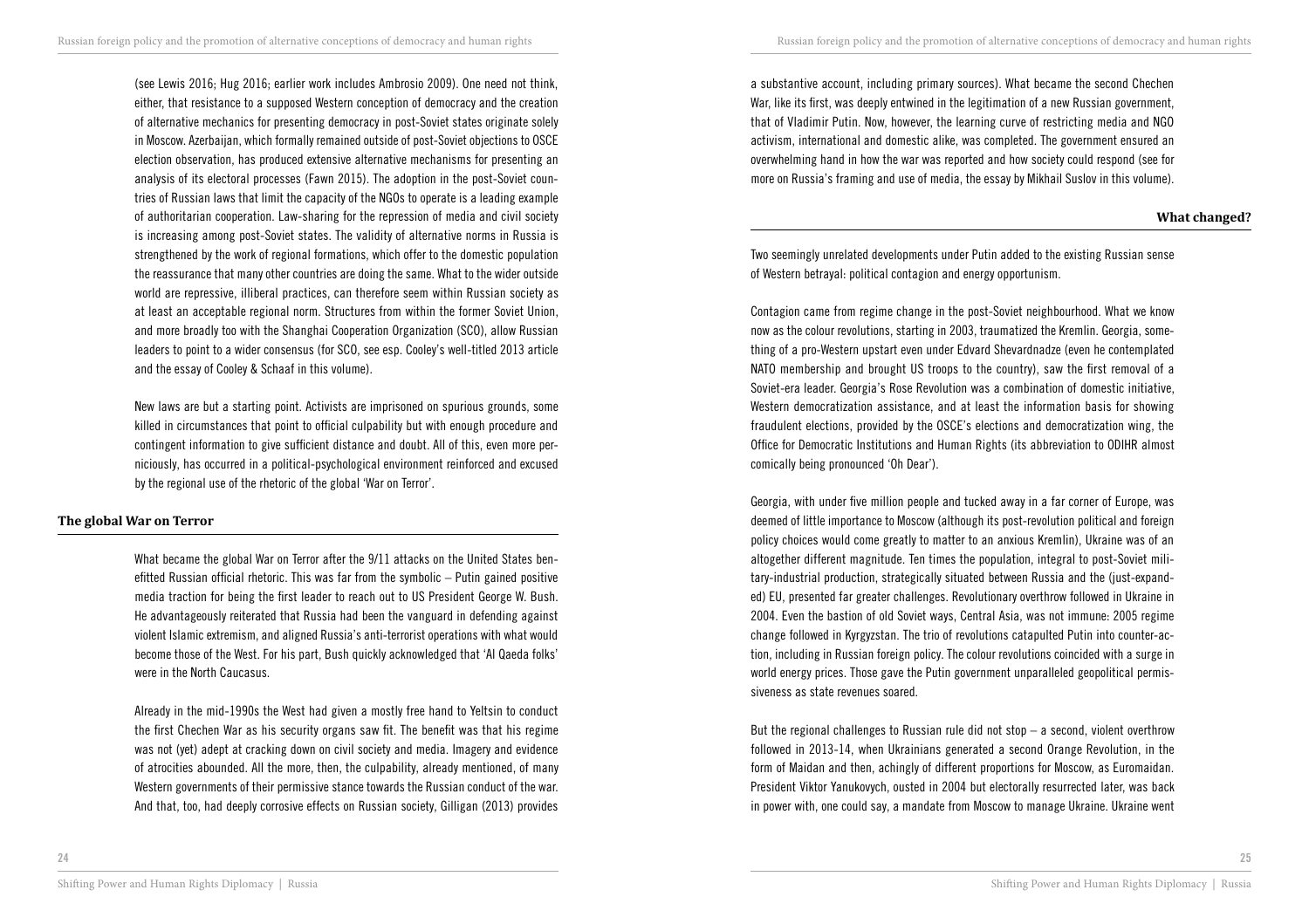as a far as to attend the EU's Vilnius Summit, where trade agreements were to be signed whose provisions would also bring those countries closer to EU norms. As veteran reporter for Eastern European report and *Economist* editor Edward Lucas summarized on BBC's Radio 4, Yanukovych was "stupid, brutal and terrified of Putin". When, by February 2014 Yanukoych's position was untenable, he fled to Russia, but was allowed only to the neighbouring southern Russian city of Rostov. The Russian regime's response has been to continue – with clever rhetoric and justifications – to restrict civil liberties generally and to suffocate civil society specifically. The diminution, the crippling, of the capacity of independent civil society to operate is staggering. Additionally ominous is the Russian Justice Ministry's tarring of the preeminent Russian public opinion research centre Levada as a 'foreign agent' immediately in advance of the September 2016 Duma elections. Soviet-era dissident Lyudmila Alexeeva (2013) had already warned that it was "absolutely clear that Vladimir Putin's goal … is to destroy all independent civic activity". The regime benefits also from Russian civil society being divided from the population (McAuley 2015: 310).

### **And what of the future?**

In terms of prediction and prescription: any contribution would be unrealistic if it is overly optimistic about democracy and human rights protection (let alone promotion). First, the person of Putin is simply representative of a wider set of people and of entrenched interests that are hard to conceive of disappearing. Karen Dawisha's (2015: esp. 3, 8, 18) work exemplifies the view of those around Putin as a long-standing cohesive group. She terms this group a 'cabal', one rooted especially in the *siloviki*, those with careers in the military-security structures, but also extended to those who had secured control over the countries wealth in the 1990s and worked with Putin once he secured high office.

Political change, therefore, cannot simply come from removal of a leader or even a group of elites. Additionally, the relative success of their various control mechanisms, including centralization of decision-making and elimination of alternative sources of ideas and political organization, continue to diminish the prospects of alternative sources of political power, even of vision, to operate.

The Putin regime is astute at reading and acting upon past experience, including from its point of view the pernicious influence of the 1975 Helsinki Final Act that introduced to the Cold War international dynamic what we know as the human dimension, and the post-Cold War institutions that grew out of it. Those offices – intentionally largely independent of OSCE political control – such as the High Commission on National Minorities, the Representative on Freedom of the Media, and especially the ODIHR were perceived as not only lending voice but also practical support to illegitimate, even-regime threatening

entities. The Russian regime, often in coordinated activity with like-minded post-Soviet states, has worked energetically, creatively and proactively to limit the cooperation of outside democratizing, human rights-protecting forces and domestic Russian civil society organizations. Repeatedly in international forums Russian representatives have denounced the way in which OSCE democracy and human rights-promoting offices operate; those representatives also, for both domestic and international consumption, offer alternative accounts and understandings of those values (I have tried to detail this, including in the OSCE and the CoE where Russian and Western representatives clash on these issues, in Fawn 2013).

While Russian foreign policy exports its own interpretations and practically attacks, with vivid examples, the counter-productivity of Western 'regime change' in countries such as Iran, Afghanistan and more recently in Libya and to a modest degree in Syria, every effort must be taken to promote democracy and human rights back into Russian society. How? These include countering the alternative histories and explanations provided by the regime and allied media, and documenting the mistreatment of civil society. As much as the Russian regime has embraced social media for their purposes, alternative sources and access still, thankfully, continue. Educational engagement must also continue, in order to inform the youth, especially, of the alternatives to the Russian rhetoric. And also to inform them about Western blemishes, of course. Post-Crimea sanctions are targeted, rightly, at the Russian elite and its abiding interest in access to Western investment, travel and luxuries. These are not intended, at least, against the wider society and especially not against the Russian youth. Exposure to Western (or, really still universal) norms and practices, such as through education, remain essential. At the height of the Cold War exchanges provided a key means of not just developing relations but of forging concrete awareness of political alternatives (see Richmond 2003). This remains indispensable today.

Contingency is also a factor – as much as the regime claims that sanctions are strengthening Russian economic self-reliance, further downturns could foment unrest. Low energy prices are squeezing state capacity to placate parts of the population. The nationalistic chest-beating from the satisfaction of the annexation of Crimea may continue, but already seems tired.

An element of geopolitical optimism still exists, too. Russia does not and should not want complete foreign policy isolation. Its relationship with China, although giving Russia as sense of ideological comradery, is more a marriage of convenience and one reinforced by strategic resistance to Western ideological impulses. Russia remains the junior partner and a supplier of raw materials, and even fears China's overwhelming economic might.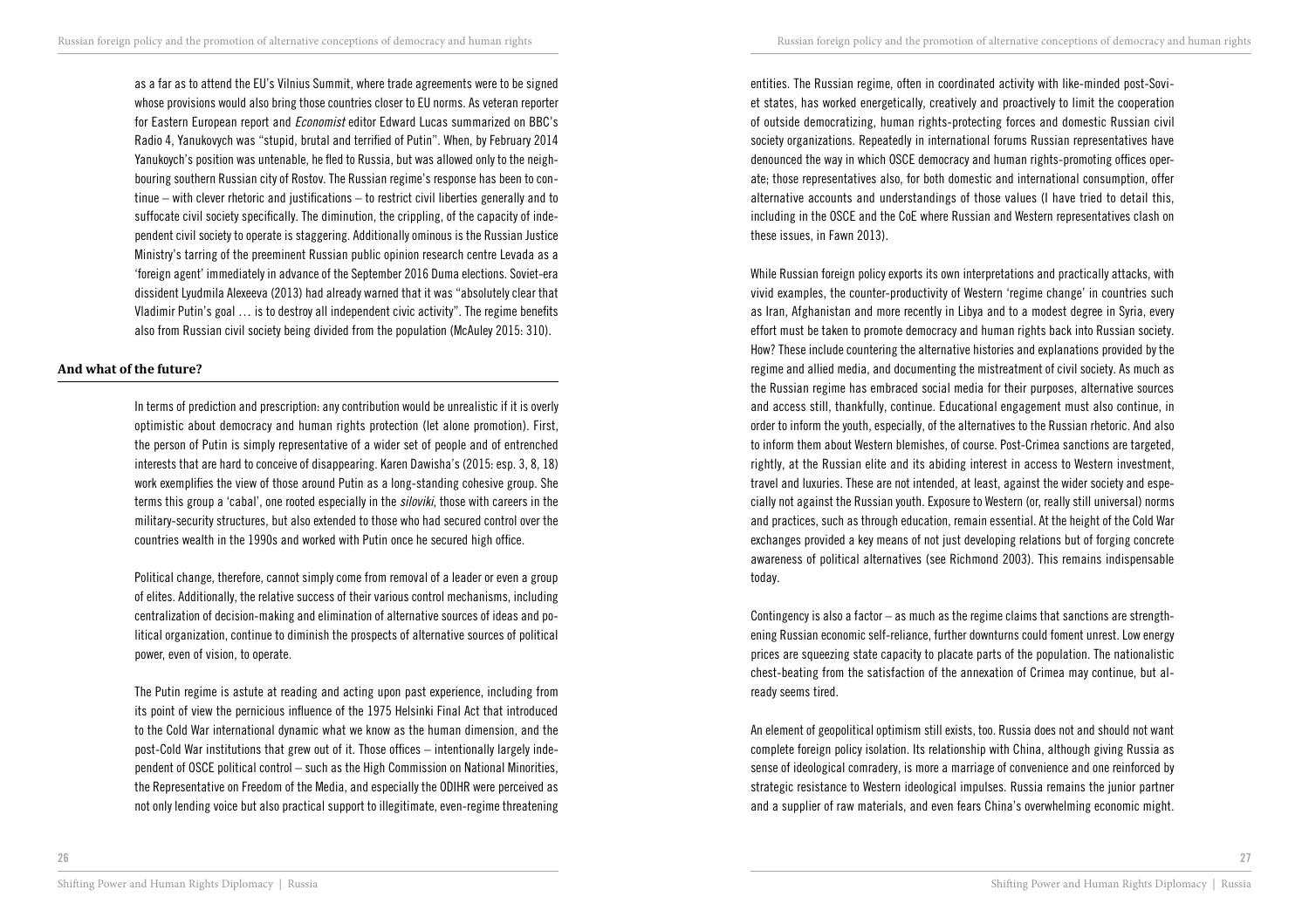True, a sports ban on Russian players for state-sanctioned doping might play into the hands of those Russians who like to present the country as being misunderstood and even harmed by a menacing outside world. But national glory also comes from international engagement. The Soviet bloc's Intervision Song Contest (ISC), counterpoint to the Eurovision Song Contest, disappeared, along with many other Soviet propagandistic substitutions; its recent attempt at a revival has failed and Russian efforts have focused on winning the big prize of Eurovision. That is not meant trivially; Russia still seeks international, and especially Western, engagement. And this is a form of leverage.

More specifically, it would be important to continue to use the OSCE and Council of Europe to question, raise awareness and secure information on Russian democratization-resistance. As soft as these organizations may appear, their importance may increase in dealing with Russia if the EU's status, and indeed internal coherence, is affected by Brexit. Irrespective of that, the EU has exhibited dissonance on maintaining sanctions on Russia after Crimea. As much as possible, genuine (not, or certainly not only, government-created) NGOs should continue to be included in OSCE and CoE activities and support. Such practice is not furthering the 'more seminars' argument often inflicted against these organizations, but an essential means of keeping channels open. That Russia has supported the OSCE Monitoring Mission in Ukraine (multiple issues concerning its on-ground effectiveness and operationality notwithstanding) is an example of the organization providing means attractive to a regime that has otherwise corroded its human dimension. Furthermore, through the Council of Europe membership, Russian citizens can and have raised legal challenges against the Russian government at the European Court of Human Rights (see Bowring in this collection; I have tried to offer accounts of how international organizations, governments and domestic and international NGOs can work together in face of authoritarian challenges in Fawn 2013). In its foreign policy, the Russian government seeks to legitimize actions in terms of international norms and laws, even if adapted, moderated and implemented in ways that outside activists do not recognize (see Allison 2013). Thus the recognitions of Abkhazia and South Ossetia and the annexation of Crimea were readily 'explained'. Such practices further demonstrate Russian vulnerability and Western opportunity: these all hardly changing facts-on-theground, these justifications can be explained and exposed in international forums.

Indeed, continued Russian engagement with international organizations and norms will sound minimalistic, but they still provide for accountability of government agencies and the projection of alternative political values and orders, and even some support for beleaguered activists. Easily said, but democracy promoters inside and outside Russia need to continue to contest the official Russian unilingual account of democracy today. And in that they are fully deserving of Western support. In turn, every measure must be

taken to promote positive accounts of that very broad, non-exclusivist Western conception of democracy and human rights, and to countermand the sophisticated yet deeply pernicious sets of Russian counter-narratives. The West makes mistakes. Its societies create and face divisive, polarizing issues. But its open and pluralistic ethos ensures that those mistakes and failures are evident. Everyone should know that, and everyone should have the opportunity to experience and participate fully in respectful pluralistic systems, regardless and because of their deficiencies. Our collective, brutal, history gives ample evidence of the costs otherwise.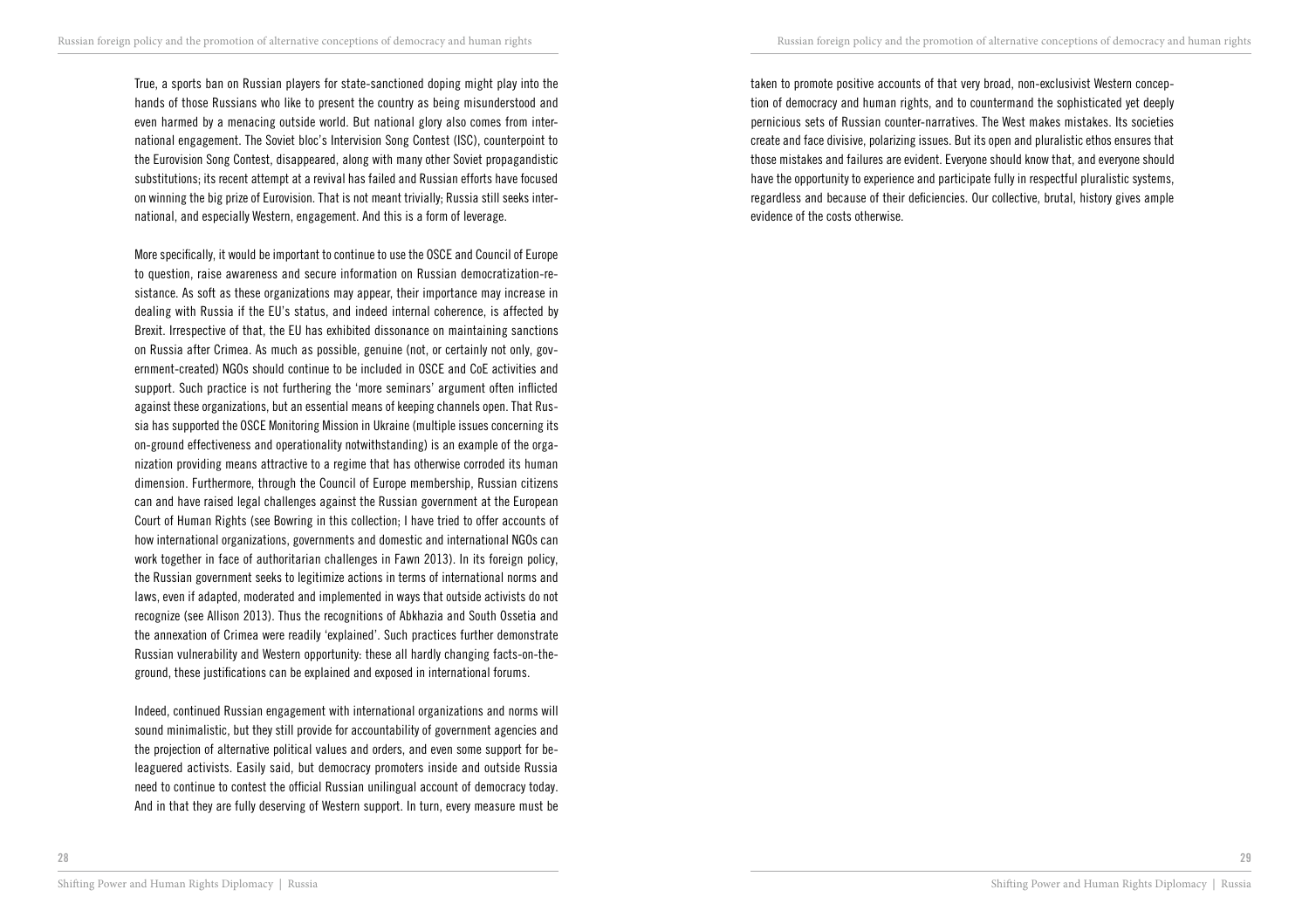#### *Alexander Cooley and Matthew Schaaf*

**The rise of authoritarian regionalism: Russia and China's challenge to international human rights norms and law**

*New geopolitical dynamics across Eurasia pose a profound challenge to the international human rights protection regime. International institutions and organizations devised by Russia and China promote alternative legal frameworks that facilitate the erosion of human rights standards and protections established by international human rights law and ultimately strengthen the hand of authoritarian regimes as they target their perceived opponents. In response, governments, international organizations, and activists seeking to preserve and strengthen human rights protections must forcefully resist efforts to water down human rights commitments, keep rights front and centre in their multilateral and bilateral engagements, and support activists on the ground.*

#### **Introduction**

Since 2001, international interest in Central Asia has intensified as Russia, China, the United States and the European Union have all pursued new regional strategies and adopted a broad range of instruments of soft power and influence. Over roughly the same period, the state of political rights and civil liberties in Central Asia has markedly deteriorated, as authoritarians have consolidated their rule and constricted the space for human rights advocacy. The onset of the 'colour revolutions' in the mid-2000s, the Arab Spring of 2011 and the Ukraine crisis of 2014 have all greatly alarmed the Central Asian regimes, leading to new crackdowns and attempts to control civil society, restrict media freedoms, and squelch street protests.

As a result, the external support of human rights in Central Asia has become inextricably intertwined with regional geopolitical agendas in two main ways. First, Russia and China have strongly backed and frequently copied the Central Asian regimes and their new repressive measures, accusing the West of attempting to destabilize the region by promoting its values agenda and unwanted interference into the region's domestic affairs. Second, within both the United States and the European Union the question of how much emphasis to afford to human rights in regional policy has generated intense internal debates; for example, the sanctions imposed on the Uzbek government following its bloody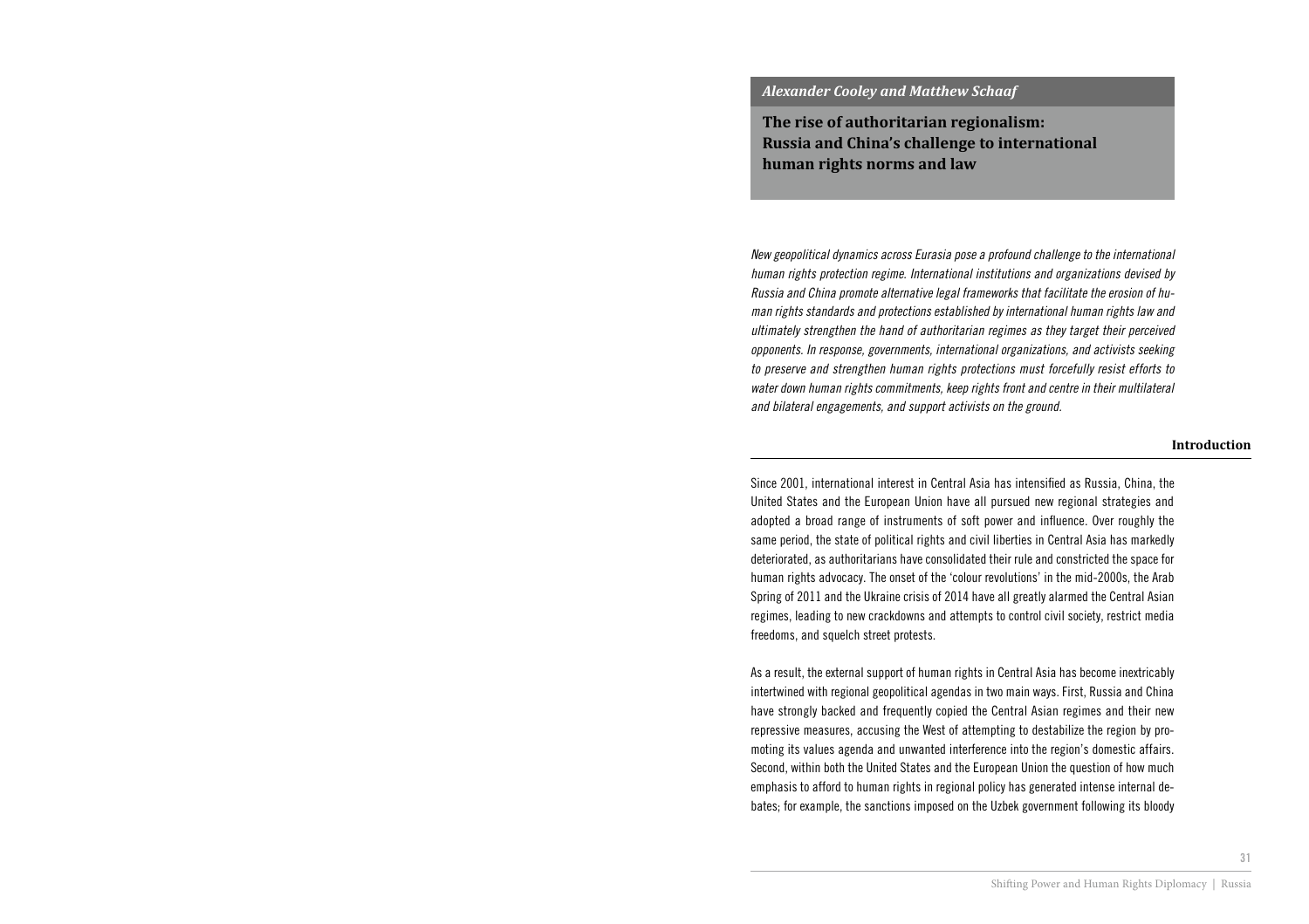crackdown on protestors in Andijan in May 2005 precipitated a divisive debate in both Washington and Brussels about how much leverage the West actually exerts over hardline regimes in the region (Cooley 2008).

Over the same period, a more consequential change in the regional environment, mostly unacknowledged by policymakers, has also taken place: from providing opportunities for the dissemination of human rights norms, standards and practices, the international political and normative environment has increasingly become hostile to the human rights endeavour. Over the last fifteen years Russia and China have expanded their political, economic and legal reach across the region and pioneered new instruments of influence and legal frameworks. Russia has promoted organizations like the Commonwealth of Independent States (CIS), the Collective Security Treaty Organization (CSTO) and, most recently, the Eurasian Economic Union (EEU), which it considers to be the foundation for a future more comprehensive EU-style Eurasian integration. China, too, has rapidly expanded its engagement on both security and economic issues with the Central Asian states. It has channelled many of its initiatives through the Shanghai Cooperation Organization (SCO) – comprised of China, Russia, Kazakhstan, Kyrgyzstan, Uzbekistan and Tajikistan – which has proclaimed itself as a 'new style' regional organization that seeks to promote regional understanding and trust, especially in the areas of security and countering terrorism. In the past, sceptical commentators have criticized the actual substantive accomplishments of these organizations, regarding them as 'virtual' regional organizations or 'cheap talk' shops.

However, while these organizations have often failed to function as effective problem-solving bodies or regional integration mechanisms, they have been more successful as political vehicles. They have grounded the backlash against Western human rights promotion in new legal and normative frameworks and provided mechanisms for participating states to enhance and streamline their cooperation, especially when it comes to collaboration among security agencies. At the same time Western credibility as a promoter of liberal values is at an all-time low, given the damage to US moral authority inflicted by its violations of human rights norms in prosecuting the global War on Terror and the EU's internal struggles in dealing with the Syrian refugee crisis, the rise of illiberal governments in Poland and Hungary, and the UK referendum for Brexit.

In this essay, we overview some of the features of this new environment supported by Moscow and Beijing, highlighting their implications for advocates and policymakers.

#### **New regional laws and treaties**

First, Russia and China have promoted new regional organizations and treaties that have been key in seeking to establish new legal frameworks that have facilitated the erosion of human rights standards and protections. Consider the SCO and its 2009 Anti-Terror Treaty and its Regional Anti-terrorism Structure, along with the CIS Minsk Convention (1994).<sup>1</sup>

The SCO's Counterterrorism Convention of 2009 created a new, regional legal fabric for combatting the so-called three evils of 'terrorism, separatism and extremism'. In practice, the treaty creates a web of new extraterritorial rules and obligations that, in the name of pursuing these security objectives, empower domestic security services and erode human rights safeguards. Most important, the treaty obliges member countries to reciprocally recognize designated groups as 'terrorist', regardless of their own national laws, due process or reference to standards of proof (Article 10), while further obliging member states to act on requests for extraditions within 30 days regardless of national extradition procedures (Article 14). Another provision (Article 18) explicitly allows members to dispatch its agents and personnel on to the territory of another member to conduct an investigation.

The SCO also has established the Regional Anti-terrorism Structure (RATS), located in Tashkent, Uzbekistan, a cooperation and data-sharing forum for the security services of SCO member states. International human rights watchdogs have been especially concerned at how RATS designates individuals and organizations as "terrorists, separatists or extremists", noting that there is no transparent procedure for a group to contest its designation or be delisted (HRIC 2011/ International Federation for Human Rights 2012). The list itself seems to have grown at an alarming rate – from 15 organizations and individuals in 2006 to 69 organizations and over 2500 individuals in 2016.<sup>2</sup> Of special concern to human rights observers is that the RATS blacklist has fostered a regional logrolling dynamic, where each member country places its own domestic political opponents or 'extremist' organization on the expectation that its designations will be reciprocated. In 2009, then UN special rapporteur on Counterterrorism and Human Rights Martin Scheinin expressed "serious concerns" about these SCO data-sharing and blacklisting practices by observing that they were "not subject to any meaningful form of oversight and there are no human rights safeguards attached to data and information sharing" (Scheinin 2009).

<sup>1</sup> This section draws on Cooley, A. & M. Schaaf (2017 forthcoming) 'Grounding the Backlash: Regional Security Treaties, Counter norms and Human Rights in Eurasia' in: S. Hopgood, L. Vinjamuri & J. Snyder (eds) *Human Rights Futures*, Cambridge: Cambridge University Press.

<sup>2</sup> Rymbaev, S. (2016) 'SCO terrorism fighters are creating a database of suicide bombers', Region.kg, 13 September. Available at: http://region.kg/index.php?option=com\_content&view=artile&id=2059:2016-09- 13-20-20-53&catid=28:bezopasnost&Itemid=35.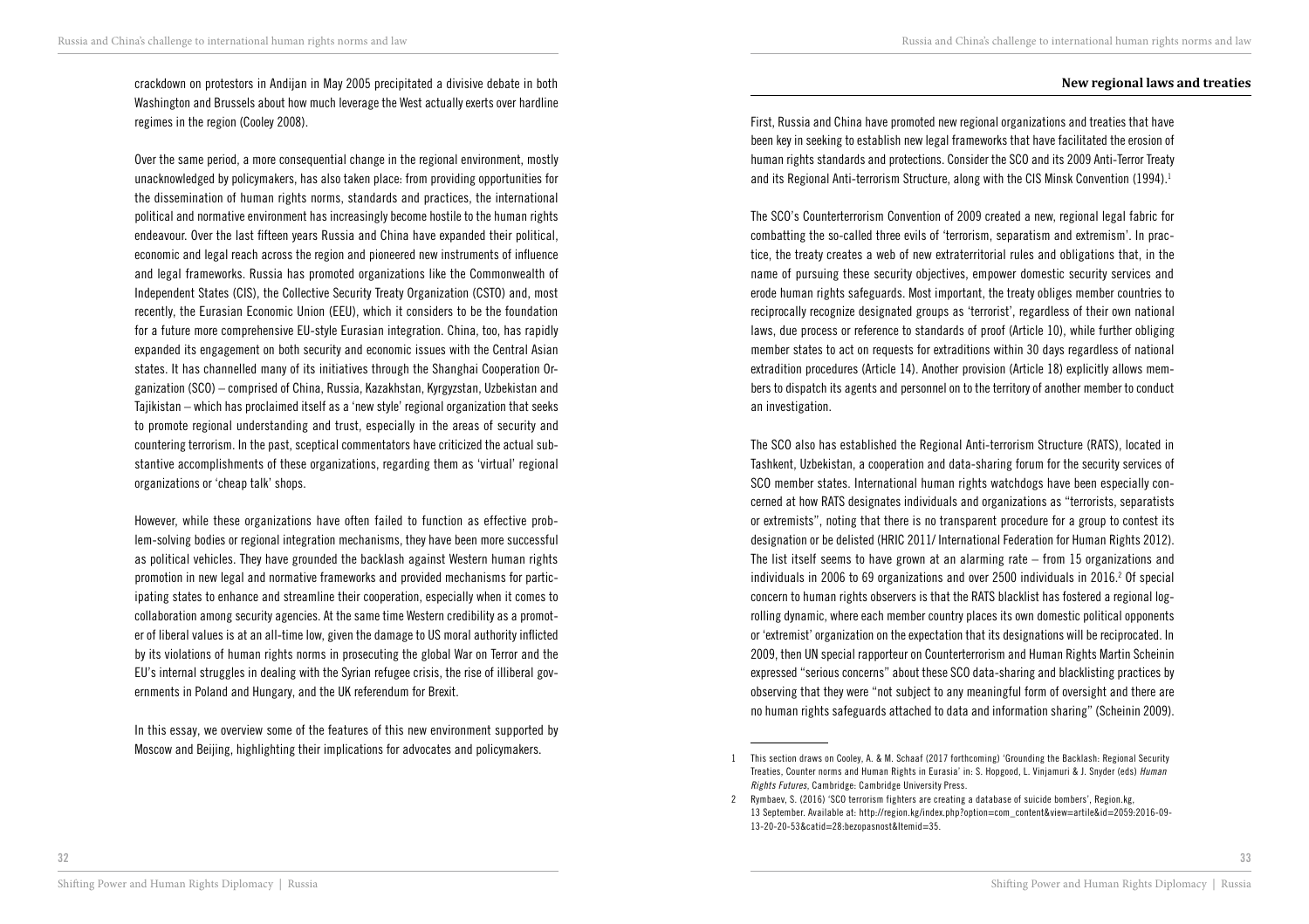He also noted that, "cooperation between secret services [in the SCO] is exercised without any oversight" and information-sharing is not subject to disclosure.

A similar extraterritorial framework for legal cooperation is the Minsk Convention (formally the Convention on Legal Assistance and Legal Relations in Civil, Family, and Criminal Cases) of the CIS, another grouping of Eurasian states. The Minsk Convention governing legal cooperation among CIS members and the legal status and rights of citizens of CIS countries when within the CIS bloc, provides for similar forms of legal cooperation among members as does the SCO's Counterterrorism Convention. Ratified by Armenia, Belarus, Kazakhstan, Kyrgyzstan, Moldova, Russia, Tajikistan, Turkmenistan, Uzbekistan and Ukraine in 1994, the Minsk Convention also provides for extra-territorial implementation of member states' laws and court rulings, and expedited extradition without the due process provided by courts charged with upholding domestic and international anti-torture and civil protections.

Taken together, these regional frameworks have strengthened security and regime power by offering mechanisms to target political opponents and human rights advocates residing abroad and have offered a mechanism for regional security services to increase and justify their cooperation. They have justified the detention and transfer of Central Asians living in Russia back to the region by Russian security forces and from one Central Asian country to another. Although not substituting or abrogating human rights treaty commitments in any legal sense, these regimes have eroded and muddled the procedures and legal frameworks surrounding important human rights safeguards by providing an at least plausible normative basis for subverting regular extradition procedures and political asylum hearings. For example, as described below, they have also served as a convenient justification for violating basic protections of international human rights law such as the *non-refoulement* principle, under which the return of a person to a country where s/he may be at risk of torture is prohibited.

## **Against liberalism: the rise of counter norms**

The expansion of Russian and Chinese-led regional organizations in Central Asia has also promoted the rise of a range of regional norms that seek to counter liberal democracy and the promotion of universal rights. First, and most significantly, is the counter norm of security and political stability. Following the attacks of 9/11 and the launch of the US-led global War on Terror, counterterrorism has been widely invoked to justify a new consolidation of executive power. Professor of Sociology and International Affairs Kim Lane Scheppele (2007) has termed this a transnational anti-constitutional movement, in contrast to the rights-based frameworks that were built up in the 1990s; this movement

has featured an increase in surveillance and the use of arbitrary detention, the establishment of parallel legal processes for accused terrorists, the expansion of extrajudicial measures such as state-led renditions, and the deepening of security cooperation among internal security services without accompanying transnational monitoring or checks.

In Eurasia in particular, the onset of the so-called colour revolutions of the mid-2000s, in which regimes relatively friendly to the Kremlin were swept out of power following apparent electoral fraud and subsequent mass popular protest, has further equated the promotion of democracy with regime change and insecurity. The Russian government has adopted increasing restrictions on civil society groups – including the 'foreign agents' law, the 'patriotic stop list' passed by the Russian parliament's upper chamber, and the 2015 law on 'undesirable' organizations that banned certain groups, including the National Endowment for Democracy and the Open Societies Foundations, completely, and criminalized any association by Russian citizens with them. Both the Kazakh and Kyrgyz parliament considered so-called copycat laws, based on Russian legislation (see below for more on the Kyrgyz legislation). Finally, the rise of ISIS, and reports of its active recruiting of Central Asians from the region and third countries such as Russia and Turkey, has further prompted governments to justify internal crackdowns in the name of countering terrorism and extremism. In short, the space for pluralism and the activities of civil society is clearly shrinking under the security imperative.

A second counter norm, one that is often pushed by China, is that of 'civilizational diversity' and/or sovereign non-interference. Embodied in the founding documents and public statements of the SCO, civilizational diversity, also referred to as the 'Shanghai Spirit', meant to celebrate and respect the right of each state and civilization to formulate its own cultural and political values without judgment or external interference. This doctrine stands in contrast to the political and human rights criteria which must generally be accepted to participate in Western international organizations and which proscribe the domestic freedom of action of regimes, and embody certain political values such as the universality of human rights.

A third counter norm, pushed more vigorously by the Russian Federation, is that of the 'traditional values' agenda (see also the essays of Alicja Curanović and Bill Bowring in this volume). This has increasingly been offered as a critique of Western emphasis on individual rights and its alleged moral decay, and emphasizes the primacy of official religious institutions such as the Orthodox church, national identity and culture, and the promotion of the traditional family and rejection of other family forms, especially those created by LGBT people (Lukin 2014). Some foreign policy commentators have advocated that this traditional values agenda has also become the normative framework behind the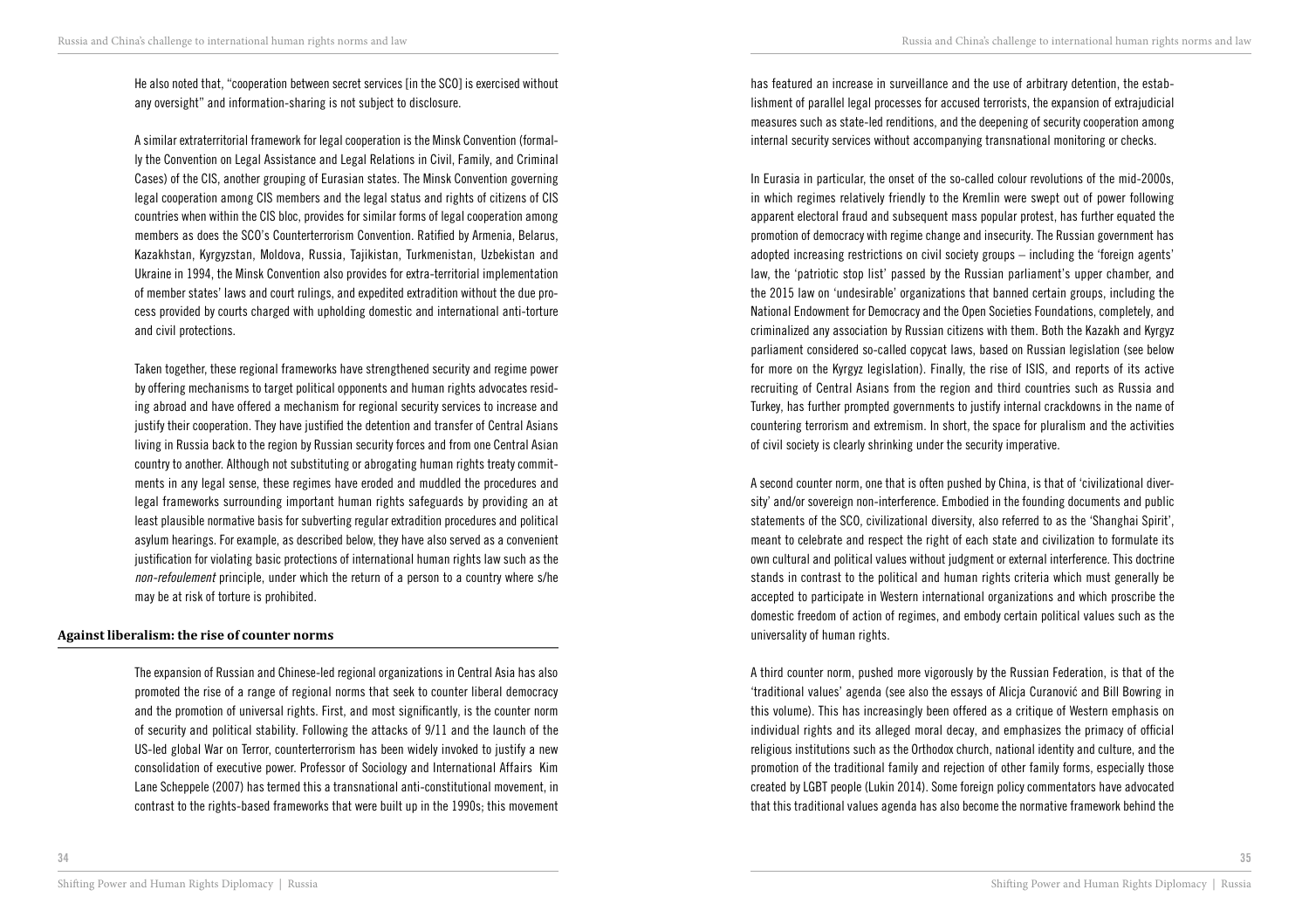expansion of the Eurasian Union, while others have sought to fuse the counter norm with the resurgent 'Eurasianism'.

In 2016, the Kyrgyz parliament preliminarily approved a copycat 'anti-gay propaganda law', modelled on Russian legislation though going beyond Russia's law by providing possible jail time for violators. Reports indicate that violence against the LGBT community has increased by 300 per cent in the two years since the legislation was first introduced. Russia has also sought to lead the promotion of 'traditional values' internationally, working pragmatically with states in the Islamic world, the global conservative religious right, and others to advance their shared values (Hooper 2016). For example, Moscow collaborated with Islamic states to pass a resolution on the "traditional values of mankind" at the UNHRC in September 2012, which was heavily criticized by the EU and LGBT rights organizations, and by opposing the creation of a UN expert to research and report on violence and discrimination against LGBT people.

None of these norms, individually, can be said to be the universal alternative to liberalism. However, taken together, the counter norms of security, civilizational diversity and traditional values offer a menu of options for Eurasian governments to justify and legitimize their political crackdown and violations of rights.

## **Redefining existing institutions and spaces**

Another characteristic of the geopolitical shift in Central Asia involves Russia and China targeting the institutional practices, norms and procedures of existing international organizations. During the 1990s, scholars and policymakers assumed that international organizations operating in the region would help to strengthen and disseminate human rights norms. However, we now see that even regional organizations that were predicated on a values platform are now changing their character.

The most important case here is that of the Organization for Security and Cooperation in Europe (OSCE) which, upon its founding, had a 'human dimension' component that was committed to upholding the rights and freedoms embodied in the Helsinki Final Act. However, during the 2000s Russia and the Central Asian states increasingly criticized the OSCE for aligning the geopolitical agendas of the West and as sources of criticism for their domestic practices, and resisted OSCE and its participating states' efforts to uphold the 'human dimension' commitments on human rights, pluralism, and elections (see for more on Russia and its relations with the OSCE Bill Bowring's essay in this volume).

One of Moscow's main targets has been the Warsaw-based Office for Democratic Institutions and Human Rights (ODIHR). Among its many activities, the ODIHR has been responsible for sending comprehensive election monitoring missions. But since the ODIHR established a pattern of issuing critical reports, Russia, backed by the Central Asian states, has led a campaign to change the practices of the ODIHR, including introducing proposals that would reduce the number of election observers, allowing the head of mission to be appointed by the OSCE Parliamentary Assembly (not the ODIHR Office) and reaching its final assessment of a national election in consultation with the host country government. If adopted, these reforms would gut the practice of election monitoring as we know it. Not coincidentally, over the last decade, both Russia and China have also pushed the practice of sending alternative election monitors, both under CIS and SCO auspices, to issue far more supportive evaluations of flawed elections than the ODIHR. Emulating the form, but not the substance of more established monitoring operations, these so-called 'zombie monitors' provide governments with more supportive international assessments to balance out any criticism they receive from Western organizations.

In a similar fashion to election monitoring, China and Russia are leading the way in countering the critical assessments of human rights monitors and civil society organizations by establishing new Government-Sponsored Non-Governmental Organizations (GONGOs). GONGOs challenge the human rights regime not only substantively – by defending and justifying the abysmal human rights records of their governments – but also procedurally. Through their participation in regional conferences, international forums and meetings, GONGOs expend valuable agenda time and organizational resources that would otherwise be channelled into networking transnational civil society organizations that share commitments to upholding the international rights-based regime (see also the essay by Andrey Demidov and Elena Belokurova on the impact of GONGOs and civil society on Russian foreign policy).

## **Case study: the fate of Central Asian dissidents in Ukraine**

The case of Ukraine, a country which has vacillated between European and Eurasian outlooks and between democratic liberalism and authoritarianism, reveals how cooperation under SCO and CIS treaties can severely undermine internationally guaranteed human rights protections such as those provided by OSCE and UN agreements.

For example, in 2006, Ukraine was widely condemned for returning ten Uzbek political activists seeking asylum after fleeing Uzbekistan following the crackdown in Andijan. All ten of the asylum seekers were convicted on trumped-up charges and sentenced to imprisonment between 3 and 16 years upon their forcible return in what the OSCE Chair-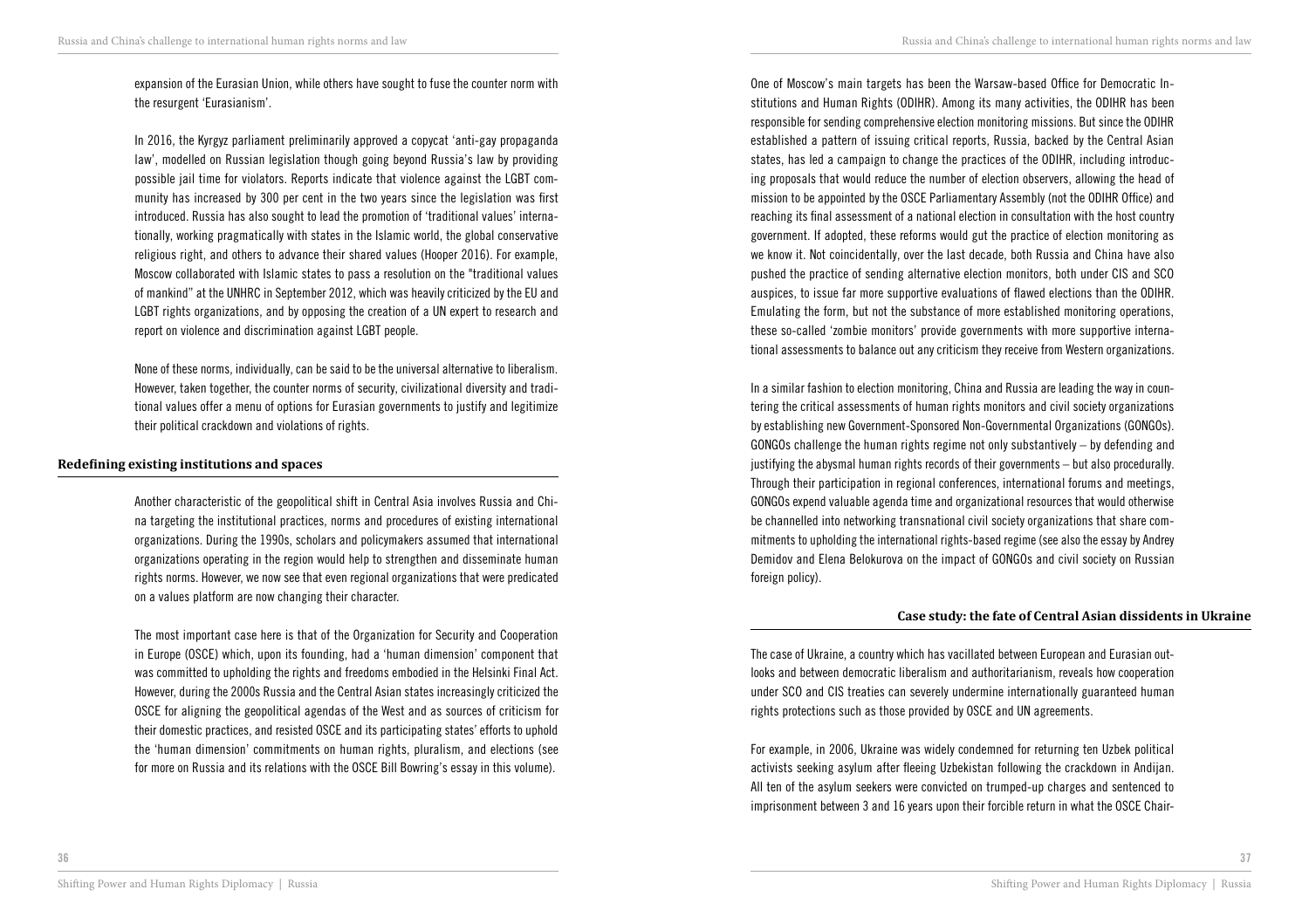**Conclusion and future scenarios**

man-in-Office at the time called "a serious violation of the principle of *non-refoulement* and of international commitments undertaken by Ukraine".3

Through 2010, extraditions in Ukraine were governed exclusively by the Minsk Convention and bilateral agreements.<sup>4</sup> These agreements are clearly inconsistent with Ukraine's commitment to not return individuals to countries where their torture is likely (*nonrefoulement*) and oblige Ukraine and other signatories to accept the court rulings and other judgments of other signatories, essentially forcing Ukraine to accept judgments issued, for example, in Uzbekistan with only a limited ability to reject extradition requests.<sup>5</sup> In 2012, Ukraine again extradited recognized refugees, an Uzbek and a Russian, who were clearly at risk of torture upon return in what the UN High Commissioner for Refugees called a "deliberate violation of provisions of both national and international law" (UNHCR 2012). Indeed, Ukraine still is not a safe place for those fleeing persecution in Russia and Central Asia, regularly returning or refusing asylum to activists who fled its greatest foe, Russia (Coynash 2016).

Yet Ukraine could also serve as an example of a country that rejects cooperation with authoritarian governments persecuting civic activists. Changes to Ukraine's asylum law have stalled in the parliament, though if passed they would provide some additional protection for activists who are being persecuted in connection with their support for Ukraine and criticism of Russia's actions against Ukraine (Frolov & Arkhipova 2016). More generally, Ukraine has demonstrated a new willingness to reject the authoritarian approaches of its past following the 2014 revolution by engaging the public directly in governance and by decentralizing authority, renewing its commitments to international human rights protections, and creating a more tolerant and pluralistic society. Other changes in Ukraine such as the dramatic strengthening and renewed prominence of its civil society, to the growing desire among Ukrainians to reject the worldview and values associated with Russia, the so-called Russian World *(Russkiy Mir*), and the popularization of human rights and dignity have in many ways moved Ukrainian society and forced the government's hand away from authoritarian approaches. These developments offer some hope that the new norms and procedures advanced by the regional bodies of the EEU and the SCO are not moving the region in one direction and can be resisted.

In sum, the recent developments in Central Asia suggest that Russian and Chinese-led efforts have changed the regional and international environment from one that prompted the protection of rights and the dissemination of liberal norms, to one where the promotion of rights itself has become entangled in geopolitical rivalries with the West and where new regional legal frameworks and counter norms offer justifications for regimes to erode human rights safeguards. The drawdown of NATO forces in Afghanistan has contributed to US and European disengagement from the region, while Russia's resurgence and China's much-publicized Belt and Road Initiative signal that Moscow and Beijing's interest in influencing governments along with political and social developments across Eurasia will not only endure, but is set to increase.6

In this context, it is important for human rights defenders and advocates, as well as supportive governments to confront some of these new regional sites of contestation and external actors.

First, advocates should push Western governments to comprehensively engage with regional bodies of the EEU and the SCO, and on a bilateral basis with individual governments on both their norms, values, and operations, as well as on their potential capacity to solve regional problems or deliver public goods. In other words, rather than ignore the issue of values and rights, they should be part of a more comprehensive Western engagement strategy with these counterpart organizations and their member governments, pushing them to be more transparent about their policies and approaches while discouraging their diffusion of authoritarian norms. The alternative is that the United States and the EU (and its members) risk further marginalizing their concerns about respect for human rights in EEU and SCO members by limiting their discussions to official regional 'human rights dialogues or working groups', as opposed to more comprehensive discussions and engagement mechanisms.

Second, governments, as well as executive bodies, representatives, and independent mechanisms and experts of organizations such as the OSCE and UN, should actively resist efforts to water down their human rights commitments and enforcement mechanisms and advance so-called traditional values, ensuring that challenges to democratic and human rights norms in international forums such as the OSCE Permanent Council and the UN Human Rights and NGO Committees, where civil society participation is frequently opposed by authoritarian governments, are resisted and contested.

<sup>3</sup> Organization for Security and Cooperation in Europe (OSCE) (2006) *OSCE Chairman expresses consternation at Ukraine's decision to return Uzbek asylum seekers*, February 17. Available at: http://www.osce.org/ cio/47117.

<sup>4</sup> No Borders Project (2012) *Refugees in Ukraine – without a right to protection*. Available at: http://noborders. org.ua/ru/files/2012/01/Refugees-in-Ukraine\_short-overview.pdf.

<sup>5</sup> Commonwealth of Independent States, Convention on Legal Assistance and Legal Relations in Civil, Family, and Criminal Cases.

<sup>6</sup> For more on China's Belt and Road Initiative, see the Economist (2016) *Our bulldozers, our rules*, 2 July. Available at: http://www.economist.com/news/china/21701505-chinas-foreign-policy-could-reshape-goodpart-world-economy-our-bulldozers-our-rules.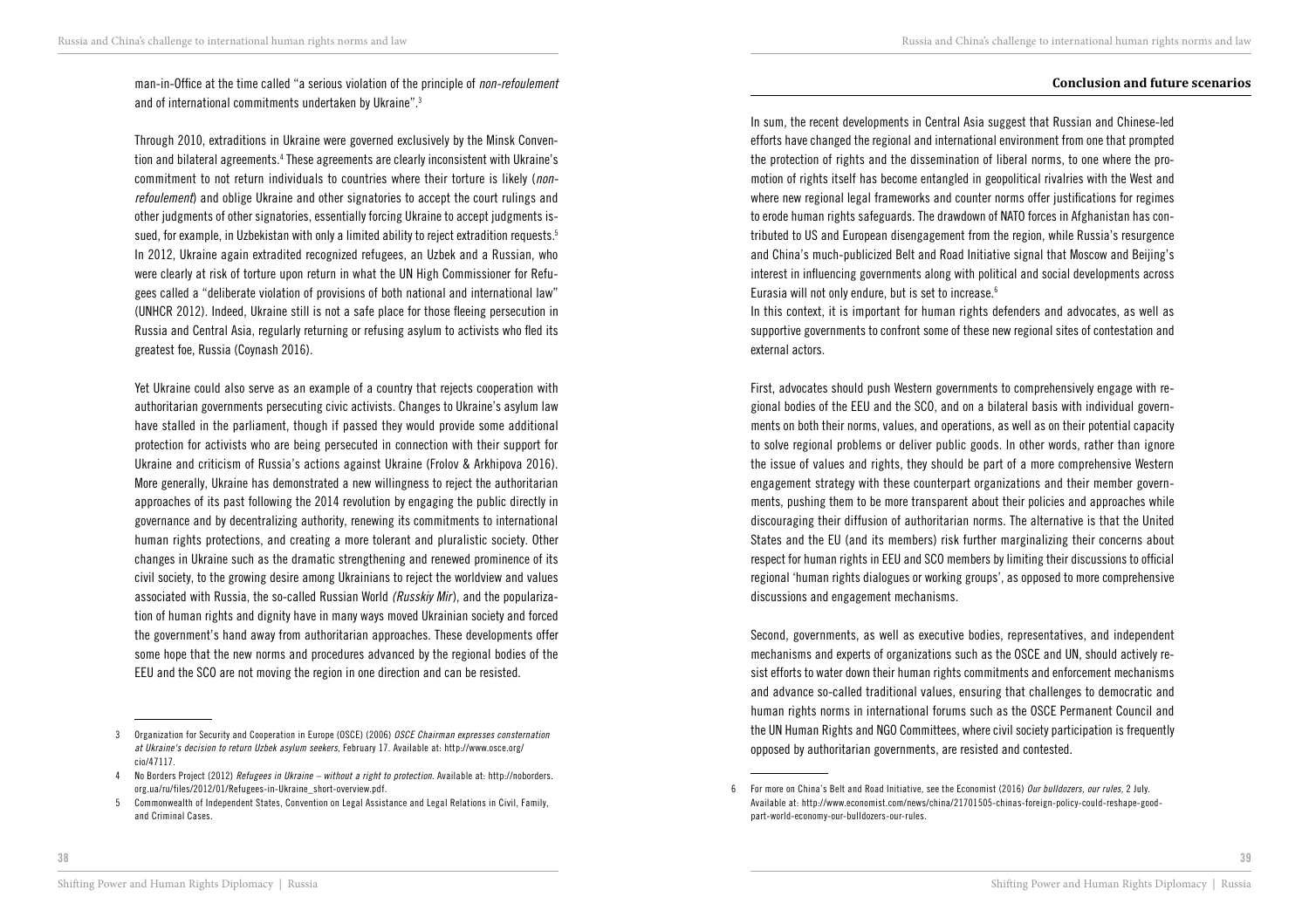Third, local activists should continue their advocacy and struggle for human rights and democracy, and governments and other donors should continue to support them regardless of 'foreign agent' laws, bans on 'gay propaganda', and other provisions that clearly violate human rights guaranteed by a variety of international agreements. This may require them to develop creative ways for this collaboration and support to continue, especially given efforts to restrict international collaboration through passage of 'foreign agent' laws, creating black lists of foreign organizations, the likening of international reporting on human rights to treason, and restrictions on foreign funding of civil society groups.

Finally, governments, scholars, advocates, and journalists should expand their work to understand how regional bodies of the EEU and the SCO function, to provide clear analysis of the real impact on the implementation of counter norms advanced by and through these bodies, and to resist the erosion of key institutions, forums, and agreements necessary to upholding and maintaining international human rights protections.

### *Alexander Sergunin*

**Changing Russia-EU relations and their impact on EU's human rights policy in the eastern neighbourhood**

Given the current tensions between Brussels and Moscow it is difficult to expect that the *EU and Russia will soon stop harsh polemics on human rights and turn to cooperation on the promotion of human rights in the EU's Eastern neighbourhood. However, the author believes that international human rights organizations could encourage Russia and EU to defend and promote human rights in the region by not only criticising the Russian and EaP countries' governments but also offering their expertise and mediation/good services*  in conflict situations.

#### **A general overview of the EU-Russia relations in the sphere of human rights**

The EU-Russia dialogue on issues of democracy, respect for human rights, fundamental freedoms and the rule of law is an essential element of EU-Russia relations. Brussels and Moscow agreed at the St. Petersburg 2003 summit to create a Common Space on Freedom, Security and Justice. A road map agreed in 2005 sets out the objectives and areas for cooperation in this sphere. Biannual meetings of the EU Troika (EU Presidency together with incoming Presidency, Council and Commission) with the Russian counterparts at ministerial level monitor the overall implementation of this Common Space.

Moreover, the Common Space on Research, Education and Culture aims to strengthening and enhancing the European identity on the basis of common values, including freedom of expression, democratic functioning of the media, respect for human rights, including the rights of persons belonging to minorities, and promotion of cultural and linguistic diversity as the basis of a vital civil society in Europe without dividing lines.

In 2005, regular, six-monthly EU-Russia human rights consultations were established. They have provided a substantial dialogue on human rights issues in Russia and the EU and on EU-Russian cooperation on human rights issues in international fora. The EU also maintains a regular dialogue with both Russian and international NGOs on human rights issues.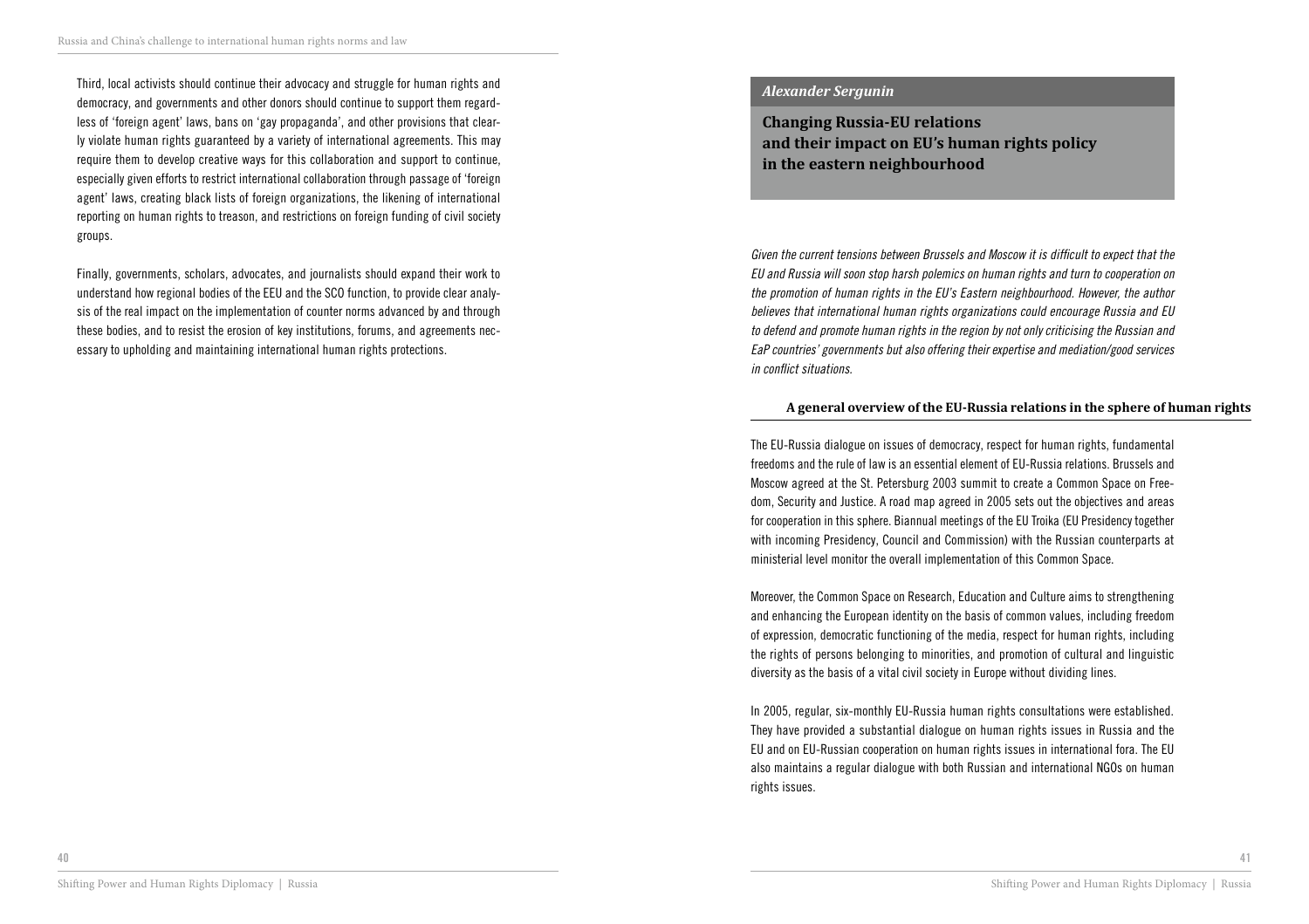The EU's agenda in these consultations includes issues such as the human rights situation in Chechnya and the rest of the North Caucasus, including torture and ill-treatment; freedom of expression and assembly, including freedom of the media; the situation of civil society in Russia, notably in light of the laws on NGOs and extremist activities; the functioning of the judiciary, including independence issues; the observation of human rights standards by law enforcement officials; racism and xenophobia; and legislation relating to elections.<sup>1</sup> For its part, Moscow raises matters of concern to it on developments within the EU, including the abuse of adopted Russian children, Russian ethnic minority rights in the Baltic States, as well as human rights situation in some Eastern Partnership (EaP) countries (especially Ukraine)(Yakovenko 2014; Ministry of Foreign Affairs of the Russian Federation 2012).

Brussels tries to support the development of democracy, the protection of human rights and the development of a healthy civil society in Russia first and foremost through the European Instrument for Democracy and Human Rights (EIDHR). In the EIDHR framework the EU works with Russian and international NGOs and with partners like, the Council of Europe and UN bodies in fields such as: penal reform; improving the capacity of lawyers and law enforcement officials to apply the European Convention on Human Rights; combating human rights violations in the North Caucasus; human rights of conscripts in the armed forces; promoting children's rights; and promoting the rights of indigenous peoples.2

EU officials are involved in the observation of human rights-related trials and maintain a network of contacts with Russian human rights defenders. The EU also feels that it is appropriate to make public statements concerning the human rights situation in Russia, usually at times when matters of specific concern arise, sometimes with reference to the situation of individual human rights activists. The EU (European Commission and EU Delegation in Moscow) and those EU member states which have diplomatic missions in Russia confer regularly on human rights issues to discuss how the EU as a whole could promote respect for democracy, human rights and rule of law in Russia.

For its part, Moscow tries to support its compatriots and promote Russian understanding of democracy and human rights as well as its culture and values in the EU and EaP countries through its soft power instruments (Sergunin & Karabeshkin 2015). In 2007, the *Russkiy Mir* (Russian World) foundation was established by a presidential decree

(although with NGO status). The Foundation's main function is to promote the Russian language, culture and education system abroad. For example, the *Russkiy Mir* nominates the best teachers and students of the Russian language and culture for the position of 'Professor of the *Russkiy Mir* ' and 'Student of the *Russkiy Mir* '. It also has fellowship and internship programmes for foreign scholars and students to be hosted in Russia. The foundation organizes various conferences, competitions and olympiads on a regular basis (see for more on this the essays by Mikhail Suslov and by Andrey Demidov & Elena Belokurova in this volume).

In 2008, the *Rossotrudnichestvo*, Federal Agency for the CIS (Compatriots Abroad and International Humanitarian Cooperation) was established with nearly the same mission as *Russkiy Mir* but with governmental status under the Foreign Ministry. Today the agency has representative offices in almost all European countries, the United States, Canada and major Asian, African and Latin American states.

In addition to these two main institutions, a number of (often state-affiliated) NGOs, such as the Gorchakov Foundation for Public Diplomacy, the Andrei Pervozvanny Fund, the International Foundation for Working with Diasporas Abroad 'Rossiyane', the International Council of Russian Compatriots, the Library 'Russian-language Literature Abroad' and the International Association of Twin Cities partake in soft power activities.

The Russian higher education system has gradually built up its soft power potential. It is becoming internationalized *via* the introduction of the Bologna Process and has increased the state quota for foreign students to be trained in Russian universities. The frameworks for academic exchanges are diversifying. The state-funded 'slots' for study in Russian universities are distributed through Russian embassies, with 70-100 'slots' for each country annually.

It should be noted, however, that the EU-Russia dialogue on democracy and human rights has been slowed down over the recent years (even prior to the Ukrainian crisis) and at times nearly stopped. Brussels believes that since Vladimir Putin's second presidency (2004-2008) a clear trend toward authoritarianism can be identified and the human rights situation is deteriorating. Moscow disagrees with this observation saying that what the EU calls authoritarianism is in fact 'strengthening of power vertical', 'consolidation of the Russian society' and 'sovereign democracy'.3 The current – relatively stable – state of affairs in politics and society is represented by the Russian political class as an antipode of the anarchy, chaos and fragmentation of the 1990s. Moscow acknowledges the fact

<sup>1</sup> European Union External Action. *EU relations with Russia*. Available at: http://eeas.europa.eu/russia/about/ index\_en.htm.

<sup>2</sup> Delegation of the European Union to Russia. *Human Rights and Civil Society*. Available at: http://eeas.europa. eu/delegations/russia/eu\_russia/fields\_cooperation/human\_rights/index\_en.htm.

<sup>3</sup> This term once popular among the Russian political elites (in the 2000s) is no longer in use.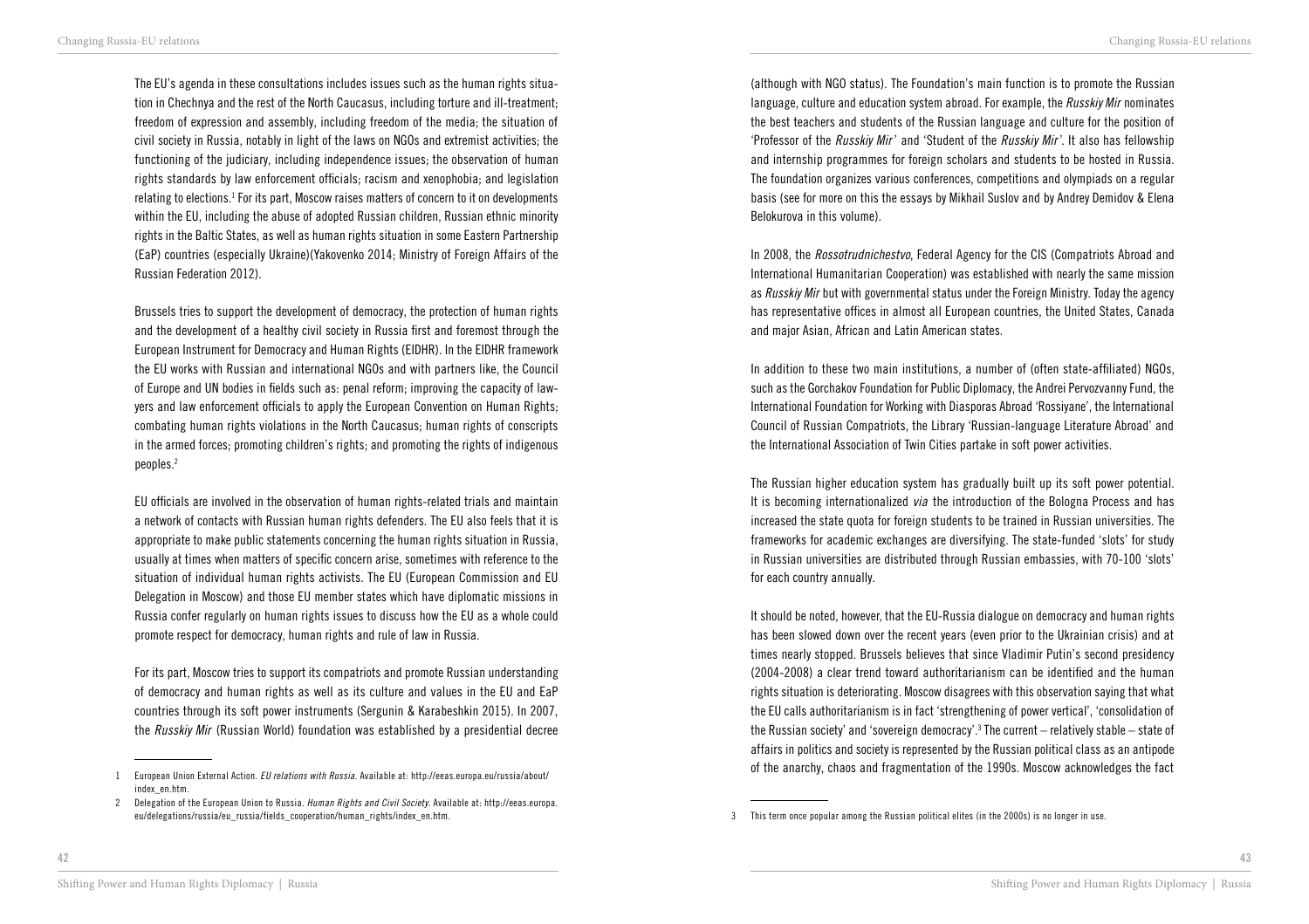that the situation with human rights and rule of the law in the country is still far from ideal. For example, in March 2016 President Putin has mentioned that there were 3.2 million human rights violations in Russia in 2015.4 However, the Kremlin underlines that in a transitional society and political system things cannot be changed overnight; further democratic reforms are desirable and possible but they should not lead to destabilisation and disintegration of Russia (especially in the current critical situation).

The EU and Russia differ in their basic understanding of human rights' and democracy's meaning and roles in the present-day world (Deriglazova 2013). The EU views all human rights as universal, indivisible and interdependent. It actively promotes and defends them both within its borders and when engaging in relations with non-EU countries. The EU furthermore believes that democracy is the only political system which can fully realize all human rights.

Moscow in principle agrees with this political philosophy but objects to the absolutist, categorical, abstract and non-contextual interpretation of these principles. Particularly, Russian political, academic and religious elites underline that the European (and more generally Western) concepts of democracy and human rights are based on specific religious (Catholic and Protestant) and cultural (European and American) values and traditions which are not universal and for this reason are not fully accepted/shared by other nations, religions and civilizations.<sup>5</sup> According to this school, the EU (the West) has neither legal nor moral rights to impose its understanding of democracy and human rights on other nations, including Russia. Russia is different from Europe in terms of its ethnic and religious composition, history, culture, values and traditions. According to the Russian mainstream political thinking, Russia should develop a model of democracy of its own, a model which should be based on Russian values and traditions, not the alien ones (Torkunov 2006). Russian politicians and academics draw the attention of their European opponents to the nation's negative historical experiences: almost all socio-economic and political 'experiments' done on the basis of Western models and principles either completely failed (including – most recently – the Marxist/communist project<sup>6</sup>) or had very negative consequences for the country (like the chaotic, ill-advised reforms of the Yeltsin era).

As mainstream Russian political thinkers maintain, the 'time factor' is important as well. It took several hundred years for the European nations to develop their democracy model and human rights concept. In this historical context, it is unclear why the EU expects that in the post-Communist countries, democracy is built in just a couple of decades? Russian analysts point out that even not all EU newcomers were able to fulfil all democratic criteria set out by Brussels. There are numerous human rights violations in the Baltic States concerning the Russian ethnic minorities, Roma people rights in some Central and South-East EU countries, freedom of conscience (e.g., the Hungarian Constitution), freedom of press (Hungary, Poland), bans on some professions for certain categories of citizens (Poland and the Baltic States), etc.

According to Russian political thinkers, the EU exaggerates its unity regarding common values and democratic principles. In addition to the examples above, they point out the rise of nationalism, xenophobia, religious extremism, the failure of multiculturalism and tolerance concepts in many EU member-states (especially in the context of the ongoing migration crisis and repeated terrorist attacks). In fact, Brussels is unable to speak with one voice on behalf of Europe; there are many different voices and they are not in tune with each other. In this context, Russian analysts suggest, the EU standing in the field of democracy and human rights looks quite like window-dressing and too ambitious rather than solid and reality-based.

In contrast with the 1990s, Moscow does not want to accept a teacher-pupil type of relationship in its dialogue with the EU. Equally, it rejects the idea of setting benchmarks for Russia's progress in the human rights area which is being suggested by some EU politicians and international human rights NGOs. While in the spheres of economy, environment, research and education Russia tacitly acknowledges the EU as a normative power, in areas of democracy, human rights, culture and values Moscow does not recognise the EU's normative authority.

On the contrary, the Russian political class and many common Russian citizens believe that some of the so-called 'European values' are not only incompatible with Russian values but also undermine traditional moral, religious and family principles. They refuse to be tolerant to some provocative/extreme forms of the LGBT community's activities and propaganda, Pussy Riot's 'punk-mess' in the Christ the Saviour Cathedral or more recently to the 2015 Charlie Hebdo cartoons of the Prophet Muhammad and Russia's plane downed by ISIS terrorists in Egypt. This does not mean, they continue, that society's reaction to these phenomena should be violent but they should not be allowed or encouraged.

<sup>4</sup> BBC (2016) *Putin Reports Large-Scale Violations of Rights and Freedoms of the Russians*, 23 March. Available at: http://www.bbc.com/russian/news/2016/03/160323\_putin\_human\_rights\_violations.

<sup>5</sup> For example, see Blagovest-info (2006) *Conciliar hearing Human Rights and dignity of the individual*, 1 March. Available at: http://www.blagovest-info.ru/index.php?ss=2&s=4&id=4803.

<sup>6</sup> The present-day Russian mainstream believes that Marxism was an alien (Western) ideology that has mutated on the Russian soil and degenerated into the Soviet totalitarianism.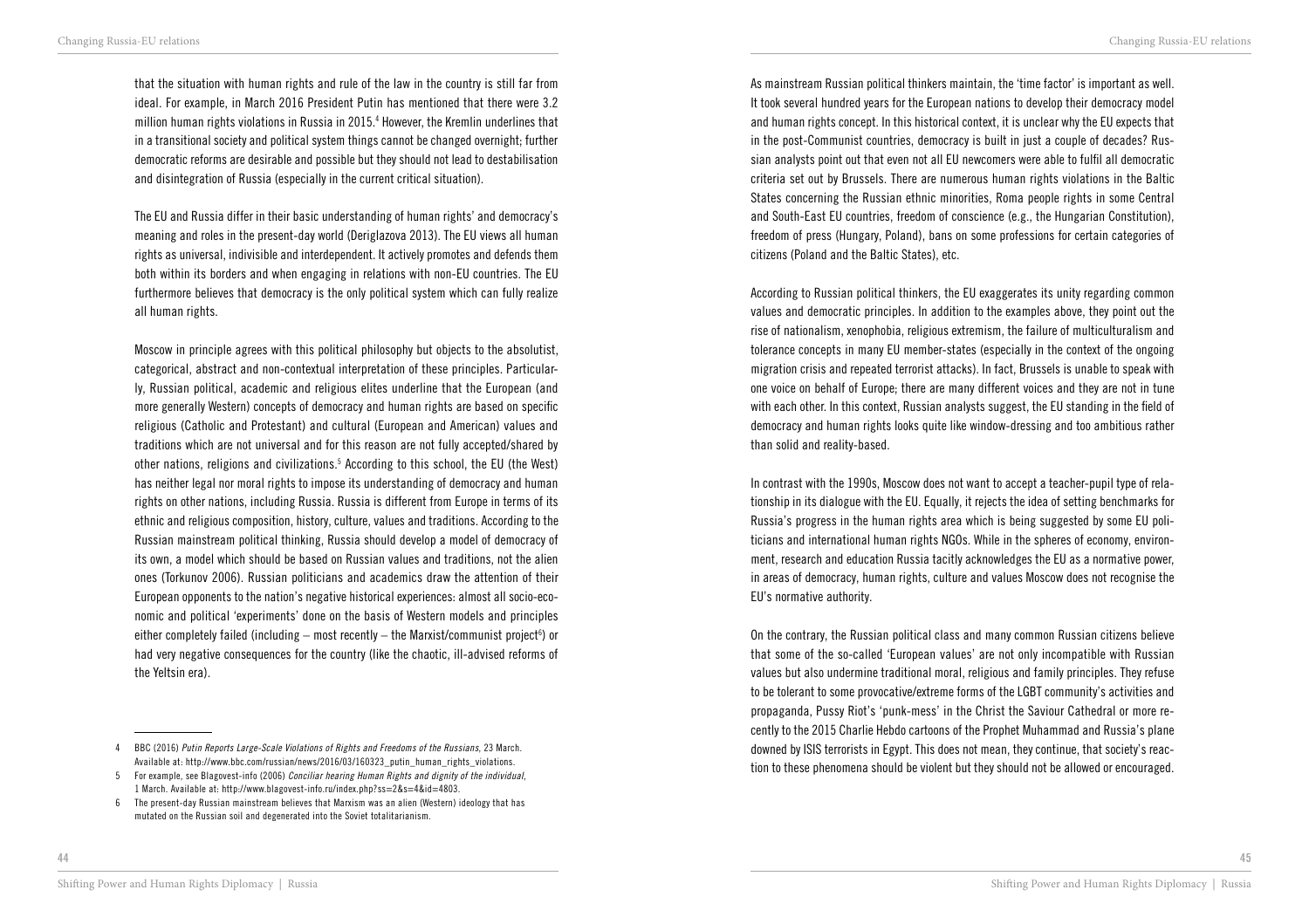#### **The dynamics of the EU-Russia relations**

It was common place to ascertain that the progress in the EU-Russia relations was sort of "a success story" of the post-Cold War radical transformations in Europe. Despite the fact that the whole process was not exactly very smooth, the EU-Russia dialogue in various fields has been developing quite dynamically over the 1990s and 2000s. There was an obvious progress in many spheres of the EU-Russia bilateral relations. These included the Partnership for Modernization (PfM), energy, transportation, information technologies, telecommunications, environment protection, visa facilitation regime, reform of the Russian legal system, dialogue on the human rights *problématique*, education, research and culture. The EU has become Russia's largest trade partner and source of investment, while Moscow is one of the main energy suppliers to Europe. The two actors tried to coordinate both their global and regional strategies to make the world and their neighbourhood a safer place.

The situation has radically changed with the start of the Ukrainian crisis in early 2014. In response to Russia's reintegration of Crimea and support for the pro-Russian rebels in Donbass Brussels has introduced economic and political sanctions against Moscow. The Kremlin has reacted with counter-sanctions against the EU countries. These dramatic developments have seriously undermined the EU-Russian dialogue in many areas, including human rights. It seems now this sphere is perceived by both sides as a platform not for cooperation but for the psychological/ideological warfare in which nearly all methods are allowed.

The regular bilateral human rights consultations did not take place in the aftermath of the Ukrainian crisis. To compensate for the lack of direct talks with Russia on human rights, since September 2014 the EU started the practice of delivering demarches on issues of concern and handing over lists of individual cases. Contacts were stepped up, in Moscow and in Brussels, with Russian civil society organizations.

The EU Delegation in Russia and the EU member states continued their practice of trial monitoring and of visits to human rights NGOs across the country. The EU continued to give financial support to Russian civil society and the EU-Russia Civil Society Forum, in particular through the European Instrument for Democracy and Human Rights (€3 million) and the Civil Society and Local Authorities Programme (€1 million). An EU roadmap for engagement with civil society was adopted by EU Heads of Mission (European Commission 2014).

For its part, Moscow has intensified its propaganda campaign which aimed to, on the one hand, portraying Europe as a bearer of false/immoral/corrupted values and norms and, on the other, accusing the EU of interfering with Russia's domestic affairs under the flag of human rights protection (the vocabulary of the Cold War era). The Russian NGOs funded by the EU programmes or other international sponsors were increasingly targeted and forced to register as 'foreign agents' or even be closed (See more on Russia's use of media as propaganda tool, Suslov's essay in this volume).

Whether the resumption of a normal EU-Russia dialogue on human rights is possible in the foreseeable future or not remains to be seen. This, of course, depends on the general atmosphere of the EU-Russia relations and, particularly, on whether the bilateral sanctions will be lifted or not. It is interesting to know, however, that recent international crises, such as the Georgian-Russian military clash of 2008 and the ongoing Ukrainian crisis entailed not only the interruption of the EU-Russia direct dialogue on human rights but also the broadening of a geographic scope of the ideological 'battlefield'. Now EU-Russia confrontation in this sphere covers the EU's whole eastern neighbourhood. Let's focus on this dimension of the EU-Russia debate on human rights in order to check which obstacles and opportunities exist in this sphere.

#### **Russia's cold shoulder to the EU's Eastern Partnership**

In the 1990s and early 2000s Moscow was absolutely positive about EU's regional and sub-regional initiatives and encouraged Russian border regions to participate in various trans- and cross-border collaborative projects. For example, since 2000 Moscow took an active part in the EU's Northern Dimension Initiative that involved Russian north-western regions in a quite intensive sub-regional cooperation with neighbouring countries.

However, when in 2002-2003 Poland (being still an EU candidate country) launched the Eastern Dimension initiative<sup>7</sup> that was aimed primarily at engaging Belarus, Ukraine and Moldova and – only in the second place – the Russian exclave region of Kaliningrad in this project, Moscow's attitude to Brussels' regionalist projects in the near neighbourhood became more suspicious. Some of the Russian strategists tended to believe that such initiatives had a secret goal to undermine Russia's geopolitical positions in its traditional sphere of influence.

That was the reason why the EU's European Neighbourhood Policy of 2004 got 'a cold shoulder' from Moscow and why the latter refused to join the initiative claiming special

<sup>7</sup> This initiative was never implemented but served as an inspiration for the EaP project.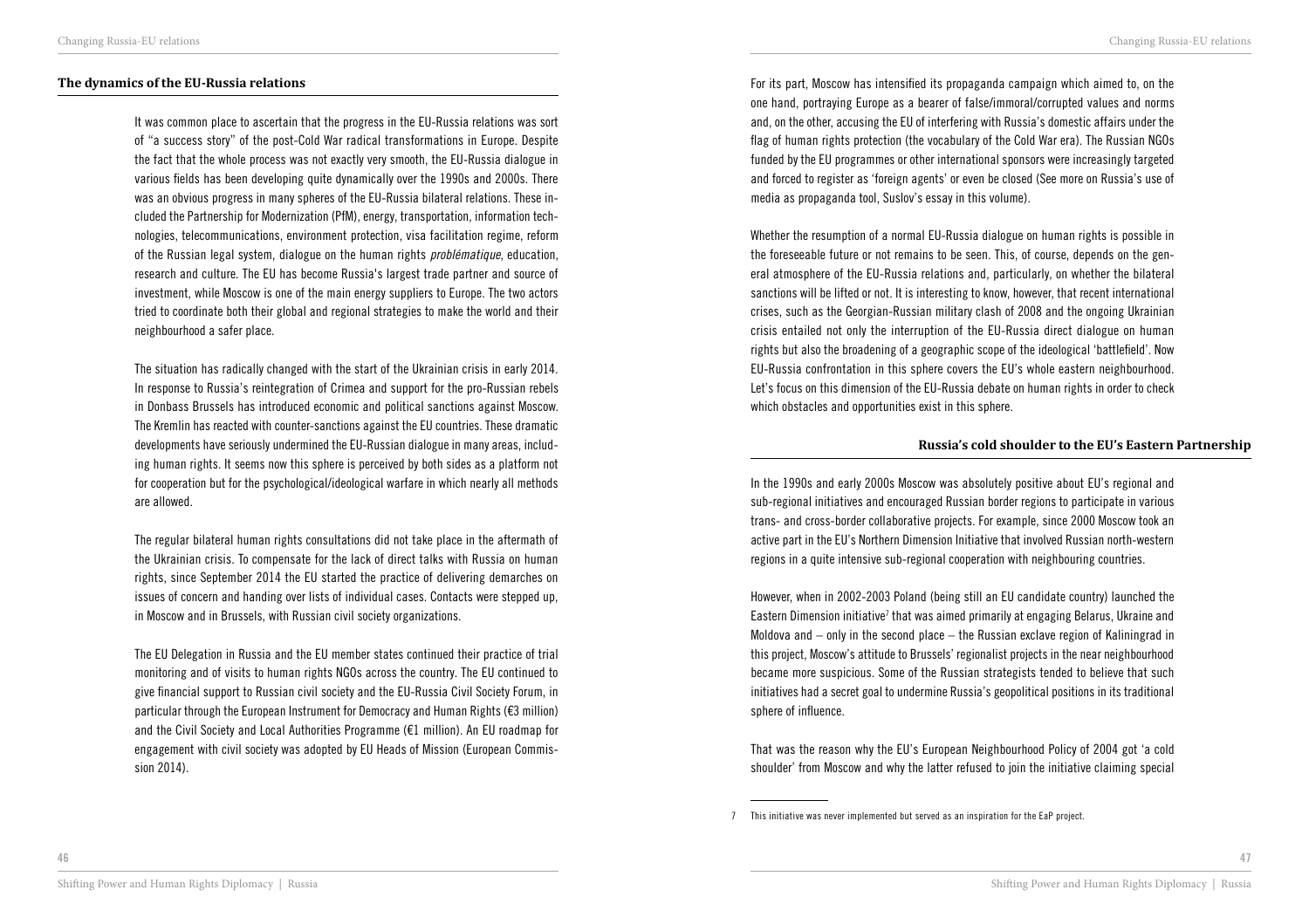status in its relations with Brussels. The same attitudes explain why Russia was quite suspicious about other EU regional/sub-regional projects such as the Black Sea Synergy (April 2007), Central Asian Strategy for New Partnership (June 2007), Arctic Strategy (November 2008) and Baltic Sea Strategy (June 2009).

Although the EaP, which was launched in May 2009, has not come as a surprise for Russia it was perceived by Moscow as another ('soft') security challenge in the post-Soviet space. Along with other sensitive issues in the EU-Russia relations, the EaP has become one more source of numerous misunderstandings between Brussels and Moscow. These misunderstandings revealed the fact that the two international players have fundamental differences as regards their visions of the future of the EaP countries and policy methods to be implemented in the region.

Moscow took notice of the fact that the issues of democracy and human rights were an important priority for the EaP. One of the four programme's thematic platforms was specifically devoted to democracy, good governance and stability. It was also planned from the very beginning that the EaP implementation is to be facilitated by an active participation of the non-governmental sector. This led to the creation of the Eastern Partnership Civil Society Forum, which brings together civil society representatives from countries participating in the EaP, including those of the EU. The first forum meeting was held in November 2009 in Brussels. Since then the forum's meetings are being held on a regular basis. To support NGOs financially a Civil Society Facility was established.

The Russian concerns about the EaP can be explained by a number of factors. First of all, from the very beginning Russian politicians and experts believed that the EaP's 'hidden agenda' aims at undermining Russia's geopolitical dominance in Eastern Europe and the South Caucasus (Tarasov 2009). In this sense, the EaP was seen by Moscow as the EU's attempt to withdraw six post-Soviet states from Russia's sphere of influence and establish a sort of protectorate on them. Moreover, the EaP might potentially undermine Moscow's own integrationist projects (Commonwealth of Independent States (CIS), Customs Union, Eurasian Economic Union, Belarus-Russia Union State, *et cetera*) (Zhiltsov 2009).

Second, many Russian experts believed that the EU's main interest in the case of the EaP is building alternative gas and oil pipelines bypassing Russia (such as Nabucco or White Stream). Georgia and Ukraine were considered important transit countries while Azerbaijan can serve both as a source of and transit point for energy supplies. Russian specialists, however, doubted that these plans were realistic and believed that any new energy transport schemes without Russia's participation were doomed to failure.

Third of all, again, from the very beginning there were numerous doubts in the Russian policy making and expert community about the feasibility of democratic reforms by the EaP participants: some of the partner countries (e.g. Belarus under Alexander Lukashenko, Azerbaijan under Il'ham Aliyev, Ukraine – first under Viktor Yanukovich and later under Petro Poroshenko – and Georgia under Mikhail Saakashvili) were/are led by authoritarian or kleptocratic regimes that were/are reluctant to implement any serious democratic reforms and just imitated such reforms.

The Russian diplomats and mass media accuse both the EU and international human rights organizations of double standard human rights policies in the case of the EaP countries. The pro-Russian regimes in Armenia, Belarus and Ukraine (under Yanukovich) are portrayed in the EU official documents and international human rights NGOs' reports as slow in reforms or even undemocratic, authoritarian and corrupted ones (Freedom House 2013; European Commission 2014: 113, 116-117).

At the same time, pro-Western regimes in Georgia, Moldova and Ukraine (under Poroshenko) are characterized as making progress in democratic reforms, good governance and human rights protection (European Commission 2014: 118-125). For example on 17 December 2014 the European Parliament adopted a resolution on the occasion of the ratification by the European Parliament of the EU-Georgia Association Agreement. The resolution highlights Georgia's significant progress in reforms and in strengthening relations with the EU. The resolution recognizes the efforts by the Georgian authorities in the area of democratic reforms, including measures to tackle the reform of the judiciary, and the need to investigate properly and fully all allegations of violations of human rights; the resolution stresses, however, that all prosecutions should be transparent, proportionate and free from political motivation, and should adhere strictly to due process (European Commission 2014: 119).

Despite the vast evidence of torture and killings of regime opponents, prosecution of political opposition, murdering journalists, and the closure of opposition TV channels, radio stations, newspapers and journals, *et cetera* in Georgia (under Saakashvili) and in Ukraine (under the current regime) the EU continues to ignore or stay silent on, these facts. It is remarkable that the EU Annual Report on Human Rights and Democracy in the World in 2014 has only mentioned *in passim* the Odessa tragedy of 2 May 2014 when 48 innocent people were burned down or beaten to death and more than 200 were injured by the Ukrainian nationalists, while human rights violations by the Yanukovich regime and the alleged persecution and intimidation of the Crimean Tatars by the Russian authorities were described at length.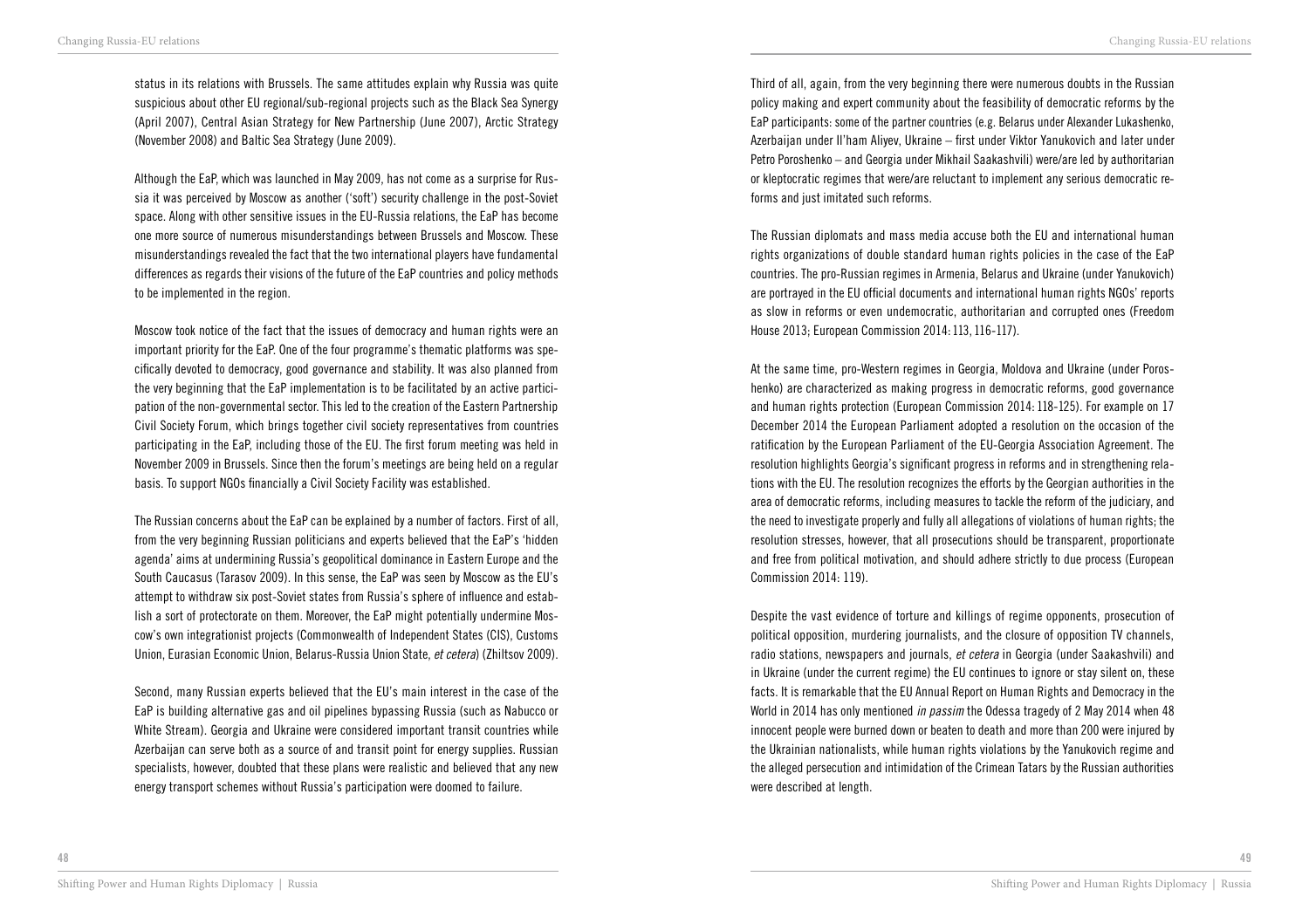Only recently international NGOs, such as Amnesty International and Human Rights Watch, acknowledged the fact that the Ukrainian security services are practicing kidnapping, abuse and torture in their fight against the rebels in Donbass (Kramer 2016). In contrast with the EU official documents, international NGOs note numerous human rights violations related to prisoners of conscience, freedom of expression and media, torture and other ill-treatment practices, LGBT rights, *et cetera* as well as the lack of effective measures to curb corruption and reform the law enforcement system in the present-day Ukraine (Amnesty International 2016: 378-380; HRW 2016a: 567-602 and 2016b; Freedom House 2016).

For its part the EU condemns Moscow for violation of the rights of Tatar activists in Crimea as well as for its support of the rebels in Donbass, of undemocratic regimes in Armenia, Azerbaijan, and Belarus, and of the separatist republics of Abkhazia, South Ossetia, Nagorny Karabakh and Transnistria.

#### **What should be done?**

Given the current situation it is difficult to expect that the EU and Russia will soon stop these harsh polemics and turn to cooperation on the promotion of human rights in the EU's eastern neighbourhood. Having in mind that the EaP is only an element (and not the most important one) of the EU-Russian relations, first, the major barriers to bilateral cooperation should be removed. Among these barriers, the bilateral sanctions, the lack of mutual trust, the lack of a proper legal basis for the bilateral relations (no new strategic partnership agreement to date), and the lack of substantial progress in implementing the EU-Russia Common Spaces concept should be mentioned. Without doing this, the EU-Russia cooperation on human rights (including in the EaP region) will be sluggish or limited.

But – looking at the bright side – even in the current situation some opportunities for human rights community (including HR organizations) to promote a more intense cooperation between the EU and Russia are available:

- I. First and foremost HR community could help the EU, Russia and EaP partner countries to shift their mental paradigms and start their dialogue with finding common points that unite rather than divide them.
- II. Particularly, HR advocates could explain Brussels and Moscow that they should avoid seeing the human rights area as a battlefield and instrument for putting pressure on each other and come back to the vision of this sphere as a platform for cooperation rather than confrontation.
- III. Moreover, both sides should be more transparent and self-critical with regard to their domestic human rights situations to demonstrate their good will and open-minded approach to the subject.
- IV. International HR organizations should push the EU and Russia to be more balanced in their coverage of the human rights situation in the EaP countries. Facts – either positive or negative – should not be ignored. Individual cases should be first double-checked before they are publicized to avoid mistakes or misinterpretation.
- V. HR community should take into account that while Russia remains hostile to the economic/trade aspects of the EaP seeing association agreements and creation of free trade areas between some EaP countries (Georgia, Moldova and Ukraine) and the EU as detrimental to its interests, it does not exclude some limited dialogue on human rights *problématique* both with the EU and EaP countries. The three stakeholders (with the help of reputed international human rights NGOs) should think about specific venues and platforms for cooperative initiatives.
- VI. For example, most of the EaP multilateral platforms*,* including those on democracy, good governance and stability as well as on the promotion of contacts between people, and flagship initiatives (e.g., the border management programme and good environmental governance) could be linked to similar EU-Russian programmes (via joint training, seminars, exchanges, research projects, *et cetera*). The EU could use for this purpose its instruments, such as EIDHR, Horizon-2020 and Erasmus Mundus.
- VII. HR advocates could encourage the EU and Russia to change focus from national to sub-national level: Brussels and Moscow can encourage the border regions and municipalities of the EaP partner countries and Russia to cooperate. The experiences of the Euroregions and city-twinning in Europe which are based on network-type/horizontal links could be helpful.
- VIII. International human rights organizations, such as Amnesty International, Freedom House, and Human Rights Watch, could be helpful in encouraging Russia and the EU to defend and promote human rights in the region. They can do that by not only criticizing the Russian and EaP countries' governments but also by offering their expertise and mediation/'good' services in conflict situations. These could be: sharing with the above governments and local NGOs data on human rights violations; explaining to them the methodology and indicators used for observing the human rights situation (possibly even developing joint methodology and indicator systems); organizing trainings, workshops and seminars for governmental officials and NGO activists (not only from the political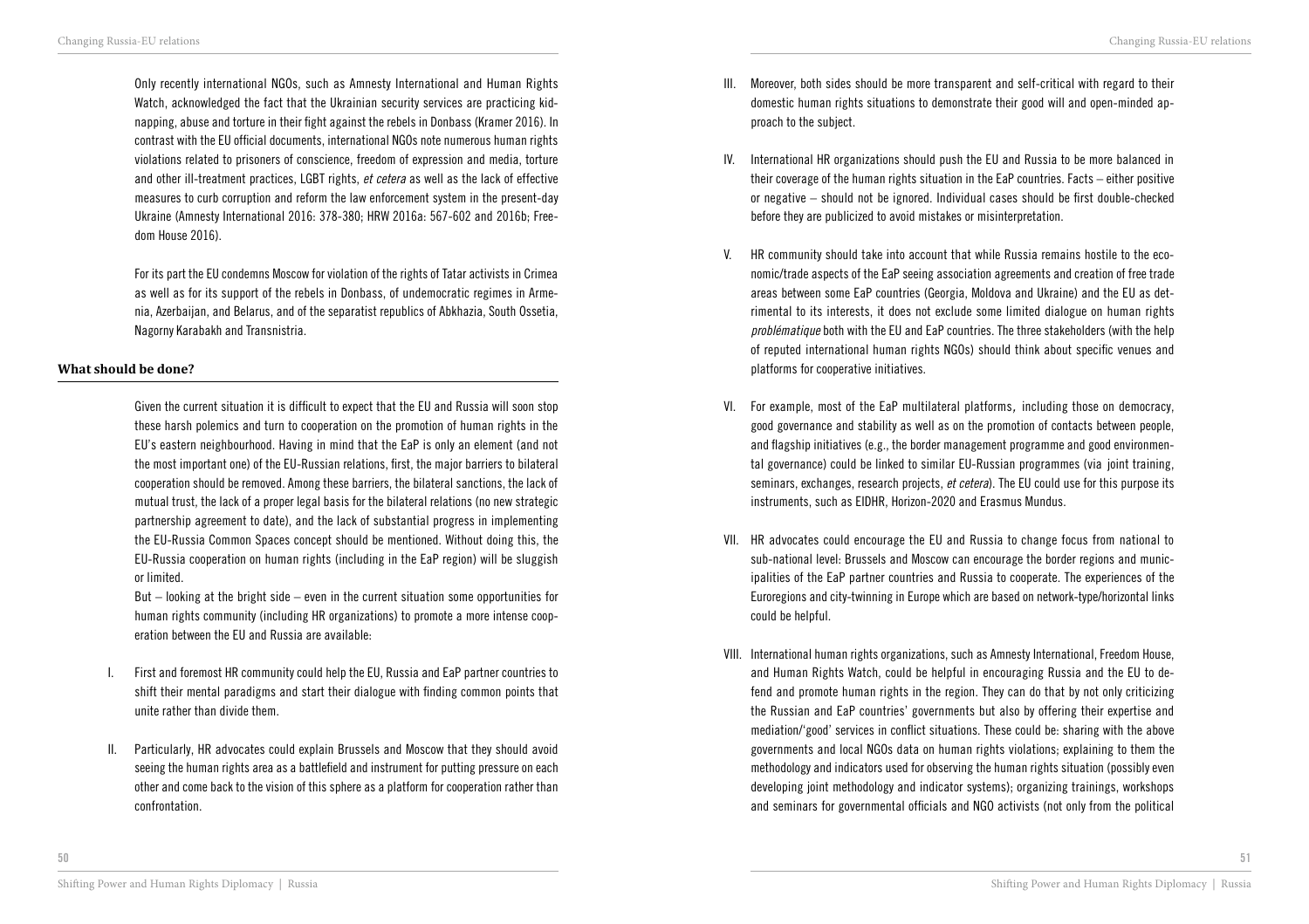opposition but for all parties involved or potentially involved/interested); networking between local/national and international NGOs; mediating conflicts between local NGOs and the government and between NGOs themselves; reviving existing multilateral institutions, such as the Eastern Partnership Civil Society Forum and EU-Russia civil society forum with the aim to make them more active in defending and promoting human rights in the region.

#### *Bill Bowring*

## **Does Russia have a human rights future in the Council of Europe and OSCE?**

*This essay argues that despite the Russian regime's clampdown on civil society and apparent desire to defy the judgements of the European Court of Human Rights, there are grounds for optimism. During nearly twenty years of engagement with the Court, a new generation of activists has emerged, which is also conscious of the turbulent history*  of reform in Russia. For them, as for their counterparts in the West, the fight for human *rights is unrelenting.*

#### **Introduction**

It is now considered by many commentators and perhaps by the general public that Russia has abandoned the human rights orientation which began in the last years of the USSR with Mikhail Gorbachev and perestroika, and which crystallized under Boris Yeltsin with accession to the Council of Europe in 1996 and ratification of the European Convention on Human Rights in 1998. In this essay I seek to show that the reality is more complicated. In order to properly examine the issues which are the subject matter of this essay, it is necessary to have in mind, at least in overview, the historical processes which have led to the creation, in 1991, of the present-day Russian Federation.

#### **Historical and social complexity**

Although the Russian Federation is much smaller than the Union of Soviet Socialist Republics (USSR), which collapsed in 1991, it is still the largest state by territory on the planet, with 85 federal subjects including 21 ethnic republics, and an extraordinary ethnic, linguistic and religious diversity. The largest minority, the Tatars, 5.5 million strong, speak a Turkic language, and other minorities, at least 150 of them, speak not only Turkic languages but languages related to Finnish and Hungarian, Finno-Ugric languages, Inuit, Mongolian, and others. A law of 1997 specifies that Russia has four traditional religions, Orthodox Christianity (imported from Byzantium), Islam, Judaism, and Buddhism. There

<sup>1</sup> New developments concerning Russia and the ECtHR are discussed in Bowring, B. (2017 forthcoming) 'Russia and the European Court of Human Rights: Case Law, Compliance and Socialization Effects' in: L. Mälksoo & W. Benedek (eds) *Russia and the European Court of Human Rights: the Strasbourg Effect,* Cambridge: Cambridge University Press.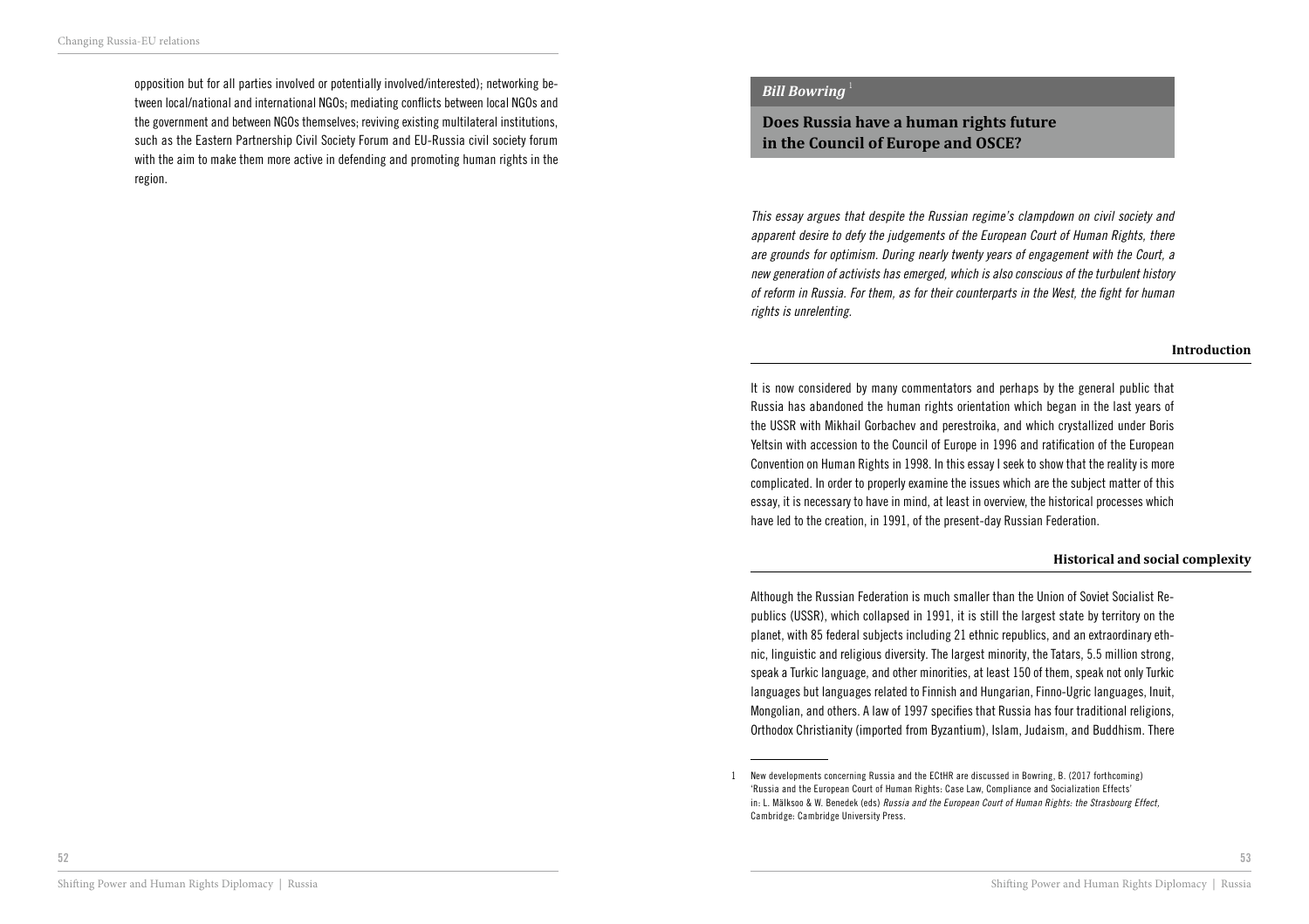are more than 2 million Muslims in Moscow, which has a population of 12.5 million. The Russian state has organized Muslims since the 18th century (Crews 2006). The Kremlin regime, which justifies Russia's 2014 annexation of Crimea by reference to the "right of the 'people of Crimea' to self-determination", is alarmed by the possibility of a further breakup of the Federation or at the very least of separatist tendencies. This 'paranoia' is an important factor in the current repression of foreign-funded NGOs, to which I turn below.

### **Rights in Russia**

Some Russian ideologues seek to present Russia as a civilization distinct from the individualistic West, based on collective and Christian values. Indeed, Russia's territory straddles two continents, both Europe and Asia. But since the 16th century Russia has had close ties with Western Europe in terms of reform.

During the time of Catherine II, Semeon Desnitsky, the founder of law as an academic discipline in Russia, studied for his Doctorate in Civil Law at Glasgow University from 1761 to 1767. He wrote the first legal textbooks in Russian drawing from the lectures of Adam Smith on constitutional law, which he attended, and proposed law reform including a constitutional monarchy, jury trial and the abolition of serfdom (Bowring 2013a).

Following Russia's defeat in the Crimean War, Tsar Alexander II abolished serfdom in 1861, and, in his Great Legal Reforms of 1864, fulfilled Desnitsky's mission by instituting trial by jury in the Empire, new Justices of the Peace (based on the English model), a much reduced role for the procuracy, an independent judiciary, and the first Russian Bar, a profession of independent qualified advocates (Bowring 2013b). The Bar continued its independence, under great pressure, in the USSR. The other reforms, abolished following 1917, have been restored to a greater or lesser extent since 1991. I have argued elsewhere that the incorporation of the ECHR into Russian law is not a 'legal transplantation', but a restoration of 19th century reforms. This is one of the reasons for my guarded optimism.

## **The CSCE/OSCE and its role in the collapse of the USSR**

Dov Lynch (2009:5), in 2009 Senior Adviser to the OSCE Secretary General, summarized the origins of the OSCE thus, attributing a key role to Russia:

"The first glimmer of what would later become the Conference on Security and Co*operation in Europe (CSCE) was evoked in the Soviet call in 1954 for an all-European conference. […] This proposal led eventually to the negotiations on the 1975 Helsinki Final Act where Soviet diplomacy played a leading role. Fifteen years later,* 

*'new thinking' in Soviet foreign policy helped create the context for agreement on the 1990 Charter of Paris for a New Europe. […] [T]he Charter set a framework of shared values and common purpose across a wider Europe that lasted well into the 1990s."* 

Russia is still a member and full participant in the 57 member state OSCE and its institutions, for example the Office on Democratic Institutions and Human Rights (ODIHR), based in Warsaw, and the High Commissioner on National Minorities (HCNM), based in The Hague. I have worked in Russia for both these institutions since 1991, including missions in Russia with the HCNM in 2000 and 2010, when the High Commissioner studied the situation of the Ukrainian minority in Russia (second largest after the Tatars) and the Russian minority in Ukraine.

The USSR wanted recognition for the GDR (East Germany) and settlement of post-WW II borders; the West wanted recognition of a wide range of human and minority rights, to which the USSR agreed. Failure to implement these commitments provided legitimacy for the human rights dissidents led by Andrei Sakharov, and, in my view, hastened the process of the rotting away of 'Marxist-Leninist' ideology, laying the basis for its final abandonment by Mikhail Gorbachev from 1986, and its replacement by the concepts of the 'rule of law state', the 'Common European Home', and the supremacy of human rights (Bowring 1995).

Nevertheless, post-Soviet Russia has expressed increasingly forceful criticisms of the OSCE, in particular justified criticism that OSCE monitoring is focused almost exclusively on eastern rather than western member states. At the 2007 Munich Conference on Security Policy, Vladimir Putin stated:

*"They [the West] are trying to transform the OSCE into a vulgar instrument designed to promote the foreign policy interests of one or a group of countries. […] Decision-making procedures and the involvement of so-called non-governmental organizations are tailored for this task. These organizations are formally independent but*  they are purposefully financed and therefore under control (Kolesnikov 2007)."

Nevertheless, OSCE monitors remain actively engaged in closely monitoring events in the conflict between pro-Russian separatists and Ukrainian government forces in the Donbas, Eastern Ukraine, and have even been criticized by Ukrainian nationalists for being too friendly with the rebels.

Russia's engagement in OSCE processes and mechanisms remains at a high level, and in my view it is unlikely that Russia will leave the OSCE any time soon. For example,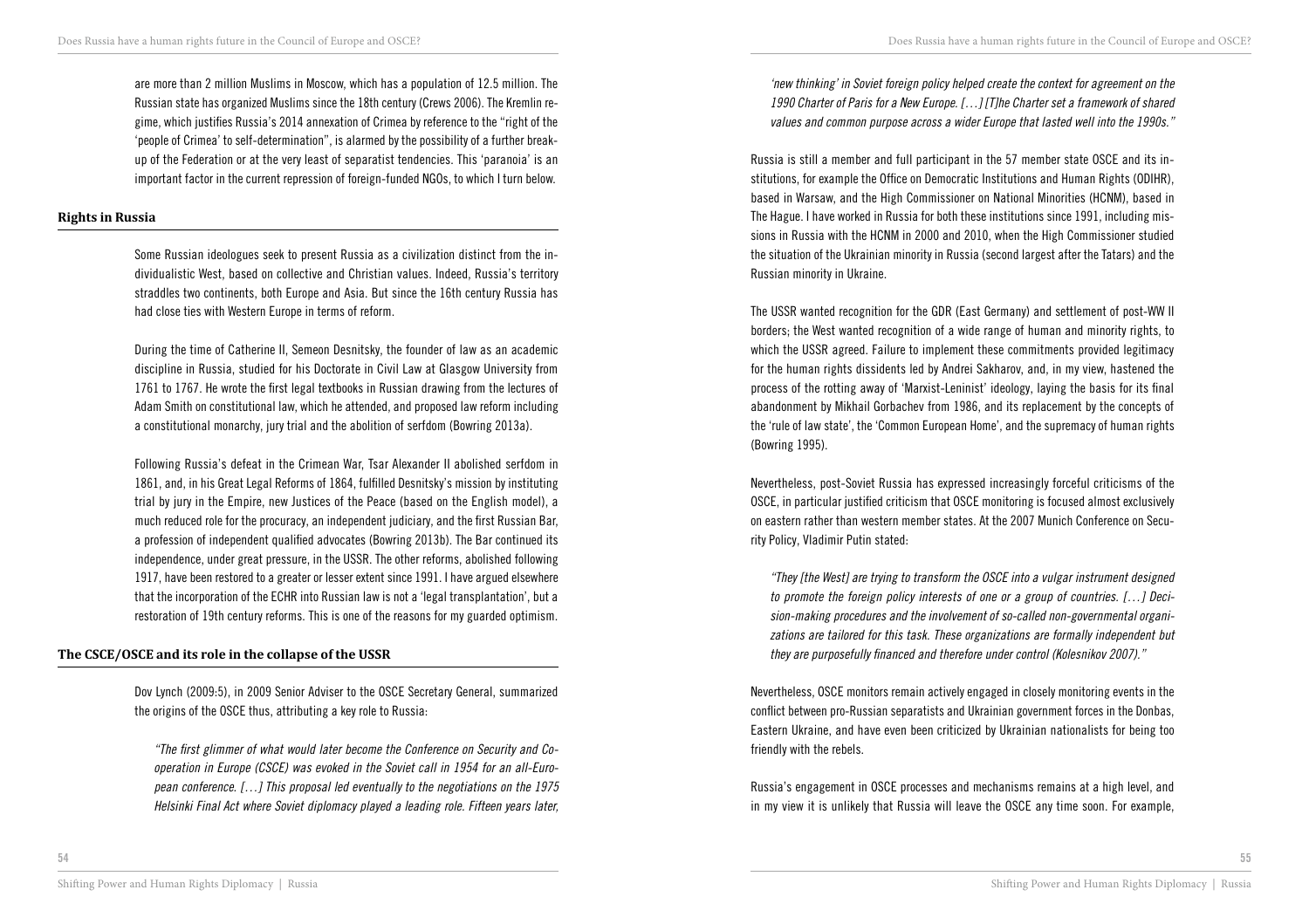during the German OSCE chairmanship in 2016, a leading Russian pro-regime public figure, Vladislav Grib, was appointed in June 2016 on Russia's nomination as Personal Representative of the OSCE Chairperson-in-Office on Combating Racism, Xenophobia and Discrimination, also Focusing on Intolerance and Discrimination against Christians and Members of Other Religions.<sup>2</sup>

#### **The Council of Europe**

The Council of Europe (CoE) was founded in May 1949, long before the CSCE/OSCE. But whereas the CSCE was the product of 'détente' between East and West, the CoE was a Cold War institution, in the words of leading Western scholars, an ideological counterpart to NATO (Brownlie and Goodwin-Gill 2006: 609).

Its eight founding states were all Western European states. Its 'three pillars' were and are the rule of law, multi-party democracy, and the protection of individual human rights. The USSR and its allies, on the contrary, gave constitutional priority to social and economic rights, especially the rights to work, to pensions and social security, to health and to education. To an extent, they delivered on the constitutional promises. The twin pillars of Soviet international law doctrine were state sovereignty and non-interference in internal affairs.

So the Western allies wanted to show their real commitment to individual rights and civil liberties, and did so by adopting the European Convention on Human Rights (ECHR, modelled on the 18th century French and American declarations of rights), and creating the first human rights court in the world, with the power to interfere in the internal affairs of its members and to deliver binding, obligatory judgements: the European Court of Human Rights in Strasbourg (the Strasbourg Court).

With the exception of the Central Asian states and Belarus, all the states of the Warsaw Pact, all the components of the former Yugoslavia, and all the Union Republics of the USSR have now joined the CoE, and have ratified the ECHR, accepting the compulsory jurisdiction of the Strasbourg Court. The CoE now comprises 47 member states and over 850 million people, from Iceland to the Bering Straits.

Russia's accession in 1996 was highly controversial both in Russia, where it meant a significant loss of sovereignty and an acceptance of outside interference, and in the West, given that the First Chechen War (1994-1996) was raging within Russia (Bowring 1997; Bowring 2013c). Russian arguments in favour of joining included the desire to make use of CoE mechanisms to protect the rights of the 25 million ethnic Russians who found themselves outside Russia after the collapse of the USSR, especially those in the Baltic states and Ukraine. I myself have represented ethnic Russian and Russian-speaking applicants in cases against Latvia and Estonia. In my view it has been of the greatest importance that ethnic Russians and Russian speakers in EU member states seek redress in Brussels and Strasbourg rather than Moscow.

Russia has also ratified the CoE's Framework Convention for the Protection of National Minorities (FCNM), the European Convention for the Prevention of Torture (CPT), and many other CoE treaties. Russia is pretty good at formal compliance with treaty obligations, as was the USSR, which ratified most of the pre-1991 UN human rights instruments, and even ratified the First Optional Protocol to the ICCPR, with the right to complain to the UN Human Rights Committee shortly before its collapse in 1991. Indeed, Russia has an impressive record of engagement with the FCNM and CPT.

According to Russia's 1993 Constitution (Article 15(4)), adopted after Boris Yeltsin's forcible suppression of the former Supreme Soviet (Parliament), international law takes precedence over Russian domestic law. This principle has been explained and emphasized by the Supreme Court of the Russian Federation in two authoritative Resolutions, in 20033 on international law, and in 2013 specifically on the ECHR.<sup>4</sup> Russia now has its third judge at Strasbourg, Dmitry Dedov; his predecessor, Anatoly Kovler, was, in my view, one of the best judges at Strasbourg, very independent, usually voting against Russia, and is now a member of the CoE's authoritative Venice Commission.<sup>5</sup>

<sup>2</sup> This is typical OSCE wording, see OSCE. *Prof. Dr. Vadislav Grib*. Available at: http://www.osce.org/ node/223936.

<sup>3</sup> In English on the website of the Supreme Court of the Russian Federation (2003) *Ruling of the plenary session of the Supreme Court of the Russian Federation no. 5*, October 10. Available at: http://www.supcourt. ru/catalog.php?c1=English&c2=Documents&c3=&id=6801.

<sup>4</sup> In English on the website of the Supreme Court of the Russian Federation (2013) *Ruling of the plenary session of the Supreme Court of the Russian Federation no. 21*, June 27. Available at:http://www.supcourt.ru/ catalog.php?c1=English&c2=Documents&c3=&id=9155.

<sup>5</sup> The European Commission for Democracy through Law - better known as the Venice Commission as it meets in Venice - is the Council of Europe's advisory body on constitutional matters, see Council of Europe. *Venice Commission*. Available at: http://www.venice.coe.int/WebForms/pages/?p=01\_Presentation&lang=EN.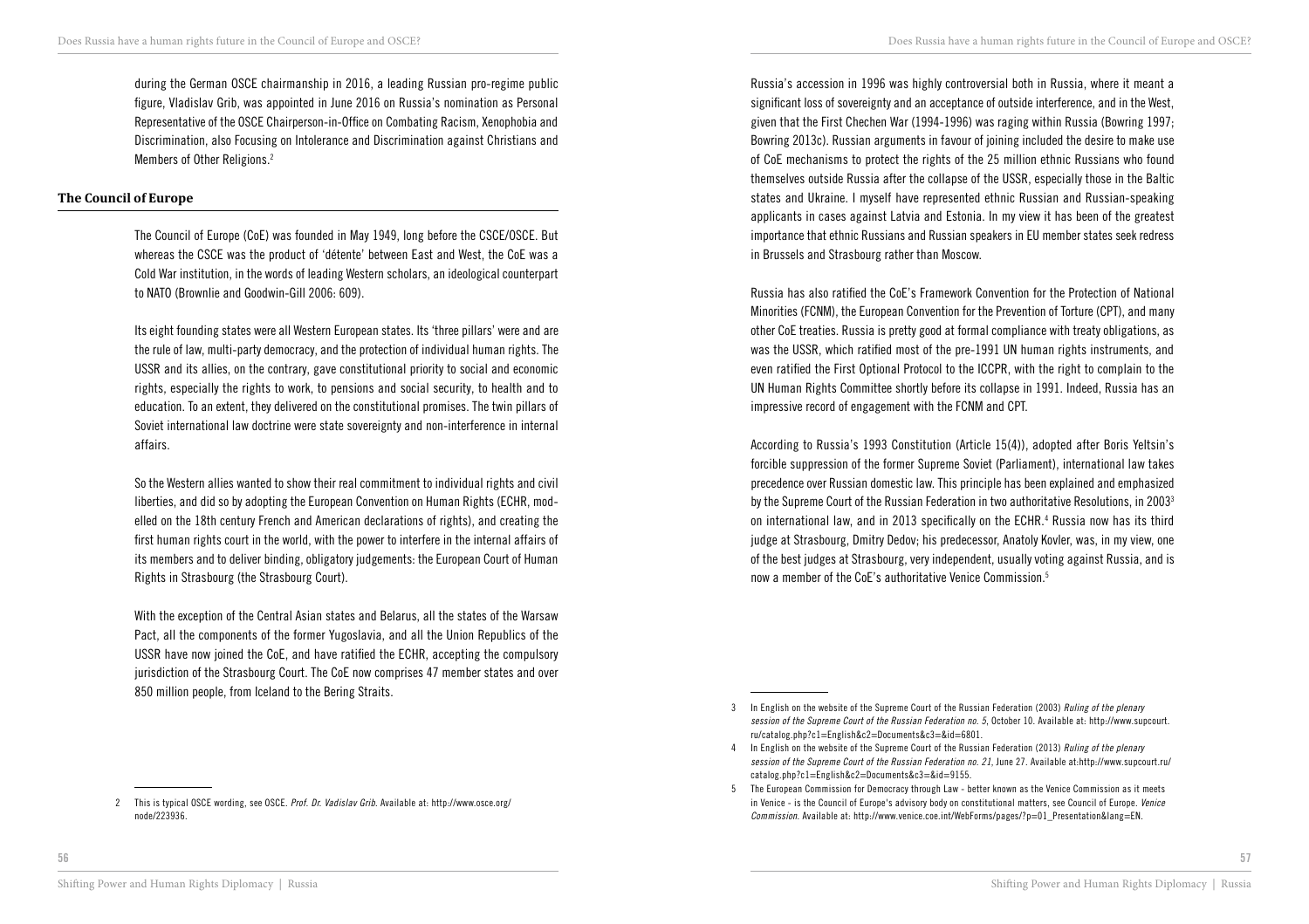Since ratification of the ECHR in 1998, more than a thousand cases have been decided against Russia. In many of them the applicants have been assisted by the European Human Rights Advocacy Centre (EHRAC) which I founded in 2003 in partnership with the Russian non-governmental organization Memorial; I represented the applicants in the first six Chechen cases against Russia, and the first environmental case, in 2005.

As at the start of 2016, 10,677 applications were pending against Russia, of which 5,644 were pending before a Chamber of seven judges. To put these figures in perspective, in 2015 the Court dealt with 6,713 applications concerning Russia, of which 6,553 were declared inadmissible or struck out. It delivered 116 judgements (concerning 160 applications), 109 of which found at least one violation of the ECHR. From 1998 to 2015 there were 1,612 judgements finding at least one violation by Russia. Per head of population, Russia is by no means the leader when it comes to successful complaints to Strasbourg: on the same measure, Italy, Poland, Romania and Turkey are ahead. Russia pays some  $\epsilon$  32 million this year to the CoE's budget, and there are 62 highly qualified Russian lawyers in the Court's 679 strong registry, reflecting the large number of cases against Russia (see Council of Europe 2016).

In almost every case Russia has paid the compensation (which is termed "just satisfaction" in the ECHR) ordered by the Court. In 2016 the Parliamentary Assembly of the Council of Europe, assisted by the Human Rights Centre at the University of Essex, published a report on the impact of the ECHR in various countries (PACE 2016). The Report identified a number of instances of positive impact.

- I. As a result of a pilot judgement *(Burdov v Russia*) in 2009 over non-enforcement of a domestic court judgement in favour of the applicant, Russia enacted a Federal Compensation Act, as well as a Federal Law to guarantee the effectiveness of the new remedy.
- In 2005 the Supreme Court of the Russian Federation followed up the CoM's 2004 Declaration and extended journalists' freedom of expression to criticism of public officials: public officials must accept that they will be subject to public scrutiny and criticism. In 2008 the Court closed a number of applications in view of this change.
- III. Following *Mikheyev v. Russia* (2006) and other, similar, judgements, on account of torture or inhuman and degrading treatment inflicted on persons held in police custody, and a lack of effective investigations into such acts, special investigation units were created within the Investigative Committee, and tasked with investigating particularly complex crimes by police and other law enforcement bodies.
- IV. There has been progress in the implementation of the Court's 2012 pilot judgement in *Ananyev and Others v. Russia* concerning inhuman and degrading conditions in Russian remand centres and the lack of an effective remedy. Russia presented and has been implementing an action plan as a result, monitored by the CoM.
- V. A number of measures have been taken to remedy numerous violations of the right to liberty, guaranteed by Article 5 of the Convention, owing to unlawful and lengthy unreasoned (or poorly reasoned) detention on remand. Legislative changes were made between 2008 and 2011. Both the Constitutional Court and the Supreme Court have emphasized that a suspect or accused may be detained only on the basis of a valid judicial decision. This was most recently monitored by the CoM in 2015.

I have observed over the years in my own practice at the Strasbourg Court that the Russian representation and its conduct of cases against it has become more professional and competent, and as a consequence the Russian government is winning more cases brought against it. It is in the interests of all concerned, including applicants and judges, that Russia continues to take the Court seriously. In two high-profile cases, *Yukos v Russia* <sup>6</sup> (concerning the expropriation of the Yukos oil company) and *Georgia v Russia No.2* <sup>7</sup> (concerning the 2008 '5 day war'), Russia was represented by a British Queens Counsel (senior barrister). The same British barrister has been representing Russia in August 2016 in two weeks of fact finding hearings in Strasbourg on the latter case. These are all indications that nearly 20 years after ratification of the ECHR Russia is unlikely to leave.

I am an optimist for another reason. I have for the last eleven years served as one of the more than a hundred judges for the Russian round of the Jessup International Law Moot Court Competition, with teams of students from at least 45 Russian law schools, from Kaliningrad to Vladivostok. The Competition has just celebrated its 15th year in Russia. In 2014 the fictional case concerned annexation of territory, and it was wonderful to see the Russian students arguing both sides, using arguments for and against the legality of Russia's actions in Crimea.

<sup>6</sup> European Court of Human Rights (ECHR) (2011) *OAO Neftyanaya Kompaniya Yukos v. Russia,* Ruling of 20 September, 2011 (final judgement), application no. 14902/04. Available at: http://hudoc.echr.coe.int/app/ conversion/pdf/?library=ECHR&id=001-145730&filename=001-145730.pdf.

<sup>7</sup> European Court of Human Rights (ECHR) (2011) *Georgia v. Russia*, Grand chamber hearing on 22 September 2011. Application no. 38263/08. Available at: http://www.echr.coe.int/Pages/home.aspx?p=hearings&w=3826308 \_22092011&language=en&c=&py=2011.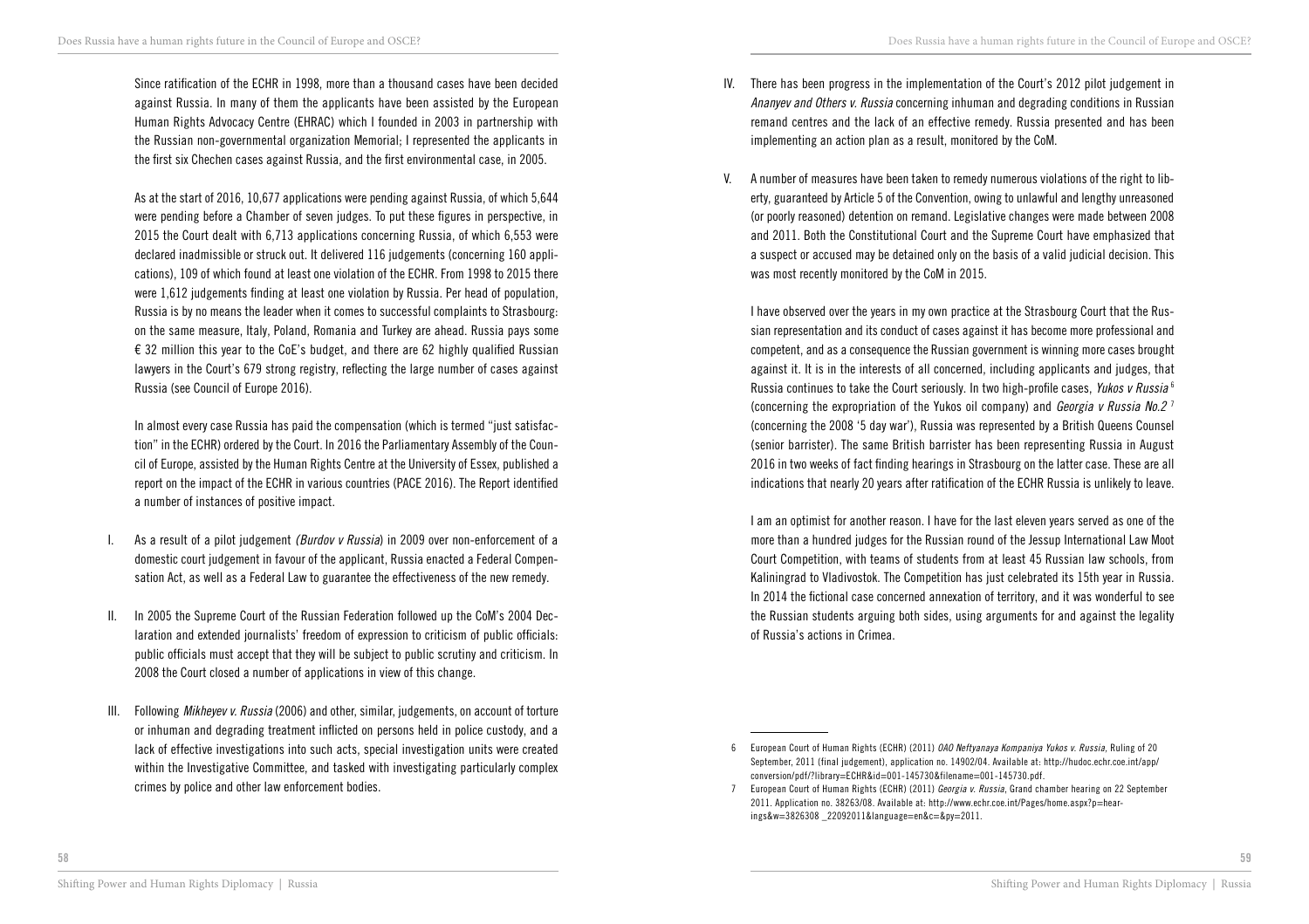Judgements of the Constitutional Court of the Russian Federation frequently refer to and follow the jurisprudence of the Strasbourg Court, and law textbooks and legal monographs are full of references. In my view the impact in Russian law of Russia's engagement with the European system for the protection of human rights is irreversible, even if Russia were to leave the CoE. The United Kingdom is more likely to leave at the present moment.

## **Several steps backwards?**

## *The Foreign Agents Law*

A very serious development of recent years has been the ongoing persecution of Russian NGOs (Non-Governmental Organizations), which started in July 2012, when the governing United Russia party introduced a draft law which requires non-profit organizations that receive foreign donations and engage in 'political activity' to register as 'foreign agents'. This is the *Foreign Agents Law*.<sup>8</sup> In my view the reason for this legislation and ongoing persecution and prosecution of NGOs is the fear of the regime that mass protests such as those which took place in 2012 against election fraud, and in March 2015 following the murder of Boris Nemtsov, were stirred up by NGOs funded by the United States, European Union and other donors, with a view to bringing down the regime. The regime is also increasingly angry at the success of foreign-funded NGOs in taking cases to Strasbourg (for example my own EHRAC cases mentioned above), and campaigning on issues of electoral fraud, corruption, and environmental destruction. The law was strongly criticized by the Venice Commission (Venice Commission 2014).

As a follow-up to this law, on May 23, 2015, President Putin signed the *Undesirable Orga*nizations Law.<sup>9</sup> The law bans non-governmental organizations that it deems undesirable as a "threat to the constitutional order and defence capability, or the security of the Russian state". NGOs that do not disband when given notice to do so are now subject to high fines and significant imprisonment.

According to a July 2015 report by the CoE's Commissioner for Human Rights, Nils Muižnieks (Commissioner for Human Rights 2015), by 29 June 2015 the list of 'foreign agents' included at least seventy NGOs. Of those, only five organizations voluntarily agreed to designate themselves 'foreign agents'. At least twenty NGOs have ceased their activity either in full or in part, including through 'self-liquidation'. The litigation NGO which I

founded in 2003, the EHRAC is now representing some sixteen campaigning NGOs in a complaint to the European Court of Human Rights. The Commissioner registered particular concern as follows:

*"The imposition of the label of 'foreign agent' on NCOs 10 and the enforcement of disproportionate sanctions are increasingly perceived by the affected organizations as a defamation campaign against those who express disagreement or criticism of the policies pursued by the authorities. The Commissioner's growing concern is that*  human rights defenders, including his Office's long-standing partners in the country, *appear to be particular targets of these measures." (Commissioner for Human Rights 2015, para.70, p. 24)*

The Commissioner carries out regular monitoring of human rights issues in Russia, and without the assistance of independent human rights NGOs, his work would be much more difficult.

Most recently, on 2 June 2015, President Putin signed a law on further amendments to the law on NGOs, defining 'political activity' for the purpose of designation as a 'foreign agent', so that practically any NGO activity will be classified as 'political'.<sup>11</sup>

## *The Constitutional Court and ECHR judgements*

Consternation has been expressed at the judgement of the Constitutional Court of the Russian Federation (CCRF) of 19 April 201612, that implementation of the 2013 *Anchugov & Gladkov v. Russia* 13 judgement of the ECHR (on prisoners' voting rights), is "impossible", because it is contrary to the 1993 Russian Constitution. Article 32(3) of the Constitution prohibits "citizens detained in a detention facility pursuant to a sentence imposed by a court" to vote or to stand for election. The April 19 judgement was the CCRF's first since Amendments to the Law on the CCRF, enacted in December 2015. The Amendments followed the 14 July 2015 judgement of the CCRF, No  $21-P$ ,<sup>14</sup> which proposed a mechanism

<sup>8</sup> Rossiiskaya Gazeta (2012) *Federal Law of July 20, 2012 N 121 –FZ,* 23 July. Available at: https://rg.ru/2012/07/23/nko-dok.html.

<sup>9</sup> The state system of legal information (2012) *Federal law from 5/23/2015 number 129 –FZ*, 23 May. Available at: http://publication.pravo.gov.ru/Document/View/0001201505230001.

<sup>10</sup> Meaning NGOs – this is the Russian description.

<sup>11</sup> Rossiiskaya Gazeta (2016) *Federal Law of June 2, 2016 N 179-FZ*, 2 June. Available at: https://rg.ru/ 2016/06/06/obiedinenia-dok.html.

<sup>12</sup> Rossiiskaya Gazeta (2016) *Decision of the Constitutional Court from April 19, 2016 N 12-P*, 19 April. Available at: https://rg.ru/2016/05/05/sud-dok.html.

<sup>13</sup> European Court of Human Rights (ECHR) (2013) *Anchugov and Gladkov v. Russia*, Ruling of 4 July, 2013 (final judgement), application no. 11157/04 and 15162/05. Available at: http://hudoc.echr.coe.int/eng# {"fulltext":["11157/04"],"documentcollectionid2":["GRANDCHAMBER","CHAMBER"],"itemid":["001-122260"]}.

<sup>14</sup> Rossiiskaya Gazeta (2015) *Decision of the Constitutional Court on July 14, 2015 N 21-P of St. Petersburg*, 14 July. Available at: https://rg.ru/2015/07/27/ks-dok.html.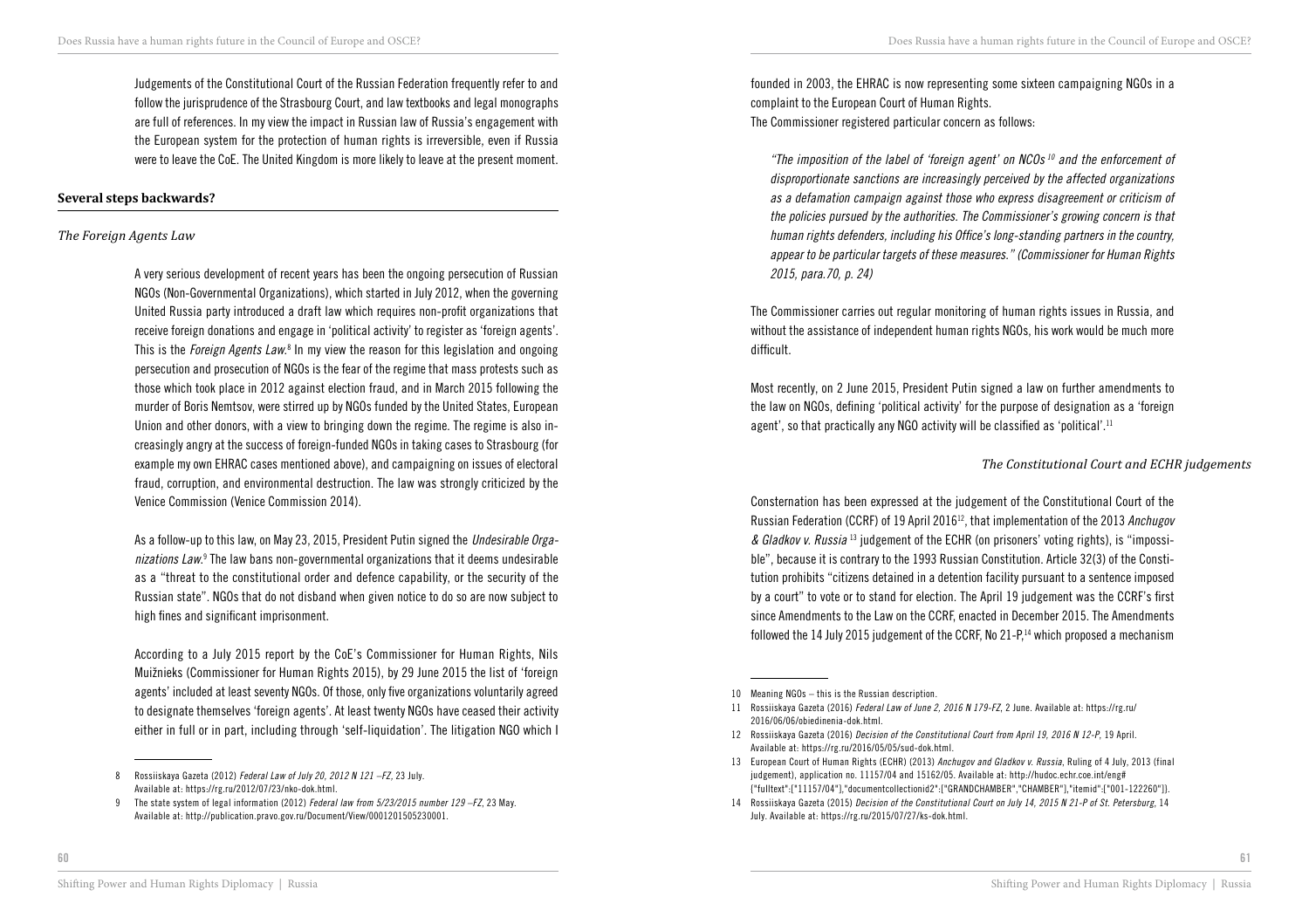**Conclusion**

for determining whether it is 'impossible' to implement a Strasbourg judgement. The word 'impossible' is not defined in the judgements or in the amended Law (see Nuzov 2016).

There were *amicus curiae* briefs before the CCRF arguing that the problem could be resolved by interpreting the Constitution, rather than seeking to amend it, which the CCRF cannot do. The CCRF, with three powerful dissents, disagreed, and held that in 1998, when Russia ratified the ECHR, there was no case law under Article 3 of Protocol 1 (right to democratic elections) prohibiting a 'blanket ban' on prisoners' voting. Otherwise ratification would have contradicted the Constitution. However, the CCRF suggested that by an amendment to the criminal law persons detained in Russian 'open prison' correctional colonies could be re-classified so that they do not fall within Article 32(2) of the Constitution. If this is done, Russia will in effect implement the ECHR's judgement. The CCRF emphasized the priority of international law, especially the ECHR, over Russian domestic law, while insisting that it is the final judge in issues concerning the Constitution.

I agree with the CoE Secretary-General, Thorbjørn Jagland (Jagland 2016), that the "… judgment of the Constitutional Court suggests that there is a way to resolve the issue through a change of legislation which would alleviate the existing restrictions on the right to vote".

In this way Russia may, if it chooses, avoid repeating the collision between the CoE and the UK over prisoners' voting rights after the 2005 judgement in *Hirst v. United Kingdom* <sup>15</sup> which the UK has simply refused, for political reasons, to implement. Or that of Bosnia and Herzegovina after the 2009 judgement in Sejdić and Finci v. Bosnia and Herzegovina 16 (discrimination against Jews and Roma in presidential elections), implementation of which would mean undoing the Dayton Agreements. It is of course the case that it is unwise to make predictions as to future developments in Russia, and experts have time and again been proved wrong. But it is my own estimation that Russia will choose pragmatism over petulance. Russia has benefited from its membership of the CoE, and its principles are now deeply embedded in the Russian legal system.

62

Shifting Power and Human Rights Diplomacy | Russia

On 25 March 2013 the offices of Amnesty International in Moscow were raided by Russian prosecutors as part of a sweep of more than 41 NGOs. Amnesty said that these searches "reinforce the menacing atmosphere for civil society" (Elk 2013). Nevertheless, Amnesty International's representative office in Moscow continues to campaign outspokenly, as do Memorial, Agora and many other civil society organizations. As already noted, the future of the Russian Federation is completely unpredictable. President Putin's high popularity ratings in opinion polls almost certainly reflect the fears of the population as to what might come after him, including the possibility of further disintegration of the Federation. Russia has already been at war with one CoE member, Georgia, and is presently at war with another, Ukraine. NATO is preparing for possible Russian aggression against the Baltic States. Nevertheless, civil society has since 1991 put down deep roots in Russia, and membership of the CoE has transformed Russian law and legal education. On 21-22 November 2015, I participated in the III All-Russian Civic Forum in Moscow, sponsored by the former Minister of Finance Alexei Kudrin, at which more than 1,200 civil society activists and academics from all over Russia spent two days discussing Russia's predicament and the future of human rights activism, including a workshop conducted by Agora on how best to work round and through the *Foreign Agents Law*. 17 The task for supporters of Amnesty International will be to publicize and support in as many ways as possible the activities of the many courageous human rights defenders in Russia.

<sup>15</sup> European Court of Human Rights (ECHR) (2005) *Hirst v. the United Kingdom*, Ruling of 6 October, 2005 (judgement), application no. 74025/01. Available at: http://hudoc.echr.coe.int/eng#{"fulltext":["74025/01"], "documentcollectionid2":["GRANDCHAMBER","CHAMBER"],"itemid":["001-70442"]}.

<sup>16</sup> European Court of Human Rights (ECHR) (2009) Sejdić and Finci v. Bosnia and Herzegovina, Ruling of 22 December, 2009 (judgement), application no. 27996/06 and 34836/06. Available at: http:// hudoc.echr.coe.int/eng#{"fulltext":["27996/06"],"documentcollectionid2":["GRANDCHAMBER","CHAM-BER"],"itemid":["001-96491"]}.

<sup>17</sup> The program is at Civil Forum (2015) *Program of All-Russian Civic Forum – 2015*. Available at: https://civil-forum.ru/forums/2015/programm/.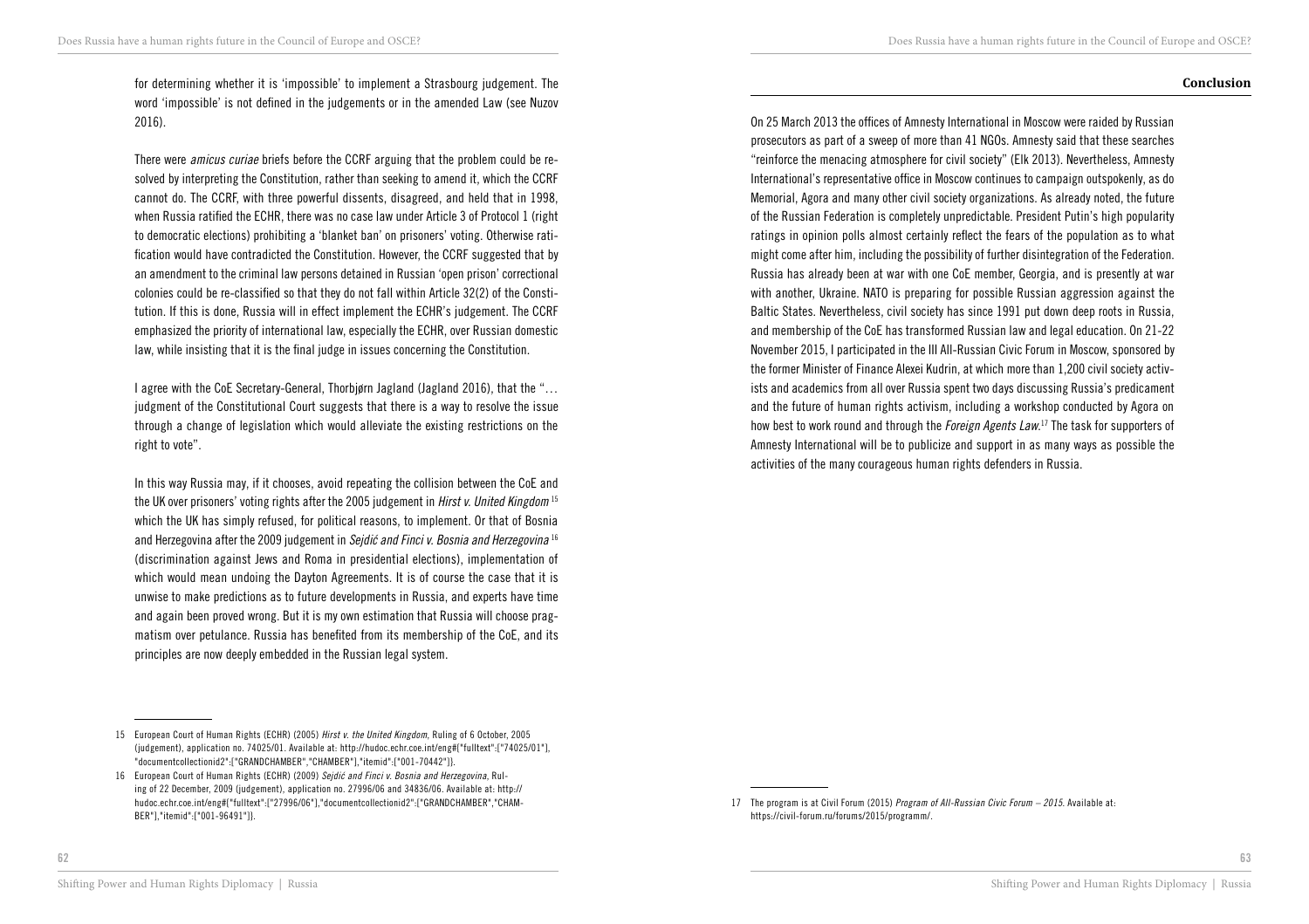#### *Mikhail Suslov*

**Framing and foreign policy: Russian media control and human rights** 

In this chapter we will see how official foreign policy discourses in Russia make sense *and use of human rights issues in international relations. It will discuss the role and*  influence of propaganda and media control on Russia's past, present and future foreign *policy in relation to human rights. It also explains the gap between Russia's adherence to human rights principles in legislation and its criticism of human rights in practical political discourses, identifying three narrative strategies.* 

#### **Introduction**

It would be a gross oversimplification to say that the Russian political elite and legal system are inimical to the idea of human rights. The skeletal structure of Russia's legislative system formed in the 1990s is based on Article 2 of the Constitution (1993) saying that "Man, his rights and freedoms are the supreme value. The recognition, observance and protection of the rights and freedoms of man and citizen shall be the obligation of the State." Likewise, all Concepts of the Russian Foreign Policy (Ministry of Foreign Affairs of the Russian Federation 2000a, 2008 and 2013) stipulate that Russia adheres to "universal democratic values […] including human rights and freedoms" (Ministry of Foreign Affairs of the Russian Federation 2013). However, the discrepancy between the constitutional norms and Russia's foreign policy discourses has always been gaping. After the Second World War the rhetoric of human rights was instrumentalized for the purposes of complying with the Soviet Union's status as a key member of the United Nations and its Security Council.

Nevertheless, the leaders of the country saw human rights as tools for achieving (geo) political goals rather than as ends in themselves. Today's Russian leadership is also far from the wholehearted adherence to the human rights agenda because, if Russia's political identity in the Soviet times was largely shaped by constructing the temporal opposition with the pre-revolutionary period, today's Russia's identity is being made in opposition to the (imaginary) West. The geopolitical logic of self-perception as an alternative to the West demands that Russia's political elite inevitably tries to attack and revise the core of Western 'soft power' – the human rights doctrine. This is in spite of the obvious benefits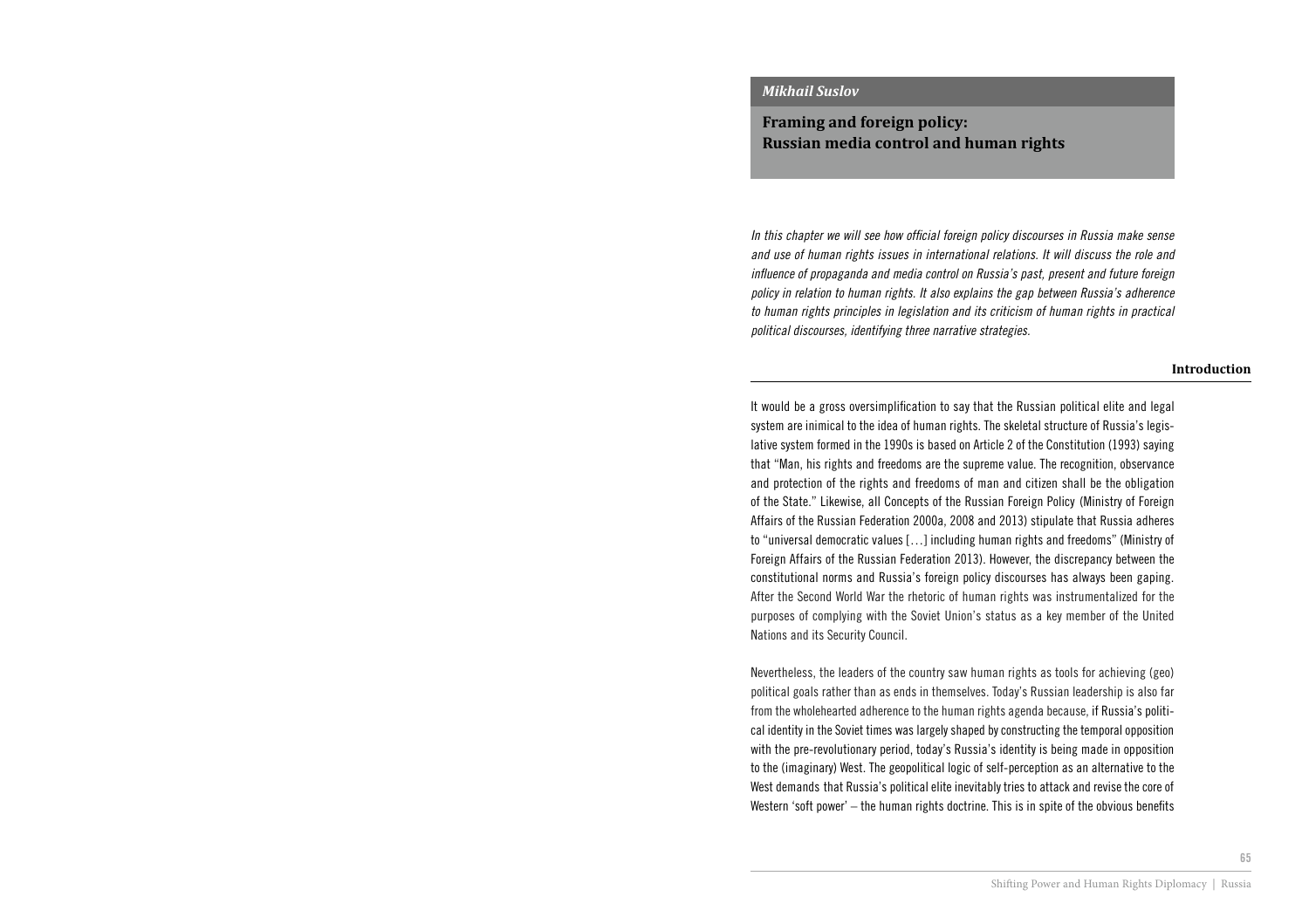of embracing human rights for the Russians, wanting to enjoy the same standard of life, security, and respect for human dignity as their Western peers.

#### **Propagandistic infrastructure**

In the post-Soviet period, in spite of the law on the mass media of 1991 which granted freedom and pluralism of media outlets and the prohibition of an official state ideology in the Constitution of 1993, the formation of the "state-controlled media system in the commercial media environment" (Zassoursky 2004: 21) has been gathering momentum since the early 2000s. By many accounts it reached an acme after the annexation of Crimea. One of the reasons is that the media landscape has changed considerably in the last 25 years, featuring a significant drop in the print-runs of newspapers and magazines, whereas television remained the main and the most credible source of information for the vast majority of the Russians up to date. $^{\rm 1}$  So the leadership focuses its propagandistic efforts on the nationwide TV channels. Vladimir Putin started his first presidential term with a decisive crackdown on the oppositional TV channel NTV. NTV's coverage of the first Chechen War (1994-96) successfully raised the audience's awareness of the atrocities of the military confrontation. An orientation on human rights was central for the channel's take on the conflict. By the end of the 1990s, popular disappointment in democratic reforms coupled with the widespread sense of insecurity, heightened after a series of bombings of the multistory houses in the autumn 1999, produced a general demand for a 'strong hand'.<sup>2</sup> Against this background NTV's commentators raising the human rights problems were no longer able to compete with populist, right-wing and war-mongering TV anchors on other channels. Soon NTV fell prey to the rivaling media moguls, backed by the Kremlin (Ostrovsky 2015; Pomerantsev 2015). Since this 'NTV affair', the rules of the game have changed: oppositional TV channels were no longer tolerated in Russia, whereas some dissenting print outlets with limited impact on the population were allowed to survive (e.g. *Novaia Gazeta*) as a smokescreen for the illiberal turn of the state (for more on the illiberal turn in Russian foreign policy see the chapter of Alicja Curanović).

The advent of the Internet was not a game-changer, although after the Arab Spring, and especially after the waves of protests in the winter and spring of 2011-12, the Kremlin woke up to the growing powers of the social media. This awareness prompted much of the recent legislation aiming to curb down the Internet by means of increasing control

over its physical infrastructure, as well as by legislative measures such as laws on the 'propaganda of extremism', which resulted in some two hundred criminal sentences for 'extremism' on the Internet in 2015 (Iudina 2016). The access to some important oppositional news portals (e.g. *ej.ru, kasparov.ru, grani.ru*) was banned (from Russia), and their newsrooms emigrated. The state in its turn is trying to effectively colonize the digital landscape. For example, the Ministry of Foreign Affairs has launched various online platforms such as a YouTube channel (since 2012). Likewise, diplomats are encouraged to maintain accounts on Facebook, Twitter and other social networks. Students of the Russian Diplomatic Academy can attend special courses on social networking (Smirnov & Kokhtiulina 2012: 35). Additionally, a number of state-sponsored 'troll farms' and outsourcing of propaganda to quasi-private social media accounts of popular figures<sup>3</sup> with hundreds of thousands and millions of subscribers are effectively shaping the political agenda of the Internet users (Morozov 2011; Oates 2013).

Having secured its grip over the mass opinion domestically, the Kremlin is trying to project its agenda internationally. The flagship state-controlled media for the global audience is *RT* (formerly *Russia Today*), a TV company established in 2005 by order of the Russian government. RT has recently grown into a serious competitor to the BBC, Al Jazeera, or France 24, wielding generously allocated budgets of some \$ 300 million, 2,500 employees worldwide, and round the clock broadcasting in Russian, English, Spanish and Arabic. RT has reported to have the record of 1.7 billion views on YouTube and a tangible audience in Europe and the United States, as well as a status of the free-to-air television channel in Argentina. Around 2009 RT adopted a more assertive stance in castigating the West's double standards coupled with actual problems with human rights implementation (Herpen 2015). RT managed to contract leading TV presenters such as Larry King for the programme 'Crosstalk', which aired experts and political figures of various persuasion, but clearly privileging anti-American values. In one of the programme's airings, Larry King criticized the US's policy of supplanting international human rights by its own political agenda.4 Although RT has a 9 per cent budget cut in 2016, its sister company, stateowned news agency *Rossiya Segodnya* with its branch *Sputnik News* (radio broadcasting and online news portals) enjoyed a ten-times surge in finances.

Another way to influence the international audience is instrumentalization of the Russian-speaking diaspora, which came to the fore in the middle 2000s. Russia's diasporal policy has been fleshed out in a number of websites and print media (e.g. *Russkii vek*

<sup>1</sup> High-Tech mail (2014) *Television is the main source of information for most Russians*. Available at: https://hi-tech.mail.ru/news/levada-tv/.

<sup>2</sup> A series of terrorist attacks killed 307 and wounded more than 1,700 people in Moscow and two other cities. These events made a strong impact on the popular opinion in Russia, comparable to the effects of 9/11 attacks in the US.

<sup>3</sup> E.g. Margarita Simonian, the head of RT, has 417.000 followers on twitter.com; Vladimir Solov'ev, the anchor on state-owned Rossiya-1 TV channel, has 1,45 million followers (as of 28 July 2016).

<sup>4</sup> RT (2016) *Universal Justice?*, 20 May. Available at: https://www.rt.com/shows/crosstalk/343730-internationallaw-americanization-sovereignty/.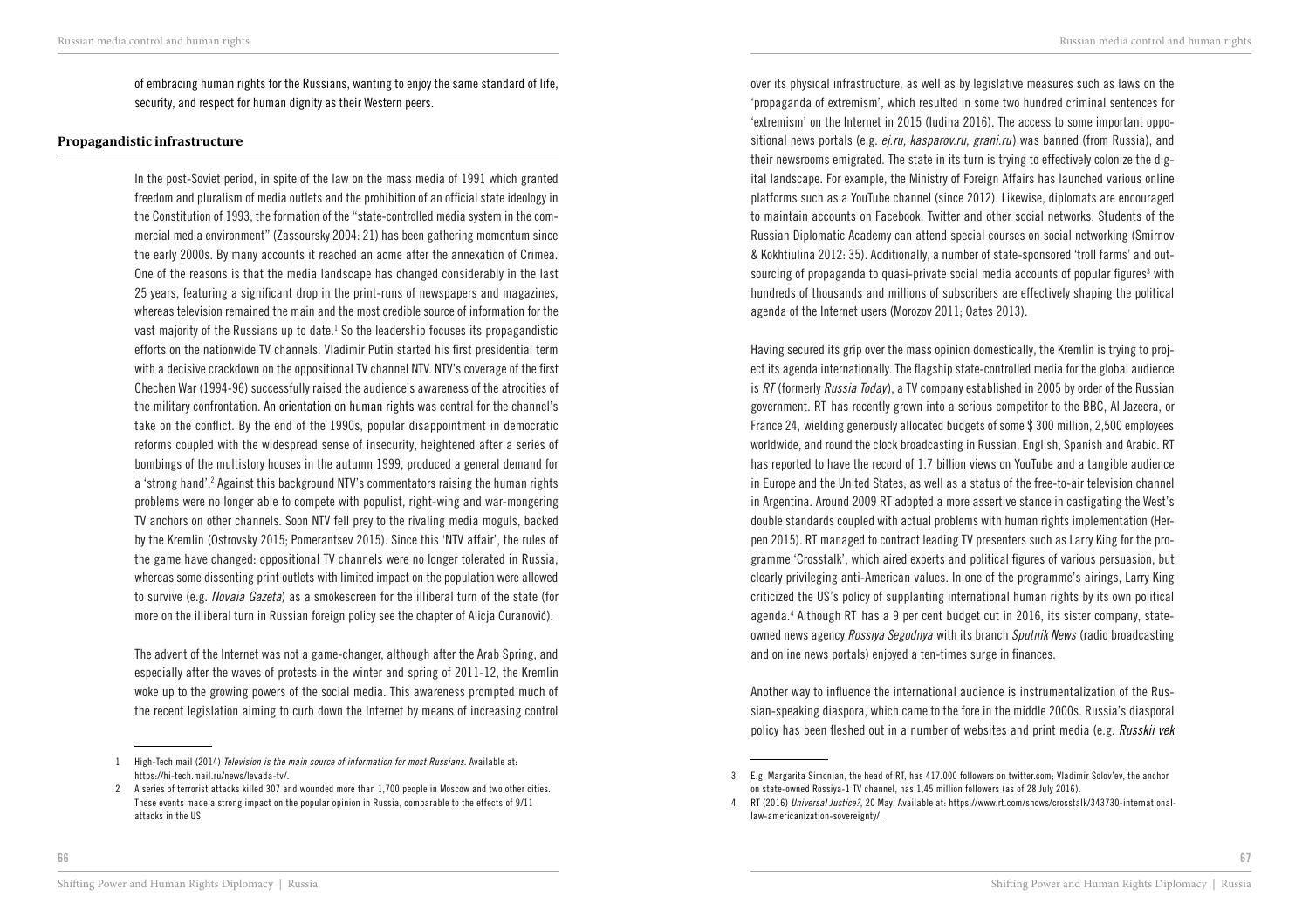since 2007, *Shire Krug* since 2006, *Baltiiskii mir* since 2008, *Edinstvo v Raznoobrazii* since 2008). These journals address directly the Russian speakers abroad and are disseminated for free. In practical politics, the concept of 'Russian World' [*Russkii mir*] was fine-tuned to wield Russia's 'soft power', and in this capacity it entered into the Foreign Policy of the Russian Federation of 2008 as one of the state's priorities in the international arena: to defend the Russian-speaking diaspora abroad (Kosachev 2004; 2012; Ministry of Foreign Affairs of the Russian Federation 2008).

The institutional 'muscle' behind these journals include *Rossotrudnichestvo*, the state agency for the relations with the compatriots abroad, relaunched in its contemporary design in 2008, and the non-governmental organization *Russkii mir*, created by the initiative and with the financial support of the state in 2007. In 2013 it had a budget of 30 million euro (cf. 15 million in 2010), which gave it sufficient resources to maintain 218 centers in 50 countries and even more 'cabinets' (smaller centers) worldwide. *Rossotrudnichestvo* had a budget of 60 million euro in 2013 (cf. 40 million in 2012). Still, one should not overestimate the capability of the state to manipulate its foreign diaspora; in fact, only between 3 and 5 per cent of the Russian speaking expats actively participate in cultural, political and media events, organized by these institutions (Zatulin 2011: 95), whereas the vast majority shuns from any attempts of social and political engagement and very often harbors deep distrust to any initiative originating in the Russian officialdom.

#### **Geopolitical instrumentalization**

The rest of the paper will discuss three narrative strategies of dealing with human rights in the context of foreign policy. The first narrative is grounded on the popularity of geopolitics, which provides a deterministic and a 'science-like' approach to understanding the past and predicting the future. The central explanatory narrative in the Russian-style realist geopolitics is the idea of an everlasting struggle between continental powers such as Russia and maritime powers, represented by NATO (Suslov 2013). In this narrative, human rights discourses are represented as nothing more than a weapon, hypocritically used by 'the West' for the purpose of gaining the upper hand over Russia, Iran, China and other 'continental' countries. This argumentation crystallized after the bombing of former Yugoslavia in 1999, which was almost unanimously seen in Russia as the manifestation of the West's double standard approach. A series of articles published by Natalia Airapetova in *Nezavisimaia Gazeta* in 1999 (controlled by tycoon Boris Berezovskii, who then supported Vladimir Putin's presidential campaign) mounted a powerful indictment against the human rights movement worldwide as a mercenary activity whose benefactor in the end of the day would always be 'the West' (Morozov 2002a).

In response to this perception of human rights as the instrument in geopolitical struggle, the Russian leadership and loyal intellectuals have developed a counter-strategy of reciprocal monitoring of the human rights situation in Western countries, allowing them to accuse the Western countries of neglecting violations of human rights on their own territories. In 2007 the Institute for Democracy and Cooperation was established in Paris, with a branch in New York, financed by the Foundation of Historical Perspective. The Institute has attracted scholars and political figures to discuss political issues on its platforms, and the institute's actions are occasionally covered on France 24, RT and other media outlets. The New York branch of the institute has published several reports (hosted on the website of the Ministry of Foreign Affairs), criticizing various violations of human rights in the US (Institute of Democracy and Cooperation 2013).

However, the focal point of this strategy is the Russian-speaking diaspora in the Baltic states. The situation with the Russian-speaking population in Latvia and Estonia provided ample opportunities to use the human rights argument as Russia's leverage over these countries (Kivirähk et al. 2010). For example, in 1999 when the Latvian Parliament (Saeima) adopted a law on the national language, the Russian State Duma issued a statement in which this law was condemned as a 'recurrence of racial discrimination' of the Russian speakers. In this vein, the aforementioned journal *Baltiiskii mir* continuously covers the issue of ethnic discrimination and violation of democratic principles in relation to the Russian-speaking diaspora. For example, Maxim Reva, a columnist of *Baltiiskii mir,*  observed that Russian compatriots were exposed to "actual cultural and legal genocide" (Reva 2009). Pointing at the large groups of non-citizens of Russian origin in Estonia and Latvia, experts of this foundation claim that these countries have committed uncountable human rights violations but thanks to their membership in the EU and their anti-Russian stance, they are exempted from well-deserved criticism (Demurin & Simindei 2009).

As the extreme development of the utilization of human rights in the diasporal issues, the pro-Kremlin intellectuals and officials adopted a kind of R2P (Responsibility to Protect) doctrine in relation to its 'compatriots'. Thus, the war with Georgia in 2008 was covered in *Baltiiskii mir* as a clear sign that "Russia […] will defend us, her compatriots" (Lobanov 2010). Likewise, Valerii Zor'kin, the head of the Constitutional Court, vindicated the annexation of Crimea by the appeals to the principles of R2P, arguing that Russia was impelled to intervene in order to prevent blatant violations of rights of the Russian speakers living there (Zor'kin 2015). (See the essay of Derek Averre and Lance Davies in this volume for more on Russia's position on R2P.)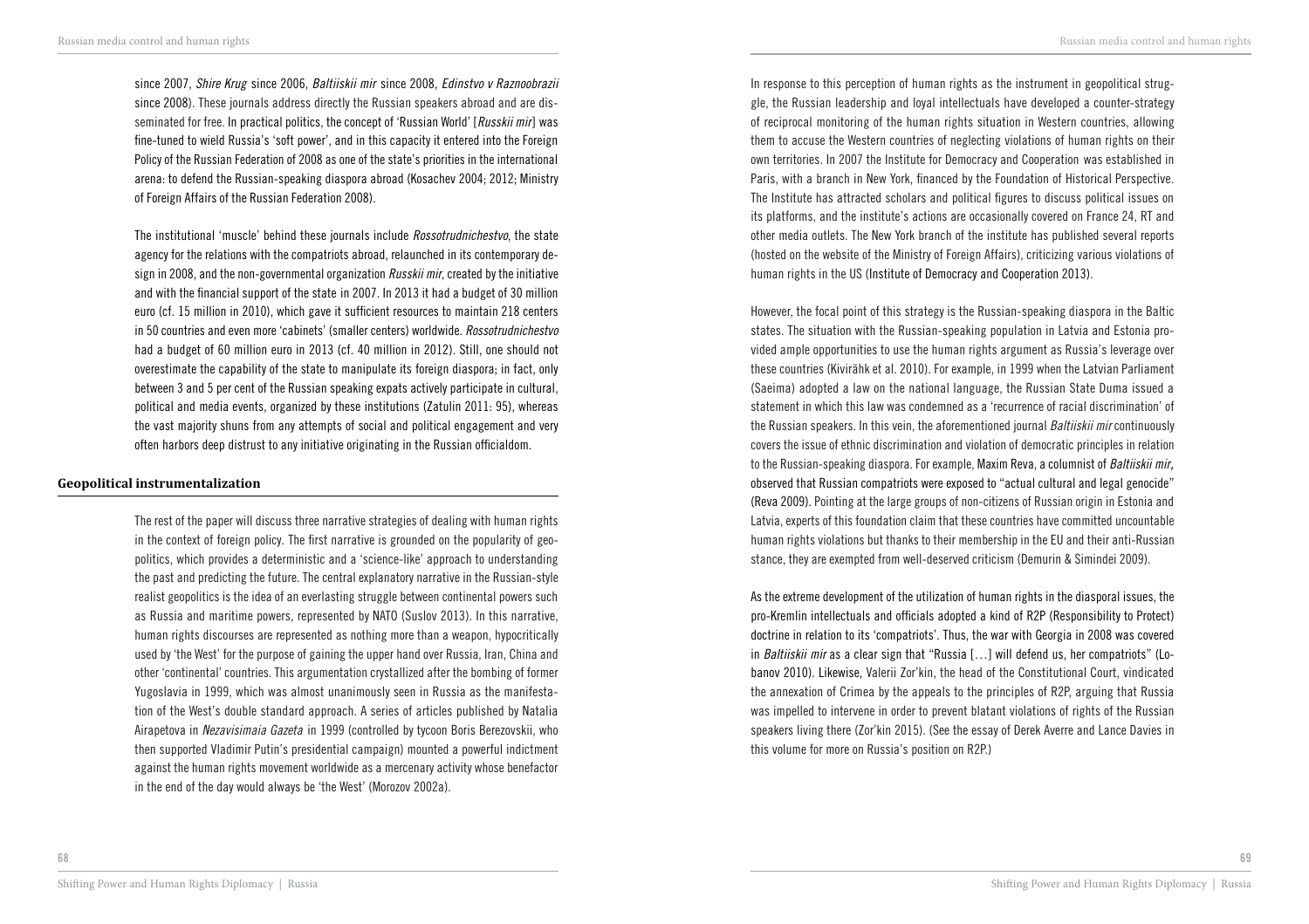#### **'Sovereign democracy' concept**

Geopolitical instrumentalization of the human rights doctrine remains an important part of Russia's strategic narrative up to date. It has, however, an inherent limitation: the illiberal turn in Russian politics (see the essay of Alicja Curanović), the suppression of the opposition, and the tightening of state control over the media have all made it increasingly difficult to maintain Russia's image as one of the world's liberal democracies, being under geopolitical attack of its Western enemies. The pro-Kremlin intellectuals have thus come up with a different perspective on human rights – the concept of 'sovereign democracy', which was coined and put into wide circulation in 2005.

The name associated with this concept is that of Vladislav Surkov, one of the main architects of the Putin-era illiberal turn in Russian politics. Drawing on the ideas of Carl Schmitt, Surkov theorized sovereignty as the central political value of absolute importance. The 'sovereign democracy' concept acknowledges human rights and democratic values but vigorously resists the assumption that some external force could impose them (Surkov 2006). The immediate trigger of this new conceptualization was the so-called 'Orange revolution' in Ukraine in 2004-2005. For the Kremlin this was the watershed moment when the fears reigned that the West would use civic activism and human rights concerns to foment a mass uprising and to prepare a coup (Zygar 2015).

The concept of sovereign democracy has been tailored to counteract the principle of humanitarian intervention. In 2012 mildly liberal *Moskovskie Novosti* (owned by the Russian information agency RIA Novosti) published Vladimir Putin's article 'Russia and the Changing World', in which he backed the principle of state sovereignty, 'sanctified by ages'. Today, he argued, sovereignty was being undermined by military conflicts, falsely justified by humanitarian goals, thereby creating a 'moral and legal vacuum'. Further on, Putin resorts to the first strategy, claiming that the human rights movement has been politicized and squatted by 'the U.S. and other Western countries'; in order to counter this, Russia has to identify and criticize violations of human rights in the West.5

Already in 2000, the principle of humanitarian intervention was repudiated in the *Foreign Policy Concept of the Russian Federation* (Ministry of Foreign Affairs of the Russian Federation 2000a). The Concept maintains that Russia is not akin to post-war Germany or Japan, and therefore institutions of democracy should grow organically; Russia should pace itself, not succumbing to the 'colour revolutions', sponsored from abroad. Sergei Lavrov, the Russian Minister of Foreign Affairs, explicated his position in an article published in *Kommersant* (owned by once the richest Russian Alisher Usmanov, loyal to the Kremlin). This paper presented democratic principles, human rights and liberties as universal and as basic values for the whole of humanity, but at the same time Lavrov (2014a) insisted on the right of nations to "remain different, to preserve their cultural identity".

The second strategy, built upon the ideology of 'sovereign democracy', presents international legal obligations as more important than moral reasoning about justice. Valerii Zor'kin, the head of the Constitutional Court and one of the doyens of the Putin-era illiberal turn, professed that for centuries, Russian statehood and society had been kept congruous with traditional values and Christian morals. However, in today's post-industrial world, the force and relevance of these bonds have weakened, so the role of legal means of cohesion must increase. That is why those who put the 'spirit' of democracy and human rights above the 'letter' of the law, open a Pandora's box of lawlessness, where the mighty rule over the weak. What Zor'kin described was the West's encroachments on the legal order all over the world, under the pretext that the 'spirit' of democracy and human rights is above the 'letter' of national sovereignty (Zor'kin 2015).

This approach was legally supported by the decision of the Constitutional Court of the Russian Federation of 14 July 2015, which revisited Article 15, paragraph 4 of the Constitution, proclaiming the priority of the international treaties and agreements, signed by Russia, over the national legislation. According to the new interpretation, the Constitution is the basis of the political subjectivity of the Russian nation and hence it has the highest juridical force. So, if international legislation, such as the European Convention on Human Rights, ratified by Russia in 1996, contradicts the norms of the Constitution, the latter should apply. In practice this means that decisions of the European Court of Human Rights related to Russia could be called in question and deemed invalid.<sup>6</sup>

#### **Multiple civilizations approach**

The concept of sovereign democracy remained a powerful narrative strategy, but its conclusions are indecisive. It admits to the universality of human rights but reserves the sovereign right to interpret and implement them without external oversight. However, it does not offer any alternative to human rights doctrine. Besides, the emphasis on legality at the expense of morality is somewhat incongruous with the Russian ethical worldview, notoriously defined by priviliging the truth (*pravda*) over the law (*pravo*). So inevitably, the sovereign democracy concept has morphed into another strategic narrative, which

<sup>5</sup> MN (2012) *Vladimir Putin's article in the "Moscow News"*. Available at: http://www.mn.ru/politics/78738.

<sup>6</sup> Constitutional Court of Russia (2015) *Decision*, 14 July. Available at: http://doc.ksrf.ru/decision/KSRF Decision201896.pdf.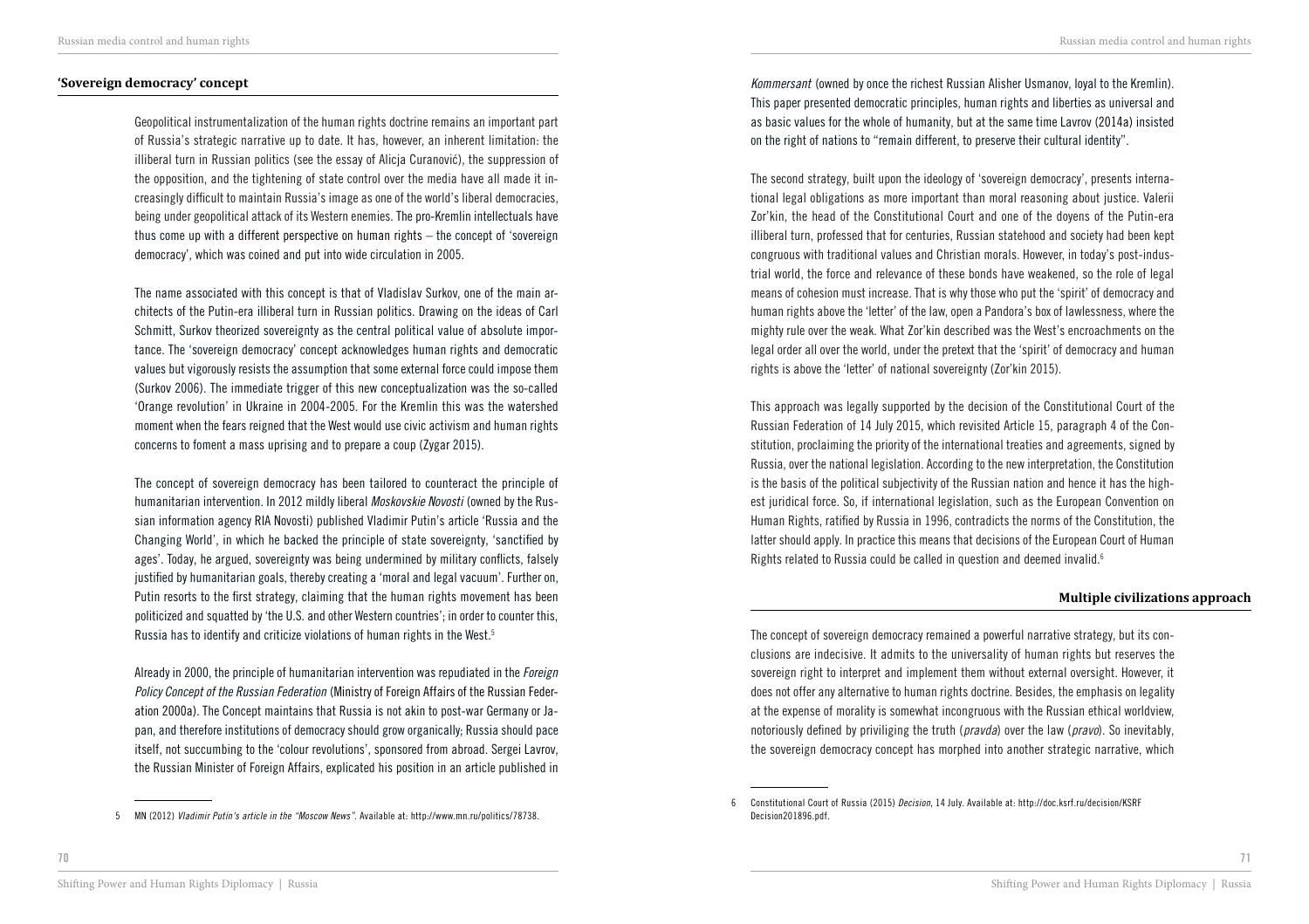assumes fundamental cultural differences between Russia and the rest of the world and rejects the idea of universality of human rights concepts. The civilizational approach to history replaced the Marxist formation approach in the 1990s and has become the main intellectual source of this narrative (Scherrer 2003).

The assumption of the lack of any universal grid of values and morals prompted conservative intellectuals to revisit the human rights doctrine and (partially) cast it away as merely a Euro-centric hegemonic discourse of the global West. In Russia, they argued, the highest value would never be individualistic human rights (Tsygankov 2016). Instead, a communitarian approach of sorts is promoted according to which a human is seen as a part and parcel of her social context, e.g. a community, a tradition, a religious faith and so on. The communitarian logic infers from this that individual rights are secondary to more fundamental rights of a community. To put it roughly, the civilization approach to human rights returns Russia to the Soviet-era skepticism about human rights principles as a cover for bourgeois hegemony, but this time it substitutes class values and interests by those of a culturally defined civilization.

The multiple civilizations approach to human rights stages an anti-Western criticism, different from the 'sovereign democracy' approach. The latter emphasizes the procedural aspect of the defence of human rights as a pretext to violate national sovereignties, not questioning the pertinence of the human rights concept in general. The former stresses that the very idea of the predominance of human rights is detrimental to the 'Russian civilization', because it supplants authentic values by ones imported from abroad. In this context, the term 'spiritual sovereignty' was coined by patriarch Kirill and picked up by the whole gamut of nationalistic NGOs and public figures, most notably by the Izborskii Club organization, headed by controversial writer Aleksandr Prokhanov, and by the Eurasian movement, spearheaded by Aleksandr Dugin. For them, 'spiritual sovereignty' implies that Russia would shun from the Western values simply because they are Western, 'not ours'.

The multiple civilizations paradigm, however, has a weak spot: it prioritizes particularism over universalism (Mälksoo 2014; Morozova 2015). In a way, this model's only universal principle is that there could be no universal principles in everyday life and politics because we all belong to different civilizations.

# **Conclusions: towards 'Inter-Traditional'?**

The Kremlin's grip over the major media outlets is as firm as it has ever been since the fall of the Soviet Union, and the victory of the 'TV set over the fridge' is quite solid. If no dramatic lowering of the living standards happens in the foreseeable future, the Kremlin's

control over the media will probably remain steadfast. Moreover, today we can observe some attempts to work out a new universalism grounded on the rejection of human rights as an unsuitable doctrine for the whole of humanity. This universalism draws on the legacies of pre-revolutionary religious Messianism and Soviet communism. We can tentatively call it the 'Inter-Traditional' model, built upon the traditionalist values of religious morality (Stoeckl 2014). As a case in point we can consider the recent article by Russian Foreign Minister Sergei Lavrov, 'Russia's foreign policy in a historical perspective' (Lavrov 2016). In this paper Lavrov calls for the partnership of civilizations, which would be based on common morality of humans and their adherence to traditional values such as family values and religion. Patriarch Kirill sounded the same note in his sermon of 21 March 2016, in which he attacked the "global heresy of human-worshipping", which had "put human rights higher than the word of God".7

The 'Inter-Traditional' strategy can effectively capitalize on the fears and anxieties generated by globalization. But at the same time, 'Inter-Traditional' is ideologically very 'thin' and negatively defined. It hardly has anything to offer ideologically apart from a fundamentalist backlash. All in all, 'Inter-Traditional' is not a serious rival to the universalism of the human rights principles, and it could not be sustained for a long period in a stable political, economic and media environment. The reverse is also true: the state-generated situation of permanent emergency and the unfree press nurture Messianic and illiberal public opinions. What is perhaps more important is the vision of human rights as instruments in the geopolitical struggle as well as their cynical and half-hearted adoption whenever it suits Russia's political goals. This approach to human rights undermines popular trust in moral values (Pomerantsev 2015) in a paradoxic contradistinction with Russia's self-portrait as a bastion of traditional morality.

It has been argued above that the human rights discourses should be contextualized within the bigger picture of Russia's relations with the 'West'. In Russia human rights, like many other things, are more than just that – they are also the markers of national and political identity. The external pressure, such as the decision of the ECHR on the Yukos affair<sup>8</sup> or the international sanctions against Russia during the Ukrainian crisis, have

<sup>7</sup> Russian Orthodox Church (2016) *Address of His Holiness Patriarch Kirill to the Triumph of Orthodoxy feast after the Liturgy at the Cathedral of Christ the Savior*, 21 March. Available at: http://www.patriarchia.ru/db/ text/4410951.html.

<sup>8</sup> European Court of Human Rights (ECHR) (2011) *OAO Neftyanaya Kompaniya Yukos v. Russia*, Ruling of 20 September, 2011 (final judgement), application no. 14902/04. Available at: http://hudoc.echr.coe.int/app/ conversion/pdf/?library=ECHR&id=001-145730&filename=001-145730.pdf. 'Yukos Oil Company' was owned by Mikhail Khodorkovskii, an oligarch with political ambitions. Since Vladimir Putin's ascension to power, the company was harassed with the tax claims and declared bankrupt in 2006, while Khodorkovskii was arrested and sentenced to prison. Yukos shareholders filed a number of complaints to international institutions; in 2014 the ECHR decided to charge Russia €1.86 billion in compensation for the lack of fair trial and protection of property.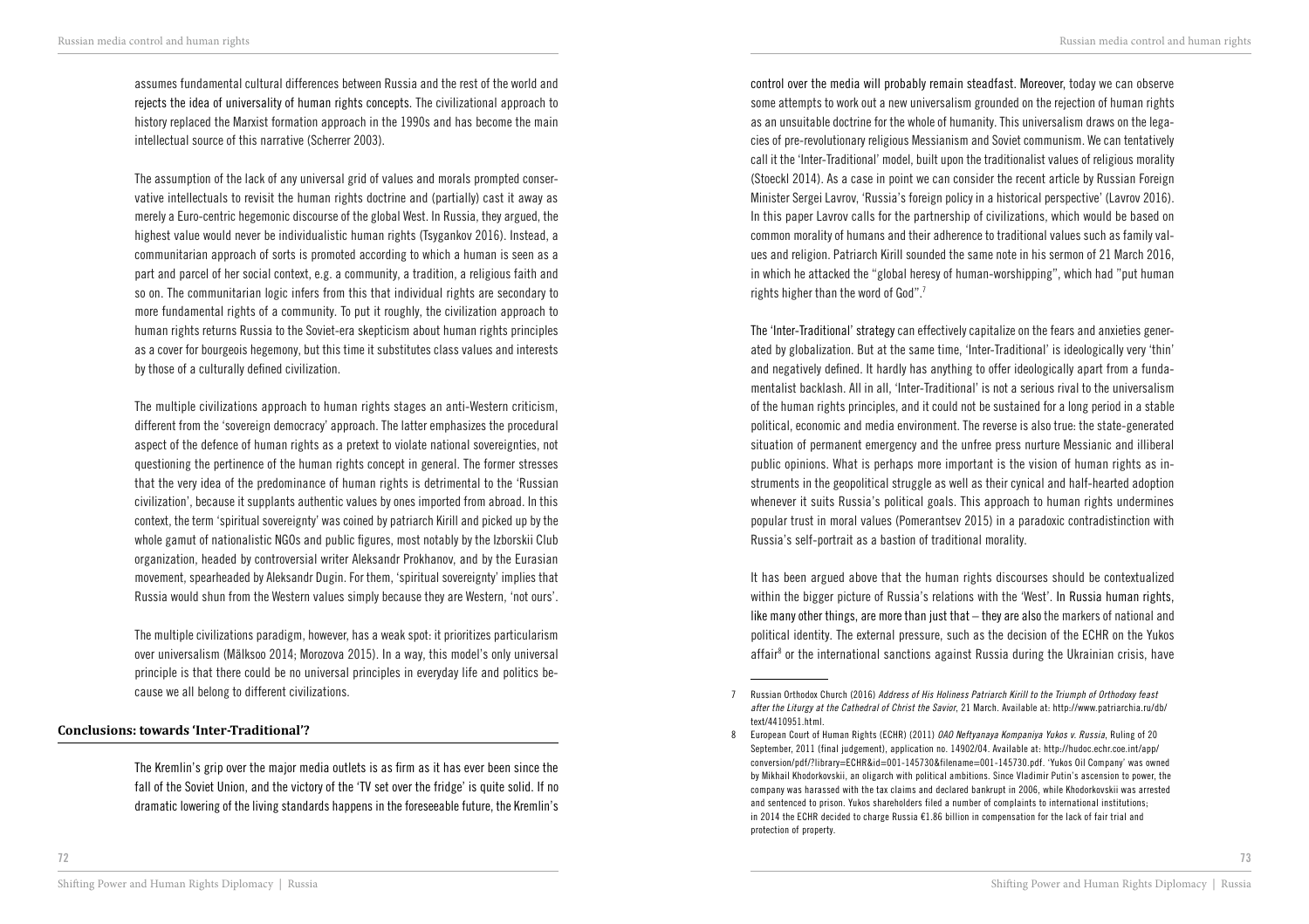been framed by the state-controlled media as Western attacks on Russia, and successfully recycled for rallying mass support behind President Putin. The popular demand for the human rights agenda should emerge domestically, whereas to date, the Russian middle class has been unable to create this demand. First, it traded participation in politics for comfortable consumption in the 2000s when the oil prices were high, then the crackdown on opposition in 2011-2012 muffled the most radical voices of dissent, and finally the middle class was lured by the nationalistic and great-power rhetoric, rampant in the media after 2014. So there is no easy or win-win solution for human rights advocates who will observe either of the two possible scenarios: 1) the spiraling economic and political crisis can create some opportune moments for the democratic change, but it is more likely that it will consolidate the framing of human rights as the enemy's information warfare against Russia; 2) stabilization could free the hands of the regime for international adventurism, but in the long run it would weaken the self-image of Russia as a besieged fortress, and foment the popular demand for human rights.

### *Hanna Smith*

**Domestic politics and the role of identities in Russia's foreign policy on international human rights** 

*This article examines the role of identities in Russian foreign policy through an examination of three different foreign policy schools of thought – Westernizers, Civilizationists, and Statists. Each of these has a distinct ideological basis, leading to different implications for international human rights policies. Although Statists have mostly been predominant for the past twenty years, more recently the Civilizationist approach has been gaining ascendancy. This has implications for the rights of both Russians in Russia and migrant workers, and consequently for the work of human rights advocates.* 

#### **Introduction**

There seems little doubt that in the case of Russia the link between domestic factors and foreign policy is strong; as Bobo Lo has written: "One of the most noteworthy aspects of Russian foreign policy in the post-Soviet era has been the extent to which it has been shaped by domestic factors" (Lo 2002: 26). Robert Putnam (1988: 432) states that political leaders can be viewed as trying to achieve their goals in the domestic and international arenas simultaneously. He discusses the two faces of a policy arising from the same social base and argues: "A more adequate account of the domestic determinants of foreign policy and international relations must stress politics: parties, social classes, interest groups (both economic and non-economic), legislators and even public opinion and elections, not simply executive officials and institutional arrangements." Therefore the role of identities defined in the domestic political arena are worthy of closer examination when it comes to the formation of foreign policy and a country's interactions with other countries.

However, this task is not easy. Identity as one of the driving forces in public opinion and in the activities of civil society in Western countries can be expressed through democratic institutions, especially elections, and through human rights, particularly with freedom of speech and with the help of institutions based on the rule of law. In this respect the role of political parties, NGOs and civic activism is central, a pluralistic media landscape is essential, and respect for norms and the rule of law are vital. In the case of Russia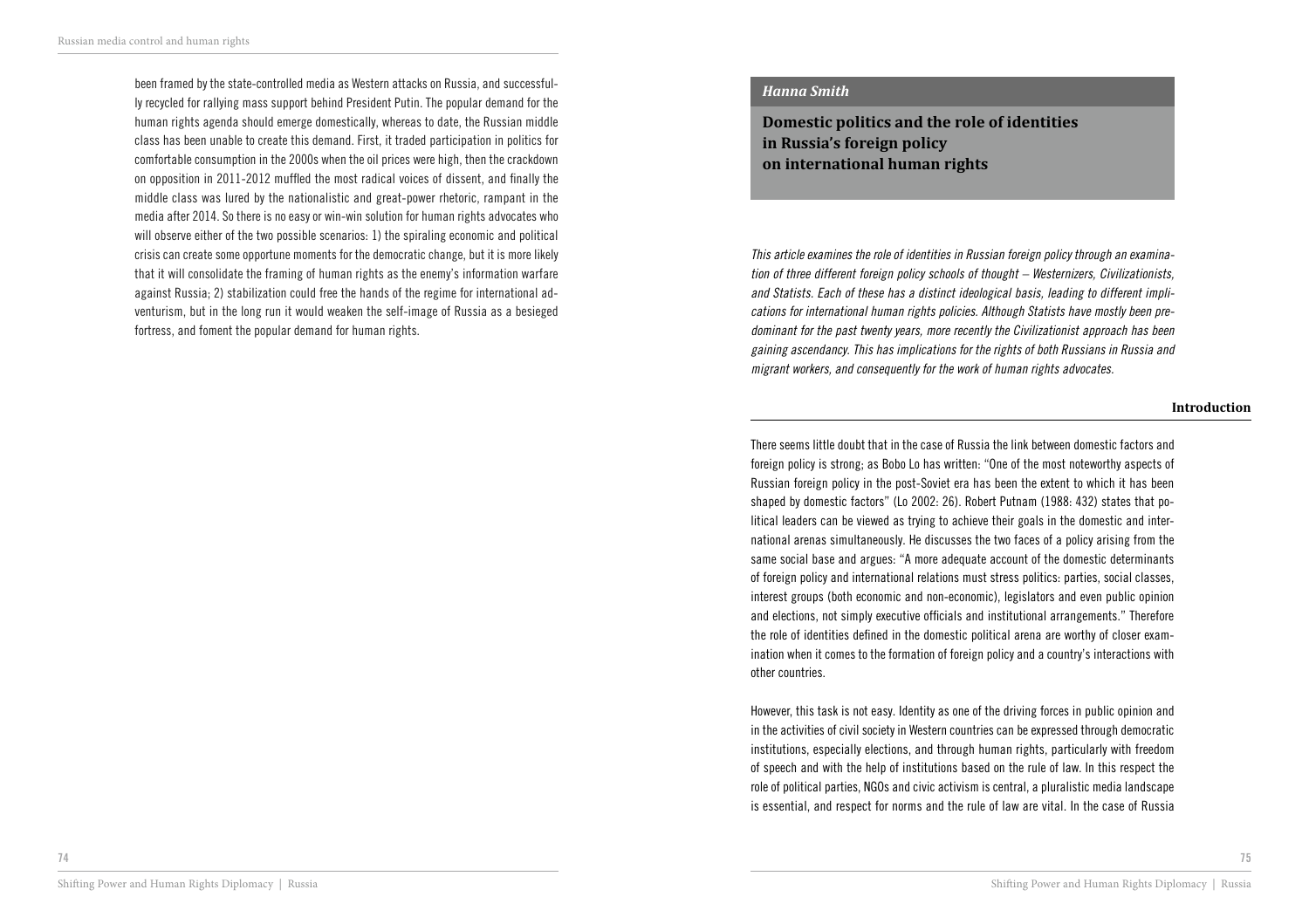evaluating the possibility for civil society, here understood in its broader sense of civic values, to influence foreign policy presents more of a challenge; political parties, NGOs and civic activism in Russia have a very different societal framework, nature and position from those in Western countries; the media are almost entirely controlled by the state (see the essay by Mikhail Suslov in this volume), and respect for the rule of law is expressed in unpredictable ways.

Therefore tracing the influence of Russian civic values expressed by civil society needs to be done by looking at Russian ideas and beliefs that find support among sections of both the people (civil society) and the political elite (state). The complex issue of Russian foreign policy has often been explained by breaking down the inner groups involved in Russian foreign policy-making, each of which has its own self-image of Russia. This has provided a way of looking at different views on Russia's place in the world, Russian identity and national interests, the nature of the Russian state system and economic models.

Traditionally the common way of breaking down Russian political society into groups is to define three categories in Russian foreign policy thinking (Light 1996; Lukin 1992; Pushkov 1995; Jackson 2003; Zevelev 2012). In this article the three groups are identified as Westernizers, Statists and Civilizationists, following Andrei Tsygankov's line (2010: 4). These represent the main foreign policy schools and are the basis for any sub-groups of foreign policy thinking. In addition, they reflect different views of Russian identity among the broader public, subject to the influence of different interests and ideas. Therefore by proxy they represent the various views of a broader civil society, in the absence of the more obvious institutions of civil society which can be examined in Western countries. The different foreign policy schools each represent, more or less, the place occupied in more open systems by a political party battling for influence and popularity, not only in the eyes of the political elite but also of ordinary Russians. In the next section of this article the three groups are introduced, with particular emphasis on their views on human rights and Russians abroad.

# **Westernizers – together with the Western democracies?**

The Russian liberal school – the Westernizers (*zapadniki*) – have also been called Atlanticists, liberals, democrats and even "international institutionalists". They come closest to the ideas of institutionalism and liberalism in the Western context. Even if for this group the West is the referent for Russia's evolving state identity, it should not be identified with the Western concept of liberalism as such. In common with other groups, Russian Westernizers consider Russia as a Great Power and therefore see a special place for Russia in international affairs (Smith 2016). Supporters of this group are often associated with

business elites, NGO workers, cultural elites, the educated middle class (reckoned to be 15 per cent of the population) and some journalists.

Russian discourses of modernization have roots in this thinking. They insist that Russia needs to become a modern state in the Western style. Westernizers emphasize the Russian similarity with the West and view the Western civilization as the most viable and progressive in the world. For Westernizers the ideas of multilateralism and international cooperation are essential elements of international politics. Therefore they see the main task of Russian foreign policy as one of joining Western economic, political and military institutions (Sergunin 2007: 46). This policy was at first shared with a different group, the Statists (introduced below), but since the mid 1990s it has been modified. The Statists lost faith in the international institutions led by Western countries failing to accept Russia's Great Power status.

The Westernizers do see the collapse of the Soviet Union as a positive thing, making it possible to finally build a Russian civic state inside the borders of the Russian Federation. This group feels strongly that they are the winners of the Cold War and that they are the ones who actually defeated communism. Their economic policies are based on general free market economy principles and the insistence that economic relations with the newly independent states of the former Soviet Union should be based on free economic zones. With the West the relationship is very much based on the ideas of the market economy where cooperation and competition vary (Clunan 2009: 63). The Westernizers call for strategic partnerships and equality with Western countries. Partnership and equality are possible based on common understandings of human rights and the democratic state system. This, however, was one of the factors that opponents of the Westernizers attacked strongly in the 1990s. The Westernizers' policies towards the West were seen as based on 'ideological desires' rather than 'firm foundations' (Lo 2002: 46). Other factors that made such views unpopular were the fact that the Westernizers showed little interest in the area of the former Soviet Union, and the fact that they argued that Russia was a normal state with no overarching global mission, like the ones it had in tsarist times (orthodoxy) and in the Soviet Union (communism) (Jackson 2003: 34).

For Westernizers the internal problems in Russian politics arose from the perception that they were ready to sell their country to the West, undermining Russian Great Power identity, Russian values and its sovereignty. Interestingly this argument had less to do with economic factors than with the human rights regime and democratic institutions. The argument was that those advocating human rights and any Western model of rule of law were after Western money (referring especially to NGO activists), and were self-centered individuals neglecting their own people (Morozov 2002b: 417). In the early 2000s this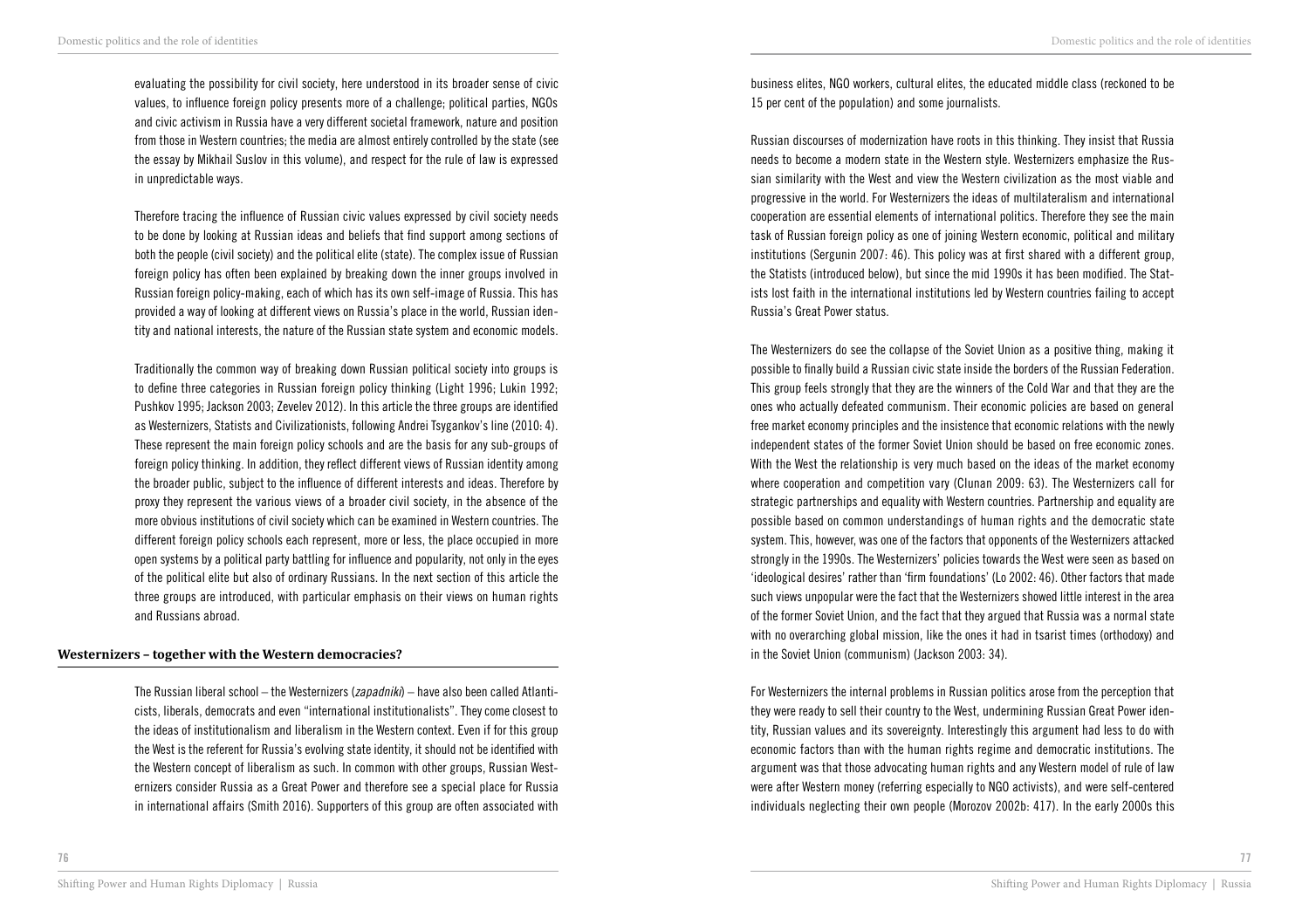critique was still marginal and had not yet become part of mainstream politics. However today in Russia those NGOs and activists that speak for human rights and the rule of law according to European conventions or the UN Universal Declaration of Human Rights are seen more as a 'fifth column' inside Russian society (Lipman 2015).

Regarding the question of Russians outside of the borders of the Russian Federation, Westernizers agree with the Civilizationist and Statist position that there was a real threat to Russian-speaking minorities in the area of the former Soviet Union (Light 1996: 60). Already in 1992, then Foreign Minister Andrei Kozyrev argued: "If minority rights are not maintained, Europe may face a stream of military conflicts and refugees that will not only disrupt the Helsinki process, so important to the cause of peace and stability, but will also drown human rights its wake" (Kozyrev 1992: 292).

For Westernizers the threat towards Russians abroad, especially in the Commonwealth of Independent States (CIS) area, was more economic in nature. They were afraid of 'a mass exodus' of Russian speakers (Light 1996: 60). However, they argued that this concern should be dealt with in the general context of human and minority rights. This policy of involving others (the West) in matters concerning Russians in the so-called 'near abroad' and sovereign decision-making (using international institutions) of the state worked against the Westernizers in domestic politics. It differed from the approach of Statists and Civilizationists who see Russia as having sole and exclusive responsibility for Russians living abroad. As Igor Zevelev (2014) has pointed out, this difference became more important with the annexation of Crimea.

In Russian politics today, in the economic sphere the Westernizers are still part of the political elite but in civil society and in foreign policy, they are very much marginalized and discredited. The best 'weapon' against the Westernizers in Russian domestic politics has been the argument that the Westernizers, by arguing for human rights and the rule of law according to Western models, have betrayed Russian uniqueness, become puppets of the West, and undermined real Russian values.

## **Civilizationists – conservatism with a national twist**

The Civilizationists are also known as Slavophiles (slavyanofily) or nationalists (Neumann 1996)*.* This group derives their arguments from what they call Russian inheritance and values. The Slavophile movement was born in the 19th century. According to Anisimov and Gulyaikhin, the Slavophiles saw the autocratic monarchy as the ideal form of government; they put emphasis on the uniqueness of the Russian people, its history and future, criticizing political and legal forms and the relationship between state and society in the West. The conclusion of this was that the Western model of government, state-society relations and the legal system was not suitable for Russia (Anisimov & Gulyaikhin 2014: 24). The Civilizationists can be found across Russian society. They are most often associated with the more religious part of the population, as well as with some cultural elites, former communists and the conservative side of the power structures like the FSB, the main Russian security agency.

The Civilizationists see the international environment as hostile. The collapse of the Soviet Union is seen by them as a very negative thing and they see most of the bad things in Russia as due to Western interference. The Civilizationist framework sees Russia mainly as surrounded and threatened by enemies. These threats include democracy and liberal ideas (Jackson 2003: 35). For them the West is a threat to Russian values and the vast land mass is essential for Russian greatness. This has expressed itself very strongly in the question of human rights, which has been labeled as a Western policy of double standards (Morozov 2002b: 416).

The Russian Constitution of 1993 was strongly criticized by Slavophile groups as lacking consideration for the memory of ancestors and traditions of the people; the Constitution "as expected again reflected pro-European utilitarian principles" (Anisimov & Gulyaikhin 2014: 29). One of the Slavophile philosophers from the 19th century, K. Leontiev, saw the Tsar as being above the law, argued that natural rights and freedom of the individual do not exist, and held that "Russian people would not be inspired by the English love for the law" (Anisimov & Gulyaikhin 2014: 27). These ideas and views have had a fundamental effect on Russian politics too. They suggest that there are no natural rights but rights granted by a superior force. This naturally puts the question of human rights on a very different basis from that in Western societies.

Slavophile foreign policy discourse uses mythologized narratives of Russian civilizational uniqueness and 'mission'. For Civilizationists the idea of the 'Russian Empire' has been at the core of thinking. The Civilizationists object to both Western and Asian influence in Russia, seeking Slavic unity. Therefore the Civilizationists define Russia on a strong ethnic basis, which is a key difference between Statists and Civilizationists. Ethnic and assimilated Russians enjoy 'first class' citizenship in this framework. For Slavophiles, Great Russia includes Ukraine, called 'Little Russia' among Civilizationists, and Belarus, called 'White Russia', as well as sometimes Latvia and northern parts of Kazakhstan with their large Russian-speaking populations (Clunan 2009: 71). Also the Slavophiles, like the Statists, do not rule out the use of military force for the protection of the ethnic Russian population (Sergunin 2007: 55). Igor Zevelev (2008) observed in 2008 that this policy of emphasizing ethnicity, redefining Russia in more specific ethnic terms, was to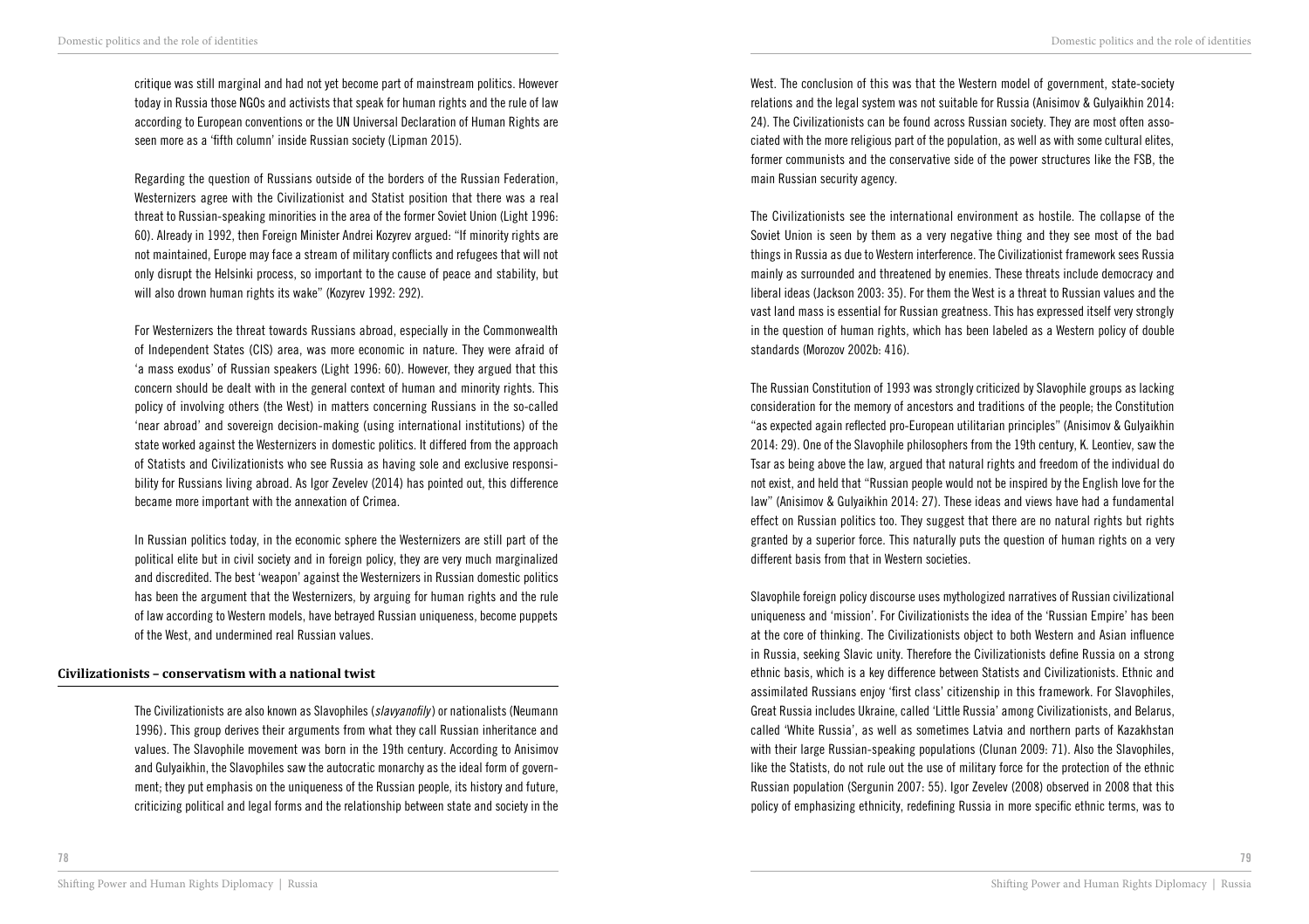become the most dangerous undertaking in the entire history of Russia: "Implementation of this project may bring about a revision of state borders and undermine the country's internal integrity." In addition to the centrality of ethnicity for Civilizationists, there is an emphasis on the Russian Orthodox Church, which brings the essence of spirituality into Russian society (see for more on this the essay of Alicja Curanović).

Up until Putin's third term as President, the Civilizationist group was the weakest in the power hierarchy behind the Statists and the Westernizers. But they have now bypassed the Westernizers and came close to overtaking the Statists after the annexation of Crimea and the war in Ukraine, requiring the Russian official position to take a strong Civilizationist turn (Tsygankov 2006b; see also the essay of Curanović in this volume).

## **Statists – the powerful middle way**

Russian Statists come closest to Western realist thinking, and are also known in some writings as Eurasianists, liberal nationalists, or great-power balancers (*derzhavniki*). They can be found among the technocrats and civil servants as well as having a strong representation within the power structures. They also find support in the regions and among less educated parts of the population. Even if the business elite is more often associated with the Westernizers, several big business leaders with connections to the state belong to the Statist group. The group gained influence when President Putin first came to power in 2000 but its process of power consolidation had started already during the 1990s. Inside of this group there is a more liberal wing which sometimes cooperates with the Westernizers, especially in economic matters, and a more conservative side which finds friends among the Civilizationist group. This group, as its name indicates, argues for a stronger role for the state and the revival of Russia's Great Power status. The Statists wanted to unite the most popular ideas coming from the Westernizers and Civilizationists. Statists believe that foreign policy should be guided by national interests defined realistically with regard to the Russian geopolitical security situation, domestic economic objectives and available resources. During Vladimir Putin's first two presidencies this line was also called pragmatist. Pragmatism meant that Russia would be ready to cooperate with anyone who saw Russia as a Great Power in the international system (Tsygankov 2006b: 93). This was a factor that differentiated the Statists from the Civilizationists.

The Statists see the state as a central actor governing and preserving the social and political order as well as conducting economic policy. The Statist economic policy is very much connected to state control of economic policies, and so it does not reject altogether the Soviet experience. By emphasizing the role of the state, Statists, without

being explicit, demote the role of civil society. Sergei Markov, political analyst and former member of Russian state Dume, in an interview for *The New York Times* provided a good illustration of the Statist way of conducting policies: "The authorities will attempt to conduct themselves with society as a parent would a child who is crying and demanding some kind of toy. It is not correct to go out and buy the child a toy, but rather distract him with something else" (Herszenhorn & Barry 2011).

Concerning the questions of norms, values and identity, it has frequently been claimed that Russia has a different set of values from the Western world. However this claim has been rejected by Statists in Russia. The Russian argument goes that Russia has its own type of democracy but that its values have the same base as those in the West. When listing differences in the Russian approach to statehood and values, Putin on the one hand stated that pan-human values that are also understood and used in Russia are: freedom of expression, the right to leave the country and other political rights and personal liberties, the right to own property, and the right to create a fortune for yourself. On the other hand, the specifically Russian values mentioned by Putin are patriotism, *derzhavnost* ('great-powerness') and *gosudarstvennichestvo* (state-centeredness) (Kolstø 2004: 2). Out of these three, great-powerness and state-centeredness are at the core of Statism and are also among the factors that make a difference in Russia's relationship to the West.

Furthermore, as part of Statism's great-powerness, Russian identity is connected to language and it has been emphasized how important it is for Russia to defend Russian speakers outside Russia's borders. For Statists, territory is a very important element of strength. A. Vladislavlev, influential and long term politician in Russia, and S. Karaganov, today Dean of the school of World Economics and International Relations at the Higher School of Economics in Moscow, wrote already early in the 1990s that "Russia must bear its cross and fulfil its duty by playing an enlightened post-imperial role throughout the ex-Soviet Union" (Sergunin 2007: 57). The Statists view the area of the former Soviet Union as Russia's sphere of interest. This emphasis on territory and defending Russians and Russian speakers beyond Russia's borders was present in foreign policy argumentation as early as June 1992, when then Foreign Minister Andrei Kozyrev, often labeled a 'Westernizer', wrote: "The Supreme Soviet of the Russian Federation has held for the first time hearings on international human rights and we will show persistent and keen interest in the strict, legal observance of the rights of our compatriots, including Russians and other nationalities. We cannot allow the consolidation of nations within the CIS (or those that did not become members of the Commonwealth) to be accompanied by any infringement of minority rights" (Kozyrev 1992: 291). This policy has been present in both Russian domestic and foreign policy argumentation ever since the fall of the Soviet Union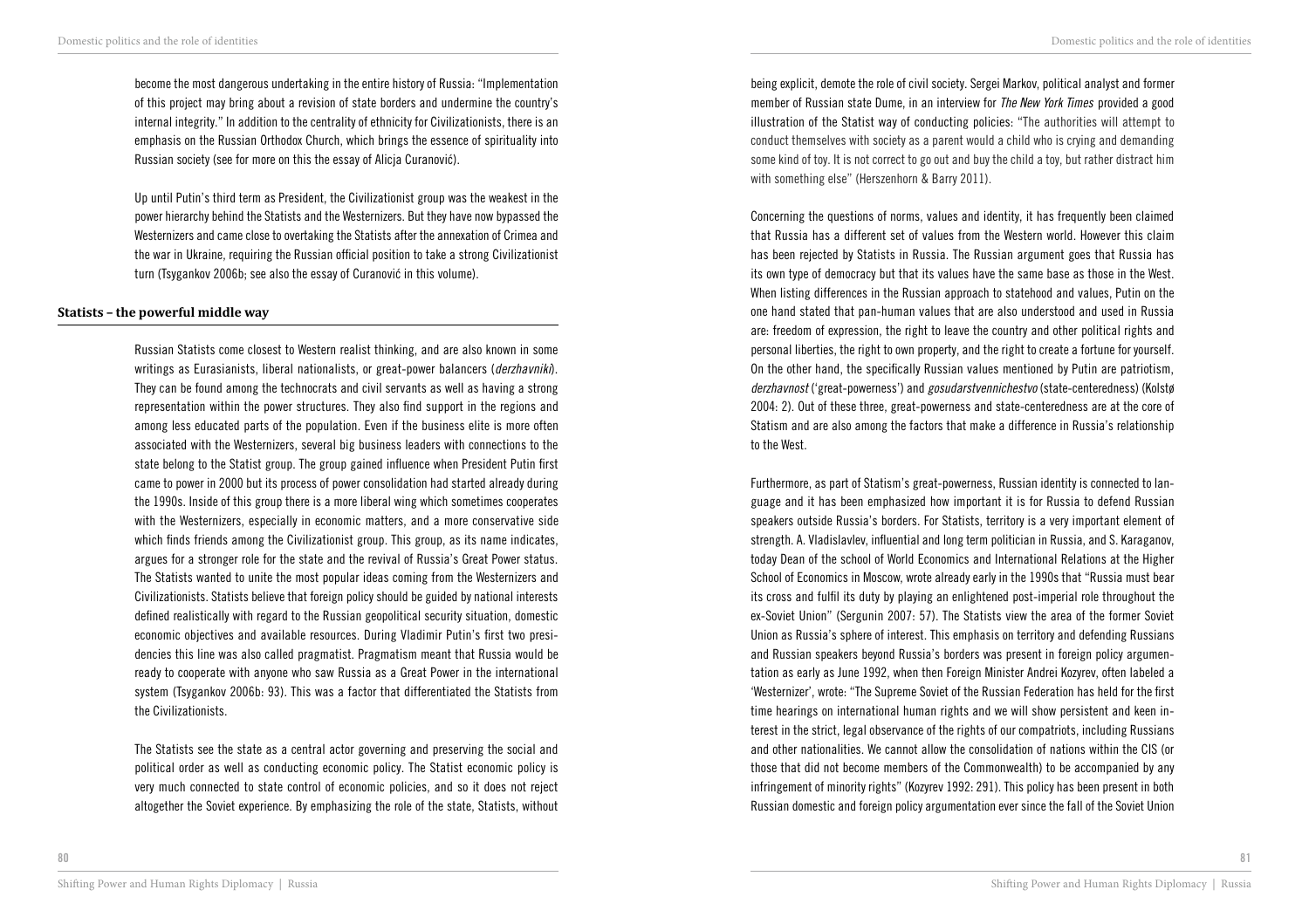but intensified during Putin's two first presidential terms. It survived the Medvedev presidency 2008-2012 and returned to the core of policies with the return of Putin in 2012.

Today the Statists have become the dominant group within the Russian political elite. They have carefully constructed a working dualism in their views relating to human rights; a Great Power defends its compatriots beyond Russia's borders and at the same time it can demand that there is no interference in its own domestic affairs through arguing for strong sovereignty. The Statists find their support more in the peripheries than in the big cities and the Orthodox Church is their ally in many policy matters.

### **Conclusion**

The three different schools of foreign policy thinking described in this article are associated with real people, embedded in real institutions and subject to the influence of their own interests but also to broader societal pressures. The ascendancy of one school or another under Vladimir Putin is often the result of responses to popular opinion, or else of the regime's will to push public opinion in one direction or another. The three main schools of Westernizers, Civilizationists and Statists are associated with broader ideas of liberalism, religious conservatism, and state interest, and are linked to those currents in the broader population.

There has been a clear shift since the early 1990s in Russian foreign policy away from liberal and towards more conservative ideas in foreign policy. The current trend is for the Civilizationists to gain more influence over foreign policy, and assuming this continues, it implies a further distancing from notions of individual human rights which are associated with Western values. This will also have foreign policy consequences in relation to both Western countries and to Russia's neighbours in the post-Soviet space. Russia is isolating itself with its human rights rhetoric, even if many authoritarian states in the post-Soviet space struggle to protect individual human rights.

At the same time, the Civilizationist discourse will create strong tensions inside Russia. Even if Statists, who put the state before the individual, are the strongest group, the Westernizers' discourse of Russia as part of the West lives on among many people. Without the West Russia struggles to be a Great Power. The atmosphere of 'you are either with us or against us' reduces the human rights framework for all Russians and brings a halt to the development of the rule of law. The position of non-Slav migrants living in Russia will also become more difficult.

The Civilizationist message poses a unique dilemma for international human rights advocates: the involvement of foreign organizations in Russia is viewed with more and more suspicion, so that receiving support from international human rights organizations immediately makes individuals more suspect and possibly open to more reprisals.

Discourses over human rights and democratization have been too closely linked only with the Westernizers' approach in foreign policy. This should be extended to other frameworks too; by encouraging bringing up human rights in dialogues between churches/religions, and by raising human rights issues in the context of ongoing police and military cooperation. Attention can also be paid to human rights in the framework of already existing agreements where Russia is a participant, in business ethics, and in academic circles a more in-depth analysis of Slavophil and Statist understandings of human rights can be carried out etc. Even if human rights are universal and should apply to all people, a country-sensitive approach as well as a more comprehensive and systematic approach including adding the principles of human rights in existing cooperation areas, would bring the dialogue to a more 'universal' level without encouraging, inside the human rights dialogue, a division between 'us' and 'them'.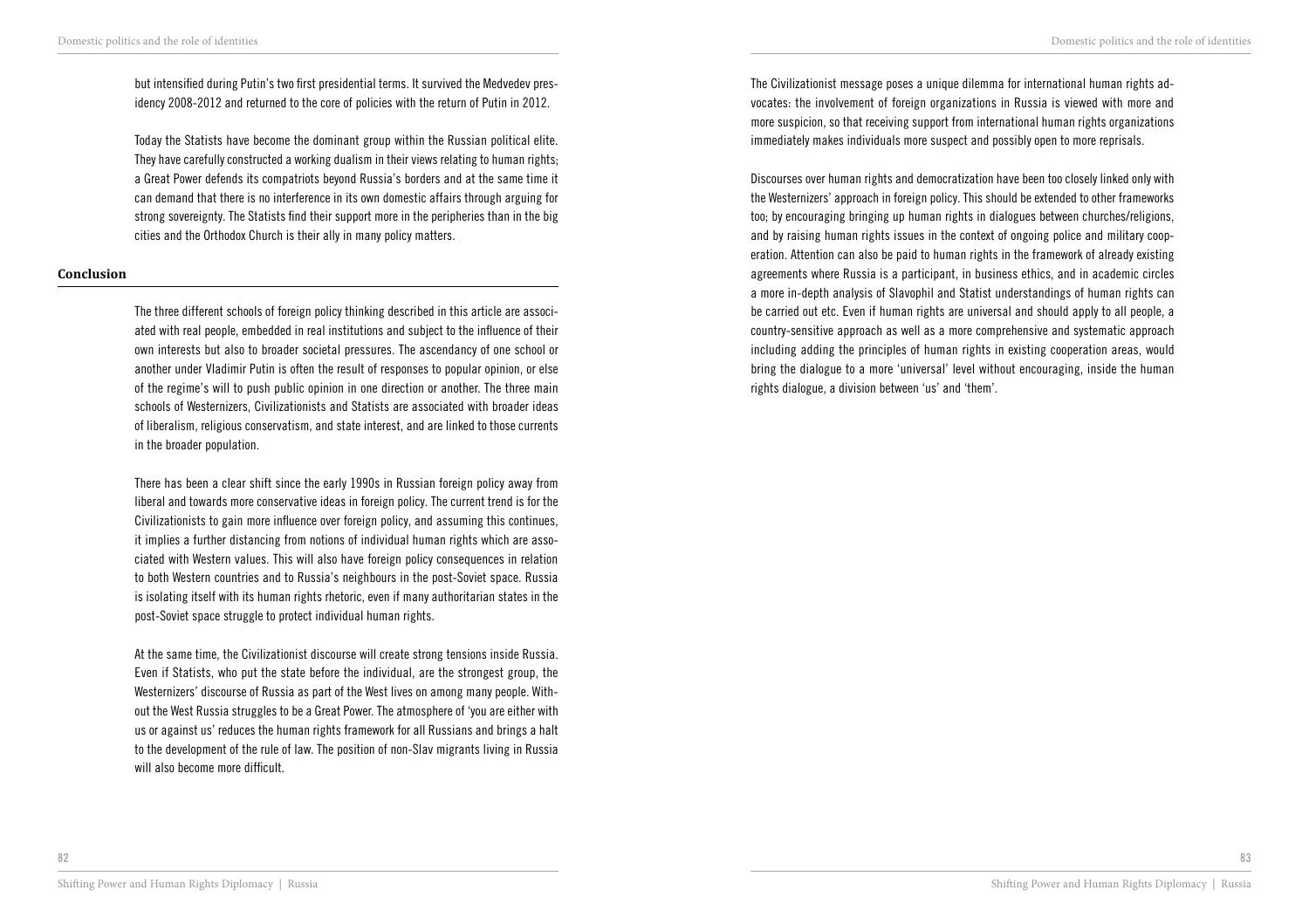*Andrey Demidov and Elena Belokurova*

**Civil society in Russia's foreign policy: excluded 'foreign agents' and pro-Kremlin policy implementers**

*The role and involvement of Russian NGOs in the country's foreign policy and relations with other countries has profoundly changed over the recent years. Domestic and international political developments have shaped two main formats and models of such involvement relevant for two groups of NGOs: 1) the group of Russian NGOs, some of which are often labelled 'foreign agents', and Russian NGO members of global civil society forums, and 2) GONGOs, recognized and sometimes established by the Russian state as foreign policy implementers. They act in different forms and models, but both are present in the*  definition and implementation of Russian foreign policy and Russia's broader role in the *international relations.*

#### **Introduction**

The foreign policy of Russia and its relations with other countries have radically changed in the last fifteen years. The conventional wisdom is that in the aftermath of the collapse of the USSR, Russia's foreign policy has travelled from close collaboration and cooperation with the West, including the European Union and the United States, to a breakdown of these relations and a more assertive position as a state catering to its national interests and promoting its own agenda. At the present day, relations between Russia and the West can be explicitly characterized as an open confrontation. At the same time, Russia increasingly seeks to establish itself within such groupings as BRICS (Brazil, Russia, India, China and South Africa), the Shanghai Cooperation Organization, the Eurasian Economic Union and the Asia-Pacific Economic Cooperation.

This reorientation in foreign policy has noticeably affected the Russian civil society actors and their role in and influence on the country's foreign policy, including the policy in the sphere of human rights. In particular, one can see that as a result of both domestic and international political developments there have been several important moves. First, there has been an open split of perspectives between the Russian state and a segment of Russian civil society, on Russian foreign policy and its role in the international community. Nowadays, the relations between both are characterized as an almost open confrontation.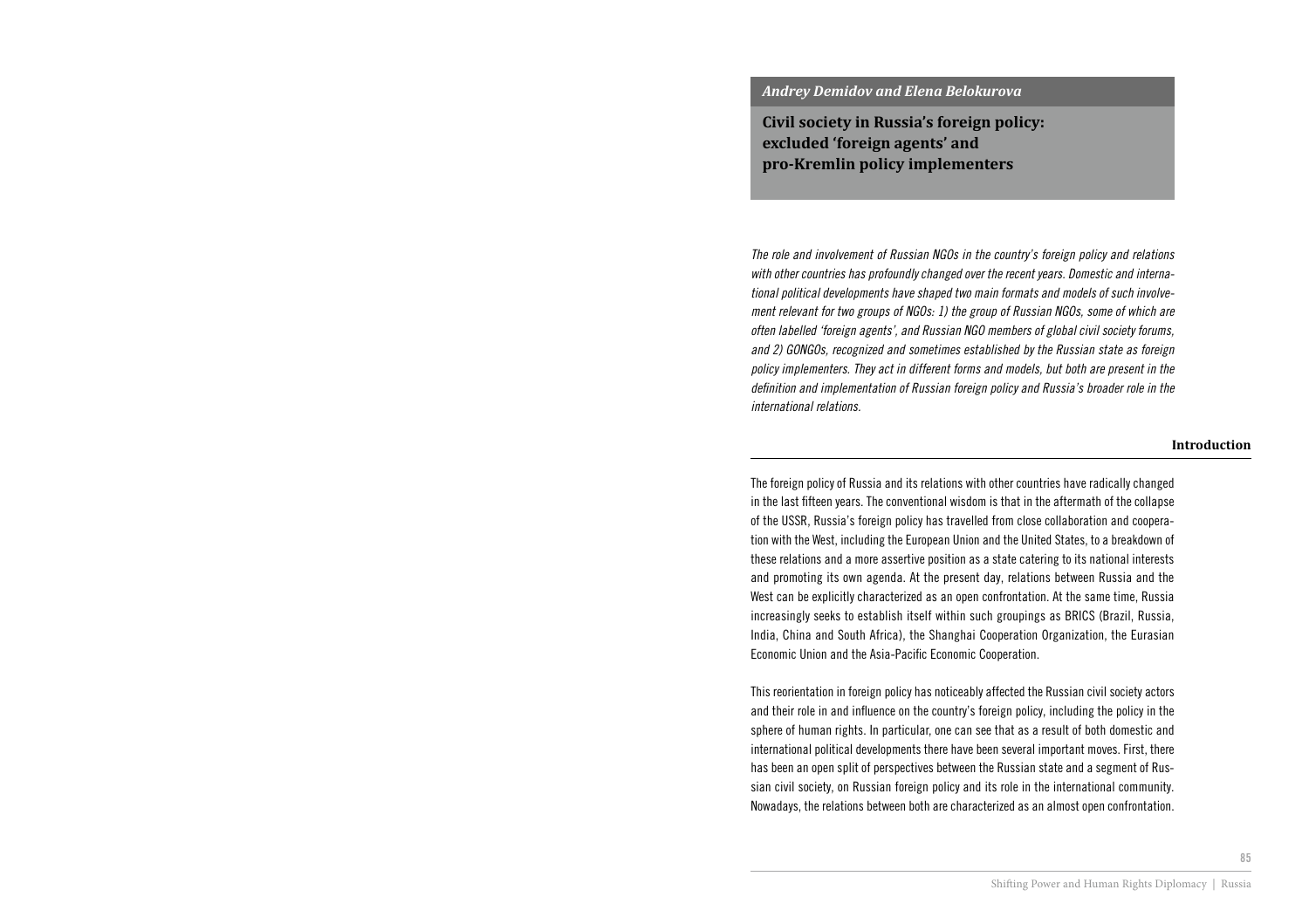Second, there has been a rise of a new category of Russian civil society actors who are actually involved in implementation of some aspects of the Russian foreign policy. As a result, two specific models of involvement of Russian civil society in foreign policy relevant for two groups of NGOs have emerged: 1) exclusion from foreign policy-making and implementation for NGOs labelled as 'foreign agents' and other Russian members of global civil society forums, and 2) involvement in foreign policy-making and implementation for a range of Government-Sponsored Non-Governmental Organizations (GONGOs). This essay discusses how these shifts have come about and evaluates future prospects for the Russian civil society in the realm of foreign policy and international relations.

## **The foreign policy of Russia and civil society over time**

Since the collapse of the USSR, the Russian foreign policy has gone through two distinct phases of development. The role of civil society actors, predominantly NGOs, has also evolved throughout these two periods. This section briefly describes this evolution.

### *The 1990s: pro-western orientation of russian foreign policy*

The foreign policy of a new state – the Russian Federation – in the 1990s was characterized by an intensive rapprochement and cooperation with the West. Internally Russia was in a situation of transition from authoritarianism to democracy. The West or, in other words, the European countries and the US, were seen as the democratic role models to catch up with. This orientation strongly influenced Russian foreign policy: there were clear intentions to learn from the West and embrace the Western models, norms and principles, and there was visible support for or at least a lack of open criticism of, the new allies' foreign policies. Development of civil society was one of such orientations, and the 1990s saw proliferation of civil society organizations supported by American and European donors.

It is practically impossible to trace any direct influence of the emerging Russian civil society on the new foreign policy, as both phenomena were developing simultaneously. However, in that period, both the Western financial assistance and an overall democratic and civil society-friendly orientation of the Russian state created favourable conditions for the Russian NGOs to become involved in cooperation between Russia and Western countries. Importantly, the Russian state viewed NGOs as its assistants in the process of becoming a 'normal' power through inner democratization, importing and diffusion of the Western practices and models of governance, human rights protection and social problem-solving. The latter, for instance, was especially intensive in the regions bordering European countries and later the EU members where NGOs were involved in cross-border

cooperation (Belokurova 2010; Demidov & Laine 2013). Cross-border cooperation was officially considered an important instrument and even a unique format of the EU-Russian cooperation (Liikanen & Scott 2010).

In a sense, the period from the 1990s until Putin's second presidency was a period of consensus between the Russian state and civil society, who both seemed to share common intentions to democratize Russia as well as integrate it into the international community. In this period, civil society actors were implementers of the official foreign policy of integration and cooperation.

*The 2000s: the 'national interests' turn and a fallout between the state and civil society*

The turn away from friendly and cooperative relations with the West did not occur at the very start of Putin's presidency. Quite the contrary, in the beginning of the 2000s there were still several attempts to rewind and renew these relations that were crumbling down after such events as the Chechen wars, the bombing of Yugoslavia or the Kosovo War in 1999 when Russia blamed the West for betrayal and sidelining. The Russian state was still faithful to its intentions to de-ideologize its relations with the rest of the world despite recurring normative clashes with the Western allies over the NATO expansion or the war in Iraq in 2003 (Romanova 2016).

However, as a result of this confrontation with the West, Russia started identifying itself less and less with the prevailing international order and started opposing what it saw as exclusion through unequal treatment by the West. In 2007, Putin gave his famous Munich speech that signified a turn towards an independent foreign policy with a distinct role for Russia.<sup>1</sup> This role was defined as participation in the stabilization of the international system through reaffirmation of the principles of international law and ensuring multipolarity (Romanova 2016; Kurowska 2014). Moreover, an orientation towards its own national interests was announced as the main principle of Russian foreign policy (Pavlova & Romanova 2014). At the same time, Western, and especially European politicians began to seriously criticize Russia for its refusal to follow the path of democratization. This led to a more and more sceptical position of Russia towards the West (Sergunin 2000, and his essay in this volume). Already in 2003-2005 Russia, for instance, refused to join the newly-introduced European Neighbourhood Policy (ENP) initiated by the EU. It did not want to be just a 'junior partner' of the EU, as was the case with other ENP countries, and insisted on equal financial participation in the ENP implementation (Browning & Joenniemi 2008).

<sup>1</sup> Putin, V. (2007) 'Speech and the following discussion at the Munich conference on Security Policy', *President of Russia*, 10 February. Available at: http://en.kremlin.ru/events/president/transcripts/24034.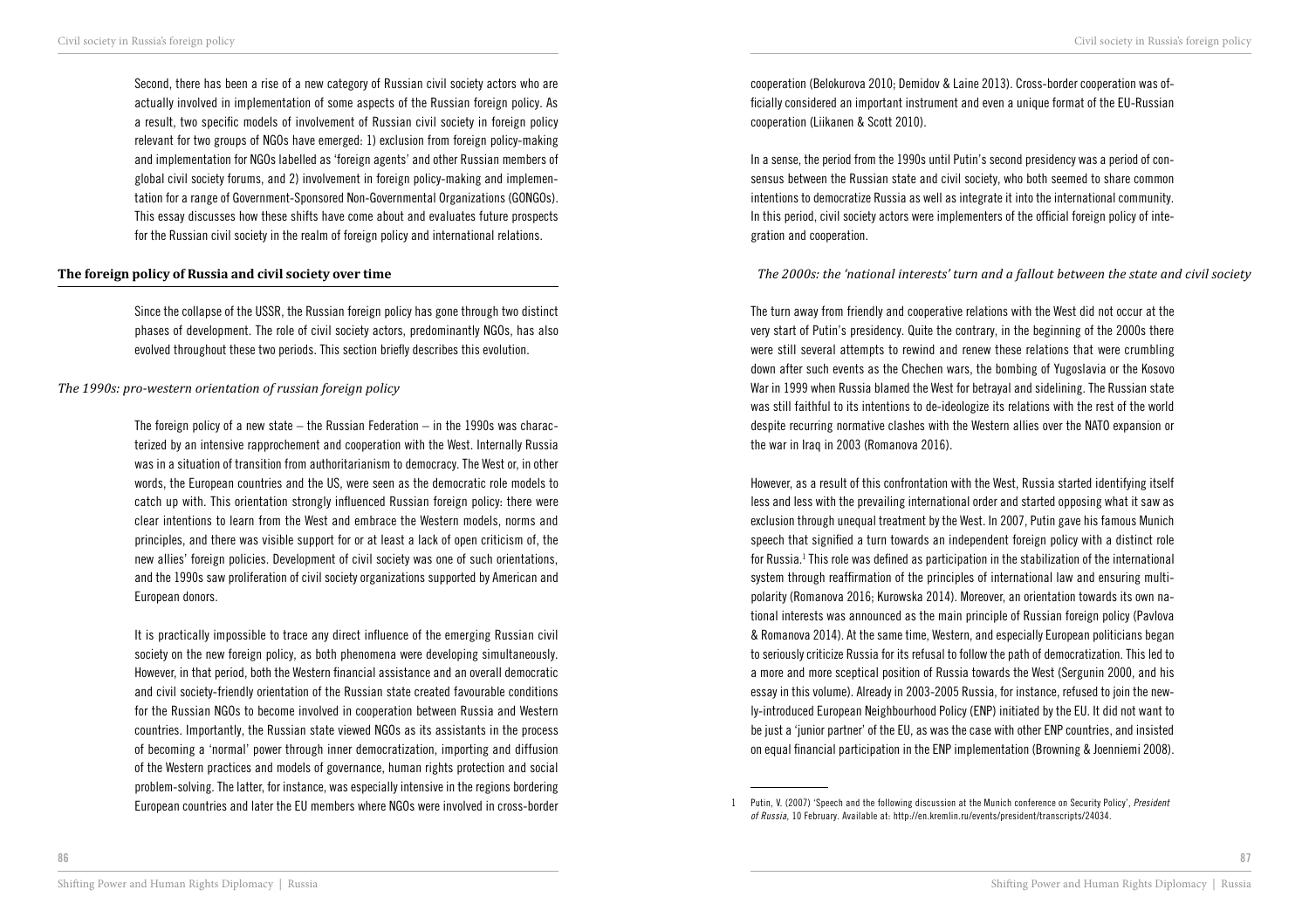In practical terms, this turn manifested itself in an increasing desire of Russia to influence international politics. Russian opposition to the West has been progressively escalating and transpiring both through demonstrable 'turns' to alternative formats of international cooperation, such as with the BRICS countries, the Shangai Cooperation Organization (SCO), the Eurasian Economic Union or players such as China, and through perpetual contestation of the Western attempts to invoke the norm of Responsibility to Protect or install the anti-nuclear shield in Eastern Europe (see also the essay by Averre & Davies in this volume). Since the second Putin's presidency, the Russian opposition to the West moved to a level of contesting the doctrine of universal human rights that was labelled as a threat to Russian traditional values and as a concept introduced by the West to put pressure on Russia and other weaker states. In such a situation, human rights organizations are seen as enemies of the Russian state.

## **Russian civil society and foreign policy: formats of (non)participation**

What is the role of the Russian civil society in this remarkably different context? How did these radical turns affect the roles and position of Russian NGOs? This section maps out the multi-faceted reality of the Russian civil society that, on the one hand, came about as a result of the above-mentioned U-turns in Russian foreign policy and, on the other, resulted from inner developments within Russian civil society. The section depicts two main models of (non)involvement of Russian NGOs in foreign policy.

*Excluded from the official foreign policy and international cooperation: 'foreign agents' and members of global civil society forums*

> The first group of Russian NGOs, excluded from, more broadly, any international relations or, more narrowly, any official foreign policy pursued by the Russian state, yet deeply involved in international cooperation, is represented by two sub-groups: 1) those directly affected by the repressive state policy and often labelled 'foreign agents', and 2) those who continue to act as Russian members of global civil society forums yet not as official Russian representatives.

> Due to the active international cooperation of Russian NGOs, these actors became closely involved in the global civil society, which is represented by transnational NGOs, international NGO networks and global civil society forums. The Russian branches of Greenpeace, the World Wildlife Fund, Transparency International and other transnational NGOs became visible both within Russia and on the global scene. Russian national and local NGOs, especially the ones in such fields as human rights, the environment, gender, and social policy (social inclusion, anti-poverty etc.) became important actors of global civil society.

By acting in the international arena, they, however, do not represent the Russian state, but work on their own missions, in the interests of their constituents and for the common good as defined by those missions. They are active within global civil society forums and during international negotiations on such global issues as climate change, world heritage protection, gender equality etc.

Sometimes, these NGOs were involved in the formation and even implementation of the official Russian foreign policy, although, paradoxically, that involvement was never initiated by the Russian authorities. One example is participation of the Russian human rights NGOs in the EU-Russia Human Rights Dialogue, a gathering that would always take place one day before the official EU-Russia meetings. For a long time, this practice exemplified a transition period for Russian NGOs, from recognition to full exclusion from foreign policy-making.

The exclusion of independent NGOs from both foreign and internal policy was connected with the general trend that Russian national policy towards NGOs became less favourable, especially after 2004 (more on the change of discourses and policies towards NGOs in Belokurova 2010). Among other things, this shift was connected with the Orange Revolution in the Ukraine, after which NGOs primarily funded by Western foundations and criticizing national policies were demonized as potential threats and organizers of the so-called 'colour revolutions' against the national interests of Russia. As a result, in 2006 new legislation was adopted, which strengthened the government's control over NGOs, especially for those having foreign funding (HRW 2008: 414). This policy was especially strong in 2006-2007, before the parliamentary and presidential elections in 2007 and 2008 respectively.

But, after the re-election of Putin in 2012, as well as after the citizens' mass protest movement 'For Fair Elections', the restrictive policy towards critical NGOs supported by foreign foundations was strengthened. Its new 'faces' are the 2012 legislation on 'foreign agents' that targets domestic NGOs which acquire foreign financial support and carry out so-called 'political activities', and the 2015 legislation on 'undesirable organizations' that targets foreign NGOs and foundations.

To sum up, since 2012, the Russian government's policy towards NGOs involved in international relations and getting support from Western and international organizations and foundations, has changed to a very restrictive one. Although some restrictive measures were introduced firstly in 2006 and 2007, they became severe between 2012 and 2015. As a result of these measures, a whole cluster of Russian NGOs has been officially excluded from any involvement in foreign policy, as described in the previous section. In broad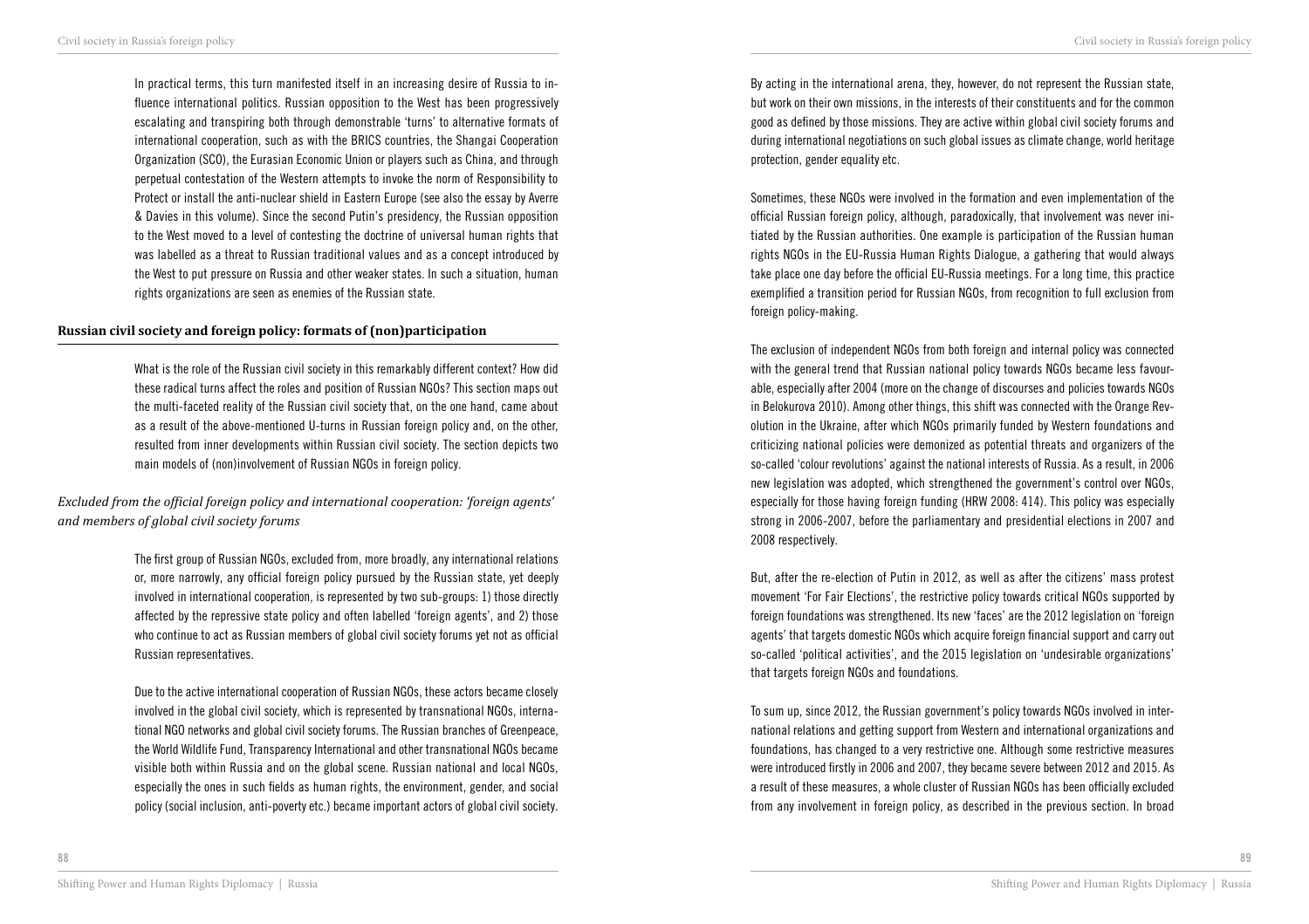terms, the space for involvement in various forms of international cooperation for these NGOs has significantly shrunk.

However, Russia's membership in various intergovernmental forums and organizations – the UN, the OSCE, the Council of Europe – still provides a channel for continuing some kind of involvement in international cooperation. The logic of involvement is, thus, similar to the one practiced by many NGOs from countries famous for violations of human rights and is described in literature as the "boomerang pattern", meaning that "domestic NGOs bypass their state and directly search out international allies to try to bring pressure on their states from outside" (Keck & Sikkink 1998). The primary purpose of such top-down international advocacy is consolidation of effort in order to target domestic governments. Examples of such advocacy include, but are not limited to, the support of Russian citizens in their claims to the European Court of Human Rights, preparation of shadow reports about the Russian situation in different fields to the United Nations institutions, etc.

Another form of international activity of such Russian NGOs is connected with an active participation in the creation and development of international NGO networks, often acting as parallel structures to the official organizations or negotiations. Here, such examples can be named as the Civic Solidarity Platform connected with the OSCE and created in 2011, World Heritage Watch connected with the UNESCO World Heritage Committee etc. Although not connected with the official EU-Russia negotiations, the EU-Russia Civil Society Forum established in 2011 also became visible both in the EU and Russia.

To sum up, although many Russian NGOs active in the global civil society were already labelled as 'foreign agents' and excluded form Russian foreign policy, this did not happen to all of them. Thus, many NGOs involved in cooperation for social and environmental problem-solving are not seen as a threat or as 'foreign agents'. This can be explained both by bureaucratic reasons of inconsistent and selective implementation of legislation, and by low political salience of these issues and, consequently, NGOs. In general, it means that even in spite of the repressive measures of the Russian state towards NGOs, a lot of them are representing Russia in the global civil society without articulating the official Russian foreign policy goals. In such a situation, they enjoy different relations with the Russian government: they can be either controversial or cooperative, they can be closely related or very distant from each other. What is important to bear in mind is that NGOs in this group pursue their own goals and act in accordance with their own missions, more and more often dissimilar to the official positions of the Russian state.

*GONGOs: application of 'soft power' through cultural foreign policy and production of alternative discourses*

Civil society was first mentioned as an actor of Russian foreign policy in the *Concept of the Foreign Policy of the Russian Federation* in 2013 (Ministry of Foreign Affairs of the Russian Federation). The Concept discusses the potential of civil society in the context of the improved use of 'soft power'. The latter is broadly interpreted by the Kremlin as a complex of measures aimed at improving the image of Russia and enhancing its attractiveness as a political, economic and social model, and essentially includes several types of actions (Sinikukka 2014; Tsygankov 2006a; Sergunin & Karabeshkin 2015). The Kremlin equates invocation of 'soft power' with, first of all, the spread of Russia's ideals, values (the 'traditional' version of values), language and culture. It also includes promotion of alternative unique Russian discourses and 'clarification of the Russian position' on highly contested international norms such as human rights, democracy and the rule of law in order to avoid imposition of any single point of view. Civil society actors are involved in both types of activities associated with application of the Russian version of 'soft power'.

This group of actors is comprised of a wide array of organizations and associations. In legal terms, the majority of them are registered as NGOs, and, due to that fact, are often referred to in the literature as GONGOs. The population of these actors is very diverse and can provisionally be divided into several sub-groups. These include 1) the state-sponsored foundations and NGOs involved in the implementation of the Russian version of development assistance, 2) a network of think tanks, platforms and discussion clubs involved in intellectual production of alternative visions and discourses on world politics (such as Eurasianism etc.), the place of Russia in the world, and human rights, 3) a small number of state-sanctioned and sponsored human rights NGOs, 4) state-supported youth groups, 5) a number of religious groups endorsed by the Russian Orthodox Church. Some analysts suggest including various semi- or paramilitary groups and associations such as Cossacks or the Russian Imperial Movements into a separate category of NGOs. They can be seen as also involved in implementing Russian foreign policy through infiltrating in neighbouring territories such as Donbas; legally they are also 'NGOs'.

Each of these groups of NGOs are involved in the Russian foreign policy to a different extent and through different means. The primary format for the NGOs from the first group is implementation of Russia's development assistance. Interestingly, the composition of this group of NGOs is closely linked to what constitutes the Russian version of development assistance. In the literature, Russia is approached as a re-emerging donor and largely a donor-in-the-making whose priorities and development aid instruments are in the process of consolidation as the country is defining its place and role in this sphere.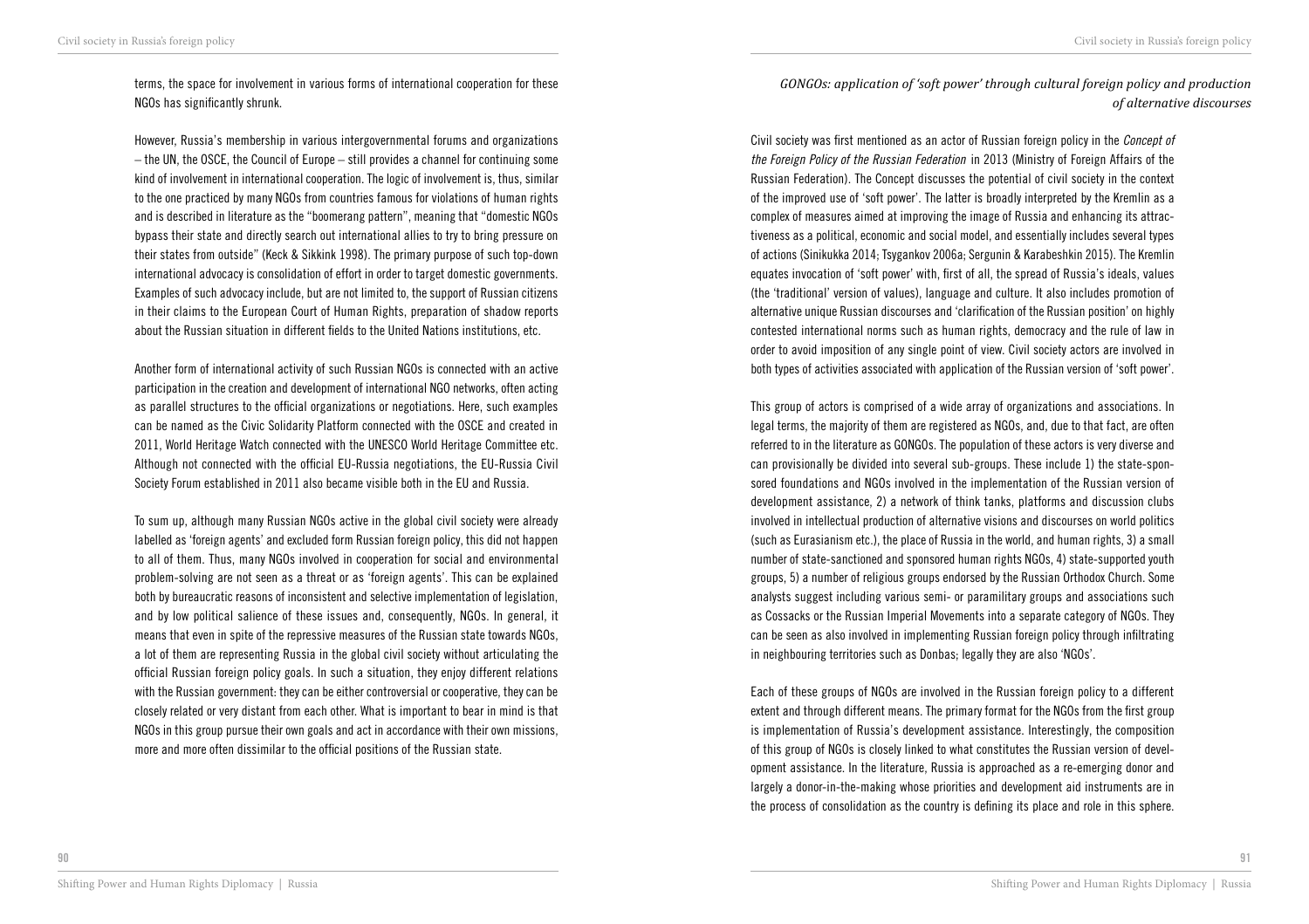Nevertheless, Russia's development policy and practice already exhibits certain peculiarities: a specific geographical focus (Commonwealth of Independent States (CIS) countries, members of the Eurasian Economic Union as well as SCO and BRICS) and association of the so-called public diplomacy, the Russian operationalization of 'soft power', with development assistance and its implementation by state development agencies such as Rossotrudnichestvo.

Several big NGOs such as the '*Russkiy Mir*' (the Russian World) Foundation, the Gorchankov Fund, Foundation for Support of Compatriots, Moscow House of Compatriots etc. (Lutsevych 2016) act as recipients of state aid for implementation of various projects worldwide, mainly in the CIS countries and the Balkans. There is a lack of data on what projects get funded through these NGOs, due to a lack of transparency about the fund-channeling practices of these organizations. However, an analysis of the websites of these NGOs shows that various educational activities, such as the organization of conferences, trainings, seminars and summer schools for discussion of the so-called alternative visions of the world order and international relations as well as promotion of the Russian language and culture, constitute the lion's share of all the actions.<sup>2</sup> Some experts claim that the network of these NGOs actively support pro-Russian separatist groupings in the 'near abroad', Ukraine and Georgia (Lutsevych 2016). Yet, the extent of this activity still needs to be empirically established.

The organizations that belong to the second group can often be considered NGOs only in legal terms. Perhaps the term 'think tank' better depicts the type of actions that these associations perform. Production and spread of alternative discourses and narratives on Russia, its values and traditions, its role in the world, world history as well as on a wide range of norms and ideas such as democracy, human rights and the rule of law represent the main sphere of activities of these foundations, discussion clubs and intellectual platforms. Interestingly, these clubs and think tanks played an important role in creating and spreading the discourse of 'soft power'. Alternative readings of history and, since recently, intellectual awareness-raising about allegedly distorted meanings of such phenomena as Nazism and fascism also became important fields of action for these organizations. The latter, as claimed by scholars, also represents one of the central aspects of the Russian normative agenda in foreign policy that became especially prominent during the Ukrainian crisis (Pavlova & Romanova 2014).

This group is represented by more or less strictly institutionalized and organized associations, clubs and institutes such as the Foundation for Historical Perspective, the Institute for Democracy and Cooperation, World without Nazism, the International Antifascist Front, the Historical Memory Foundation, Essence of Time, the Russian Institute for Strategic Studies, the Valdai Club, the Izborsky Club, and the Institute for Civic Projects (literally 'Institute of Societal Engineering'3 ). These NGOs act parallel to a wide network of the so-called 'Eurasianists' clubs, associations working on promotion of an alternative 'integration project' on the post-Soviet space based on specific common Eurasian values, and actively cooperating with similar groupings across the post-Soviet space through establishing their offices in those countries (Lutsevych 2016).

The third group of NGOs consists of organizations which can, from some perspective, be defined as advocacy NGOs working on issues of human rights and democracy. However, their reliance on the Kremlin funding as well as the reputation of being affiliated with the state governmental bodies such as Rossotrudnichestvo does not allow seeing them as fully independent. What is more interesting about these actors is their involvement in production of the narrative on human rights, alternative to the Western ones, in close cooperation with state bodies. Having access to the presidential grants programme, which was extended to human rights NGOs three years ago, these NGOs are actively involved in general monitoring of human rights violations abroad, mainly in the Baltic states and CIS countries, or electoral monitoring parallel to official practices of such organizations as the OSCE. Moreover, they actively participate in publishing reports on human rights violations in the neighbouring countries, thus adding to the activities of the Special Representative for Human Rights, Democracy and the Rule of Law at the Ministry of Foreign Affairs since 2011 (Romanova 2016).

Human rights monitoring conducted by such NGOs as Moscow Bureau for Human Rights, the Russian Institute of Electoral law, the Eurasian Observatory for Democracy and Elections or CIS-EMO is not limited to registering the violations of the rights of the Russian-speaking minorities, which certainly occupy the central position, or scrutiny over electoral processes. The published reports cover a wide range of human rights issues such as the situation of Roma minorities, migrants and asylum-seekers, highlighting issues of racism and xenophobia, child abuse, discrimination of the mentally-disabled and prisoners, human trafficking and social rights. It still needs to be established whether the Russian state increasingly relies on these NGOs as providers of such information on human rights violations. If so, this would indicate the emergence of a model of state-NGO relations well known and widely practiced in the West. So far, the scholars notice

<sup>2</sup> These activities are oftentimes referred to as 'foreign cultural policy'. The Russian government prepared the Concept 'Foreign cultural policy of Russia – year 2000'. The Foreign Policy Concept of the Russian Federation introduces a different term: 'cultural humanitarian cooperation with foreign countries'.

<sup>3</sup> See also its website. Available at: http://www.inop.ru/.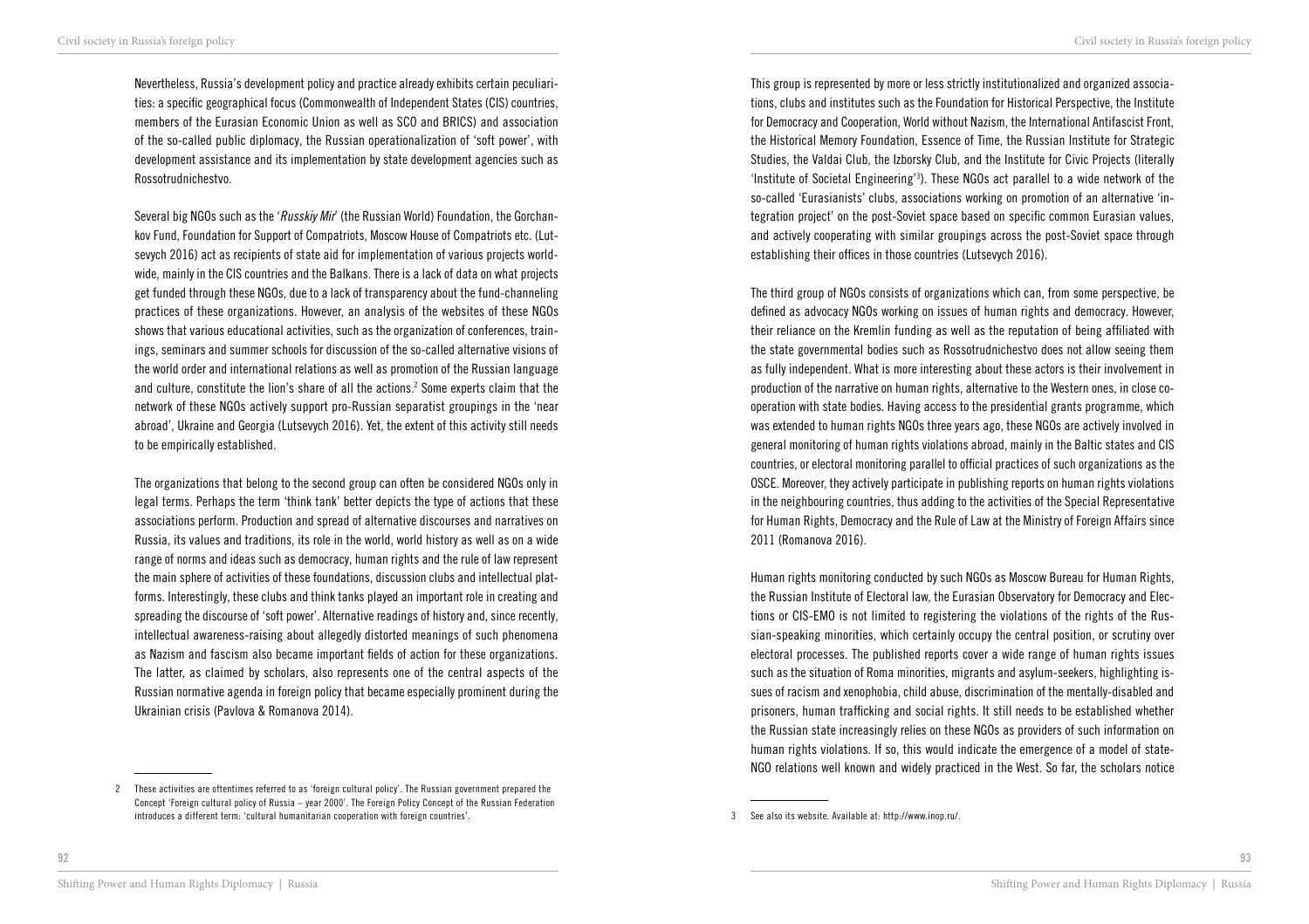that this link does not function as it should, and the Kremlin, for its reports, relies on the data acquired by the Western NGOs. Yet it can be expected that the relations between the Kremlin and these NGOs might change and move to the practice of information provision.

The participation of youth groups and NGOs in international exchange programmes got more support from the Russian government in the last years'. Thus, although in the 1990s and the beginning of the 2000s these exchanges were mostly developed on the initiative and due to the funding from Western countries, in recent years the Russian state also started to support these exchanges. As an example, the creation and support of the German-Russian Youth Exchange Foundation can be mentioned as well as some other state-funded youth exchange programmes.

As for the Russian religious organizations connected with the Russian Orthodox Church, they were always very active in other countries, but became more active in the last years due to the additional support of their international activities by the Russian state.

Although not directly related to the Russian NGOs, the Russian government endorsement, both rhetorical and material, of the European conservative far right movements and NGOs needs to be mentioned. It is believed to represent one of the very visible examples of dissemination and strengthening of the Russian soft power in the EU countries, which is also implemented through cooperation of the Russian government with both Russian and EU NGOs, political movements and political parties (Political Capital Institute 2014).

To sum up, during the last years we see very significant activation of the Russian soft power policies, which are implemented both through the governmental agencies and GONGOs created for these purposes.

### **Conclusion**

A look at the involvement of Russian NGOs and civil society actors in the country's foreign policy reveals a diverse and mosaic picture. As was described, the Russian civil society can be seen as divided into two big groups of actors, one of which is fully excluded from any official participation in foreign policy yet developing these activities through their independent channels, whereas the other one is increasingly becoming an official implementer of the government's policies. Most interestingly, actors from the second group become progressively involved in activities performed by the ones from the first one. The latter is especially relevant and worrying for the so-called independent human rights organizations and advocates, labelled as 'foreign agents' and systematically pressurized by the Kremlin. These actors now have to compete, both in terms of resources and

symbolic power, with the ones created and endorsed by the Kremlin, which sees these as advocates of the alternative understanding of human rights and other norms and instruments of its soft power. The excluded 'foreign agents' are finding new niches in the gradually shrinking space for their activities, especially in light of decreasing foreign funding (development of philanthropy, use of crowd-funding technologies, closer work with volunteers etc.). Their involvement in the country's international cooperation and relations is far from over.

International human rights advocates face a difficult dilemma. On the one hand, they could opt for strengthening their support to the excluded 'foreign agents' and the Russian members of global civil society forums. However, it is questionable whether this strategy could yield tangible outcomes in the long run, as their return to involvement in the official foreign policy is hard to imagine. Although these actors resent the idea of quitting any attempts to establish a constructive dialogue with the Kremlin, it is too early to see the outcomes of these attempts. In any case, international human rights advocates should closely look at emerging practices to understand their mechanisms and inner logic. Otherwise, a blind continuation of any kind of support of these actors, especially financial, may trigger the Kremlin to harshen its stance towards them and may, as a result, harm these actors even more.

On the other hand, foreign actors may attempt to build some sort of relationship with representatives of the second group, especially with the ones involved in promoting the Russian narratives on human rights and international norms. These attempts will inevitably lead to an increase in contention between these actors and, most likely, a normative contestation with the Russian state. However, given that the major claim of the actors from the second group is the one about the lack of willingness of the Western counterparts to allow for any contestation and dialogue, let alone participate in it, this strategy does not sound as a hopeless exercise and may yield some positive results of dialogue and deliberation.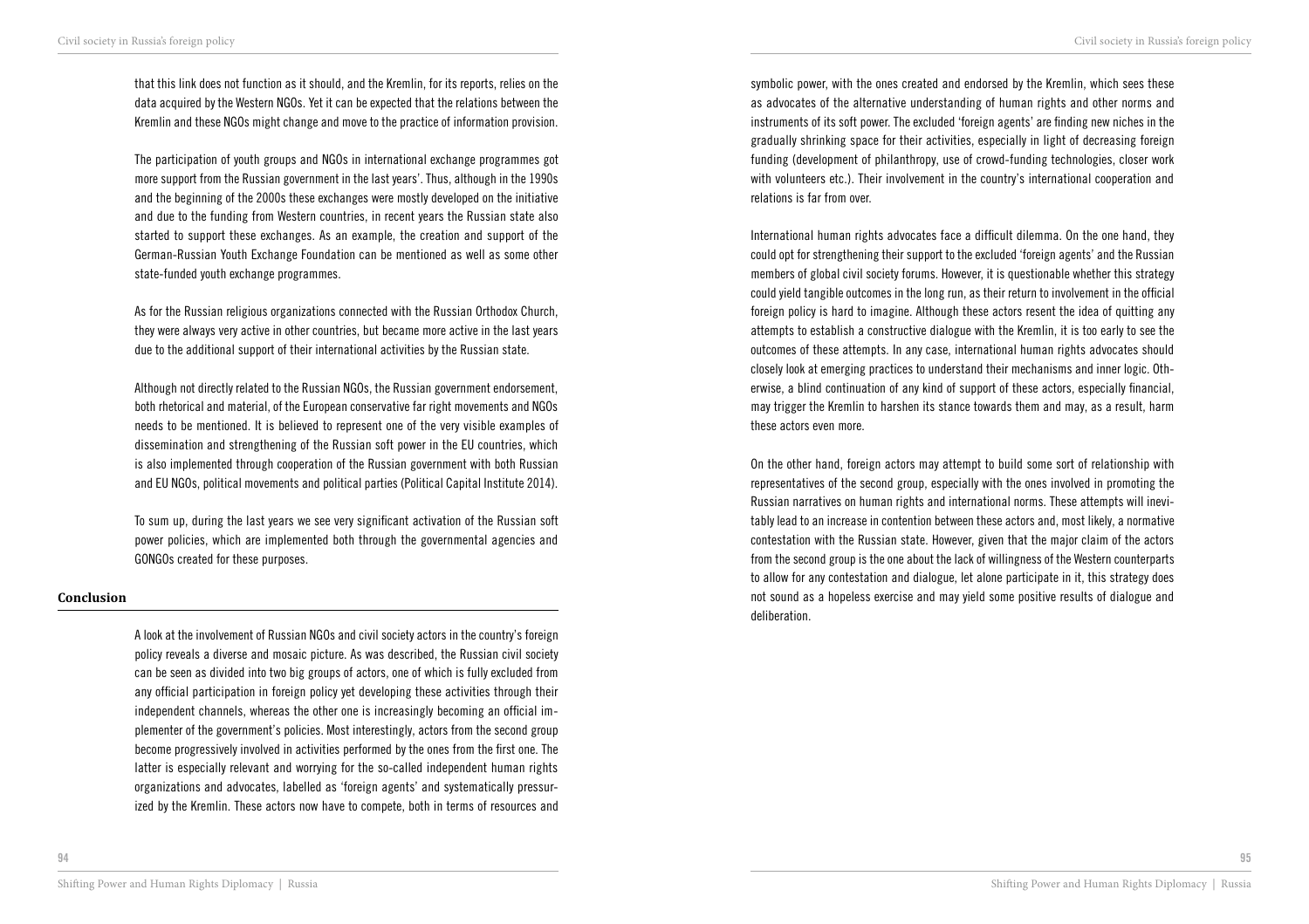## **Alicja Curanović**

**Religion and human rights in Russia's foreign policy** 

*Since 1991 Russia's foreign policy evolved from idealism through pragmatism to moral*izing conservatism. This so-called conservative turn is reflected by the shift in Russia's *relations with the West that is increasingly 'othered'. The Russian Orthodox Church is the driving force behind Russian attempts to present its own interpretation of human rights as an alternative to that of the West. Human rights have become one of the strategic platforms of Russian church-state cooperation in the international arena, including the UN Human Rights Council. The conservative turn in Russian foreign policy resulted in a*  significantly less favourable situation for human rights organizations operating in the *Russian Federation.*

#### **Introduction**

Since the fall of the Soviet Union the elites of the Russian Federation were occupied with the quest for a new identity. In terms of geopolitics, post-Soviet Russia had to decide whether it wanted to be a 'normal' country, a regional power, a major global player or perhaps an empire. There was also a civilizational dimension of this identity dilemma: is the new post-Soviet Russia a European, Asian or Eurasian country? After 25 years since the fall of the USSR, this very dilemma has still not been definitively solved. Yet one could identify a common denominator for the majority of the narratives about the new Russian identity, i.e., Russia is a distinct civilization with its own tradition and culture.

The continuous search for identity made culture (and religion) of strategic importance for Russian politics, since culture and religion are considered by the Russian elites necessary elements for the construction of Russia's new self. Today the Russian Federation perceives the West not as a role model but rather as a negative point of reference.<sup>1</sup> This situation is due to the combination of external (e.g. disappointment with the West's

<sup>1</sup> During the Cold War one of the most important embodiments of the West in the Soviets' eyes was the NATO and later on the so-called 'old' members of the European integration initiatives. Today when Russians refer to the West, they still think of the US, the UK, France, Germany, Italy, the Netherlands, Norway etc. However, with the gradual enlargement of the NATO and the EU, even the former allies of the Warsaw Pact, e.g. Poland, the Czech Republic and Hungary, are more and more often considered a part of the West as well. For the purpose of this essay, the West means roughly the US, Canada (NATO non-European members) and the EU countries.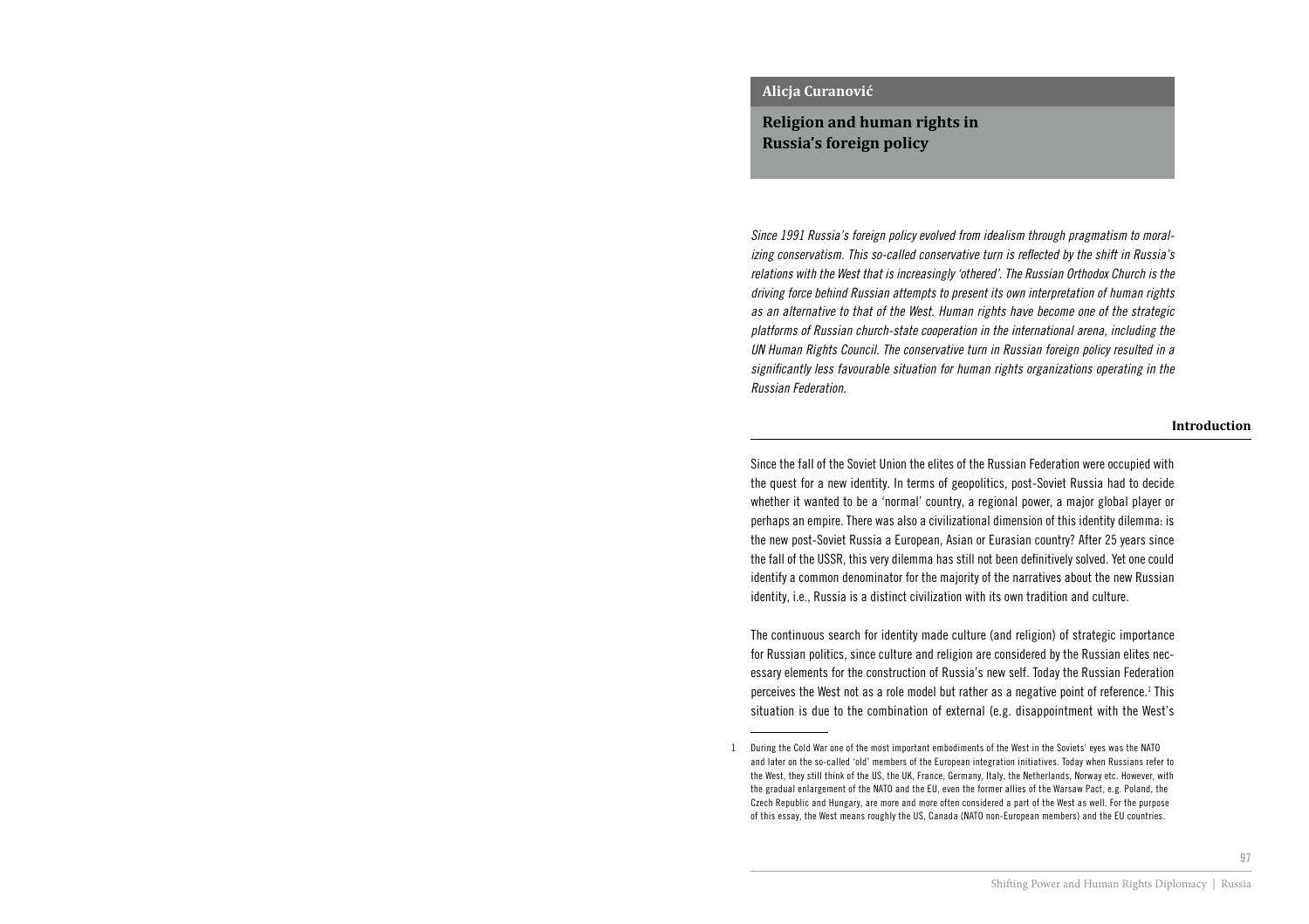policies) and internal factors (e.g. rapprochement of church and state) which are beyond the scope of this essay. However, it should be noted that religion and tradition as defined by the Russian Orthodox Church (hereinafter: ROC) have been playing a crucial role in 'othering*'* the West. This, in turn, has had serious consequences for Russia's interpretation of human rights.

There is thus a connection between Russia's self-identification process (and the inherent dilemma of whether to be alike or the opposite of the West) and Russia's approach to human rights. The more Russia determines itself through opposition to the West, the more likely it is to see human rights as an ideological project aimed at legitimating Western dominance. As Russia started to signal its ambition to regain a major power status, human rights became one of the crucial elements of struggle for an ideological hegemony. In presenting a civilizational alternative to the West, the Russian state is supported by the ROC. Collaboration of the Russian diplomacy and the church in the field of human rights is one of the best examples of the ongoing church-state rapprochement. Religion is thus a factor to be considered when it comes to understanding the dynamics of human rights discourse in Russia and its policy stance on human rights in the international arena.

This essay continues with an introduction of the characteristic features and tendencies of Russia's self-identification process. It is followed by a presentation of the evolution of values and religion in Russia's foreign policy from idealism through pragmatism to conservatism. It is emphasized how this change influenced Russia's attitude towards human rights. Russia's attempts to promote its own understanding of human rights are presented in the context of the tight cooperation of the ROC and the Russian Ministry of Foreign Affairs.

# **Identity debate: what should Russia be in 21st century?**

It is important to note that the status of a (separate) civilization is considered in the Russian public discourse to be an attribute of a major power. The status of a civilization is of strategic importance also because, as one can read in the *Foreign Policy Concept of the Russian Federation* (Ministry of Foreign Affairs of the Russian Federation 2013), civilizations are the main contenders in the global rivalry in 21st century. Acknowledging that cultural dominance is won by the capacity to promote and impose one's own values, the Russian authorities stress the significance of cultural and civilizational sovereignty. In this regard sovereignty also means protecting national culture from foreign influences. Losing Russian cultural distinctiveness would undermine Russian identity, which in turn would endanger the state's existence.

Thus 'foreign' (values, norms etc.) is perceived as a challenge (to say the least) not only to national culture but also to national security. Also the multipolar vision of the world (as opposed to the Pax Americana) supported by the Kremlin has a civilizational dimension. According to Moscow, the post-Cold War global order should be based on the balance of power between the Western civilization and the joint effort of civilizations committed to traditional values – Russia, India and China. It is important to note that both China and India share Russia's ambition to shape a new multipolar world order. Furthermore, they also identify themselves as distinct civilizations. Finally, both New Delhi and Beijing lean towards a pluralistic, non-universal concept of human rights and stress the collective nature of these rights.

Russia legitimizes its claim to a civilizational distinctiveness by presenting its own values which differ from both the European and the Asian ones. The visible rise of the commitment of the Kremlin to traditional Russian values is referred to as the conservative turn and dates back roughly to the third presidential term of Vladimir Putin (since 2012). With taking on this new conservative identity, the Russian authorities frame their actions as based on moral grounds with acknowledgment of the legacy of traditional religions.

As a distinct civilization true to its religious heritage, Russia positions itself in opposition to the West which is presented as a domain of aggressive secularism. Moscow shows ambition to undermine the West's cultural hegemony *inter alia* by questioning its monopoly on the interpretation of human rights. In Western hands, Russia argues, human rights are an instrument for bashing states which do not act in line with the West's policies. In the Kremlin's opinion, the West's approach to human rights is an example of double standards. Therefore, following the reasoning of the ideological framework of the conservative turn, the Kremlin emphasizes the necessity to defend the right of each country to its own interpretation of human rights in accordance with its own traditional values.

# **Russia's foreign policy: from pragmatism to conservatism**

The search for the new Russian identity has been reflected in Russia's foreign policy. The latter was also determined by the general dilemma: to act in line with or in opposition to the West. The choice between these two options is related to values. In the first two years after the fall of the USSR, the Kremlin not only sought rapprochement with the West but was ready to acknowledge the Western model of socio-economical development (democracy, a human rights agenda, capitalism) as universal. Russian political scientists Sergei and Andrei Kortunov (1994) referred to this period of Russia's foreign policy as 'ideological moralism' to underline Russia's unconditional dedication to Western moral standards regarding socio-political solutions.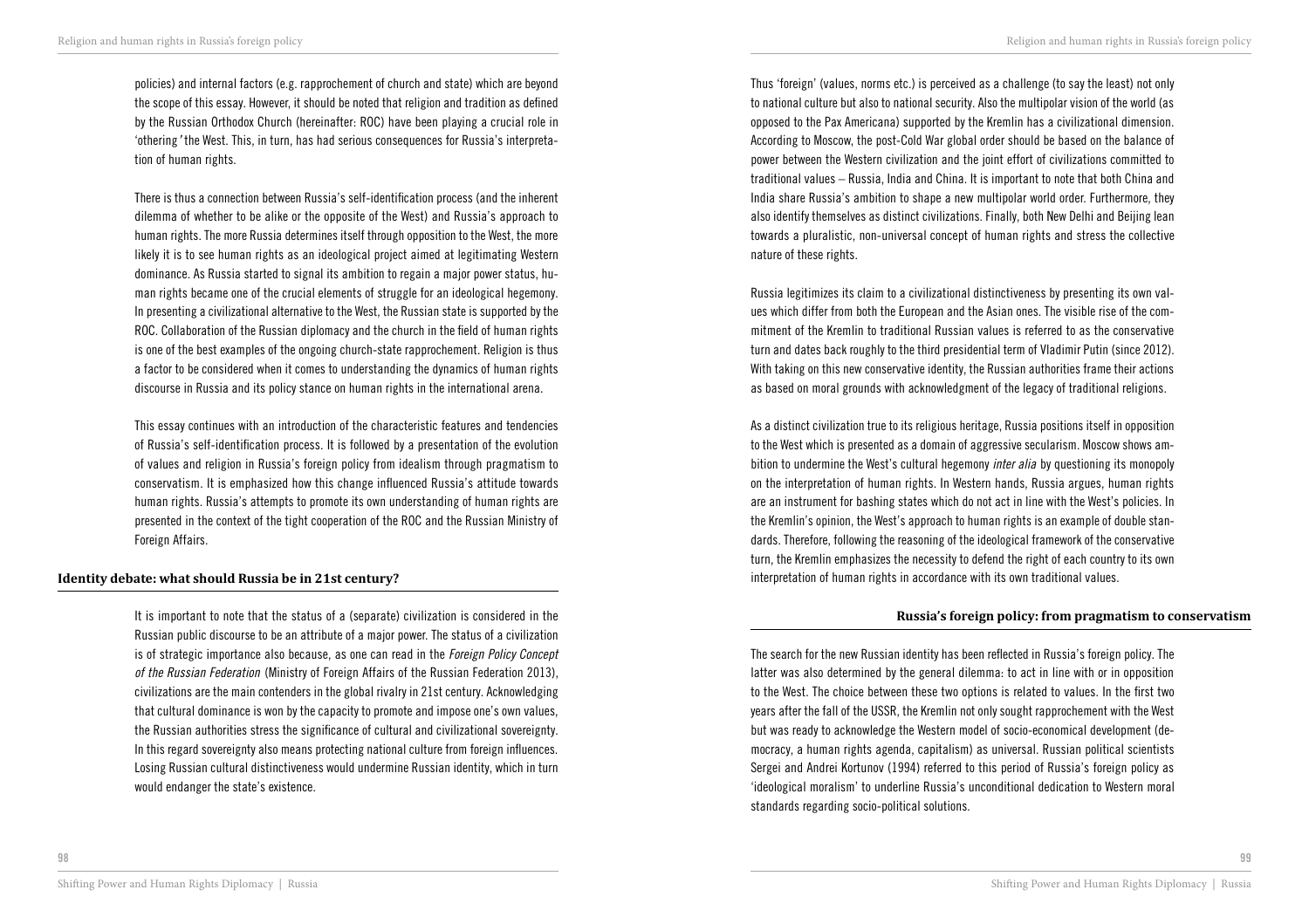The failure of the democratic reforms of the 1990s casts a shadow over the image of the West in Russian eyes and ended the period of this initial idealism. The noticeable change came after 1993, when a constitutional crisis and the war in former Yugoslavia paved the way to the course of political pragmatism.<sup>2</sup> The successor of Boris Yeltsin, Vladimir Putin emphasized his commitment to turning Russia into a 'normal' country, i.e. a pragmatic state with no ideological vision facilitating its actions in the international arena.

Also Sergei Lavrov, the Minister of Foreign Affairs since 2004, confirmed on many occasions that the Russian diplomacy intentionally lacked an ideological underpinning. This can be seen in the *Foreign Policy Concept of the Russian Federation* issued in 2000 (Ministry of Foreign Affairs of the Russian Federation 2000a). Values are mentioned only in the context of democracy, which is considered inseparable from human rights and freedoms. In this document the Russian authorities confirm their strong commitment to developing an international cooperation in the area of the human rights, expanding Russia's participation in relevant international conventions and bringing Russia's legislation into conformity with its international obligations. Judging from the present situation, it is striking that there is no mention of religion, Russian traditional values, or morality. This can be explained by the fact that at the time, human rights were not so much a subject of ideological rivalry between Russia and the West. The occasional tensions were mostly of geopolitical and not ideological nature. Russian authorities did not question the consensus on the interpretation of the universal character of human rights. Even the ROC, occupied with restoring its own position within Russia and the post-Soviet territory, did not pay more attention to this particular issue until later.

The comparison of this document (2000) to the concepts approved consequently in 2008 (Ministry of Foreign Affairs of the Russian Federation) and 2013 reveals the significant change which Russia's foreign policy has undergone since the second presidential term of Vladimir Putin. It moved from declared pragmatism to moralizing conservatism. Although in the concept issued in 2008 there is still no explicit mentioning of traditional values, there are already important references to religion. According to the authors of the document, "a religious factor in shaping the system of contemporary international relations is growing, *inter alia*, as regards its moral foundation. This problem cannot be resolved without a common denominator that has always existed in major world religions." It is noteworthy that the Russian Orthodox Church is mentioned as one of the main partners of the Russian state in dealing with this issue.

There are also significant changes in the interpretation of human rights. In the document of 2008 Russia reaffirms its respect for human rights and freedoms on the basis of the Universal Declaration of Human Rights but at the same time calls for "preventing double standards, respecting national and historic peculiarities of each state in the process of democratic transformations without imposing borrowed value systems on anyone". This is a clear reference to the policy of the United States and other Western countries which, in the Kremlin's opinion, are instrumentalizing human rights for the sake of their own particular interests.

Demanding respect for national historic differences is in line with the discourse on civilizational pluralism and particularism. Russia argues that the human rights concept should acknowledge local traditions which are foremost embodied in religion. The document states that Russia finds it important to connect human rights "to the responsibility of persons for their actions, first of all in terms of preventing contempt for the feelings of believers and promoting tolerance, and to strengthen moral foundations in the human rights dialogue".

The latest foreign policy concept (Ministry of Foreign Affairs of the Russian Federation 2013) puts a strong emphasis on civilizational identity. It is stated in the document that "for the first time in modern history, global competition takes place on a civilizational level, whereby various values and models of development based on the universal principles of democracy and market economy start to clash and compete against each other". According to this narrative, values have become one of the main axes of global rivalry, and civilizational sovereignty is  $-$  more than ever  $-$  of strategic importance. Moreover, Russia explicitly expresses its concerns that "imposing one's own hierarchy of values can only provoke a rise in xenophobia, intolerance and tensions in international relations leading eventually to chaos in world affairs".

Although Russia keeps confirming its commitment to human rights, it also increasingly emphasizes its conviction that the concept is used "to exert political pressure on sovereign states, interfere in their internal affairs, destabilize their political situation, manipulate public opinion, including under the pretext of financing cultural and human rights projects abroad".

Russia's foreign policy has evolved from pragmatism to a policy with a moral underpinning. This shift is due to the general disappointment of Russians with both the failure of the transformation at home and the triumphal foreign policy of the West in the international area. Examples are the expansion of NATO to the East (1999, 2004), the bombardment of Serbia (1999), the American intervention in Iraq (2003) and last but not least

<sup>2</sup> Disputes in the beginning of the 1990s around the shape of the new constitution resulted in a political stand-off between Russian President Boris Yeltsin and the Russian parliament. The crisis was resolved by the use of military force ordered by Yeltsin in 1993.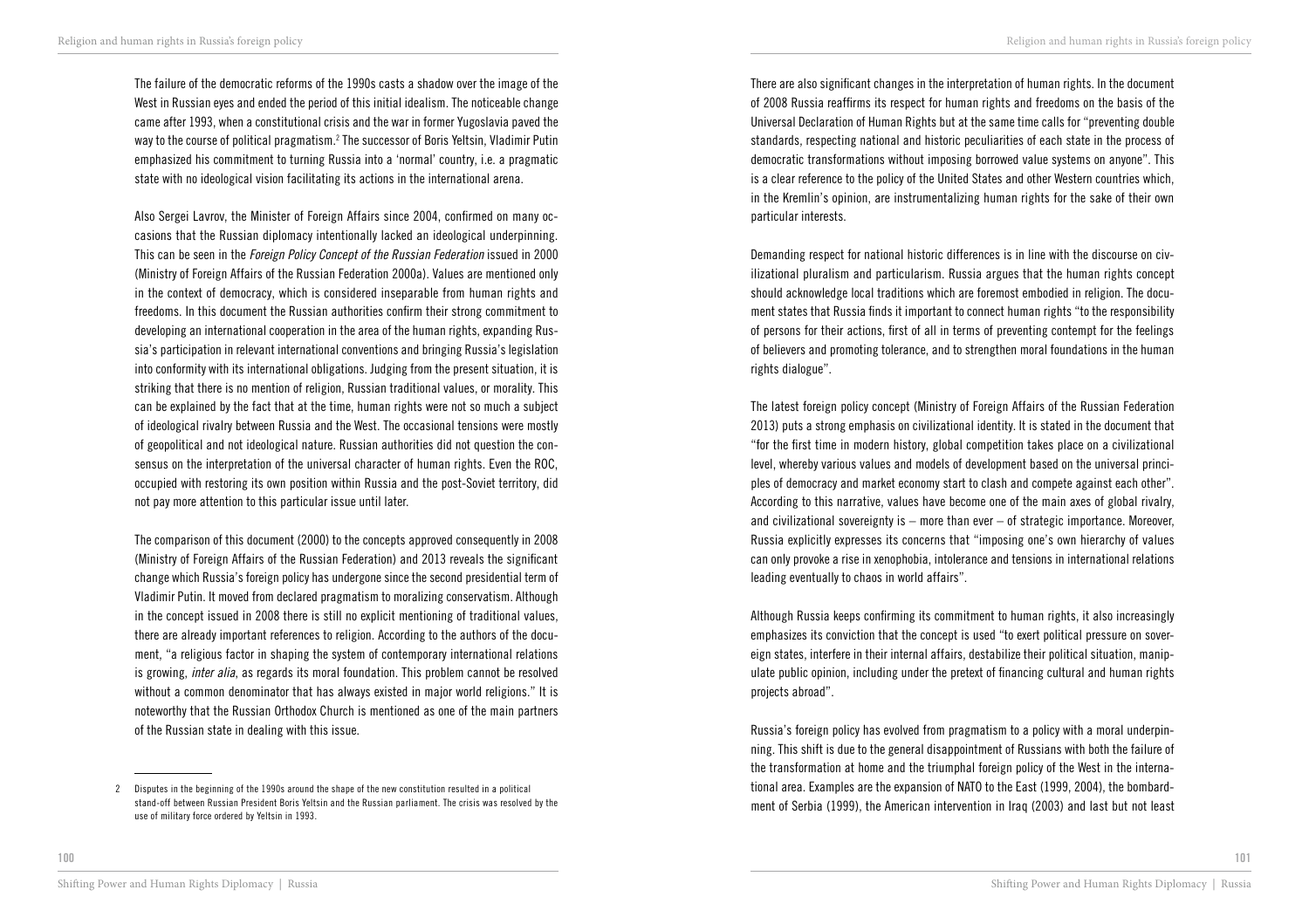the 'colour' revolutions in the former Soviet republics, which were perceived by Moscow as acts aimed at humiliating Russia.3

In 2008 Sergei Lavrov, previously a personification of Russian pragmatism, stated that foreign policy should be moral and thus deeply rooted in traditional values of world religions.4 While the EuroMaidan was unfolding in Kiev in December 2013, Minister Lavrov explained Moscow's engagement in Ukrainian affairs with its Christian obligation to help a neighbour.5 Then in 2014, in the midst of the crisis, Lavrov argued that the deterioration of the relations with the West was due to the fact that the latter could not accept Russia's return to its true traditional values.<sup>6</sup>

This change in the tone of rhetoric of the Russian diplomats is correlated with the identity debate and the conservative turn. Russia – a distinct civilization with its own values – does not accept the Western ideological monopoly. The Russian Federation has the ambition to become the advocate of other civilizations which are, in Russia's opinion, pressured by the West to follow its footsteps when it comes to interpretation of human rights. By standing up to the West's aggressive secularism, Russia appeals not only to non-Europeans states but also to conservative circles in Europe and the US. The Kremlin tries to present itself as the last hope of the conservatives to reverse the course of secularism.

What is important, traditional values are frequently interpreted in Russia as those embedded in the tradition of Russian Christian Orthodoxy. 'Traditional' is thus commonly equated with 'religious'. As a result, in the new Russia the ROC has become one of the few public institutions entitled to determine the canon of the Russian tradition and morality. The ROC thus plays an important role in legitimating the conservative turn in the Russian politics. This is also a reason why the Russian diplomacy has intensified its cooperation with the church.

- 4 Interfax (2008) *Lavrov calls for strengthening moral foundations of foreign*, 23 October. Available at: http://www.interfax-religion.ru/?act=news&div=27046.
- 5 Interfax (2013) *Helping Ukraine is an imperative of Christian Truth*, 19 December 2013. Available at: http://www.interfax-religion.ru/orthodoxy/?act=news&div=53862.
- 6 Interfax (2014) *The West is growing apart from Russia due to Russia's return to Christian Orthodoxy, claims Lavrov*, 5 June 2014. Available at: http://www.interfax-religion.ru/?act=news&div=55525.

The cooperation of the ROC and the Ministry of Foreign Affairs is a part of a rapprochement of the church and state which happened in Russia after the fall of the USSR (Knox 2005). Although the cooperation between the orthodox hierarchs and the Russian diplomats already took place in the 1990s, the institutional base was set in 2003 after patriarch Alexy II's visit to the ministry. Then an expert working group of the ROC and the ministry was established, which still holds regular sessions. The group is the initiator of joint ventures, organizes conferences, issues publications and so on. In 2015 another body was created – the Committee for International Cooperation within the Council for Cooperation with Religious Institutions at the President's office. Its mandate is to give state diplomacy recommendations regarding international activity, social morality and traditional values.7

The cooperation of the church and the ministry has solid foundations for it is driven by common interests. Both parties agree that the post-Soviet area should remain a sphere of dominant Russian influence. They also share the negative view on the impact of the Pax Americana and favour civilizational multipolarity. In the so-called near abroad<sup>8</sup> the ROC supports the Russian diplomacy by fostering relations of the Russian diaspora with the homeland. Outside the post-Soviet area, e.g. in the Middle East or Latin America, the church helps to promote Russian culture and language and to improve Russia's image. The Kremlin shows its support to the ROC abroad in several ways. Starting with practical issues, such as allowing mass services in the diplomatic headquarters, exchange of information, getting involved in regaining church's real estate lost after 1917 or giving subventions for new places of worship.

Moreover, both parties can rely on each other's support when it comes to diplomatic initiatives. For instance, the Russian President, the Minister of Foreign Affairs and even members of parliament (including the Communist Party) have expressed their concerns about prosecutions of Christian minorities in the Middle East, especially in Syria and Iraq. In 2015 Russia together with the Vatican and Lebanon prepared a draft resolution on the protection of Christians at the UN Human Rights Council in Geneva. The Kremlin

<sup>3</sup> The colour revolutions refer to the situation in former Soviet republics (the best known are Georgia and Ukraine), when opposition parties supported by a part of society managed to overthrow the government and install new political parties in power.

<sup>7</sup> A 'personal' factor also played an important role in the development of the cooperation – Minister Sergei Lavrov is known for looking kindly upon the intensification of contacts between his department and the ROC. To the strength of the bilateral contacts testify new 'rituals', such as a common celebration of Easter holiday by hierarchs and diplomats at the Ministry of Foreign Affairs, or the patriarch's blessing on the occasion of the national day of diplomats. Symbolically, in 2015 as a proof of mutual respect Sergei Lavrov was awarded with the order of Sergius of Radonezh, while patriarch Kirill received a honorary doctorate by the Russian Diplomatic Academy.

<sup>8</sup> The notion refers to the former Soviet republics with the exception of the three Baltic states.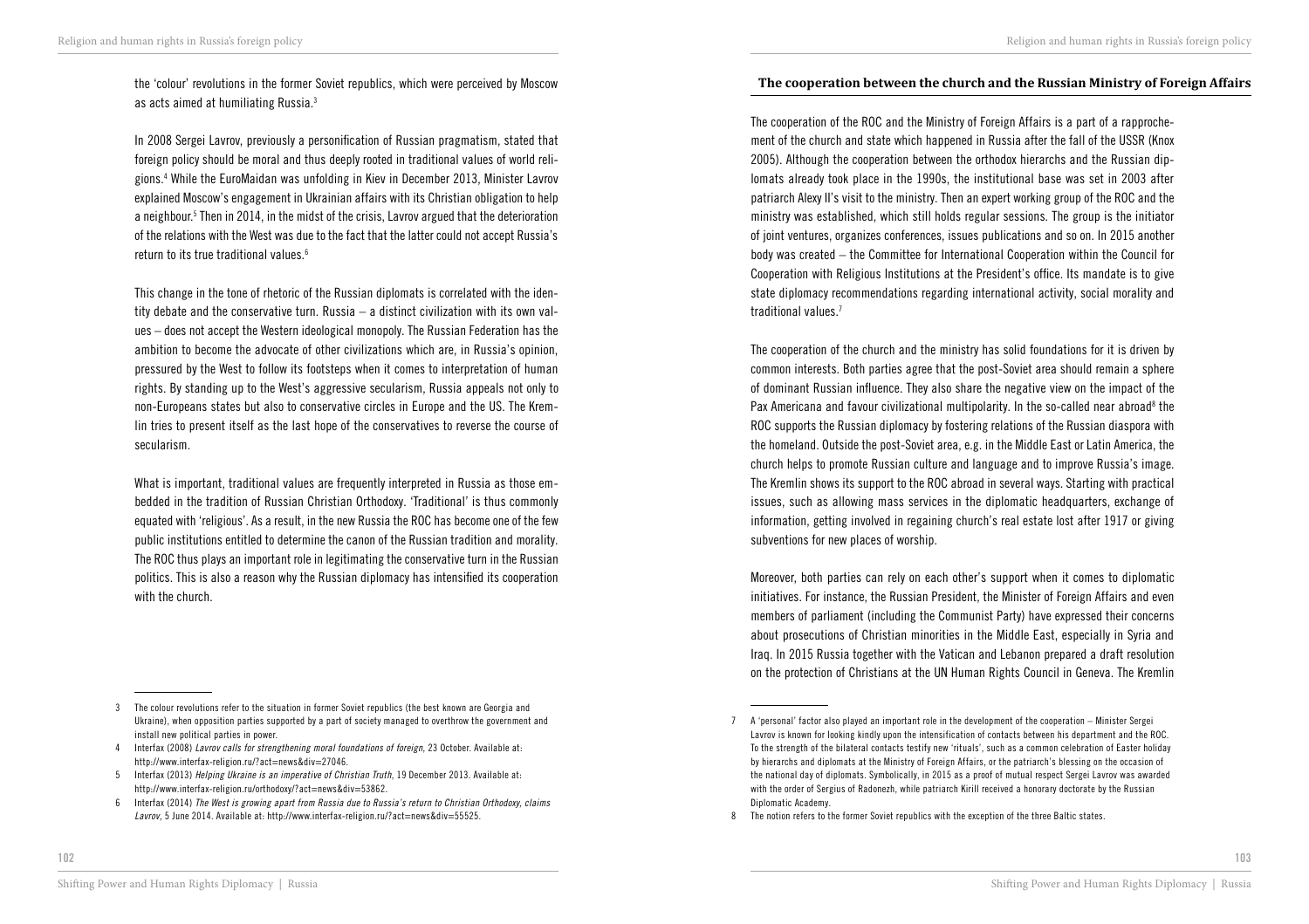has presented itself as the main protagonist of this cause in the international arena. In this way, it supports the church which considers improving the situation of Christians in this region to be one of its priorities. In return, for example, patriarch Kirill appealed to the US President Barack Obama in 2013 not to bomb Syria, and thus supported Vladimir Putin's diplomatic initiative. The ROC also backed the Kremlin's decision to launch air strikes in Syria in September 2015. Patriarch Kirill referred to them as a 'peace-enforcing operation'.9

Human rights are also an important area of church-state cooperation. This topic has turned into another ideological battlefield with the West, and the ROC seems to be the driving force behind it. It should be emphasized that this is an unusual situation for church-state relations in Russia, where the Kremlin usually has the upper hand. <sup>10</sup>

# **Human rights in the agenda of the ROC and the Russian Ministry of Foreign Affairs**

The conservative turn has made the ROC an indispensable part of the Kremlin's foreign policy. The ROC is in a position to define what traditional values are. It is not a coincidence that the most important attempt so far to define these values is the document *The Basic Values: the Fundaments of National Unity* issued by the World Russian People's Council (an organization established and closely linked to the ROC) (Russian Orthodox Church 2011). It was prepared by the Synodal Department for the Cooperation of Church and Society, and, if we can believe the then head of this department, Vsevolod Chaplin, the text was the result of discussion with political parties and different social groups.

In order to specify traditional values, which previously had been used in general terms, the document provides a catalogue of seventeen values: faith; justice (meaning "the rightful place of a nation in the international community", i.e. status); peace; freedom (limited by moral obligations); unity (of different ethnic groups, social classes, political groups); morality; dignity; honesty; patriotism (defined as love for homeland, nation, culture, respect for history and readiness for self-sacrifice); solidarity; mercy; family; culture and national tradition (characterized as respect for one's own culture and the tradition of others); prosperity (material and spiritual); diligence; self-limitation (resignation from consumption); and devotion (to the homeland and nation). What is striking in this 'canon' is its prevailing patriotic character. An individual is foremost a member of a community which he/she owes love, respect, devotion, and, if necessary his/her life.

The debate on the approach to human rights has been going on within the ROC since 1999 (Stoeckl 2012: 214)11 but was introduced to the Russian public in 2006 when the World Russian People's Council<sup>12</sup> issued the 'Declaration on Human Rights and Dignity'.<sup>13</sup>

Since then the ROC has been actively promoting its point of view in the international arena, e.g. patriarch Kirill delivered speeches to the UNESCO (2007) and to the UN Human Rights Council (2008). Finally, the Bishops' Council of the ROC adopted "The Russian Orthodox Church's Basic Teaching on Human Dignity, Freedom and Rights" in 2008. Generally, the ROC's stand on human rights is constructed in opposition to liberalism and secularism. Moreover, individual human rights are juxtaposed with rights of community, nation and family (Stoeckl 2014). As the church underlines, freedoms involve duties, e.g. vis-à-vis community, society etc. Last but not least human rights are interpreted by the ROC in an inseparable relation with traditional values.

<sup>9</sup> Patriarch Kirill's preaching, 19 March 2016, see Official Website of the Russian Orthodox Church (2016) *Address of His Holiness Patriarch Kirill on Saturday of the first week of Lent, after the Liturgy in St. Daniel Monastery Stauropegial*, 19 March. Available at: http://www.patriarchia.ru/db/text/4407803.html. Archpriest Vsevolold Chaplin even called Russia's military involvement in Syria a 'holy war'. However, this comparison triggered harsh criticism from the representatives of Syrian Christian communities and eventually cost Chaplin his post as the head of the Department for Church-Society Cooperation. 'Russia's fight against terrorists of ISIS was called by the ROC's representative a 'holy war', see Ria Novosti (2015) Russian Opposition IG terrorists named in the ROC 'holy struggle', 30 September. Available at: http://ria.ru/religion/20150930/ 1293510538.html.

<sup>10</sup> The ROC might promote some ideas or projects but it is up to the Kremlin which one of them will be included in the state agenda and thus privileged in the Russian public sphere. The asymmetrical character of the relation between church and state is well seen in case of the church's status. For many years the ROC has tried, unsuccessfully, to convince the Russian authorities to sign a separate agreement (a sort of a concordat) which would strengthen the ROC's position. Similarly, the Kremlin has so far ignored the church's calls for delegalization of abortion. The recent sidelining of Vsevolod Chaplin, the head of the Synodal Department for the Cooperation of Church and Society, is also seen by commentators as a result of the Kremlin's pressure on the Moscow Patriarchate, see Radio Free Europe/Radio Liberty (2016) An Outspoken Priest Falls From Grace, 28 March. Available at: http://www.rferl.org/content/russia-chaplin-interview-putin-kirill-orthodoxchurch-conservatism/27639946.html.

<sup>11</sup> The interest in human rights was picked up and elaborated on in the Department for External Church Relations led back then by the metropolitan Kirill (Gundyayev), the present patriarch.

<sup>12</sup> The World Russian People's Council was established in 1993 at the initiative of patriarch Alexy II. It is an international organization closely linked to the ROC that seeks to mobilize people who are concerned about Russia's faith. Council sessions are attended by governmental representatives, leaders of public associations, clergy, science and culture figures, and delegates of Russian communities from the near and far abroad.

<sup>13</sup> The declaration was not strictly a Church document but it was generally perceived as the ROC's attempt to probe the reactions to such initiatives.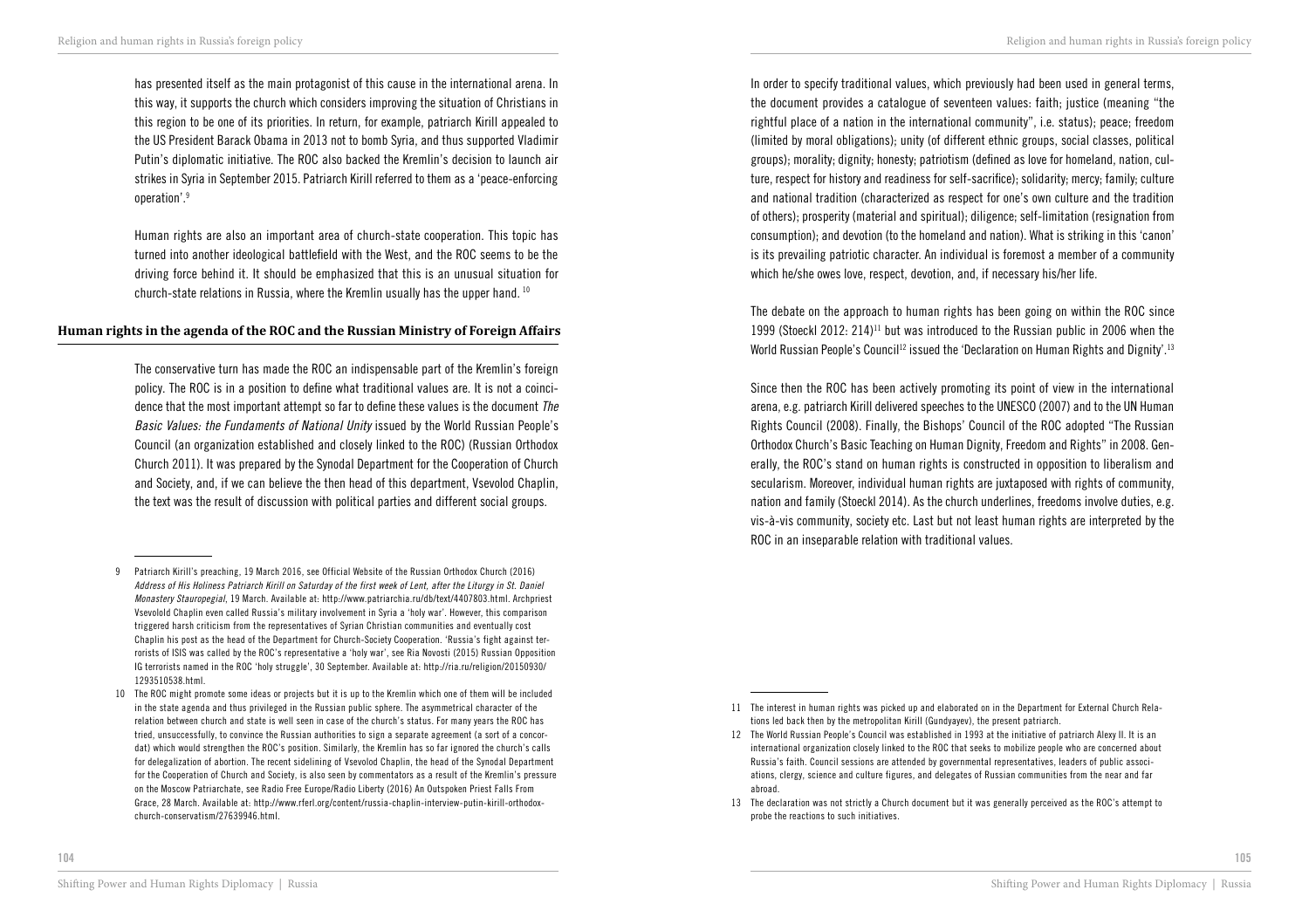A closer look at the church's inner debate reveals the evolution in the position of the ROC: from simple opposition to human rights as a foreign concept promoted by the West to a narrative in which the West, driven by aggressive secularism, has forgotten the true (i.e. moral) origins of human rights. In the controversial sermon on the occasion of the Feast of Orthodoxy (20 March 2016), patriarch Kirill called elevating human rights above (outside) God's Law a "global heresy of idolatry of an individual".14

According to the ROC, in order to understand human rights properly one should acknowledge article 29 of the Universal Declaration of Human Rights (1948) and its connection to the requirements of "morality, public order and the general welfare in a democratic society". Thus 'traditional morality', i.e. morality preached by traditional religions, is the main reference for the correct interpretation of human rights, according to the ROC.

In this light, the secular West, plagued  $-$  argues the ROC  $-$  by Christianophobia, is violating human rights of the believers. Interestingly, the West is often compared by the Russian hierarchs to the ancient Rome, where Christians were persecuted. Needless to say that the Roman Empire is presented as a country whose moral decay (e.g. the popular acceptance of homosexuality) costs it its very existence. Following this historic comparison, one should – according to the ROC – conclude that the days of the secular West are numbered. However, there is still hope for Europe. As patriarch Kirill argues, it is not Europeans but European elites which are imposing a policy of de-Christianisation of Europe.15

Such a distinction (demoralized elites versus healthy masses) fits the discourse of the conservative turn produced by the Kremlin. In March 2015 in Geneva, Sergei Lavrov expressed his concerns about the rise of the aggressive secularism in Europe and the growing problems which European Christians face while manifesting their religiosity.16 The church and the Kremlin thus speak in one voice and post-Soviet Russia presents itself as the last hope of true Europeans to keep their tradition, identity and faith. With the conservative turn the Kremlin makes it clear that Russia is not a part of the secular West. However, this does not mean that Russia is not a part of Europe. Russia could find common ground with Europe, if only Europe would find its traditional (read: Christian) values again.

# **Russian diplomats and the ROC at the UN Human Rights Council**

The Russian state's involvement in the debate on human rights is well reflected in the common actions undertaken by the church and the Russian diplomats at the UN Human Rights Council. In 2009 a draft of the resolution *Promoting human rights and fundamental freedoms through a better understanding of traditional values of humankind* was prepared.17 Next, in 2010, a seminar on *The widening of the human rights concept through a better understanding of traditional values*, held in Geneva, was attended by the representatives of the ROC. In 2011 the abovementioned resolution was issued by the Human Rights Council.18 According to the ROC, by adopting this resolution the Council confirmed that "freedom, dignity and responsibility are traditional values shared by all humankind". Furthermore, the ROC expressed its satisfaction with the fact that the Council finally acknowledged that "better understanding of traditional values helps widening and a better protection of human rights and freedoms".19

At the 67th session of the UN General Assembly, in September 2012, Russia confirmed its commitment to the moral interpretation of human rights and again called for establishing a consultative body with representatives of world religions at the UN.<sup>20</sup> In recent years Russian diplomats on many occasions voiced the necessity of creating such fora within international institutions. This is another example of a common agenda of Russian state and church. The ROC, with the support of the Ministry of Foreign Affairs, has proposed numerous initiatives to establish consultative bodies with representatives of religions at the UN, OSCE, Council of Europe or the EU. Eventually, the ROC presented as its diplomatic success the establishment in 2010 of the High Panel on Peace and Dialogue among Cultures at the UNESCO, which also included religious leaders. The aim of this diplomatic effort is to influence the debate on human rights at the international institutions.

<sup>14</sup> The Sermon by patriarch Kirill from the official website of the Russian Orthodox (2016) *Address of His Holiness Patriarch Kirill to the Triumph of Orthodoxy feast after the Liturgy at the Cathedral of Christ the Savior Church*, 21 March. Available at: http://www.patriarchia.ru/db/print/4410951.html.

<sup>15</sup> Official website of the Russian Orthodox Church (2014) *Christmas interview with his holiness patriarch Kirill on TV channel "Russia 1",* 7 January. Available at: http://www.patriarchia.ru/db/text/3498045.html.

<sup>16</sup> 'Interfax (2015) *Christians in the West, more difficult to assert their rights – Lavrov*, 3 March. Available at: http://www.interfax-religion.ru/?act=news&div=58031.

<sup>17</sup> The resolution was presented by the Russian representative and adopted with no votes of support from Western countries (26 for, 15 against, 6 abstained). France, the UK, Italy, the US, Norway and Japan were among states against, while China, India, Pakistan, Nigeria, Saudi Arabia and South Africa voted in favor of the resolution.

See United Nations General Assembly (UNGA) (2010) 'Report of the Human Rights Council on its twelfth session', UN DOC: A/HRC/12/50, 25 February. Available at: https://documents-dds-ny.un.org/doc/UNDOC/GEN/ G10/118/28/PDF/G1011828.pdf?OpenElement.

<sup>18</sup> Human Right Council (HCR) (2011) *'Promoting human rights and fundamental freedoms through a better understanding of traditional values of humankind',* UN doc: A/HRC/16/L.6, 18 March. Available at: https:// documents-dds-ny.un.org/doc/UNDOC/LTD/G11/119/35/PDF/G1111935.pdf?OpenElement.

<sup>19</sup> United Nations General Assembly (UNGA) (2011) *'Promoting human rights and fundamental freedoms through a better understanding of traditional values of humankind',* UN DOC: A/HRC/RES/16/3, 8 April. Available at: https://documents-dds-ny.un.org/doc/RESOLUTION/GEN/G11/124/92/PDF/G1112492.pdf?OpenElement.

<sup>20</sup> Ministry of Foreign Affairs of the Russian Federation (2015) *Russia's position on the 67th session of the UN General Assembly,* 25 March. Available at: http://www.mid.ru/web/guest/general\_assembly/-/asset\_publisher/lrzZMhfoyRUj/content/id/1309624.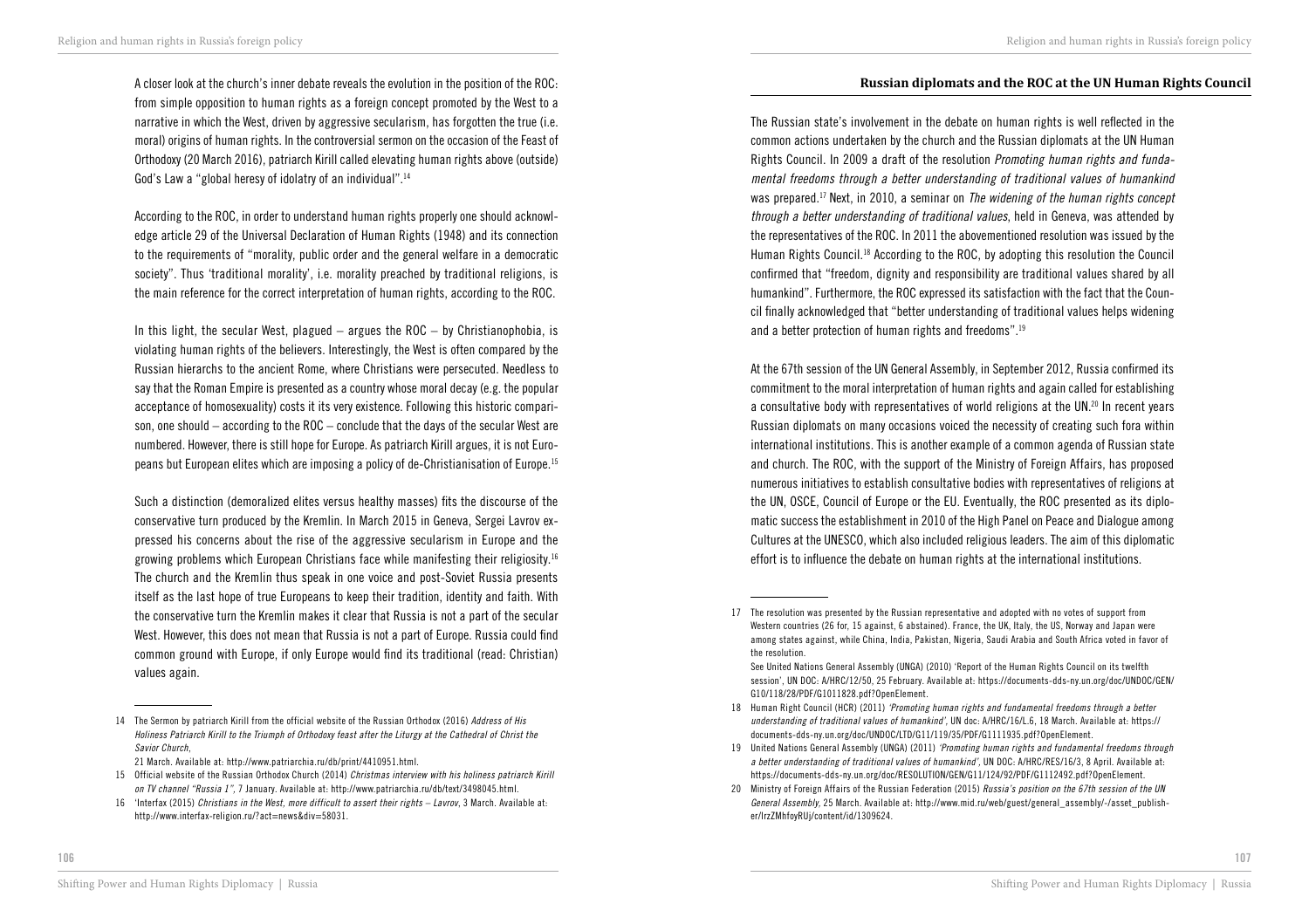As Kristina Stoeckl (2012: 277), an Austrian political scientist, rightly notices, the coordinated efforts of the church and the Russian diplomats at the UN proves that the ROC is the driving force in Russia's foreign policy when it comes to the debate on human rights.

### **Conclusion**

Russia's approach to human rights is related to the future of the conservative turn in Russian foreign policy. Experts on Russia differ in their opinion on the conservative turn. Some say it is merely an instrument of the very pragmatic authorities who will forget about it in a flash, if they should seek rapprochement with the West or in any other situation when this ideology stops serving their interests. Others, however, argue that the conservative turn does reflect a genuine change in the mindset of the Russian elite. It is probably impossible to determine unambiguously the true nature of the new Russian conservative wave. However, regardless of this, one should keep in mind the numerous political benefits for the Russian state elite which make the conservative turn something more that an ideological project for a single use. It is enough to notice that Russia's claim to the status of a distinct civilization-protector of traditional values resonates with domestic as well as international audiences. The conservative turn is thus playing an important role as an additional source of legitimacy and an attractive framework for the new Russia's identity.

The Kremlin's involvement in the conflicts in Ukraine and Syria provides a fertile ground for further fostering of the conservative narrative. The Russian Orthodox Church, whose presence in the public sphere in growing, is also interested in strengthening this ideological course of Russian politics. And the church is the key institution engaged in re-interpreting the human rights concept not only in the Russian public discourse but also in the global debate. Even a possible future rapprochement with the West does not necessarily have to mean the end of the conservative turn, which is a bad prognostic for human rights activists working in Russia.

The Russian Orthodox Church, the driving force behind the 'Russian' human rights doctrine, is rather unsusceptible to the influence of human rights organizations, domestic as well as international, since both can be dismissed by the ROC as foreign agents. The church might show some consideration to three actors: other Orthodox churches, a majority of Russian society and the Russian authorities. If the majority of Orthodox churches questioned the ROC's interpretation of human rights, the Moscow Patriarchate could reconsider its stand not to put at risk its position within the world Christian Orthodox community. However, this scenario is highly unlikely. The ROC could tone down the idea of 'Orthodox' human rights, should a majority of the Russian society be outspokenly

against it. Such a situation would undermine the church's authority but as long as the ROC has the state's support, it can afford ignoring critics from civil society. This makes the Russian authorities the crucial actor. The ROC's 'Orthodox' human rights campaign would not have won renown, had it not been included in the state agenda by the Kremlin.

For the Russian authorities the debate on human rights is a part of major powers' rivalry. In order to discourage the Kremlin from embracing the idea of human rights as a non-universal category (but one which is intricately connected to religious tradition) one should deprive this idea of the appeal it has for non-Western countries. China, for example, is playing an important part in Russia's vision of multipolarity coming true. And although China is a secular, formally communistic state, it seems to be eager to play together with Russia the 'tune' of traditional values, despite the fact that this 'tune', as sung by the Kremlin, has religious reverberations. Just like Russia, China is interested in weakening the West's ideological hegemony, *inter alia* in the area of human rights. Beijing's positive approach to Moscow's conservative agenda could be observed during patriarch Kirill's first official visit to China in May 2013. The head of the Moscow Patriarchate was welcomed with the honours reserved only for heads of state and met with President Xi Jinping.21 While visiting Beijing, Harbin and Shanghai, Kirill kept underlining the common 'spiritual foundation' of Russian-Chinese relations, i.e. traditional values.22 Talking to the head of the Chinese State Administration for Religious Affairs the patriarch expressed hope that the common spiritual foundation of Russian and Chinese civilizations would provide fertile ground for a bilateral cooperation in the international arena.23 What is important, during his visit to Moscow on 8 May 2015 the Chinese President was received by the patriarch, and on this occasion he also referred to traditional values.<sup>24</sup> This narrative is thus shared by both the Russian and Chinese authorities. Under these circumstances, lowering the appeal of a non-universal human rights concept seems an almost impossible task, especially given the West's relative loss of standing in the world normative order and the rise of non-Western powers. Due to all this, the prospects of human rights organizations working in Russia are rather bleak.

<sup>21</sup> Official Website of the Russian Orthodox Church (2013) *Patriarch Kirill: the Church has a role to play in strengthening friendship among nations*, 10 May. Available at: http://www.patriarchia.ru/db/text/2961750. html.

<sup>22</sup> Official Website of the Russian Orthodox Church (2013) *The head of the Russian Orthodox Church celebrated Mass in Harbin*, 15 May. Available at: http://www.patriarchia.ru/db/text/2970296.html.

<sup>23</sup> Official Website of the Russian Orthodox Church (2013) *The head of the ROC met with the religious leaders of China*, 13 May. Available at: http://www.patriarchia.ru/db/text/2967776.html.

<sup>24</sup> Official Website of the Russian Orthodox Church (2015) *Patriarch Kirill met with the president of China Xi Jinping*, 8 May. Available at: http://www.patriarchia.ru/db/text/4073045.html.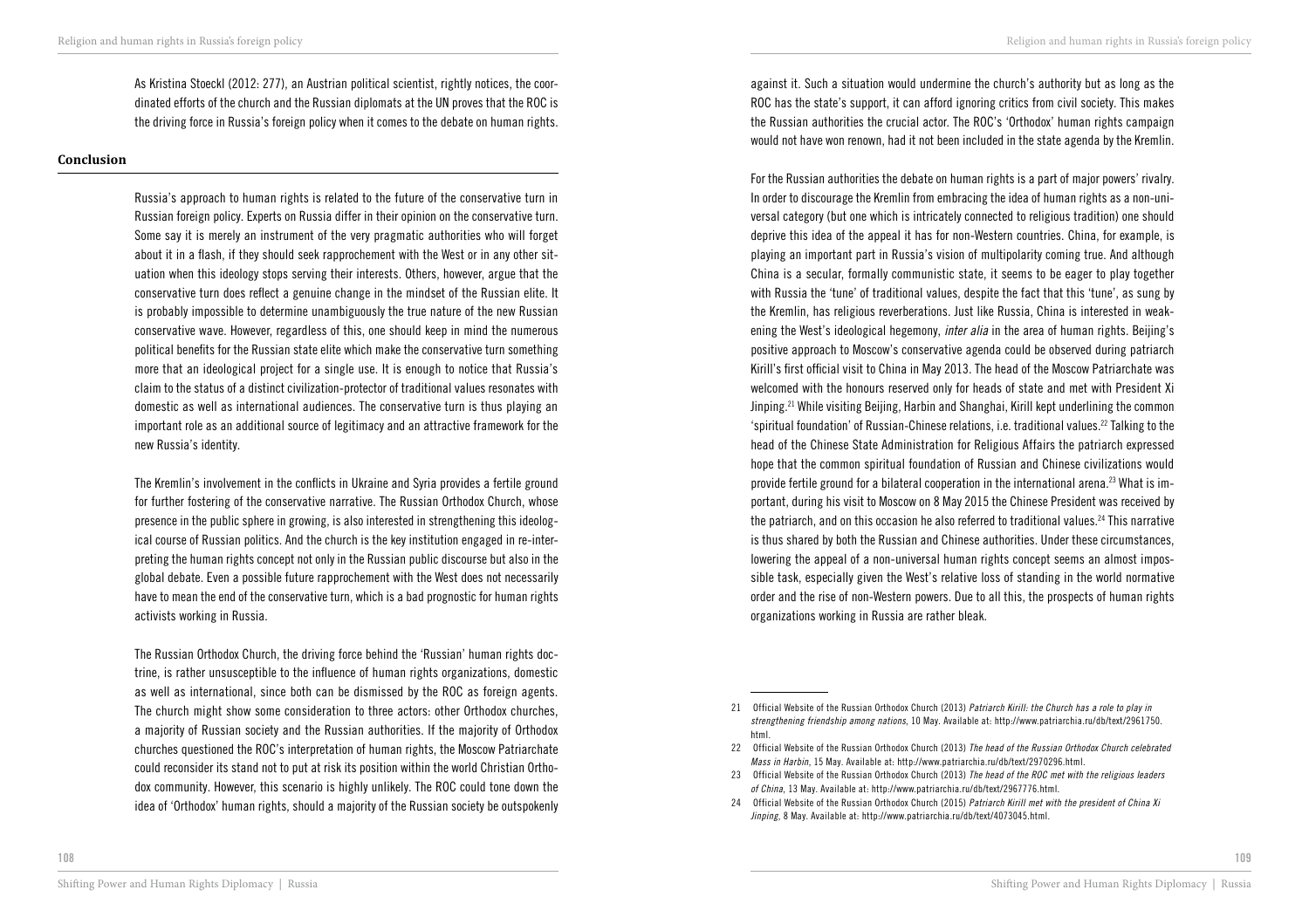### **Russia: digital rights in the foreign policy agenda**

*Russia joined the global Internet governance discourse emphasizing a strong role of states in it, as guarantors of their citizens' rights. Principles of state sovereignty, political independence and non-interference into the sovereign information space are at the core of Russia's stance in global Internet and ICT-related policy debates, even though human rights concerns are often verbally supported. Russia's foreign policy stance on digital rights is much driven by national security and political stability agendas and this security-driven narrative is often at odds with the protection of individual liberties online*  and offline in the country.

#### **Human rights online: reassessing policy priorities**

Those who stood at the origins of the Internet and ICTs often remind us that the digital boom never stemmed from, or intended to consider, human rights or security considerations. But improving our daily life through state-of-the-art functionality ICTs also increasingly represent previously un thought of security threats at the same time opening up new dimensions for human rights infringement as people's lives increasingly shift online.

Having been long in the focus of civil society groups' attention, digital rights considerations are now entering the agendas of less conventional platforms for human rights advocates. Technical community organizations which previously excluded human rights from the realm of their policy-making as relevant to online content development strategies, now have to face a new take on human rights. Protocols and algorithms ultimately represent the choice of values made by their authors as influenced by the normative and legal environment they are intended for. As Laura DeNardis (2009), a scholar of Internet architecture and governance, writes in her book *Protocol Politics*: "Protocols are political. They perform some technical function but can shape online civil liberties in unexpected ways. It is well understood how decisions about encryption protocols must strike a

<sup>1</sup> This essay is written in the personal capacity of the author. Views expressed do not necessarily reflect those of her employer.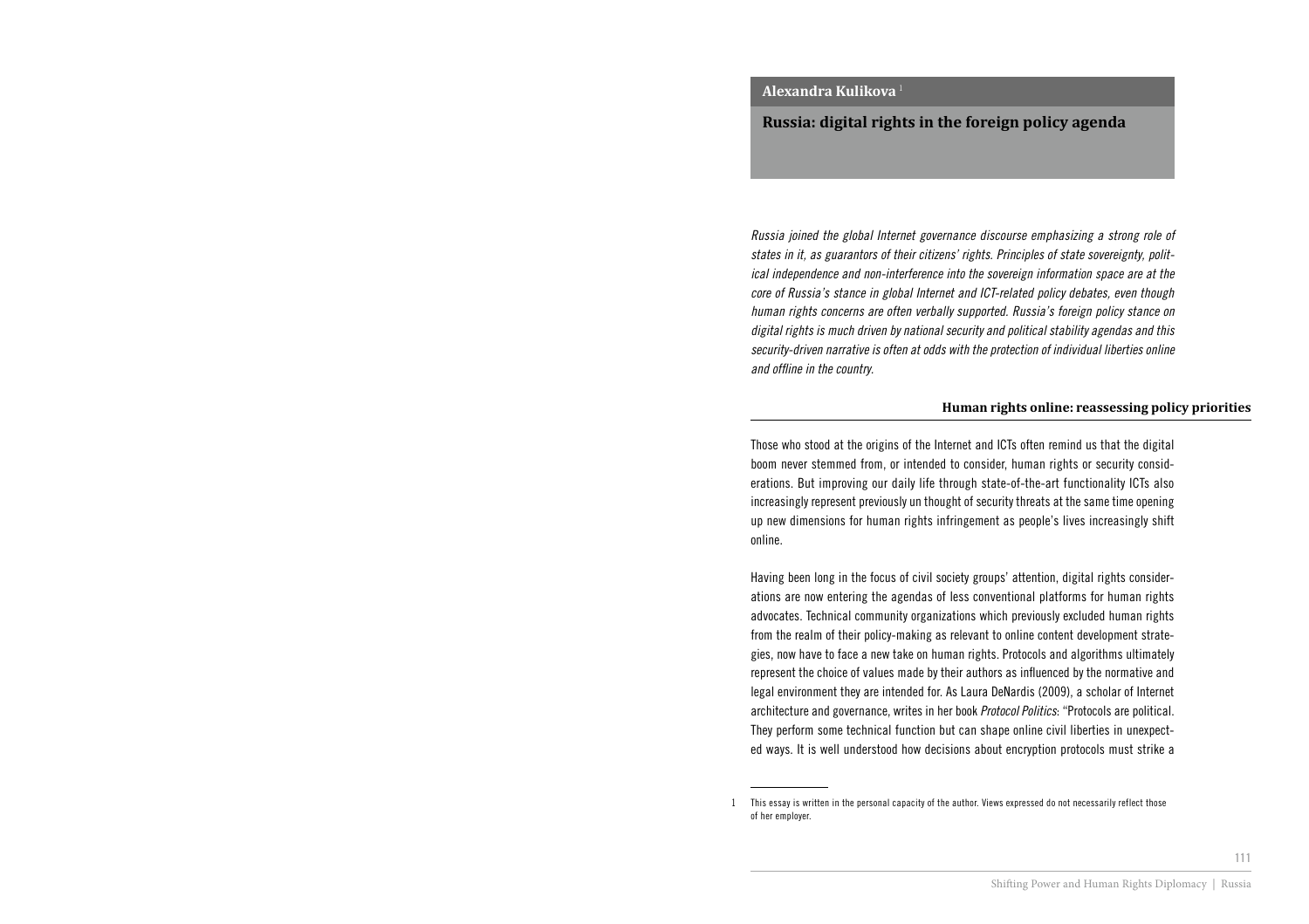balance between providing individual privacy online and responding to law enforcement and national security needs."<sup>2</sup> Now the Human Rights Protocol Considerations Group<sup>3</sup> has been formed at the Internet Engineering Task Force (IETF) "to research whether standards and protocols can enable, strengthen or threaten human rights, as defined in the Universal Declaration of Human Rights (UDHR) and the International Covenant on Civil and Political Rights (ICCPR), specifically, but not limited to the right to freedom of expression and the right to freedom of assembly".

The growing multi-layer human rights implications still build on the existing corpora of international human rights law and its application in digital space. The development of new dimensions of human rights considerations will further test the current legal framework and the states' standing on it.

In July 2016 the UN Human Rights Council (HRC) passed an important, although nonbinding and not unanimous, resolution on "the promotion, protection and enjoyment of human rights on the Internet"4 , which in itself is a reiteration of the core issues at stake when we talk about human rights protection in the digital space. This joint initiative of Brazil, Nigeria, Sweden, Tunisia, Turkey, and the United States reaffirms the fundamental principle at the basis of two previous UNHRC resolutions, that "the same rights that people have offline must also be protected online".<sup>5</sup> The resolution in particular recommends that states "address security concerns on the Internet in accordance with their obligations to protect freedom of expression, privacy and other human rights online", refrain from "measures to intentionally prevent or disrupt access to or dissemination of information online", and adopt a 'human rights based approach' to provide and expand access to the Internet. The resolution also takes note of the recent report of the Special Rapporteur on freedom of expression, David Kaye, to the Human Rights Council (UNGA 2016), which highlights that "unnecessary and disproportionate surveillance may undermine security online and access to information and ideas".

2 In the book she goes on to study the way the new IPv6 protocol (the latest version of the IP protocol essential to perform the addressing function of the global Internet) was designed by the IETF engineers to address the problem of IPv4 exhaustion and the institutional choices made in its favour. See: Mashable (2011) *IPv4 & IPv6: A Short Guide*. Available at: http://mashable.com/2011/02/03/ipv4-ipv6-guide/#pXxi5A7AEkqJ.

- 3 IETF (2015) *Human Rights Protocol Considerations (hrpc).* Available at: https://datatracker.ietf.org/rg/hrpc/ charter/.
- 4 United Nations General Assembly (UNGA) (2016) '*The promotion, protection and enjoyment of human rights on the Internet*', UN doc: A/HRC/RES/32/13, 18 July. Available at: https://documents-dds-ny.un.org/doc/UNDOC/ GEN/G16/156/90/PDF/G1615690.pdf?OpenElement.
- 5 See UNGA resolution in footnote 1 and United Nations General Assembly (UNGA) (2012) '*The promotion, protection and enjoyment of human rights on the Internet*', UN doc: A/HRC/RES/20/8, 16 July. Available at: https://documents-dds-ny.un.org/doc/RESOLUTION/GEN/G12/153/25/PDF/G1215325.pdf?OpenElement.

Russia and China have been reported as opposing, in particular, the adoption of a 'human rights based approach' for providing and expanding access to the Internet, as potentially conflicting with domestically adopted policies. They also reportedly oppose the wording taken from the International Covenant on Civil and Political Rights, on the right to freedom of expression "regardless of frontiers" and "through any media of one's choice", according to Article 19's reporting.<sup>6</sup> Not mentioned in this account, the Russian delegation's comments<sup>7</sup> to the draft resolution also stress its concerns about child abuse in content dissemination online as well as the importance of giving equal attention to various human rights online, in particular, not overlooking the protection of user privacy on the Internet. This could be a starting point for understanding Russia's human rights foreign policy priorities: Russia has consistently stated its sovereign right to develop domestic policies on online content regulation. At the same time, it has also flagged user privacy concerns on a number of platforms since Snowden's revelations about massive surveillance by NSA and other states' intelligence services, which also stem from considerations regarding state independence that emerged in the wake of the resulting diplomatic stand-off.

## **Framing the human rights discourse in foreign policy**

Human rights concerns are often voiced in the international agreements and documents Russia adopts and supports. But they are as often set forth in the context of presumably overriding principles of states' sovereignty and equality, integrity and political independence. For example, this is the way respect for human rights and fundamental freedoms is framed in the BRICS Summit 2015 Ufa Declaration<sup>8</sup> (see Clause 33-34), and in the latest BRICS Summit 2016 Goa Declaration (2016) with special emphasis on the right to privacy (see Clause 65 in Clauses 64-67).<sup>9</sup> In the tripartite meeting with India and China earlier in 2016 it was stated that "adherence to universally recognized principles of international law in the use of ICTs, in particular, the principles of political independence, territorial integrity and sovereign equality of states, respect for state sovereignty, non-intervention into the internal affairs of other states, as well as respect for human rights

<sup>6</sup> Article 19 (2016) UNHRC: *Reject attempts to weaken resolution on Human Rights and the Internet*. Available at: https://www.article19.org/resources.php/resource/38428/en/unhrc:-reject-attempts-to-weakenresolution-on-human-rights-and-the-internet.

<sup>7</sup> UN Web TV (2016) *A/HRC/32/L.20 Vote Item:3 - 43rd Meeting 32nd Regular Session of Human Rights Council.* Available at: http://webtv.un.org/watch/ahrc32l.20-vote-item3-43rd-meeting-32nd-regular-session-ofhuman-rights-council/5009164474001#full-text.

<sup>8</sup> University of Toronto BRICS Information Centre (2015) *VII BRICS Summit Ufa Declaration*. Available at: http://www.brics.utoronto.ca/docs/150709-ufa-declaration\_en.pdf.

<sup>9</sup> Embassy of India (2016) *Goa Declaration at 8th BRICS Summit*. Available at: http://indianembassy.ru/index. php/en/media-news/press-releases/1744-goa-declaration-at-8th-brics-summit.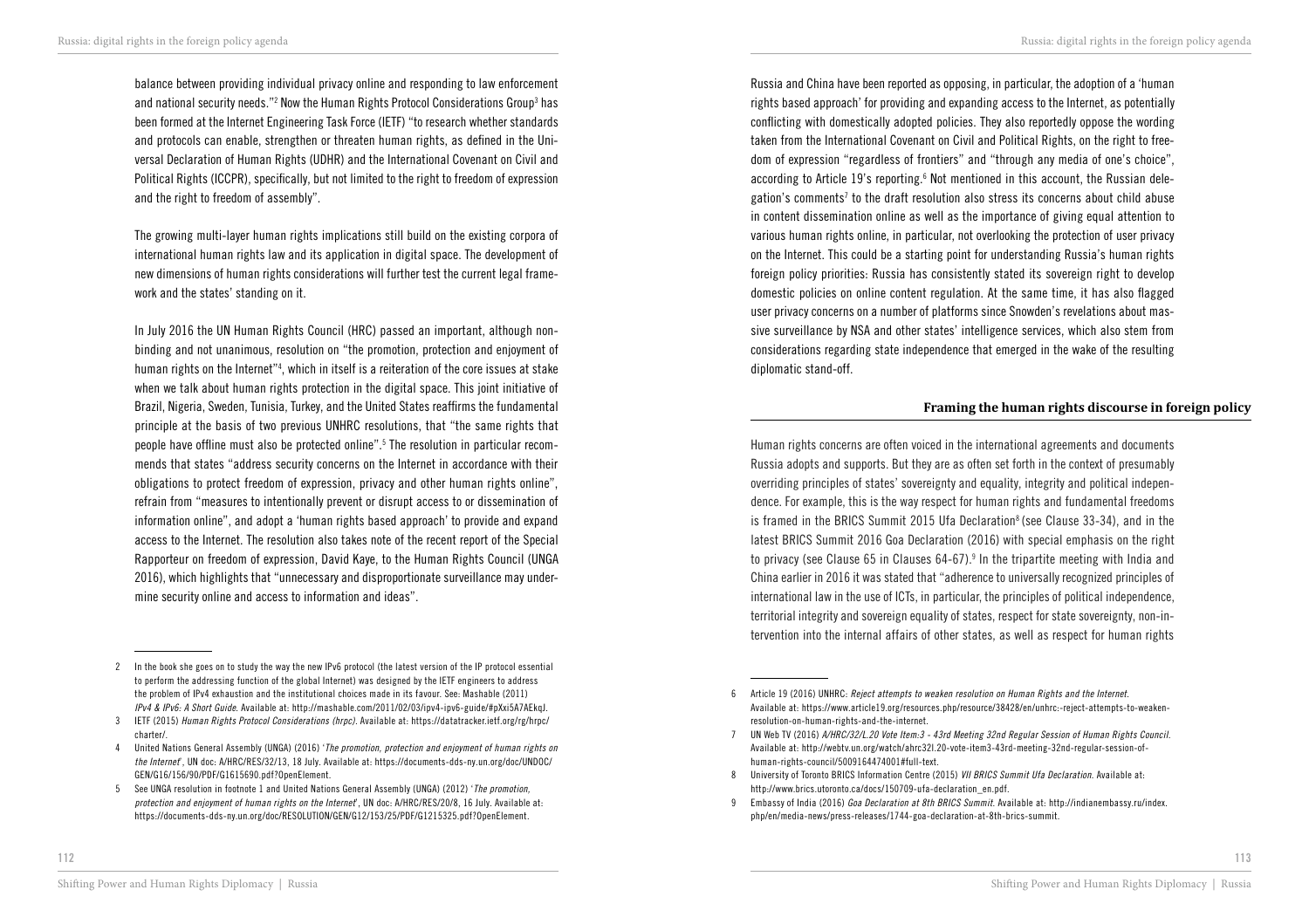and fundamental freedoms, is of paramount importance" (Mitra 2016)<sup>10</sup>. In the Shanghai Cooperation Organisation (SCO) draft Code of Conduct for international information security, which Russia has been lobbying in the UN since 2011, Clause 2(1) states that each state voluntarily subscribing to it pledges to "comply with the Charter of the United Nations and universally recognized norms governing international relations that enshrine, *inter alia*, respect for the sovereignty, territorial integrity and political independence of all States, respect for human rights and fundamental freedoms and respect for the diversity of history, culture and social systems of all countries".11

Human rights language is also present in the latest report on international information security of the UN Group of Governmental Experts on developments in the field of information and telecommunications in the context of international security to the UN Secretary General, with recommendations that "States, in ensuring the secure use of ICTs, should respect Human Rights Council resolutions 20/8 and 26/13 on the promotion, protection and enjoyment of human rights on the Internet, as well as General Assembly resolutions 68/167 and 69/166 on the right to privacy in the digital age, to guarantee full respect for human rights, including the right to freedom of expression" (Clause 13(c)). It also states commitments to international law including "respect for human rights and fundamental freedoms; and non-intervention in the internal affairs of other States" (Clause 26).12

The Russian delegation did not endorse the final Statement of the NETMundial Internet Governance Meeting held in April 201413 in Brazil in the wake of Edward Snowden's revelations about state sponsored surveillance programmes, together with other states and civil society groups dissatisfied with its outcomes (Ermert 2014). Arguing *inter alia* that the role of the UN and ITU in the global Internet governance was disregarded in the outcome document, the official position also noted that "the human rights for the protection of privacy against surveillance of telephone conversations and electronic espionage carried out by the intelligence agencies of a number of countries have been ignored in the outcome documents of the meeting".14

In December 2015 Russia joined the adoption of the WSIS  $10+$  Outcome Document of the high-level meeting of the General Assembly on the 10-year review of the implementation of the outcomes of the World Summit on the Information Society<sup>15</sup> previous rounds in Geneva (2003) and Tunis (2005).16 Looking at the results of the decade-long efforts by the international community to foster the global information society in the digital age, the document contains a whole section on human rights protection in the information society as an integral part of policy-making to achieve sustainable development goals for the following decades. At the same time, as can be seen from the written submission of the Russian Federation, it places much emphasis on strengthening the role of governments as guarantors of their citizens' rights, and of multilateral UN bodies (rather than multistakeholder initiatives) in further Internet governance ecosystem development and the use of ICTs. Much space in the submission is given to the cybersecurity of ICTs and the resulting risks run by the users.<sup>17</sup>

# **Russia's domestic roots of its international policy stance on digital rights**

Russia's stance on digital rights in international fora is much driven by the domestic agenda. The sovereigntist line, based on the paramount role of political independence and state integrity priority, is implemented at home through control over information flows, boosted by the geo-political tensions with the West and the increasing global terrorist threats. In such a context, domestic approach to Internet regulation becomes factored into the national security policies and global security discussions.

- 11 United Nations General Assembly (UNGA) (2015) '*Letter dated 9 January 2015 from the Permanent Representatives of China, Kazakhstan, Kyrgyzstan, the Russian Federation, Tajikistan and Uzbekistan to the United Nations addressed to the Secretary-General*', UN doc: A/69/723, 13 January. Available at: https://ccdcoe.org/ sites/default/files/documents/UN-150113-CodeOfConduct.pdf.
- 12 United Nations General Assembly (UNGA) (2015) '*Group of Governmental Experts on Developments in the Field of Information and Telecommunications in the Context of International Security*', UN doc: A/70/174, 22 July. Available at: http://www.un.org/ga/search/view\_doc.asp?symbol=A/70/174&referer=http://www.un.org/disarmament/topics/informationsecurity/&Lang=E.
- 13 NETmundial (2014) *NETmundial multistakeholder statement*. Available at: http://netmundial.br/wp-content/ uploads/2014/04/NETmundial-Multistakeholder-Document.pdf

<sup>10</sup> See for more on India's position in global debates on Internet governance and digital rights: Kovacs & Datta (2015).

<sup>14</sup> Permanent Mission of the Russian Federation to the United Nations (2014) *Position of the Russian Federation on the outcome of the NETmundial Internet Governance Meeting*. Available at: http://russiaun.ru/en/news/ rus\_nigm.

<sup>15</sup> See for more on the role of other emerging powers in the WSIS: Esterhuysen et al. 2016.

<sup>16</sup> United Nations General Assembly (UNGA) (2016) '*Outcome document of the high-level meeting of the General Assembly on the overall review of the implementation of the outcomes of the World Summit on the Information Society*', UN doc: A/RES/70/125, 1 February. Available at: http://workspace.unpan.org/sites/Internet/Documents/UNPAN96078.pdf.

<sup>17</sup> United Nations Public Administration Network (2015) *Written submission of the Russian Federation to the draft outcome document of the UNGA High-level Meeting on the overall review of the Implementation of WSIS Outcomes*. Available at: http://workspace.unpan.org/sites/internet/Documents/UNPAN95313.pdf.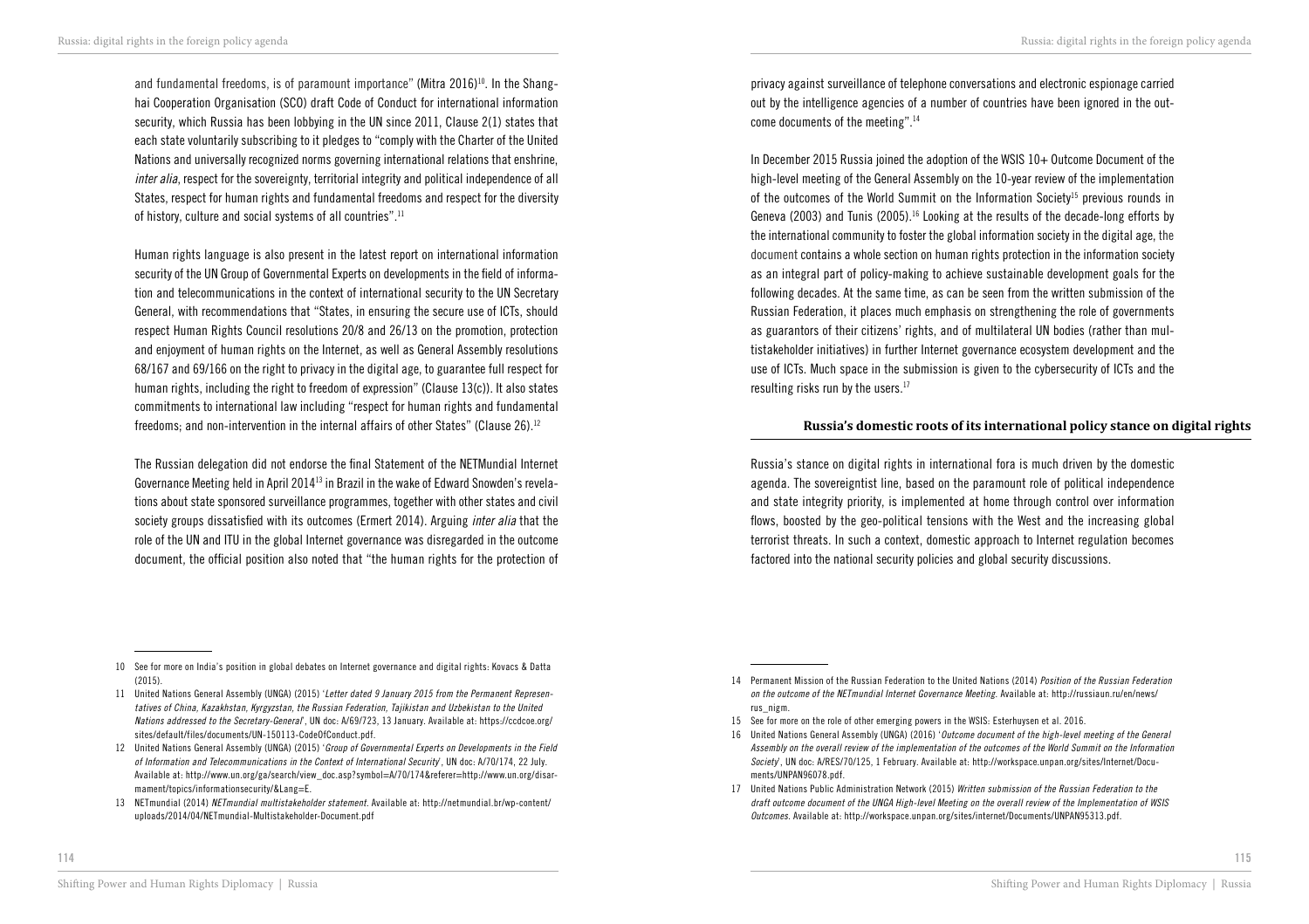For example, Russia's content blocking or take-down policies are based on domestic legislation on child pornography $18$ , suicide and drugs propaganda, extremism and terrorism, and mobilization for unlawful manifestations.<sup>19</sup> However, unsubstantiated bans, as RosComSvoboda, a digital rights civil society group estimates, reach 95 per cent of all blocked resources. 20 This is due to the lack of precise guidelines of defining illegal content under these and other categories, as well as to often technically indiscriminate blocking resulting in a number of web resources being not accessible.

The most recent source of concern is the latest counterterrorism legislation – the socalled 'Yarovaya laws', labelled 'Big Brother' laws in the media (signed into law in July 2016, to come into force in 2018) as potentially an unprecedented infringement on user privacy rights to offer more leverage to anti-extremist intelligence powers.21 Part of it requires "organizers of information distribution" to store communications content for six months and metadata of these communications for three years, all of it to be available for analysis by law enforcement agencies. Besides, the law contains a requirement for companies to facilitate decryption of encrypted communications. Civil rights groups around the world have already voiced their concerns about the consequences for Russians' constitutional rights and universal civil liberties that would result from the implementation of the law, while its efficiency in reaching declared antiterrorism goals leaves many doubts.22 If successful in implementation, the law not only would presumably infringe on the privacy rights of innocent Russian and foreign citizens, as pointed out by UN Special Rapporteur on freedom of expression David Kaye, $^{23}$  it would also weaken the cryptographic protection vital for some online services, thus undermining user trust in ICT products and services and opening doors to cybercriminals exploiting vulnerabilities. The encryption debate is seen as particularly sensitive given the previous calls in the UK to weaken end-to-end encryption and the Apple vs FBI case in the US (Griffin 2015 / Yadron 2016).

- 19 Rossiyskaya Gazeta (2013) Federal Law of December 28, 2013 N 398-FZ. Available at: https://rg.ru/2013/12/30/extrem-site-dok.html
- 20 See Rublacklist.net. Available at: http://reestr.rublacklist.net/.
- 21 Meduza (2016) *The Duma's new 'Big-Brother' legislation kills Russia's Internet companies and hurts ordinary Web users. Here's how*. Available at: https://meduza.io/en/feature/2016/06/27/the-duma-s-new-big-brotherlegislation-kills-russia-s-internet-companies-and-hurts-ordinary-web-users-here-s-how.
- 22 Campaign against surveillance. Available at: http://1984.live/.
- 23 Office of the United Nations High Commissioner for Human Rights (OHCHR) (2016) '*Mandates of the Special Rapporteur on the promotion and protection of the right to freedom of opinion and expression; the Special Rapporteur on the rights to freedom of peaceful assembly and of association; Special Rapporteur on freedom of religion or belief*', 28 July. Available at: http://www.ohchr.org/Documents/Issues/Opinion/Legislation/ RUS\_7\_2016.pdf.

The reasoning behind another resonant law requiring Russian citizens' personal data collection, retention, processing and storage by Internet operators to be restricted to the territory of the Russian Federation, was ostensibly based on Snowden's revelations about foreign state-run surveillance programmes presumably affecting Russian citizens and the necessity to protect the privacy of Russians' personal data by localizing their storage.24 While centralized data storage hardly increases their security, the law stirred a public debate on the resulting increase for SORM (System of Operative-Investigative Measures) user data access capabilities.

A quick glimpse at recent domestic practices suggests that the Russian approach to human rights protection online might justify itself in light of broader security and political stability strategies, but civil liberties seem to be its inevitable victim. In the foreign policy in the meantime, human rights considerations are supported while at the same time offset with statements on the supremacy of the principle of sovereignty in digital policies thus offering leeway for their interpretation.

## **Defining Russia's position: geopolitical security interests**

While the Internet is often conceptualized by the Russian authorities as a hazardous phenomenon, the shaping of the human rights discourse around it has been seemingly much supported, as mentioned above, by Snowden's revelations about other state-sponsored online surveillance programmes and perceived implications for Russian citizens who need to be protected by the state. This is also seen as a strong counterargument in debates about infringement on the Russians' liberties in cyberspace as well as about cyber strategies of other states. This framing helps construe and solidify the security-driven narrative both domestically and in Russia's foreign policies. The current hard economic situation in the country is largely blamed on standoffs with the West over the right for sovereign policies driven by national security concerns. This is traditionally accepted by the majority of the population as a legitimate reason to put up with the deteriorating internal situation and endorse the current governmental policies.

According to a survey conducted by the Center for Global Communication Studies at the University of Pennsylvania and the Russian Public Opinion Research Center (VCIOM) (Center for Global Communication Studies 2015), 49 per cent of all Russians believe that information on the Internet needs to be censored and 42 per cent that foreign countries are using the Internet against Russia and its interests. The public perception of their own rights online looks shaped by a securitist outlook, as are their expectations from the state

<sup>18</sup> Rossiyskaya Gazeta (2012) Federal release №5845 (172) Federal Law of July 28. Available at: https://rg.ru/2012/07/30/zakon-dok.html.

<sup>24</sup> Rossiyskaya Gazeta (2014) Federal Law of July 21, 2014 N 242-FZ. Available at: http://www.rg.ru/2014/07/23/persdannye-dok.html.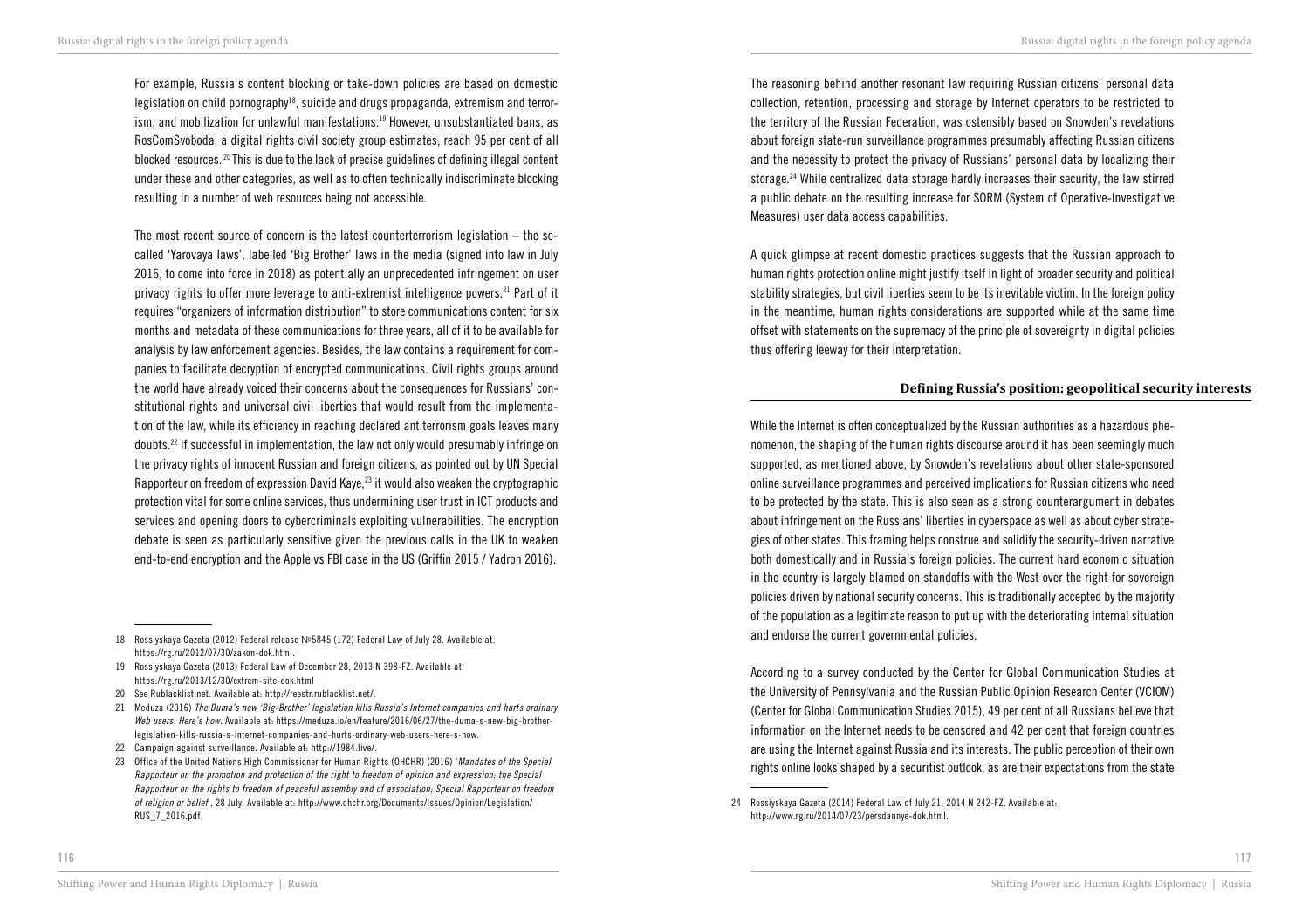**Conclusion**

authorities in protecting these rights. As long as these expectations are met, this provides for a stable social-political system desired both by the people and their leadership, and demands for more liberties come as a minority voice.

Sustainable so far, this somewhat asymmetrical trust agreement also justifies many restrictive measures adopted in the recent years as described above.25 Maintaining the overall control over the national 'information space' thus underlies both domestic and foreign policy. The resulting so-called 'information warfare' in the ICT-enhanced public sphere is a tough entrenched battle, and its success is reliant on the trust credit that the leadership has. In Russia's case it is impressively strong but not limitless, and therefore efforts are taken to sustain and foster the current level of control (Trenin 2016). According to Russian Investigative Committee Chair Alexander Bastrykin, it is time to go as far as to establish an information shield against disinformation and opinion manipulation from.26 At the technological level this is intended to be achieved *inter alia* with the so-called 'IT sovereignty', seen as an important political but also long-term economic and societal  $g$ oal. $27$ 

The same principles of state sovereignty and non-interference into the national information space from outside are at the core of Russia's negotiating stance in the context of international information/cyber security discussions and formats, like the above-mentioned SCO, BRICS, as well as in the UN Group of Governmental Experts on norms of state behaviour in cyberspace, and in the OSCE on confidence-building measures to avoid conflict in cyberspace (Kulikova 2016/2015). They underlie the discussions on human rights protection online or offline on international platforms, as online space reflects the primary role of state sovereignty offline. Therefore, attempts from abroad to share best human rights protection practices and work with the local civil society and academia on the promotion of the human rights approach to policy–making, are likely to be taken as attempts to interfere with internal affairs and to influence the social-political status quo. At the same time, human rights considerations will continue to be endorsed as long as they strengthen Russia's stance.

Looking ahead, it seems safe to suggest that the national security-driven discourse will continue to shape Russia's foreign policies regarding human rights in the digital age. Internally, human rights such as the right to privacy, freedom of expression and assembly will continue to be traded in when needed for the purposes of ensuring security and stability within the country and the region. Internationally, the Russian approach has been consistent in stating the importance of protecting human rights in the context of developing national and supranational cybersecurity strategies. At the same time, Russia places much emphasis on strengthening the role of governments as guarantors of their citizens' rights, and therefore of multilateral bodies in Internet governance and the use of ICTs. Its sovereigntist line, based on the paramount role of political independence and predominance of state integrity, often trumps individual human rights considerations. In the meantime, the areas with best potential for engaging with Russia on human rights online policy appear to be in the field of concerted international efforts to prevent child abuse online; to work on joint cybercrime and antiterrorist measures while striking the balance to preserve user privacy, freedom of speech and access to content; and to develop guidelines both for states and the private sector on promoting responsible policies in ICT's supply chain. International human rights advocates must thereby reckon with a strong narrative which frames attempts from abroad to promote human rights online as attempts to interfere with Russian affairs, undermining Russia's legitimate role as the sovereign ruler over its cyberspace and protector of the people's interests.

<sup>25</sup> In August 2016, Russians' real income shrunk by 8,6 per cent on average, a minimum since 2008, See RBC. *The rate of decline in real incomes of Russians peaked seven years*. Available at: http://www.rbc.ru/ society/19/09/2016/57dfeb1b9a79471bdb6db29f.

<sup>26</sup> *Kommersant* (2016) 'It is time to put an effective barrier to information war.' Available at: http://kommersant.ru/doc/2961578.

<sup>27</sup> The Yarovaya laws look hard to implement in the absence of the necessary IT equipment domestically. See Vedemosti (2016) *Putin instructed to organize in Russia equipment for the implementation of the Yarovaya Law*. Available at: https://www.vedomosti.ru/technology/articles/2016/07/15/649300-vladimirputin-poruchil-organizovat-proizvodstvo-oborudovaniya-dlya-ispolneniya-zakona-yarovoi.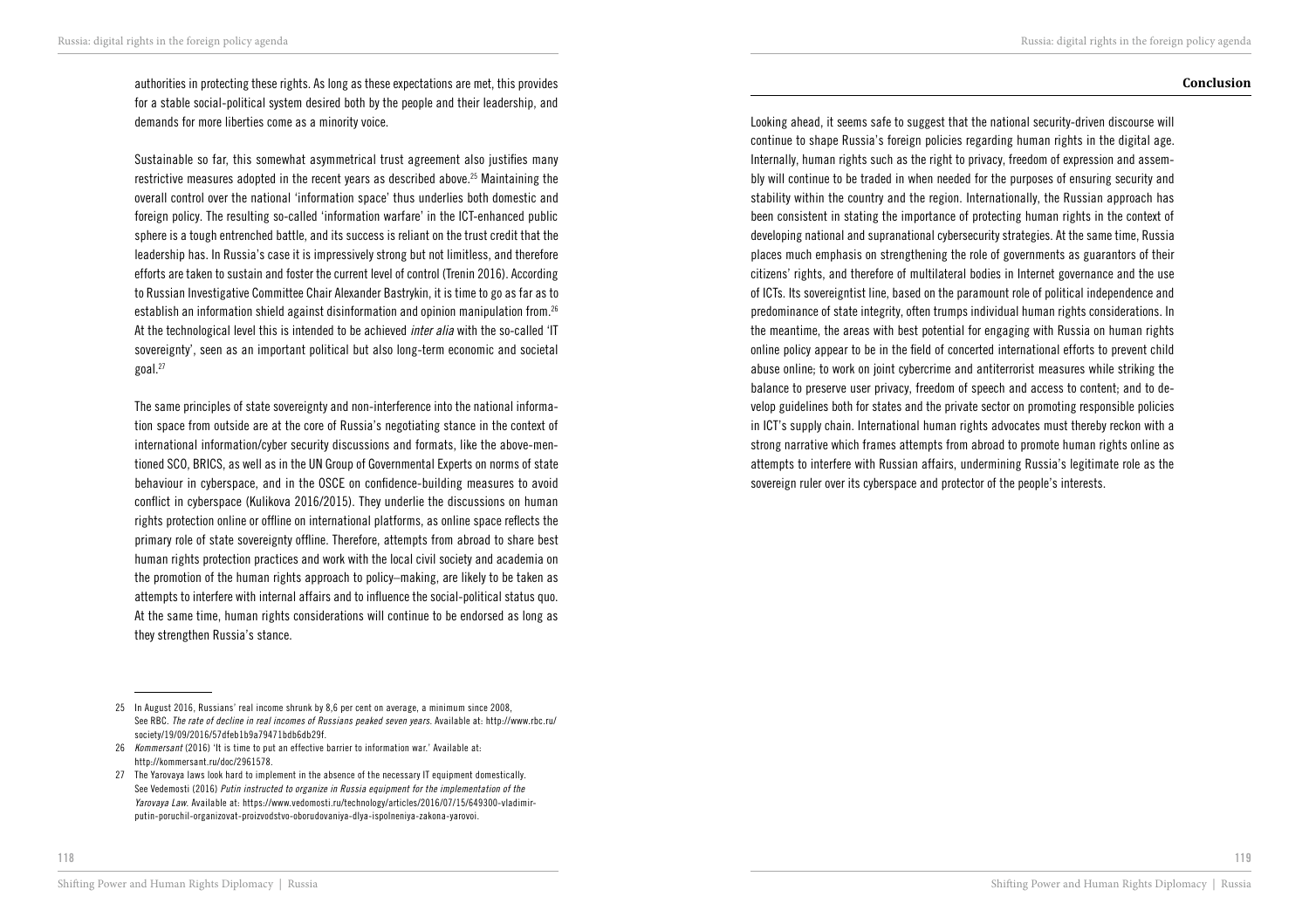*Derek Averre and Lance Davies* <sup>1</sup>

**Russia, the R2P and human rights: ensuring responsible protection**

Russia's position on R2P is aimed at strengthening its international and regional influence and affirming its legitimacy in a global order underpinned by the principle of sover*eign equality. However, it has been increasingly accompanied by values-based narratives – including on human rights – which challenge Western liberalism and may inhibit a more constructive approach to responsible protection.*

#### **Introduction**

Recent events have generated a colossal amount of scholarly and policy commentary on the concept and practice of the Responsibility to Protect (R2P) – how the international community protects populations from atrocity crimes responsibly and safeguards humanitarian conditions effectively (as outlined in the following section). Russia's approach, particularly in the Syria conflict, has been controversial. Moscow has been widely perceived as obstructing the protection of the Syrian population by vetoing UN Security Council (UNSC) resolutions designed to curb the efforts of the Bashar al-Assad regime to crush the opposition – and indeed of contributing to the killing of civilians and disregard for basic human rights through its military support for Assad since autumn 2015.

What is often overlooked is that Russia's position on R2P is largely similar to that of other emerging powers such as China, India and Brazil. While most (though not all) Western scholars and experts agree that R2P has become an established norm (see Gallagher & Ralph 2015: 3), Russia and many non-Western states are suspicious about the potential for its abuse by some of the established liberal democracies, as highlighted by the NATO-led intervention in Libya in 2011. Several factors are at play here. Historical identities and domestic politics incline the emerging powers to accentuate cultural and civilizational specificities when assessing intra-state conflicts and human rights policies. The exigencies of regional security dynamics, particularly where issues of sovereignty and self-determination collide, may influence their views. Finally, global power shifts prompt them to reassess norms and try to negotiate an international order that reflects

<sup>1</sup> This paper is an abridged and adapted version of Averre & Davies (2015).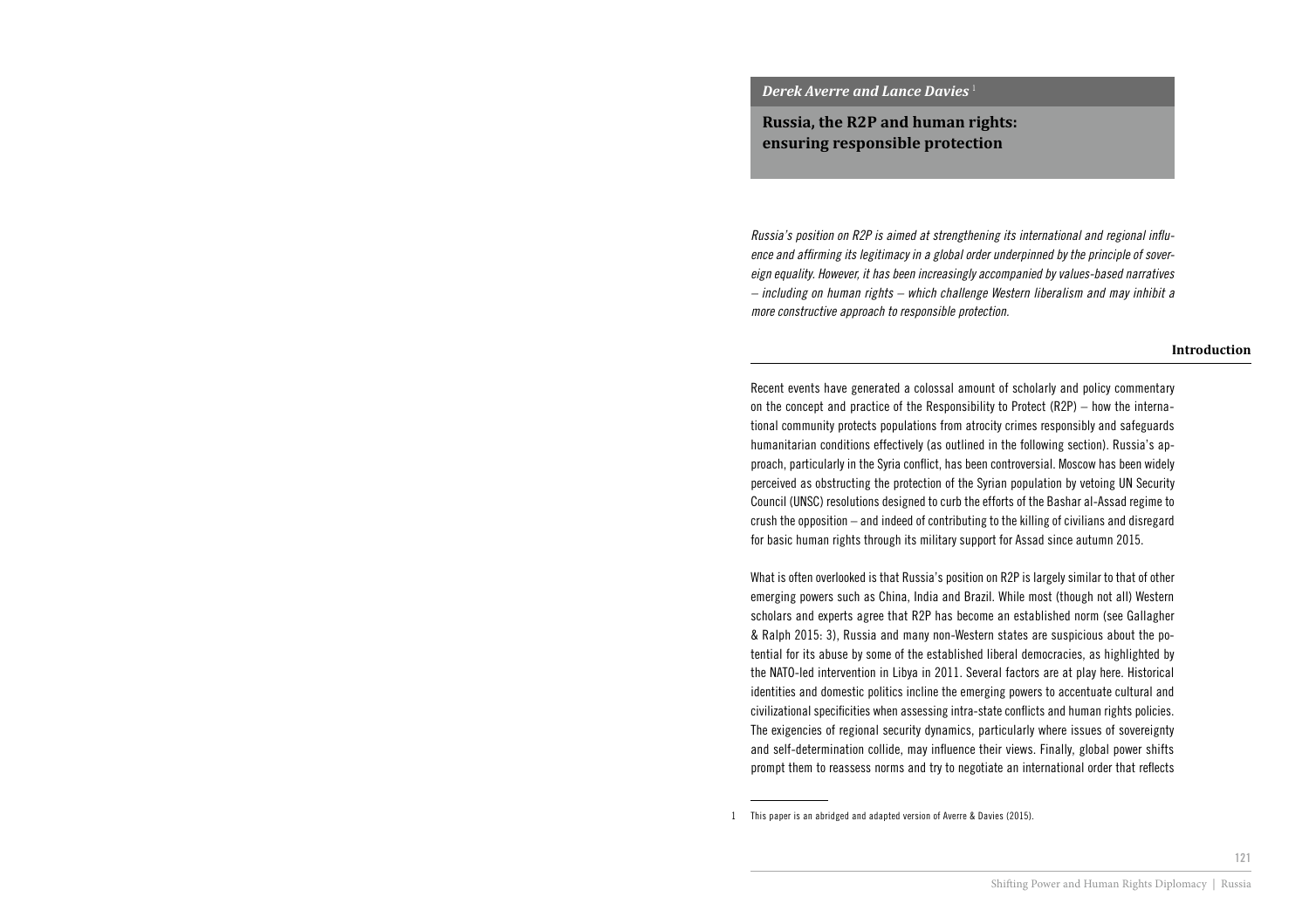their enhanced status. As Justin Morris (2013: 1278) argues, "the boldness of the stance adopted by R2P-sceptics such as Russia and China may ultimately come to owe as much to the dynamics of global power distribution as to specific normative bearings".

### **R2P as a global norm**

The atrocities perpetrated in the Balkans and African conflicts in the 1990s, and debates over the legality of NATO's intervention – which took place without a UNSC resolution – in the Federal Republic of Yugoslavia (FYR) to protect the Kosovar population, led to the keynote 2001 report by the Canadian International Commission on Intervention and State Sovereignty (ICISS). The report asserted that states have internal responsibility towards their own peoples and external responsibility to react as members of the international community in cases of serious human rights abuses (ICISS 2001, VII-VIII; see also Evans & Sahnoun 2002). The ICISS sought to close the gap between the established and emerging states by shifting the emphasis away from the liberal discourse of intervention, which tended to pit the human rights of individuals against the sovereign rights of states (Chandler 2012: 219), and elaborating key principles for responsible protection on which the major powers could find consensus. The principles were just cause, where intervention may be warranted if large scale loss of life results from deliberate state action or neglect; the precautionary principles of right intention, last resort, proportional means and reasonable prospects; and right authority, namely the UNSC. States in favour of intervention should formally request the UNSC's authorization and the permanent five (P5) members should agree not to apply their veto power if their vital state interests are not involved or obstruct resolutions authorizing intervention with majority support (Breau 2006: 433-5).

The 2005 World Summit Outcome (WSO) document adopted a narrower reading than the ICISS by affirming the responsibility to protect civilians from four 'crimes': genocide, war crimes, ethnic cleansing and crimes against humanity (sections 138, 139).<sup>2</sup> The 2009 UN report Implementing the Responsibility to Protect (UNGA 2009) subsequently reaffirmed the emphasis on states' responsibility to protect populations rather than the right of humanitarian intervention as such. The report recognized three 'pillars': first, the enduring responsibility of the State to protect its populations from the four 'crimes' referred to in the WSO document; second, the international community's responsibility to support states to meet the demands of the first pillar; and third, the responsibility of member states to respond collectively when a state is failing to provide protection, which may include coercive measures under chapter VII. R2P was thus made distinct from coercive intervention:

it is aimed at strengthening rather than undermining sovereignty and preventing serious human rights abuses through diplomatic and non-military measures (Evans 2012). The UNSC retains its primacy as the sole body authorized to sanction military action. A majority of member states also rejected the ICISS recommendation to include criteria for decision-making about the use of coercive intervention unless mandated by the UNSC under a chapter VII response (Breau 2006: 438; Murray & Hehir 2012: 391-2).

R2P thus constitutes an important norm – that a state's sovereignty is contingent on observing a responsibility to protect its population – with important practical implications for the international community's approach to dealing with the most serious abuses of populations. However, it does not create any legal obligations for states to intervene and leaves open the question of the particularistic interests of states acting within the UN-centred international system and their perception of what constitutes fundamental human rights.

#### **Russian views on R2P, intervention and human rights**

Russia's attitude towards R2P has been shaped by a series of Western-led interventions, starting with NATO's intervention in the FYR and closely followed by the US invasion of Iraq, which caused deep divisions in the international community. In Russia's eyes, the NATO-led campaign in Libya – initially aimed at pre-empting attacks by Gaddafi forces on sections of the population – went beyond the protection of civilians, distorting the mandate obtained under UNSC resolution 1973 (on which Russia abstained but did not veto) to secure a no-fly zone.<sup>3</sup> Moscow had in fact voiced support for protecting the Libyan population (Churkin 2011), accepting that Gaddafi had lost legitimacy and that the Libyan National Transitional Council could take over. However, after Gaddafi's overthrow the NATO operation was interpreted as an elaborate cover for regime change, perceived by Moscow as illegitimate (Zhukova 2011; see also Evans 2012). The consensus reached with other UN member states over responsible protection was thus outweighed by Russia's concerns about whether and when it should serve to prompt military intervention. Russian Foreign Minister Sergei Lavrov declared that Libya was the culmination of consistent attempts by some Western states to undermine the fundamental principles of contemporary international law (Lavrov 2013a).

The Libya intervention has in turn had a direct impact on Russia's approach to the Syria conflict. Russia has supported the Assad regime and repeatedly vetoed draft UNSC resolutions which would impose sanctions and potentially lead to external interference on the

<sup>2</sup> United Nations General Assembly (UNGA, 2005) '*2005 World Summit Outcome*', UNGA document A/Res/60/1, 24 October. Available at https://documents-dds-ny.un.org/doc/UNDOC/GEN/N05/487/60/PDF/N0548760. pdf?OpenElement

<sup>3</sup> United Nations Security Council (UNSC) (2011) '*Resolution 1973*', UN document S/RES/1973, 17 March. Available at http://www.nato.int/nato\_static/assets/pdf/pdf\_2011\_03/20110927\_110311-UNSCR-1973.pdf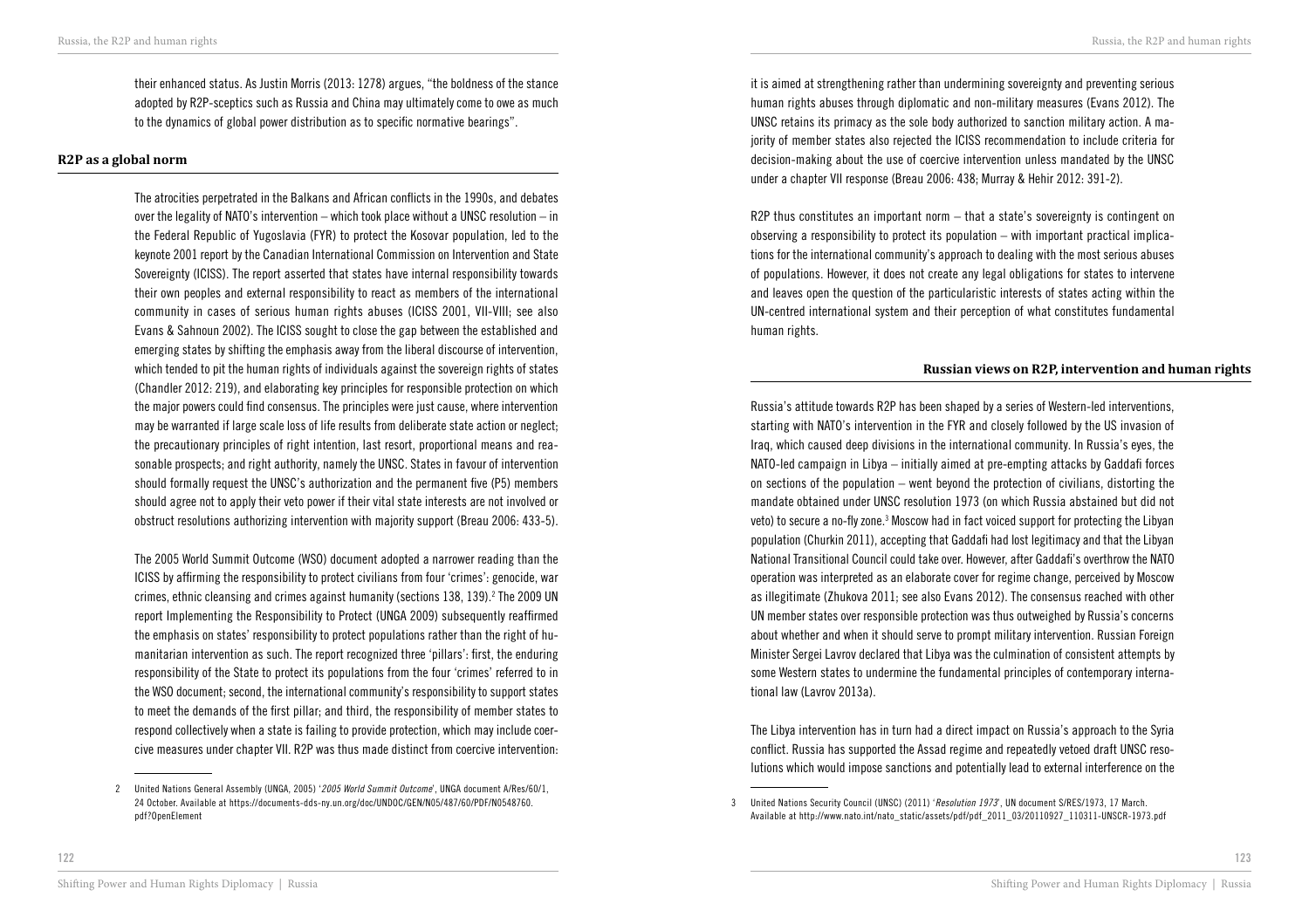Libya model, in favour of a negotiated transition sponsored by the UN and the League of Arab States. Moscow has repudiated Western claims that the Syrian opposition groups constitute a coherent force capable of taking over from Assad and argued that the "legal authorities of Syria are still supported by a significant part of society who not without foundation fear anarchy, collapse of law and ethnic cleansing" (Pankin 2013). It has also warned that regime change would bring about the disintegration of Syria as a sovereign, independent, multi-confessional and multi-ethnic state (Lavrov 2013c) and rejected Western representations of the Arab spring as a struggle for democracy against dictatorship, arguing that this oversimplifies the political, ethnic and confessional complexity of the region.

While supporting the concept of R2P, Moscow calls for strict adherence to the 2005 WSO document reading: it is the state's own responsibility to protect their populations from the 'four crimes' with international support (ICRtoP 2014). Russian arguments focus on pillar 1) emphasizing that the principle of sovereignty as responsibility strengthens rather than weakens the state by ensuring the stability of legitimate government, thereby facilitating humanitarian conditions – and pillar 2) whereby international efforts should be directed towards a prevention strategy aimed at eradicating root causes of conflicts. However, prevention should not, in Russian eyes, entail the promotion of democracy but rather should facilitate grass-roots peacebuilding measures conducive to local needs and realities.4 Russian statements in the UN General Assembly debates have made clear that "the key to success of any international assistance is greater consideration of national ownership" (ICRtoP 2014).

The third pillar has caused most disagreement and heightened tensions between the established and emerging powers. Russia's approach reflects a particular understanding of the relationship between statist and humanitarian norms, with a powerful narrative registering concerns over the humanitarian casualties that may stem from the violent overthrow of the incumbent regime: it is the legality of the means, rather than the humanitarian principle itself, over which Moscow has raised grave reservations. Lavrov has repeatedly warned against the politicized nature of selective unilateral intervention and harked back to the rejection by UN member states of calls for R2P to include explicit criteria to guide decision-making on when to intervene (Lavrov 2013b). President Putin himself has stated that using force only within existing legal norms "represents the *absolute* value" (Putin 2013), one widely accepted as a basic principle in interstate relations.

Russian experts interpret customary law, such as the Universal Declaration of Human Rights, as "containing only moral-political commitments" of UN member states, while "attempts to interpret these political norms as equivalent to international legal norms, or even having priority over them, are not justified from a legal point of view and do not meet Russia's interests" (Khlestov 2003). Legitimacy thus derives less from ethical considerations than from the legal rules-based constitutional order enshrined in the UN. The original purpose of creating the  $UN - "to$  prevent another major war among great powers – not to create a humanitarian utopia"<sup>5</sup> – remains paramount for the Russian political establishment. As one authority on R2P, Aidan Hehir, has argued, the "'legalised hegemony'" enshrined in the veto powers of the P5 remains central to the UN, which functions only if it "'work[s] with, rather than in opposition to, the realities of power'" (Hehir 2013: 151-2).

## **Russia's normative challenge to Western liberalism**

Russia's position over R2P has been described as typical of "self-interested spoiling by illiberal governments who reflect neither the wishes of their own citizens or world opinion" (Murray & Hehir 2012: 401). However, Moscow's policy in the past has not been uniformly obstructive. In the 1990s it supported interventions with a humanitarian remit through peacekeeping, the delivery of aid and protection of citizens; even after the Kosovo crisis, it was willing to engage with the post-conflict peace effort on the ground and contribute to the development of an agreed legal interpretation of humanitarian crises. It has supported UN missions in some African states where humanitarian abuses have occurred (though it has opposed others; see Allison 2013: 61 & ff). Russia did not question whether it was legitimate for the UN Security Council to become involved in Syria in spite of the fact that the conflict there was a largely domestic affair (Bellamy 2015: 168).

However, Russia's defence of sovereignty increasingly reflects concerns about the challenge posed by the 'transformative agenda' of liberalism to the legitimacy of states within Russia's own neighbourhood (see Allison 2013: 14, 16, 110). This is evident in the current Ukraine conflict, which started as a popular revolt against Viktor Yanukovich's corrupt and nontransparent regime and culminated in his overthrow and the installation of a liberal, pro-Western government. This challenge impacts on Russia's approach to R2P. The onus on the state to protect responsibly is interpreted by Russia as privileging 'regime stability', as shown by its support for governments in the largely authoritarian Eurasian space. The systemic change that Western intervention threatens to bring about has led Russia to believe that its regional interests are being undermined. Legitimate

See Zhukova (2011). This idea is reflected in UN documents. Paragraph 13 of Implementing the Responsibility to Protect (2009) recommends that UN member states "move from identity-based politics to the effective management, even encouragement, of diversity through the principle of non-discrimination and the equal enjoyment of rights" (emphasis added). The World Summit Outcome document (2005, section 135) states that "while democracies share common features, *there is no single model of democracy…* [we] reaffirm the necessity of the respect for sovereignty and the right of self-determination" (emphasis added).

<sup>5</sup> Plesch cited in Murray & Hehir (2012: 393). In a recent UNSC debate Lavrov (2015) cited Dag Hammarskjöld: "The United Nations was not created in order to bring us to heaven, but in order to save us from hell".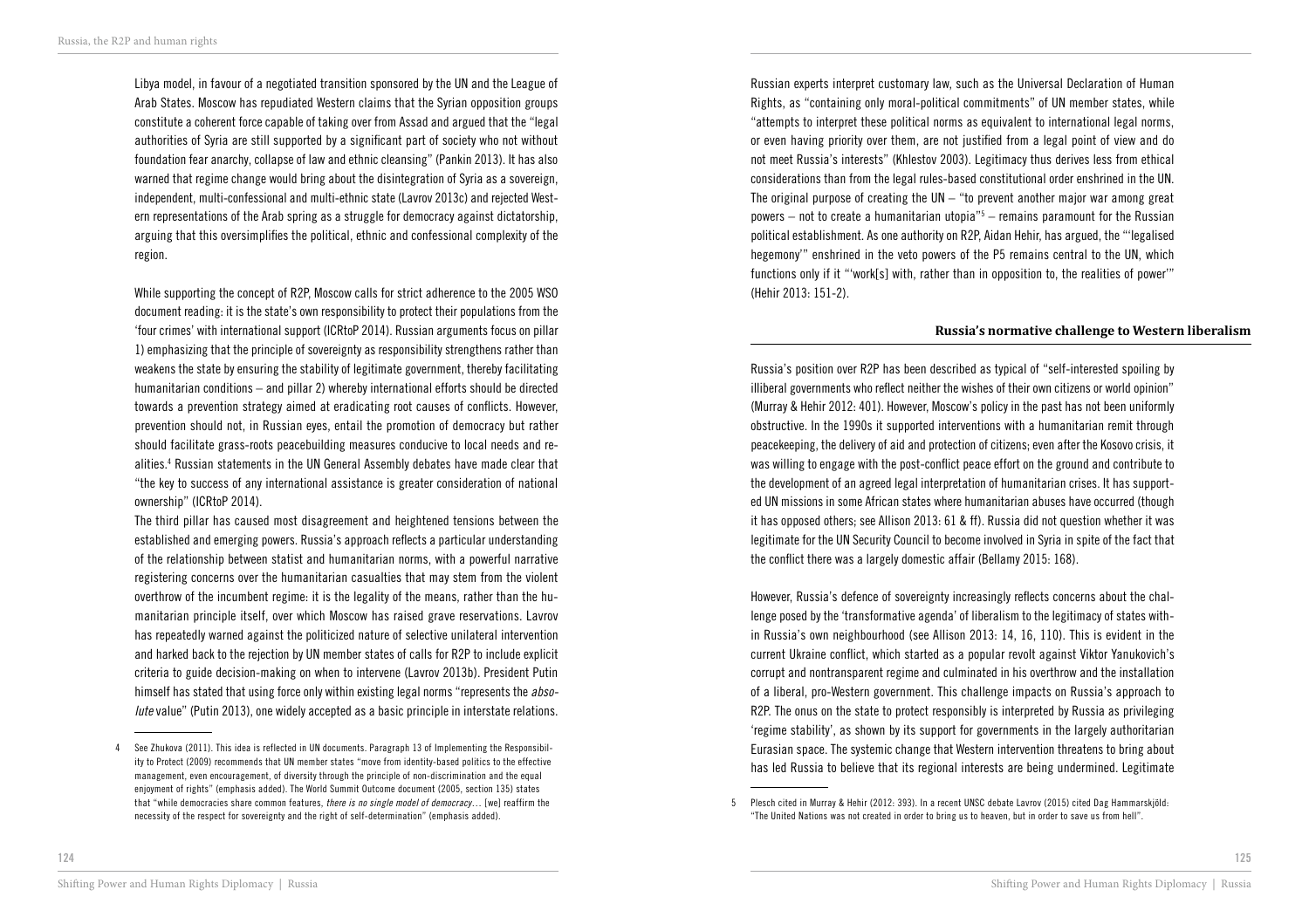Russian arguments – and those of other emerging powers – about the danger of R2P escalating into coercive intervention have thus become linked with 'realist' geopolitical narratives.

This increasingly normative challenge to the human rights-based intervention inspired by Western liberalism comes at a time when the perceived decline in the power of liberal states is impacting on the political sustainability of the humanitarian movement (see Ralph 2015: 4). A recent Russian official statement is explicit:

*"In contrast with Western states, who position [the UN Council of Human Rights] as*  a kind of "rescue team" to react effectively to violations of human rights in conflict *conditions and crisis situation, we see its role as assisting the development of constructive and maximally depoliticised inter-state dialogue on key thematic issues of the human rights agenda… Forcing a unilateral interpretation of human rights norms, dishonest use of human rights for political aims, and attempts to undermine the basic principles of international law on the pretext of guaranteeing human rights are unacceptable. We continue to proceed from the assumption that the state bears fundamental responsibility for the observance of human rights on its territory… the use of arguments about human rights violations as a motive for interference in internal affairs or for applying the concept of "responsibility to protect" is unacceptable (Ministry of Foreign Affairs of the Russian Federation 2016)."*

The liberal notion that the main threat to individual human rights comes from the irresponsible actions of states is thus contested by Russia's political elite. In a speech at the UN Council for Human Rights Lavrov (2014b) has argued that:

*"For joint efforts to promote and defend human rights to be effective, they should be implemented in strict compliance with generally recognised norms and principles of international law… no country or group of countries have exclusive authority to unilaterally create a new "code of conduct" which is not based on a universal framework. The imposing of personal interpretations of human rights standards can only*  aggravate intercultural and intersectarian disagreements, risk provoking a conflict *between civilisations and disrupt the efforts to create a sustainable system of global development."*

For Russia, legitimacy rests on traditional moral and spiritual values safeguarded by the state, which are under threat from liberal ideology. Replacing international law with a hierarchical system of morality based in Western interpretations of human rights would only heighten conflict over inequalities in the international order and deepen divisions

over the rules of international society.<sup>6</sup> As a leading R2P advocate has argued in relation to Asian approaches, "the norm of non-intervention remains a *moral imperative*, not simply a legal inconvenience to be discarded at the whim and will of the West" (Thakur 2001: 34). Put simply, differences with the West are due not simply to obstructionism by the emerging powers – which do engage in various ways with the R2P norm – but to the disregard of their legitimate concerns by the liberal democracies.

Libya and Syria have highlighted these diverging understandings of responsible protection as Russia, China, India, Brazil and other emerging powers pursue their global order preferences. Although these states differ in terms of foreign policy, domestic political order and attitude to human rights, their positions on R2P reflect some fundamental similarities. Like Russia, they maintain a very cautious approach to coercive intervention, which should be used a last resort, and emphasise prevention and the need to strengthen the sovereignty of the state, as well as the exclusive authority of the UN in decision-making within a multilateral order based on sovereign equality. Brazil has engaged robustly with R2P since the WSO 2005 document but is still driven by traditional arguments over strengthening the UNSC and sovereign equality. Chinese officials and experts, while voicing differing opinions over R2P and the extent to which human rights abuses can be seen as a threat to international peace and security, also support the primary authority of the UNSC to authorize the protection of citizens and the notion that the use of force should be a last resort. India has seen a lively domestic debate but  $-$  particularly since the Libya episode – has been sceptical and cautious about R2P and has retreated towards the sovereignty norm.<sup>7</sup>

### **Sovereign equality – but also sovereign responsibility**

The trend towards global human rights, though constrained by the pluralist international political order, does influence the practices of the emerging powers, however. In demonstrating their influence in shaping global norms, they must be seen to be fulfilling their special responsibilities and engage with evolving universal norms such as R2P to promote global public goods (see Gallagher & Ralph 2015; Foot 2014). Indeed, their

<sup>6</sup> Hurrell (2003: 29-30) notes that, while there is greater support for the idea that international society should promote justice and human rights, "peoples, nations, and communities have an identity and seek the protective and expressive power of the state to further that identity. If state sovereignty provides the basic institutional framework, it is self-determination – most commonly national but often shading into cultural and religious – that has come ever more to provide the political power and the moral meaning to the idea of living in a world of states and an international society".

It is beyond the scope of this paper to examine in detail the approaches of the emerging powers, but see Bellamy 2015; Foot 2014; Bloomfield 2015; Arantes 2014; Virk 2015; Stuenkel & Tourinho 2014; Liu & Zhang 2014; Jaganathan & Kurtz 2014.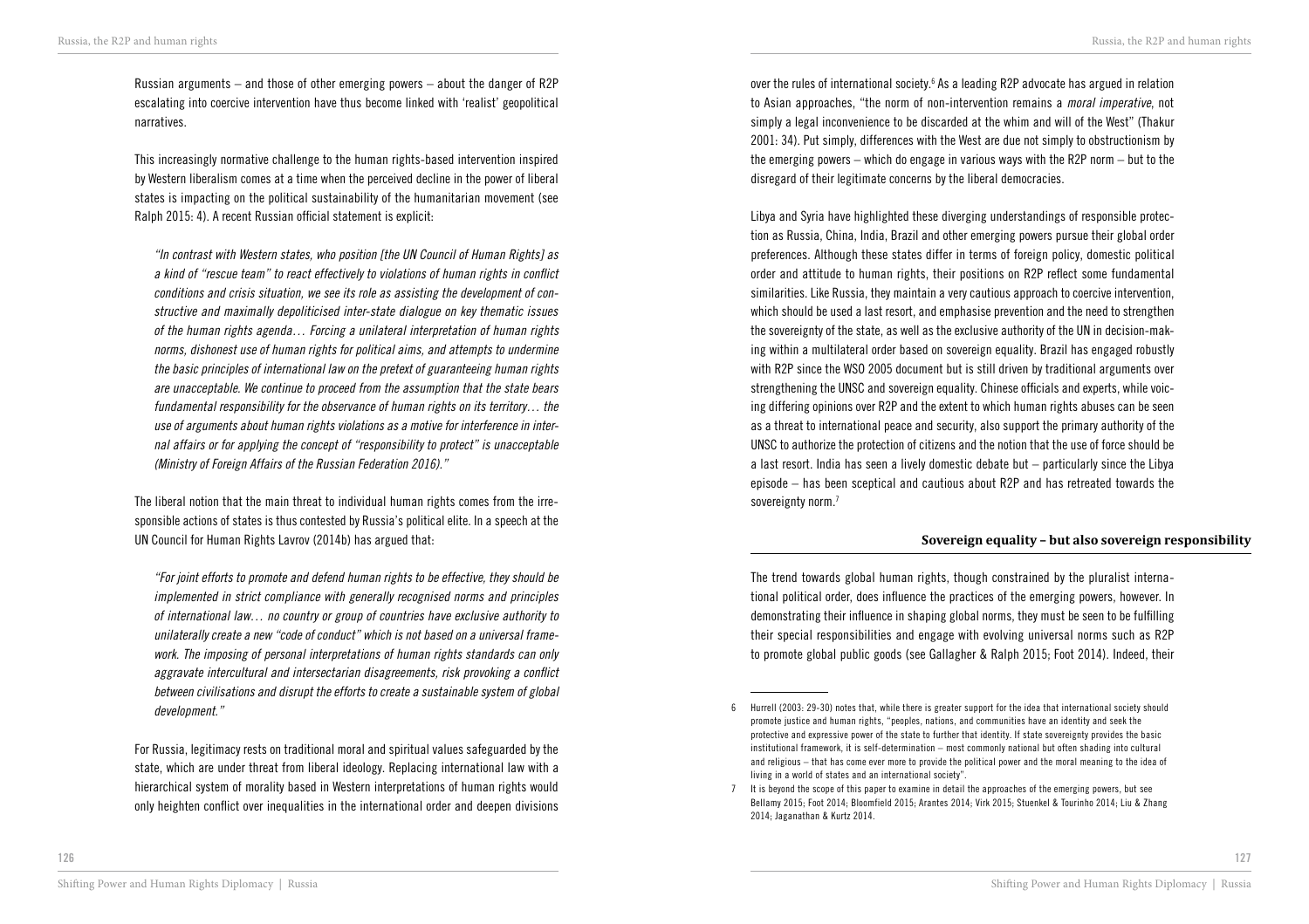**Conclusion**

contribution to developing instruments at the disposal of the international community in terms of prevention and post-conflict peace-building, and the mechanisms of accountability for authorising coercive intervention in cases of gross violations of human rights  $-$  as raised in the Responsibility while Protecting concept put forward by Brazil $^{\rm 8}$  and that of Responsible Protection articulated by the Chinese scholar Ruan Zongze (see Bellamy 2015: 180) – will be crucial.

The principle of sovereign equality within a pluralist world order is a constant theme in Russian foreign policy narratives. Russia's Ambassador to the UN has cautioned against breaching the "democratic functioning principle [of the UN] – the sovereign equality of all states without dividing them into leaders and led" (Churkin 2015). The 2013 verison of Russia's Foreign Policy Concept warns that "it is inadmissible that, under the pretext of realizing the concept of 'responsibility to protect', military interventions and other forms of external interference are carried out which undermine the foundations of international law based on the principle of sovereign equality of states" (The Ministry of Foreign Affairs of the Russian Federation 2013).9

The tension between the universal human rights imperative of ending mass atrocities and the realities of historically-rooted national attitudes to intervention is one that Russia struggles to come to terms with. Despite its rhetorical engagement with R2P, Moscow is often perceived in the West as blocking constructive ideas and effective diplomatic mediation to mitigate humanitarian abuses. It has refused to rein in its veto power in the UNSC over Syria and has not put sufficient pressure on the Assad regime to exercise responsible protection, allowing Assad to exacerbate the crisis and resist the establishment of legitimate inclusive governance. As discussed above, it tries to separate human rights from the debate over R2P, including at the UN. Russia's readiness to contribute to the future of human rights protection is likely to be contingent on improvements in political relations with the Western liberal democracies – which at the time of writing appear a distant prospect.

Russia's position over R2P, rooted in the WSO document and situated within an international legal framework that privileges the sovereign equality of states, accords with the consensus among the emerging powers. Responsible protection must be achieved by states themselves, albeit with international assistance; international involvement should be in tune with local conditions (see Bellamy 2015: 181). The second pillar of prevention should constitute the basis for action, rather than recourse to coercive intervention under the third pillar, which must be implemented solely through the UNSC, exercise proportionality and be used a last resort. Russia's approach does not exclude humanitarian considerations but rests on the inviolability of national sovereignty as the fundamental basis of international order; human rights norms, as understood in and promoted by the West, do not constitute a central element of its foreign policy. In dealing with Russia – and indeed with the other emerging powers (see Bloomfield 2015: 51) – advocacy groups will have to consider national approaches to human rights as well as to the political calculus which underpins specific R2P cases. Human rights advocates would do well to engage more closely with country and regional experts when devising strategies for states like Russia.

Russia's involvement in Syria, together with its use of force in Ukraine – widely perceived as illegitimate, despite Moscow's reference to the need to protect citizens – prompts three conclusions. First, the Libya and Syria conflicts appear to have raised the threshold for the implementation of effective protection against atrocity crimes. Second, Russia's normative vision of a pluralist global order challenges some of the fundamental ideas of the Western liberal community; a 'clash of values' narrative has reinforced normative divides and complicated relations with the West even further (Averre 2016). Third, Moscow is prepared to rely on power politics to respond to the neglect of its national interests by a declining West (see Thakur 2013: 62). This does not mean that Russia will refuse to engage in international debates on the relationship between human rights and sovereignty, and on the legitimacy and legality of R2P and the mechanisms to enforce it. However, interpreting the context of Russian decision-making and the international and domestic factors that shape its professed values is crucial. A "more constructive and self-critical dialogue on global peace and security governance" (Benner et al. 2015: 3) between Western countries and Russia is needed to enable effective and responsible protection in the future.

<sup>8</sup> United Nations General Assembly (UNGA) (2011) '*Annex to the letter dated 9 November 2011 from the Permanent Representative of Brazil to the United Nations addressed to the Secretary-General Responsibility while protecting: elements for the development and promotion of a concept*', UN document A/66/551-S/2011/701, 11 November. Available at: http://www.un.org/ga/search/view\_doc.asp?symbol=A/66/551

<sup>9</sup> A leading R2P scholar argues that the principle of sovereign equality has liberal roots; the notion that states are entitled to equal rights and self-government regardless of internal social and political arrangements "is firmly embedded in the United Nations Charter and in much of contemporary international law" (Welsh 2010: 427).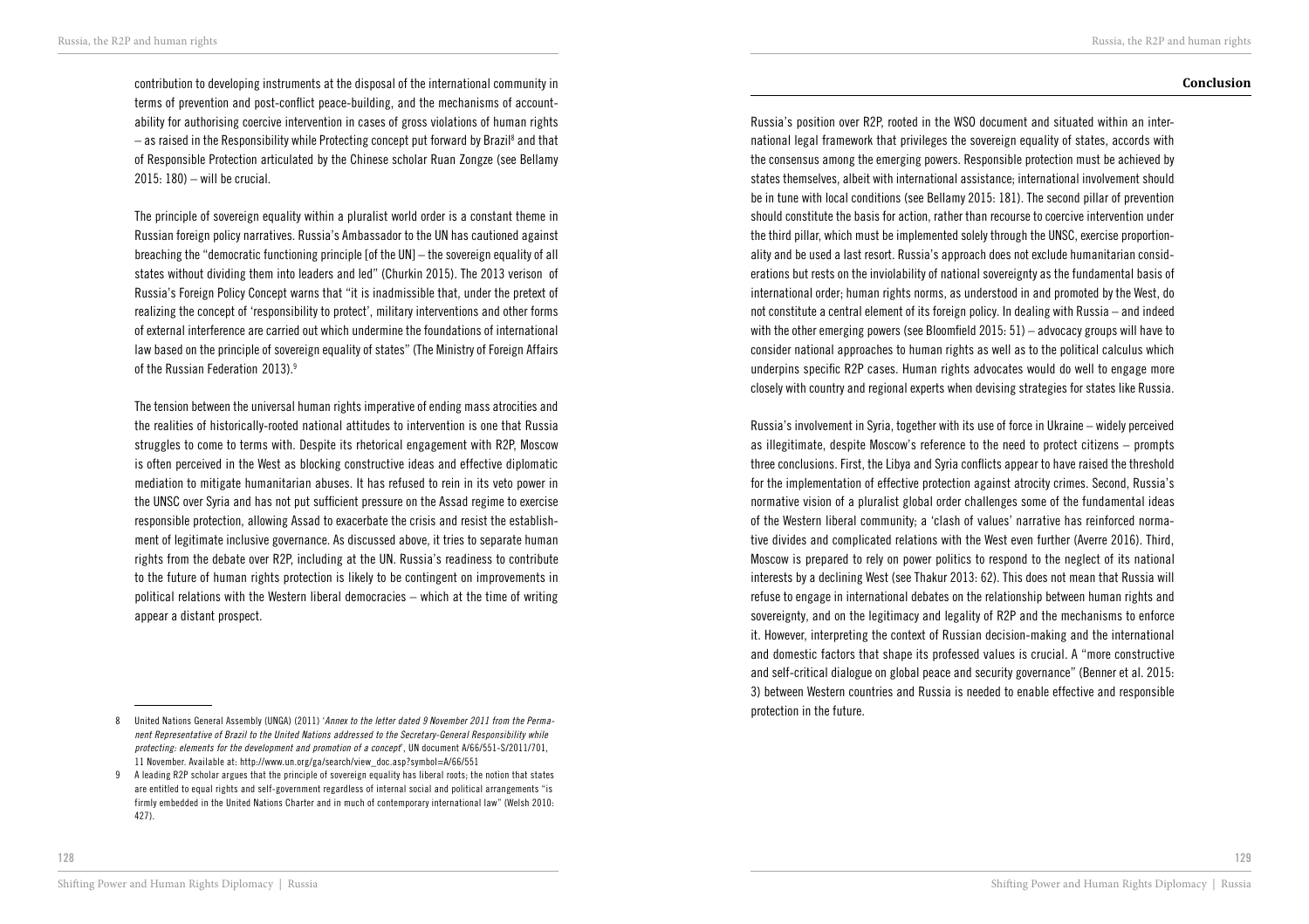**How to counter a counter-narrative?** 

*Civilizational diversity and traditional values are key concepts in sophisticated attacks on human rights by the Russian government. Russia's international counterparts ap*pear to be at a loss when faced with its growing influence, arrogance, and impudence. *Nonetheless, old style large-scale repression is hardly possible in Russia's 'imitational democracy' and the country is not seeking international isolation. This offers opportunities to support and strengthen internal voices critical of Russia's human rights record at home and abroad.*

"Who would grasp Russia with the mind? For her no yardstick was created: Her soul is of a special kind, By faith alone appreciated."

These words, written in 1866 by Russian poet and career diplomat Fyodor Tyutchev, have remained relevant through centuries. Russians themselves often use this mantra to justify the country's – and their own – uniqueness and it's exclusive status compared to other nations. And Russia's international counterparts at times cite it to demonstrate how impossible it is to understand Russia and the Russians, and to build a constructive, mutually respectful relationship.

Today, as this collection of essays clearly demonstrates, Russia again uses its claim for uniqueness to backtrack from its international obligations, counterpoise itself to the broadly defined West and challenge the whole body of principles of international human rights.

Twenty-five years after the dissolution of the Soviet Union, the hopes that Russia would become a reliable, law-respecting international counterpart, have been shattered. The return to repressive domestic policies and an aggressive, cynical foreign policy is more evident each year, and the international community at various levels appears to be at a loss, not knowing what to expect and how to address this.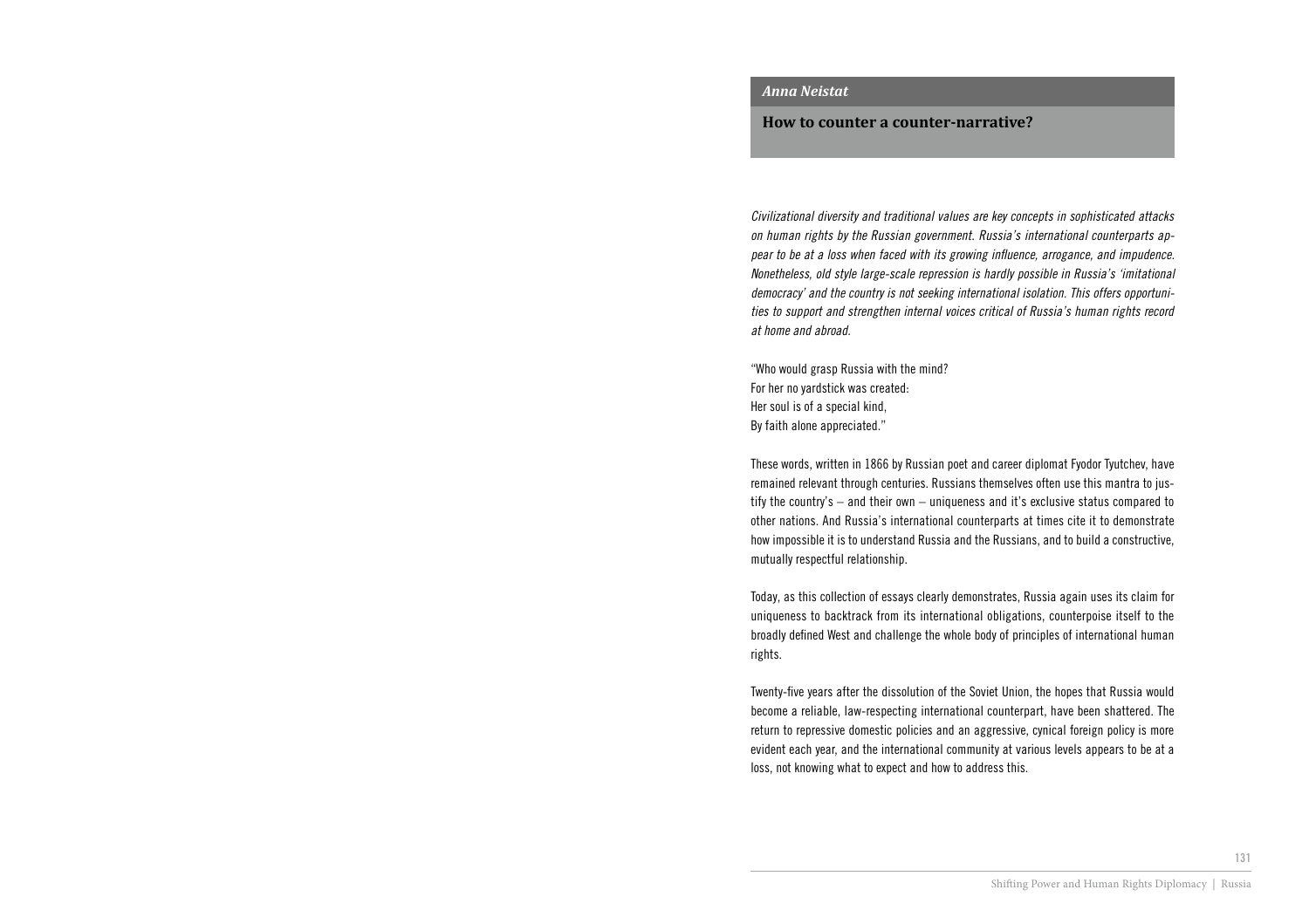As various authors note in this volume, in recent years Russia has more and more boldly presented the agenda of *civilizational diversity* and *traditional values* as a key counter-narrative to the concept of universality of human rights.

Russian authorities have gone even further than their Soviet predecessors, painting an apocalyptical picture of intercultural, civilizational conflict resulting from 'unilateral' interpretation of human rights norms and their use for 'political purposes'.

Russia has also become much more sophisticated in its attacks on human rights both at home and abroad. These attacks include using unprecedented levels of propaganda, aimed at both domestic and foreign audiences (see Suslov's essay in particular), and furthermore a number of indirect methods such as creating alternative organizations and treaties (see Cooley and Schaaf's essay), and eroding and substituting the internationally recognized human rights principles – rather than rejecting them altogether (as, among others, Fawn describes in his contribution to this volume).

Amnesty International has been working on Russia for decades, supporting political prisoners and documenting a wide range of human rights violations inside the country as well as, increasingly, in the context of Russia's role in the international arena.

There is no doubt that over the last years the situation has again been deteriorating rapidly. Domestically, freedoms of association, assembly, and expression are under constant attack.

The notorious registry of NGOs considered to be 'foreign agents' by now contains dozens of entries, requiring the NGOs concerned to put this stigmatizing label on all their publications and observe onerous reporting requirements, defiance of which entails hefty fines and criminal liability. More and more foreign organizations are labelled 'undesirable' on the grounds of posing a "threat to the country's constitutional order, defence or state security", with the immediate effect of rendering their presence, and any activity on their behalf, unlawful.

Public protests are infrequent, since permission to hold them are rarely granted, and those who defied the ban or the rules are penalized through fines and detention.

State-run or state-controlled media channels, including the ones produced for foreign audiences, like Russia Today, produce unthinkable amounts of pure propagandistic materials and twist facts mercilessly, while a few remaining independent outlets and journalists face attacks and harassment. The control over mass media has by now extended over the Internet (as also Kulikova describes in her essay on Russia's position on Internet governance and digital rights), with thousands of websites blocked by order of the state media regulator, and individuals facing criminal prosecution for online postings.

Internationally, Russia is pursuing a dual policy of aggressive and shamelessly hypocritical actions aimed at intimidating opponents and restoring its super-power status with much more nuanced and sophisticated tactics of strategic alliances with non-Western partners. It maintains its positions and influence in the key international and regional institutions while it simultaneously defies international mechanisms that are not deemed suitable. And increasingly Russia interferes – through financial investments, espionage, and hacking – in political processes in the West.

Examples of the former include the annexation of Crimea and continued support to separatists in eastern Ukraine, as well as the political and military support of president Bashar Al-Assad's forces in Syria, which has resulted in thousands of casualties, indiscriminate destruction of civilian property, and massive displacement, as well as in ongoing impunity for perpetrators due to Russia's blocking of UN Security Council's action referring Syria to the International Criminal Court.

Russia's double-faced, hypocritical foreign policy can be illustrated by Russia's growing engagement with BRICS grouping (and the creation of its own financial body, the New Development Bank) and the Shanghai Cooperation Organization, its refusal to honour its obligations before international bodies, such as the European Court of Human Rights, and recent revelations about Russia's alleged interference in elections in the United States and some European countries.

As indicated in earlier volumes of this *Shifting Power and Human Rights Diplomacy* series, and in the introduction to this volume, analysis of the voting behaviour of emerging powers in the UN Security Council on human rights issues shows that Russia, together with China, is leading an international coalition that is increasingly reluctant to use the UN to criticize the human rights records of other states (see also Ferdinand 2014). Elsewhere this group of UN member states has been dubbed the Axis of Sovereignty and it has been argued that "the Russian and Chinese vetoes are a permanent impediment to progress on human rights issues" and that "if the Russian (and Chinese) influence over the UN on human rights subjects at the UN remains unabated" the UN risks becoming even more paralysed (Gowan & Brantner 2008).

Simultaneously, Russia invested heavily in building its international image and aggressively promoting its own understanding of human rights and democracy. It has done this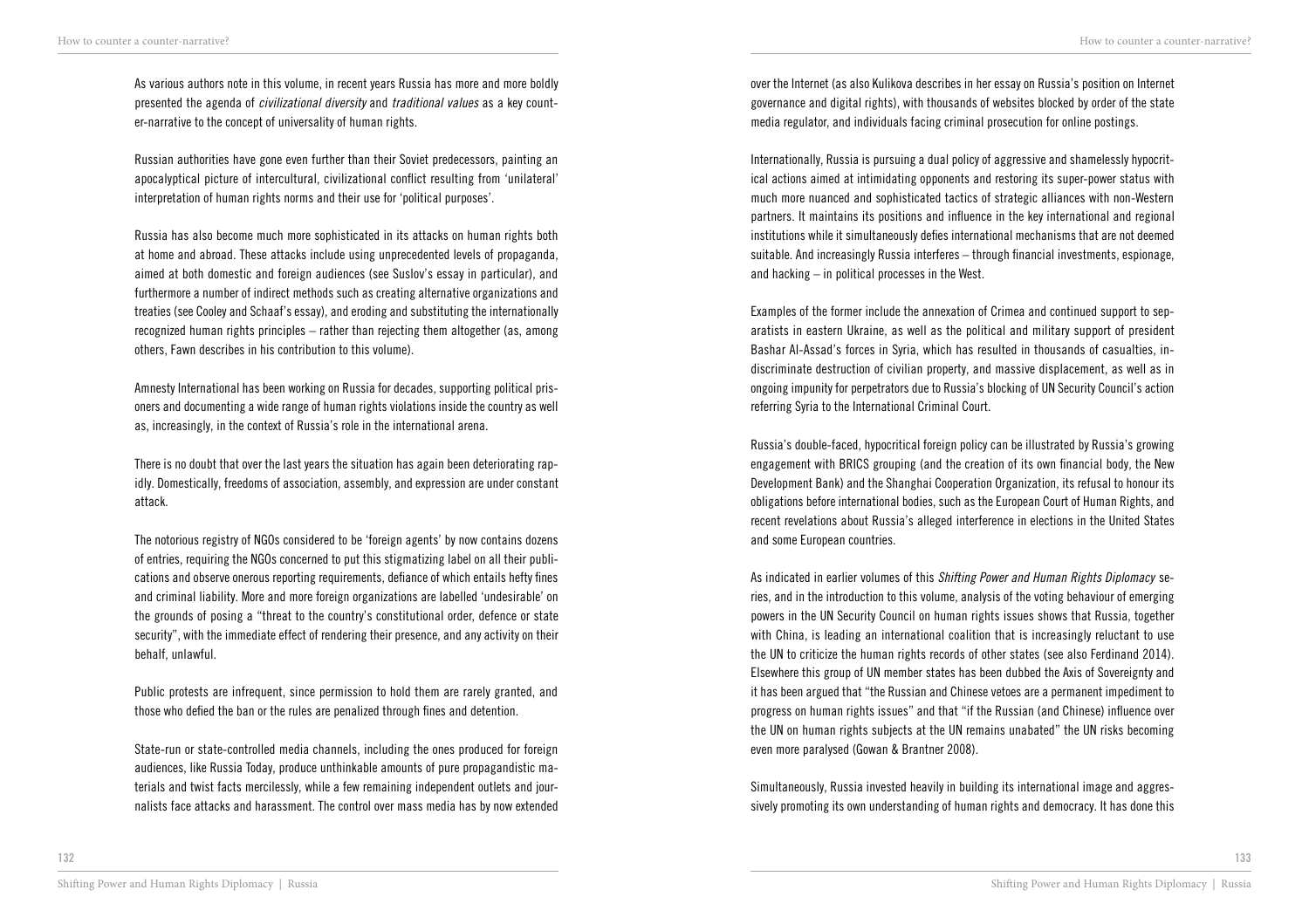through bilateral relations and new regional institutions, resulting in a spill-over effect with other states in the region – and in Europe – accepting Russia's version of democracy and even adopting similar repressive laws.

Notably, and somewhat surprisingly, Russia's key international counterparts appear to be at a loss when faced with Russia's growing influence, arrogance, and impudence. For years, they simply chose to look the other way and pretend that Russia's abusive war in Chechnya, arms supplies to rogue governments, aggressive anti-Western rhetoric and domestic crackdown were just minor bumps on the country's otherwise steady path towards democracy and rule of law.

It was not until the war with Georgia, the Magnitsky case (a Russian lawyer who died in prison after exposing high-level corruption), and annexation of Crimea that the international community started to wake up. Yet, the condemnation and even sanctions which finally followed, seemed to be too little and too late to influence Russia's behaviour at home or abroad. If anything, Western sanctions and criticism have been strategically played by the Russian leadership domestically to boost the patriotic, anti-Western moods.

Under these circumstances, devising a strategy aimed at improving the human rights situation in Russia and at minimizing its destructive influence internationally is a challenging task.

Such a strategy should be based on a twofold approach. First, it must rely on an understanding of the nature of Russia's current political and socio-economic realities, and use this understanding to develop efficient, and perhaps non-conventional, ways of engagement with the Russian public, civil society groups, and, to the extent possible, its leadership. This could involve, as many authors argue above, engaging with non-traditional actors such as the Russian Orthodox Church. And second, it must recognize that any Russia-focused human rights strategy cannot exist and be successful in isolation and needs to be developed as part of a more global, multinational, and multi-institutional human rights strategy.

To be relevant and effective in our work in and on Russia, human rights organizations need to acknowledge that what we see there is a fairly new political phenomenon. Russia is not, as some are trying to claim, on the way to becoming a neo-fascist, totalitarian dictatorship, nor is it on the way back to its Soviet empire days. Instead, nowadays, Russia is a classic example of what political scientists have labelled a *hybrid* regime, a 'non-liberal', 'imitational democracy', or an 'electoral authoritarianism'.

In such regimes, democratic institutions are decorative, rather than real. Elections are held, but their outcome is irrelevant since the same people remain in power. There are various mass media channels, but most of them report the same, state-generated or controlled message. Civil society organizations are allowed to exist, but unable to operate due to severe administrative restrictions (or, as Demidov and Belokurova illustrate in their essay, government-run NGOs are being set up as soft power tools of the government). And political opposition is not banned, but is too weak and passive to play a prominent role.

Such regimes are very different from totalitarian dictatorships because they rely on a passive rather than an active position of the population (as famous Russian political scientist Ekaterina Shulman shows in one of her recent articles<sup>1</sup>). While the authorities enjoy overwhelming support, confirmed through elections and opinion polls, this support is passive.

This has several implications. Firstly, large-scale repressions, typical for totalitarian regimes, are hardly possible since they require active participation of a significant part of the population. Secondly, authorities are particularly concerned about the active minority (which includes independent journalists, human rights activists, bloggers, and other civil society actors) which it sees as a threat – this explains dozens of repressive laws which in theory a government with such overwhelming popular support should not need. Thirdly, and most importantly, it also means that opportunities exist to support this active minority and to find ways to sway at least some of the passive majority into a more active position.

Amnesty International's Russia strategy is heavily focused on helping Russian NGOs to develop, strengthen and disseminate positive messages, and on promoting an understanding of the value and contribution of these organizations and human rights defenders for the well-being of Russian citizens, Russian society and the state. And, at the same time, on convincing the authorities that maintaining space for civil society and human rights defenders is crucial for Russia's international image and its inclusion as an equal counterpart in international fora. As Demidov and Belokurova argue, such engagement should not be limited to traditional, long-standing partners, but should involve starting a dialogue with other civil society groups, including the government-controlled ones.

The strategy also involves developing a narrative and focusing on issues that would resonate with the majority of Russians – such as the right to health, or abuses in the judicial system. It involves, in other words, demonstrating in practical terms that international human rights norms that Russia has signed up to are there to protect the citizens themselves rather than to undermine Russia's credibility in the international arena. As

<sup>1</sup> Shulman, E. (2014) 'Kingdom of Political Imitation', *Vedomosti*, August 15. Available at: http://www.vedomosti.ru/opinion/articles/2014/08/15/carstvo-imitacii.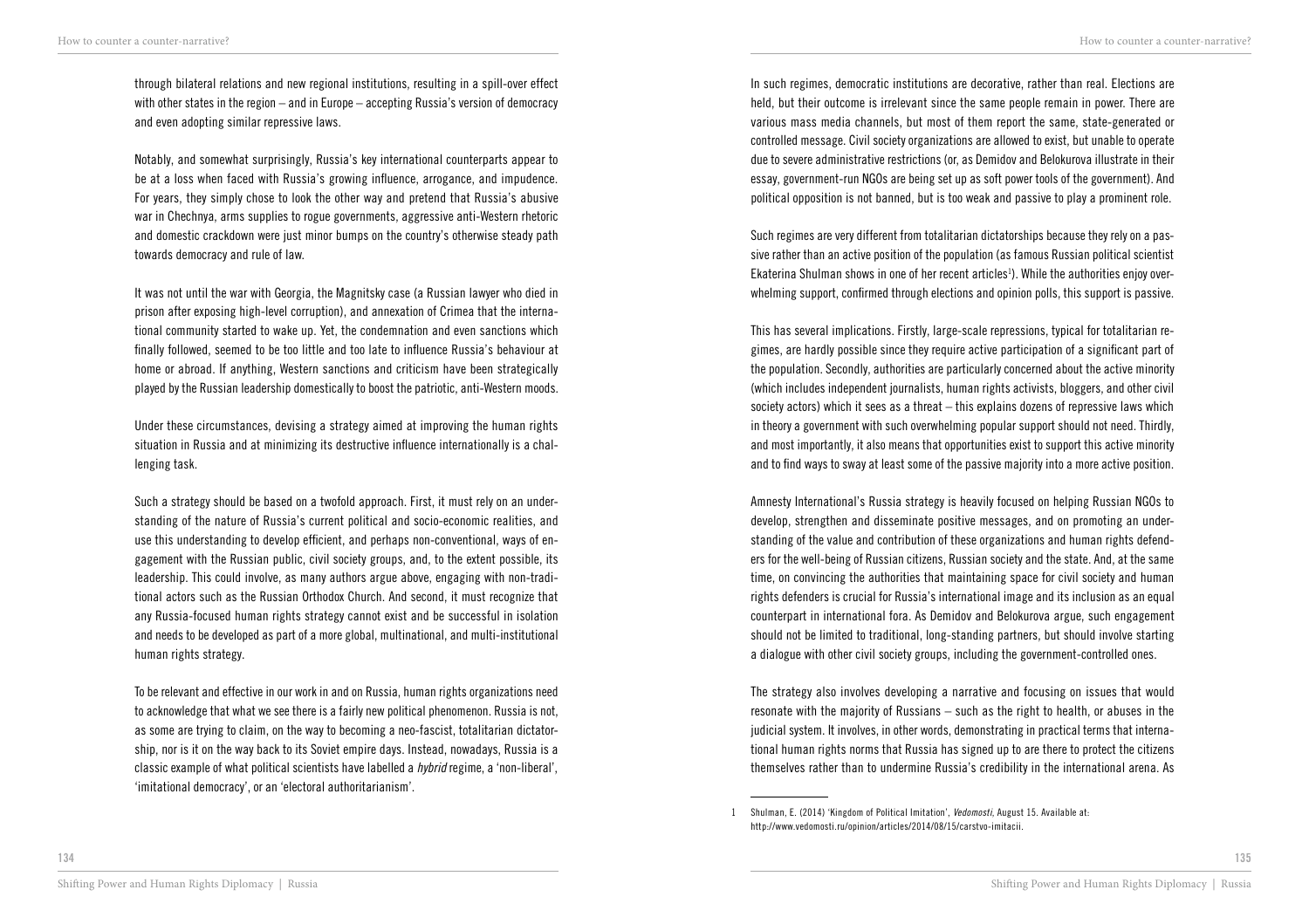part of this trend, it is crucial to demonstrate to the Russian society the objectivity, independence and value of international organizations – including by wide dissemination of materials and information documenting human right violations in other countries.

In terms of Russia's foreign policy, it would be naïve to expect dramatic changes that would turn Russia into a protector and promoter of human rights overnight. It is important to continue to expose Russia's unlawful military actions, destructive interventions in various international bodies, and support of abusive regimes. It is important to use existing mechanisms that Russia is part of – such as the Council of Europe, the Human Rights Council, and many others – to call Russia to account. And, as Cooley and Schaaf suggest, to engage with new institutions such as the Shanghai Cooperation Organization (SCO) and the Eurasian Economic Union (EEU) which could become potential new advocacy forums to halt the erosion of human rights standards by balancing the counter norms that Russia and China try to spread through these institutions.

It is equally important to pressure Russia's international partners to keep Russia's domestic and international human rights record high on the agenda in their bilateral and multilateral interactions. As some of the authors argued, Russia is not ready for, and is not seeking, international isolation. On the opposite, despite its arrogant policies, it is still constantly seeking opportunities for engagement and recognition – including with the West (e.g. see both Sergunin's and Bowring's essays on Russia's relations with Europe and its institutions). Finally, without trying to be overly optimistic, it is not inconceivable to find areas where Russia would be able and willing to render its support for human rights values internationally or in a particular country situation (abolition of death penalty or support for humanitarian aid delivery could be such examples), and such opportunities should not be overlooked.

There is no question that the situation inside Russia and its international stance, including its strategic partnerships with non-Western, illiberal regimes in the region and globally present a major, growing challenge for the human rights movement. And given the developments in Europe, the United States, and more globally, this situation is not likely to improve imminently. Nonetheless, one should remember that the seemingly indestructible totalitarian system empowered by the Soviet Union and dominating significant parts of the world for many decades, eventually crumbled and crashed, and on its ruins many states have developed into functional democracies and active, positive international players. For someone like me, who had lived through this transition, it is a stark reminder that change is possible, and that as human rights activists we have an ultimate responsibility to continue supporting Russia's struggling civil society, whose survival is crucial for this change to happen.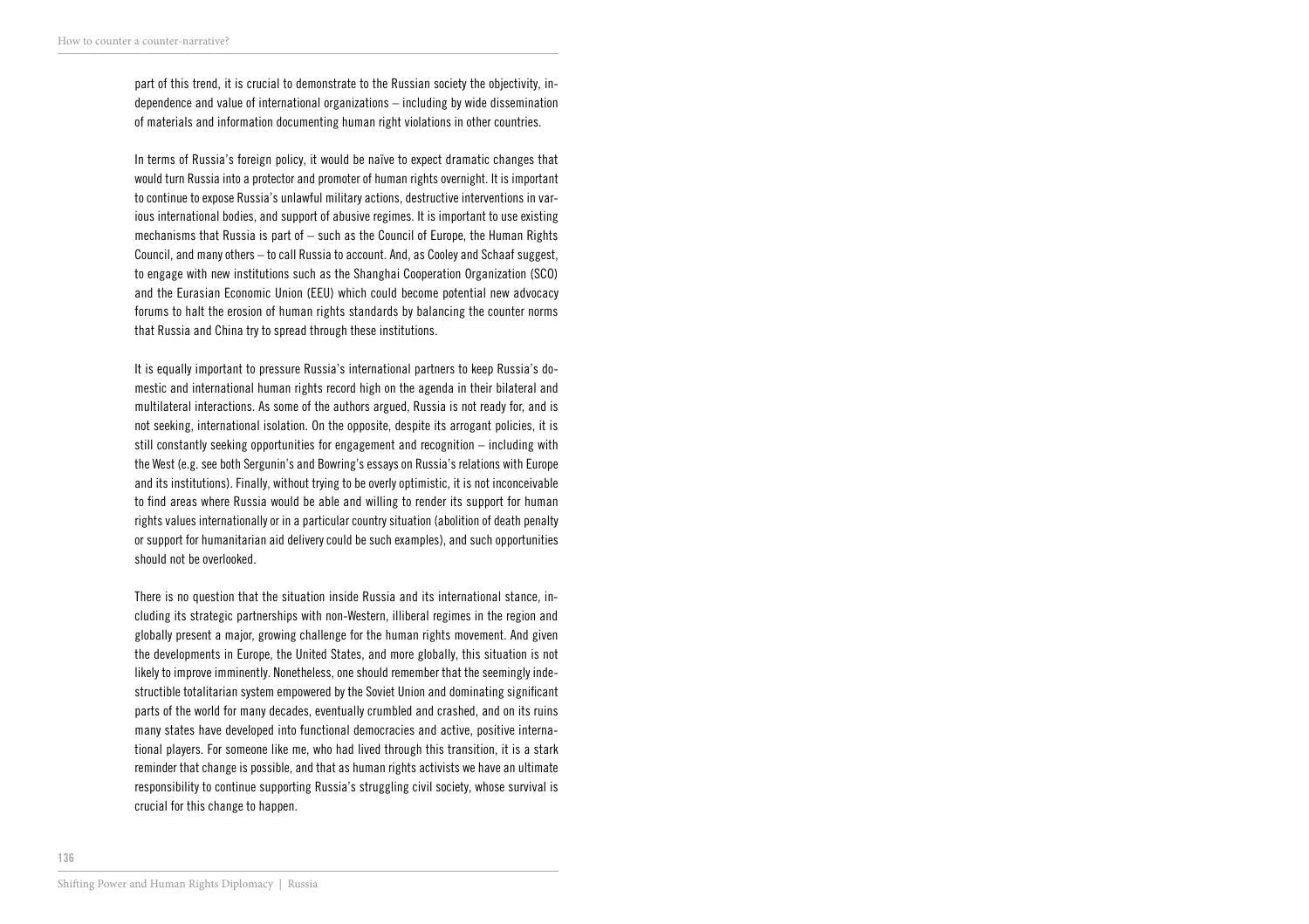### *References*

Alexeeva, L. (2013) 'Vladimir Putin's goal is to destroy Russian civil society', *The Guardian*, 24 May. Available at: https://www.theguardian.com/commentisfree/2013/may/24/vladimir-putin-goal-russian-civil-society.

Allison, R. (2013) *Russia, the West, and Military Intervention,* Oxford: Oxford University Press. Ambrosio, T. (2009) *Authoritarian Backlash: Russian Resistance to Democratization in the Former Soviet Union*, London: Routledge.

Amnesty International (2016) *Amnesty International Report 2015/16, The State of the Worlds Human Rights*, London: Amnesty International.

- Anisimov, A.P. & N. Gulyaikhin (2014) 'The Land Question in the Philosophical Doctrines of Slavophiles and Westerners: Old and Modern Times', *International Journal of Humanities and Social Science* 4(8), pp. 22-31.
- Arantes, P. De Tarso Lugon (2014) 'Brazilian Attitudes Towards Sovereignty and the Responsibility to Protect' in: D. Lettinga & L. van Troost (eds) *Shifting Power and Human Rights Diplomacy: Brazil*, Amsterdam: Strategic Studies Amnesty International, pp. 699-725.
- Averre, D. (2016) 'The Ukraine conflict: Russia's challenge to European security governance', *Europe-Asia Studies* 68(4), pp. 699-725.
- Averre, D. & L. Davies (2015) 'Russia, humanitarian intervention and the Responsibility to Protect: the case of Syria', *International Affairs* 91(4), pp. 813-834.
- Bellamy, A.J. (2015) 'The Responsibility to Protect turns ten', *Ethics & International Affairs* 29(2), pp. 161-185.
- Belokurova, E. (2010) 'Civil Society Discourses in Russia: The Influence of the European Union and the Role of EU-Russia Cooperation', *Journal of European Integration* 32(5), pp. 457-474.
- Benner, T. et al. (2015) 'Effective and responsible protection from atrocity crimes: toward global action', *Global Public Policy Institute*, April. Available at: http://www.globalnorms. net/fileadmin/user\_upload/Publications/GlobalNorms\_2015\_Effective\_and\_Responsible\_R2P.pdf.
- Bloomfield, A. (2015) 'India and the Libyan Crisis: Flirting with the Responsibility to Protect, Retreating to the Sovereignty Norm', *Contemporary Security Policy* 36(1), pp. 27-55.
- Bowring, B. (2013a) 'The Scottish Enlightenment in the Russian Empire' in: *Law, Rights and Ideology in Russia: Landmarks in the Destiny of a Great Power*, Abingdon: Routledge, pp. 21-32.
- Bowring, B. (2013b) 'The 1850s and 1860s in Russia: revolutionary situation or great reforms?' in: *Law, Rights and Ideology in Russia: Landmarks in the Destiny of a Great Power*, Abingdon: Routledge, pp. 33-47.
- Bowring, B. (2013c) 'Human rights in the Yeltsin period' in: *Law, Rights and Ideology in Russia: Landmarks in the Destiny of a Great Power*, Abingdon: Routledge, pp. 140-173.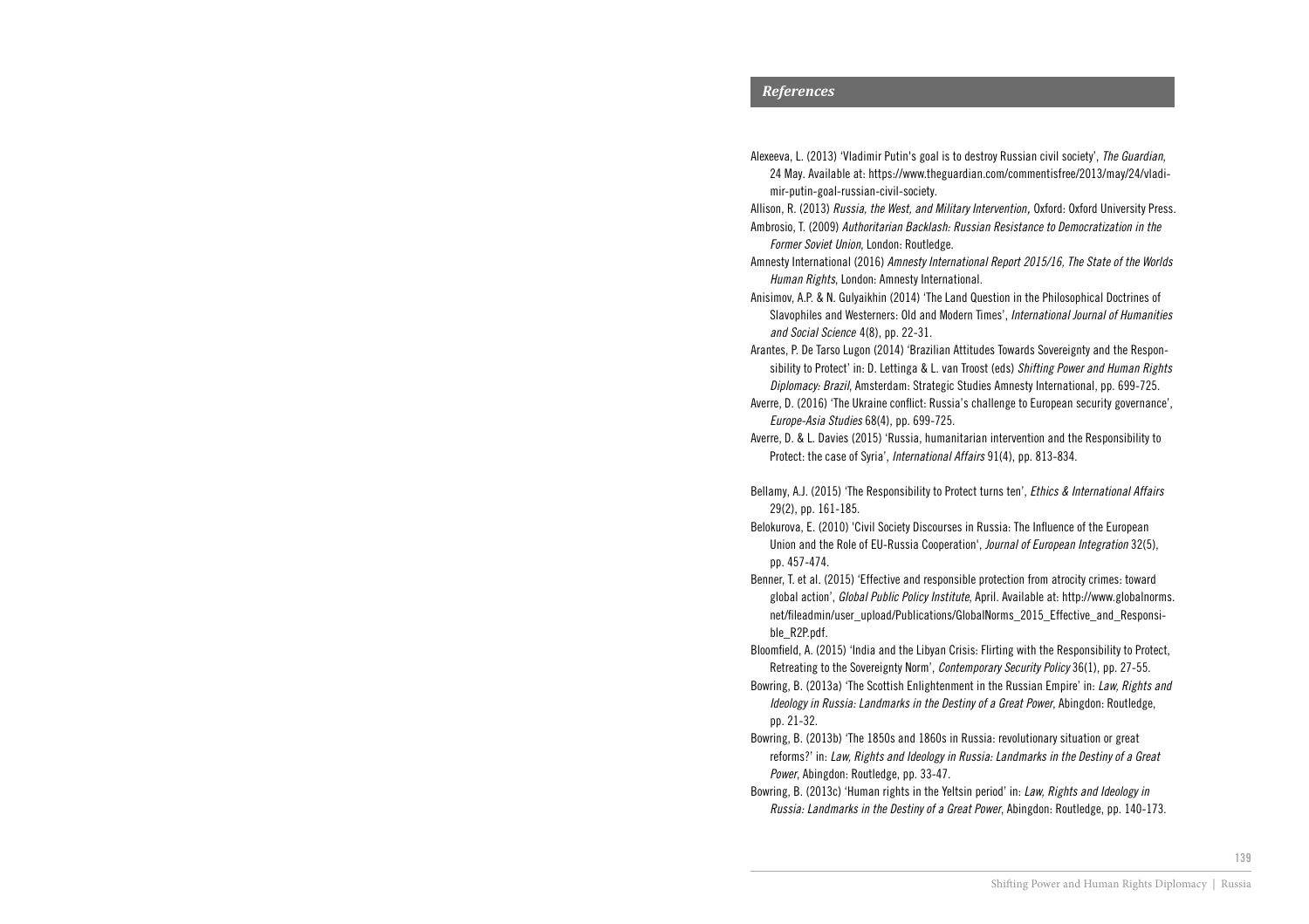- Bowring, B. (1997) 'Russia's Accession to the Council of Europe and Human Rights:
- Compliance or Cross-Purposes?', *European Human Rights Law Review* 6, pp. 628-643. Bowring, B. (1995) 'Human Rights in Russia: A Discourse of Emancipation or Just Another
- Mirage?' in: Pogany, I (eds) *Human Rights in Eastern Europe,* London: Edward Elgar, pp. 87-109.
- Breau, S. (2006) 'The Impact of the Responsibility to Protect on Peacekeeping', *Journal of*  Conflict & Security Law 11(3), pp. 429-464.
- Browning, C.S. & P. Joenniemi (2008) 'Geostrategies of the European Neighbourhood Policy', *European Journal of International Relations* (14), pp. 519-551.
- Brownlie, I. & G. Goodwin-Gill (2006) Basic *Documents on Human Rights* (5th ed), Oxford: Oxford University Press.
- Center for Global Communication Studies (2015) 'Benchmarking Public Demand: Russia's Appetite for Internet Control', *CGCS*, February. Available at: http://www.global. asc.upenn.edu/app/uploads/2015/02/Russia-Public-Opinion.pdf.
- Chandler, D. (2012) 'Resilience and human security: The post-interventionist paradigm', *Security Dialogue* 43(3), pp. 213-229.
- Churkin, V. (2015) 'The UN turns 70. What does the future hold?', *Rossiiskaya Gazeta*, 23 October.
- Churkin, V. (2011) *Speech at UNSC meeting 'On the protection of civilians*, 10 May, available at http://www.russiaun.ru/ru/news/civillians\_in\_conflicts.
- Clunan, A. (2009) *The Social Construction of Russia's Resurgence; Aspirations, Identity and Security Interests*, New York: John Hopkins University Press.
- Commissioner for Human Rights (2015) 'Opinion of the Commissioner for Human Rights: Legislation and practice in the Russian Federation on non-commercial organisations in light of Council of Europe standards: an update', *Council of Europe,* 9 July. Available at: https://wcd.coe.int/ViewDoc.jsp?Ref=CommDH(2015)17&Language=lanEnglish&Ver= original&BackColorInternet=C3C3C3&BackColorIntranet=EDB021&BackColorLogged= F5D383.
- Cooley, A. (2013) 'The League of Authoritarian Gentlemen', *Foreign Policy*, 30 January. Available at: http://foreignpolicy.com/2013/01/30/the-league-of-authoritarian-gentlemen/.
- Cooley, A. (2008) 'Principles in the pipeline: managing transatlantic values and interests in Central Asia', *International Affairs* 84(6), pp. 1173-1188.
- Council of Europe (2016) Russia: Country Profile*.* Available at: http://www.echr.coe.int/ Documents/CP\_Russia\_ENG.pdf.
- Coynash, H. (2016) 'How can Ukraine turn away friends fleeing persecution in Russia?', *Human Rights in Ukraine*, June 21. Available at: http://www.khpg.org/en/index.php?id  $=1466349907.$
- Crews, R. (2006) *For Prophet and Tsar: Islam and Empire in Russia and Central Asia,* Cambridge: Harvard University Press.
- Dawisha, K. (2015) *Putin's Kleptocracy: Who Owns Russia?*, New York: Simon & Schuster.
- Demidov, A. & J. Laine (2013) 'Civil society organizations as drivers of cross-border interaction: on whose terms, for which purpose?' in: H. Eskelinen, I. Liikanen, & J. W. Scott (eds) *The EU-Russia borderland: new contexts for regional cooperation*, London:
	- Routledge.
- Demurin, M. & V. Simindei (2009) *Sovremennaia evropeiskaia etnokratiia: Narushenie prav natsional'nykh men'shinstv v Estonii i Latvii naia evropeiskaia etnokratiia*, Moscow: *Istoricheskaia Pamiat'*.
- DeNardis, L. (2009) *Protocol Politics: The Globalization of Internet Governance*, Cambridge: The MIT Press.
- Deriglazova, L. (2013) 'Human Rights in the EU-Russian Relations: Human Rights or Human Rights Defence Mechanism?', *The Baltic Region* 6, pp. 58-69.
- Elk, S. (2013), 'Russian prosecutors search Amnesty's Moscow offices', *Reuters*, 25 March. Available at: http://www.reuters.com/article/us-russia-ngos-amnesty-idUSBRE92O09 V20130325.
- Ermert, M. (2014) 'NETmundial Internet Governance Meeting Closes With Less Than "Rough Consensus"', *Intellectual Property Watch*, 24 April. Available at: http://www.ip-watch. org/2014/04/25/netmundial-internet-governance-meeting-cloes-with-less-than-roughconsensus/.
- Esterhuysen, A., E. Vushe, D. Brown & R. Greenstein (2016) 'South Africa in the international arena: privacy, security, and Internet governance', in: D. Lettinga & L. van Troost (eds) *Shifting Power and Human Rights Diplomacy: South Africa*, Amsterdam: Strategic Studies Amnesty International, pp. 87-98.
- European Commission (2014) 'EU Annual Report on Human Rights and Democracy in the World in 2014', *European Commission*. Available at: http://eeas.europa.eu/human\_ rights/docs/2014-hr-annual-report\_en.pdf.
- Evans, G. (2012) *R2P and RwP after Libya and Syria,* 23 August. Available at: http://www. gevans.org/speeches/speech485.html.
- Evans, G. & M. Sahnoun (2002) 'The Responsibility to Protect', *Foreign Affairs* 81(6), pp. 99-110.
- Fawn, R. (2015) 'International Commitments to International Election Observation in the Caucasus and Central Asia: The Interplay between Political Identity, Foreign Policy and Regional Affiliations' in: M. Ayoob and M. Ismayilov (eds) *Identity and Politics in Central Asia and the Caucasus*, London: Routledge, pp. 134-57.
- Fawn, R. (2013) *International Organizations and Internal Conditionality: Making Norms Matter*, Basingstoke: Palgrave Macmillan.
- Fawn, R. (2009) '"Bashing About Rights": Russia and the "New" EU States on Human Rights and Democracy Promotion', *Europe-Asia Studies* 61(10), pp. 1777-1803.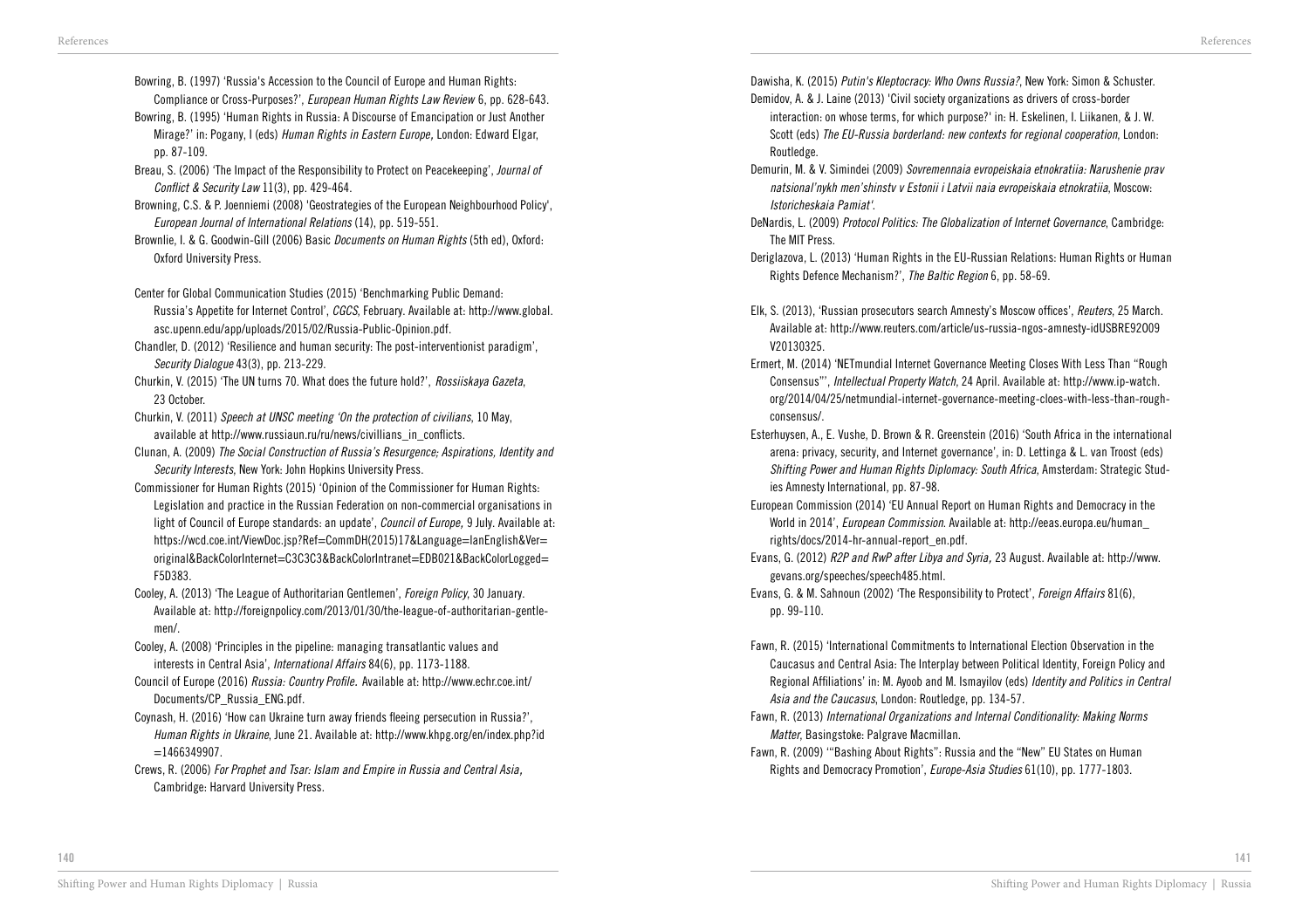- Fawn, R. (2006) 'Battle Over the Box: International Election Observation Missions, Political Competition and Retrenchment in the Post-Soviet Space', *International Affairs* 82(6), pp. 1133-1153.
- Ferdinand, P. (2014) 'Rising powers at the UN: an analysis of the voting behavior of brics in the General Assembly', *Third World Quarterly* 35(3), pp. 376-391.
- Foot, R. (2014) '"Doing some things" in the Xi Jinping era: the United Nations as China's venue of choice', *International Affairs* 90(5), pp. 1085-1100.
- Freedom House (2016) *Ukraine*. Available at: https://freedomhouse.org/report/freedomworld/2016/ukraine.
- Freedom House (2013) 'One step forward, one step back', *Freedom House*, December. Available at: https://freedomhouse.org/sites/default/files/FREEDOM%20HOUSE%20One%20 Step%20Forward%2C%20One%20Step%20Back%20-%20Assessment%20of%20 FOE%20in%20Ukraine%20ENG\_0.pdf.
- Frolov, G. & Arkhipova, Y. (2016) 'Russian Refugees in Ukraine: The Broken Hopes', *The World Post*, 17 February. Available at: http://www.huffingtonpost.com/grigory-frolov/ russian-refugees-in-ukraine\_b\_9243032.html.
- Gallagher, A. & J. Ralph (2015) 'The Responsibility to Protect at Ten', *Global Responsibility to Protect* 7(3-4), pp. 239-253.
- Gilligan, E. (2013) *Terror in Chechnya*, Princeton: Princeton University Press.
- Griffin, A. (2015) 'WhatsApp and iMessage could be banned under new surveillance plans', *Independent*, 12 January. Available at: http://www.independent.co.uk/life-style/gadgetsand-tech/news/whatsapp-and-snapchat-could-be-banned-under-new-surveillanceplans-9973035.html.
- Gowan, R. & F. Brantner (2008) 'A global force for human rights- An Audit of European Power at the UN', *European Council on Foreign Relations*. Available at: http://www.ecfr. eu/page/-/ECFR-08\_A\_GLOBAL\_FORCE\_FOR\_HUMAN\_RIGHTS-\_AN\_AUDIT\_OF\_EURO-PEAN\_POWER\_AT\_THE\_UN.pdf.
- Hehir, A. (2013) 'The Permanence of Inconsistency: Libya, the Security Council, and the Responsibility to Protect', *International security* 38(1), pp. 137-159.
- Herpen, M. V. (2015) *Putin's propaganda machine: soft power and Russian foreign policy*, Lanham: Rowman & Littlefield Publishers.
- Herszenhorn, D. & Barry, E. (2011), 'Putin contends Clinton incited unrest over vote', *The New York Times*, 8 December. Available at: http://www.nytimes.com/2011/12/09/ world/europe/putin-accuses-clinton-of-instigating-russian-protests.html? r=0.
- Hooper, M. (2016) 'Russia's 'traditional values' leadership' in: A. Hug (ed.) *Sharing Worst Practices*, London: Foreign Policy Centre. Available at: http://fpc.org.uk/fsblob/1749.pdf.
- Hug, A. (ed) (2016) *Sharing worst practice: How countries and institutions in the former Soviet Union help create legal tools of repression*, London: Foreign Policy Centre.
- Human Rights in China (HRIC) (2011) *Human Rights in China, Counter-Terrorism and Human Rights: The Impact of the Shanghai Cooperation Organization, a Human Rights China White Paper*, New York and Hong Kong: HRIC.
- Human Rights Watch (HRW) (2016a) 'World Report 2016, Events 2015', *Human Rights Watch*. Available at: https://www.hrw.org/sites/default/files/world\_report\_download/ wr2016\_web.pdf.
- Human Rights Watch (HRW) (2016b) '"You Don't Exist". Arbitrary Detentions, Enforced Disappearances, and Torture in Eastern Ukraine', *Human Rights Watch,* 21 July. Available at: https://www.hrw.org/report/2016/07/21/you-dont-exist/arbitrary-detentions-enforced-disappearances-and-torture-eastern.
- Human Rights Watch (HRW) (2008) 'World Report 2008, Events 2007', *Human Rights Watch*. Available at: https://www.hrw.org/legacy/wr2k8/pdfs/wr2k8\_web.pdf.
- Hurrell, A. (2003) 'Order and justice in international relations: what is at stake?', in: R. Foot, J.L. Gaddis & A. Hurrell (eds) *Order and justice in international relations,* Oxford: Oxford University Press, pp. 24-48.
- ICR2P (2014) *Russia's Statement at the 2014 UN General Assembly Dialogue on the Responsibility to Protect [Transcribed]*, 8 September. Available at: http://responsibilitytoprotect. org/Russia(7).pdf.
- Institute of Democracy and Cooperation (2013) *Human rights in the United States of America*. Available at: http://archive.mid.ru/bdomp/ns-dgpch.nsf/03c344d01162d35144257 9510044415b/50100a8f45bc274544257c1c002ae4e3/\$FILE/Доклад.pdf.
- International Commission on Intervention and State Sovereignty (ICISS) (2001) 'The Responsibility to Protect', International Development Research Centre, December. Available at: http://responsibilitytoprotect.org/ICISS%20Report.pdf.
- International Federation for Human Rights (FIDH) (2012) *Shanghai Cooperation Organisation: a vehicle for Human Rights Violations*, Paris: FIDH.
- Internet Corporation for Assigned Names and Numbers (ICANN) (2015) 'Bylaws for Internet corporation for assigned names and numbers. A California Nonprofit Public-Benefit Corporation', *ICANN*. Available at: https://www.icann.org/en/system/files/files/adopted-bylaws-27may16-en.pdf.
- Iudina, N. (2016) 'Anti-Extremism in Russia in the virtual 2014-2015', *Mediazona*, 28 June. Available at: https://zona.media/article/2016/28/06/sova-center.
- Jackson, N.J. (2003) *Russian Foreign Policy and the CIS Theories, debates and action*, London: Routledge.
- Jaganathan, M.M. & G. Kurtz (2014) 'Singing the tune of sovereignty? India and the responsibility to protect', *Conflict, Security & Development* 14(4), pp. 461-487.
- Jagland, T. (2016) 'Secretary General comments on Russian Constitutional Court judgment today', *Council of Europe*, 19 April. Available at: http://www.coe.int/en/web/secretarygeneral/news.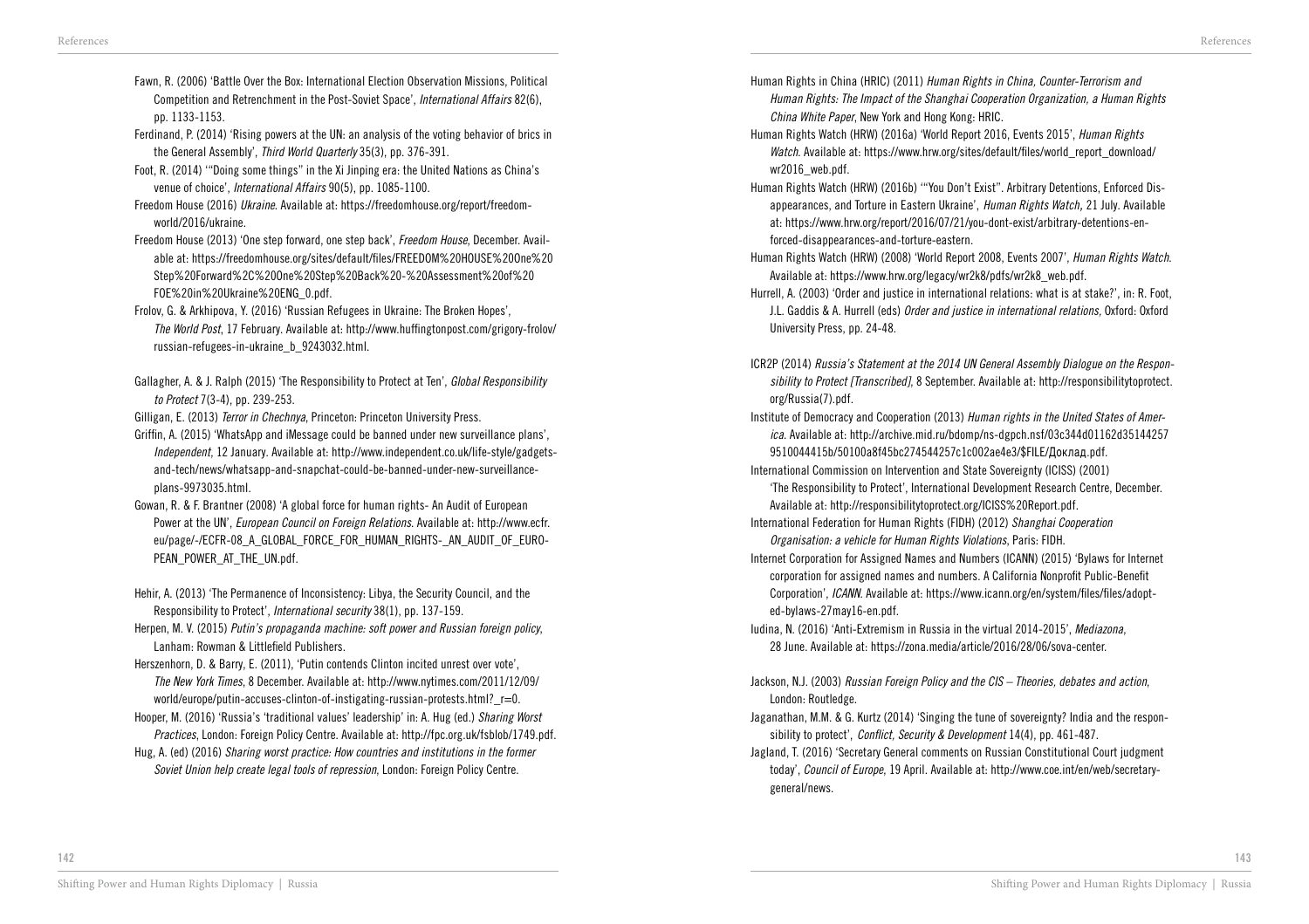- Kasparov, G. (2015) *Winter is Coming: Why Vladimir Putin and the Enemies of the Free World Must be Stopped*, New York: PublicAffairs.
- Keck, M.E. & K. Sikkink (1998) *Activists beyond borders. Advocacy networks in international politics*, Ithaca: Cornell University Press.
- Khlestov, O. (2003) 'The rule of international law in international and domestic state relations: the Russian doctrine of international law', *Mezhdunarodnaya zhizn'* 12.
- Kivirähk, J. et al. (2009) *The "Humanitarian Dimension" of Russian Foreign Policy Toward Georgia, Moldova, Ukraine, and the Baltic States,* Riga: Centre for East European Policy Studies.
- Knox, Z. (2005) *Russian Society and the Orthodox Church: Religion in Russia after Communism*, Abingdon: Routledge.
- Kolesnikov, A. (2007) 'The Munich Speech: Vladimir Putin tells off the United States' *Kommersant*, 12 February. Available at: http://www.kommersant.com/p741749/r\_527/ Munich\_Speech\_Vladimir\_Putin/.
- Kolstø, P. (2004) 'Nation-Building in Russia: A value-oriented strategy' in: P. Kolstø and H. Blakkisrud (eds) *Nation-Building and common values in Russia*, Oxford UK: Rowman & Littlefield Publisher.
- Kortunov, S. and A. Kortunov (1994) 'From "moralism" to "pragmatics": New dimensions of Russian foreign policy', *Comparative Strategy* 13(3), pp. 261-276.
- Kosachev, K. (2012) 'The Specifics of Russian Soft Power', *Russia in Global Affairs*, 7 October. Available at: http://eng.globalaffairs.ru/number/The-Specifics-of-Russian-Soft-Power-15683.
- Kosachev, K. (2004) 'Russian Foreign Policy Vertical', *Russia in Global Affairs* 2(3), pp. 29-38.
- Kovacs, A. & Datta, S. (2015) 'Digital India abroad: India's foreign policy and digital rights', in: D. Lettinga & L. van Troost (eds) *Shifting Power and Human Rights Diplomacy: India*, Amsterdam: Strategic Studies Amnesty International, pp. 91-100.
- Kozyrev, V. (1992) 'Russia and Human rights', *Slavic Review* 51(2), pp. 287-293.
- Kramer, A. (2016) 'Ukraine's Security Services and Rebels Are Said to Be Equals in Torture', *The New York Times*, 21 July. Available at: http://www.nytimes.com/2016/07/22/world/ europe/ukraine-torture.html? r=0).
- Kulikova, A. (2016) 'Cyberwar and peace: Between the lines of conflict in 'Russia Direct Report: 'Digital sovereignty: The Kremlin's tangled web of Internet security', *Russia Direct*, 1 March. Available at: http://www.russia-direct.org/archive/russia-directreport-digital-sovereignty-kremlins-tangled-web-internet-security.
- Kulikova, A. (2015) 'The contest of rules: US, China, Russia rival in setting the norms of behavior in cyberspace', *Centre for Global Communications Studies*, 8 October. Available at: http://www.global.asc.upenn.edu/the-contest-of-rules-us-china-russia-rival-insetting-the-norms-of-behavior-in-cyberspace/.
- Kurowska, X. (2014) 'Multipolarity as Resistance to liberal Norms: Russia's Position on Responsibility to Protect', Conflict, Security and Development 14(4), pp. 489-508.
- Lavrov, S. (2016) 'Russia's Foreign Policy in a historical perspective', *Russia in Global Affairs*, 30 March. Available at: http://eng.globalaffairs.ru/number/Russias-Foreign-Policy-in-a-Historical-Perspective-18067.
- Lavrov, S. (2015) 'Address to the UN Security Council', *Ministry of Foreign Affairs of the Russian Federation*, 23 February. Available at: http://www.mid.ru/en/foreign\_policy/news/-/ asset\_publisher/cKNonkJE02Bw/content/id/959527.
- Lavrov, S. (2014a) 'Speech at 25<sup>th</sup> session of UN Human Rights Council', *Ministry of Foreign Affairs of the Russian Federation*, 3 March. Available at: http://www.mid.ru/en/foreign\_ policy/news/-/asset\_publisher/cKNonkJE02Bw/content/id/72642.
- Lavrov, S. (2014b) 'Article by Russian Foreign Minister Sergey Lavrov, "Russia-EU: time decisions"', *Ministry of Foreign Affairs of the Russian Federation*, 13 February. Available at: http://www.mid.ru/brp\_4.nsf/0/C690455C28DD382D44257C7E0019325A.
- Lavrov, S. (2013a) 'Interview with Rossiiskaya gazeta' *Ministry of Foreign Affairs of the Russian Federation*, 19 November. Available at: http://www.mid.ru/en/foreign\_policy/ news/-/asset\_publisher/cKNonkJE02Bw/content/id/87526.
- Lavrov, S. (2013b) 'Speech at Egmont Royal Institute of International Affairs', *Ministry of Foreign Affairs of the Russian Federation,* 15 October. Available at: http://www.mid.ru/ en/foreign\_policy/news/-/asset\_publisher/cKNonkJE02Bw/content/id/92354.
- Lavrov, S. (2013c) 'Interview with ARD news channel', *Ministry of Foreign Affairs of the Russian Federation,* 13 February. Available at: http://www.mid.ru/brp\_4.nsf/0/87652 ACE6A5BEE9144257B13004058C4.
- Lewis, D. (2016) 'The "Moscow Consensus": Constructing autocracy in post-Soviet Eurasia', *Open Democracy*, 25 May. Available at: https://www.opendemocracy.net/odrussia/david-lewis/moscow-consensus-constructing-autocracy-in-post-soviet-eurasia.
- Light, M. (1996) 'Foreign policy thinking' in: N. Malcolm, A. Pravda, R. Allsion & M. Light (eds) *Internal Factors in Russian Foreign Policy,* Oxford: Clarendon Press, pp. 33-100.
- Liikanen, I. & J.W. Scott (2010) 'European Neighbourhood through civil Society Networks?:
- Policies, Practices and Perceptions', *Journal of European Integration* 32(5), pp. 423-438.
- Lipman, M. (2015) 'Putin's enemy within: Demonising the "fifth column"', *European Council of Foreign Relations*, March 26. Available at: http://www.ecfr.eu/article/commentary\_ putins enemy within demonising the fifth column311513.
- Liu, T. & H. Zhang (2014) 'Debates in China about the responsibility to protect as a developing international norm: a general assessment', Conflict, Security & Development 14(4), pp. 403-427.
- Lo, B. (2002) *Russian Foreign Policy in the post-Soviet era: Reality, Illusion and Mythmaking,* Basingstoke: Macmillan.
- Lobanov, A. (2010) 'Diskussiia o sootechestvennikakh priobretaet novoe zvuchanie', *Baltiiskii mir* 2, pp. 33-34.
- Lukin, A. (2014) 'What the Kremlin Is Thinking: Putin's Vision for Eurasia', *Foreign Affairs* 93(4), pp. 85-93.
- Lukin, V. (1992) 'Our Security Predicament', *Foreign Policy* 88, pp. 57-75.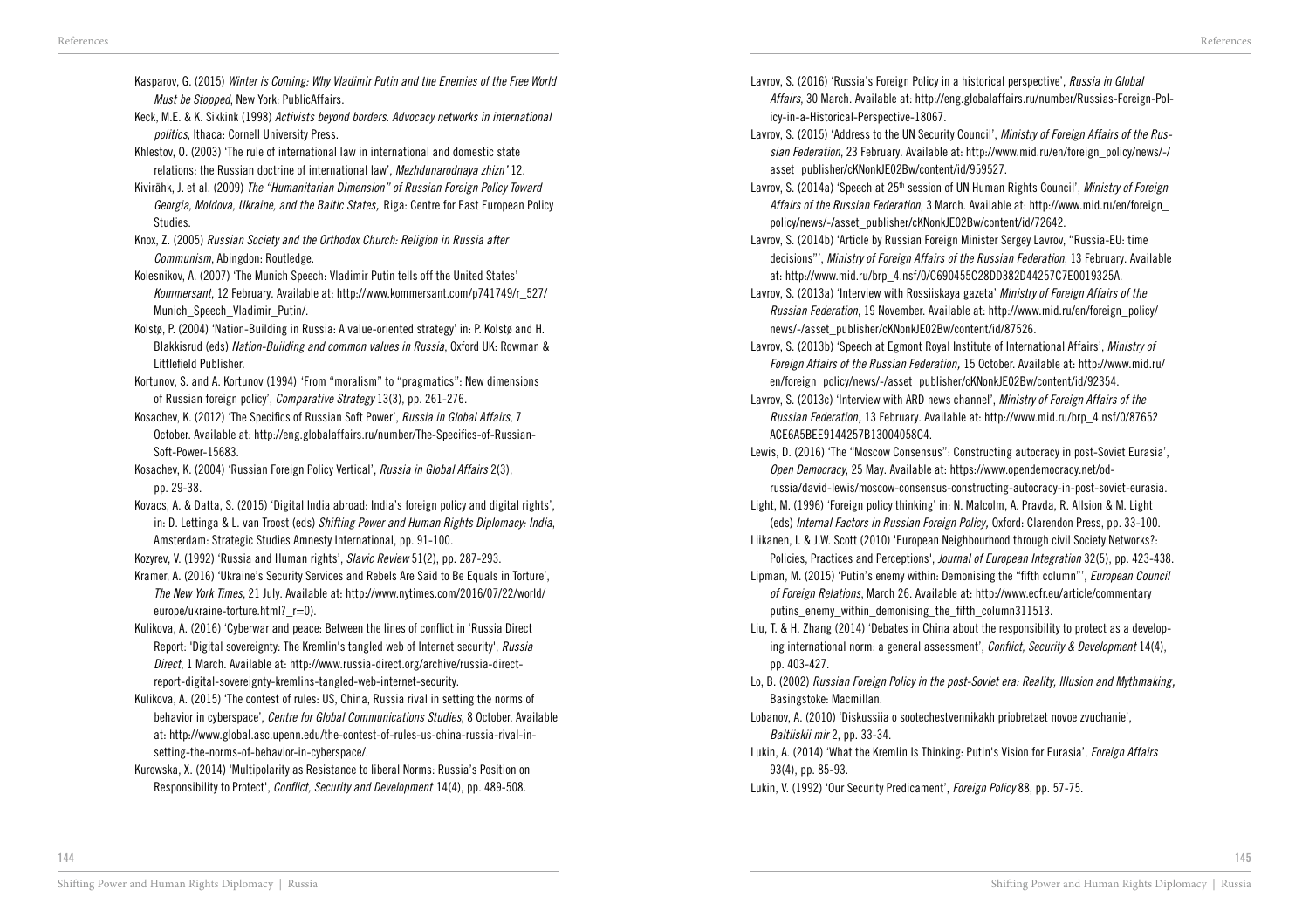- Lutsevych, O. (2016) 'Agents of the Russian World Proxy Groups in the Contested Neighbourhood Research paper', *Chatham House*, April. Available at: https://www.chathamhouse. org/sites/files/chathamhouse/publications/research/2016-04-14-agents-russian-worldlutsevych.pdf.
- Lynch, D. (2009) 'The State of the OSCE' in: EU-Russia Centre (eds) *Russia, the OSCE and European Security*, Brussels: EU-Russia Centre, pp. 5-13.
- Mälksoo, L. (2014) *Russia and European Human-Rights Law: The Rise of the Civilizational Argument*, Leiden: Brill/Nijhoff.
- McAuley, M. (2015) *Human Rights in Russia: Citizens and the State from Perestroika to Putin*, London: I.B. Tauris.
- Ministry of Foreign Affairs of the Russian Federation (2016) 'Russian approaches to human rights problems at the UN', *Ministry of Foreign Affairs of the Russian Federation*, 9 March. Available at: http://www.mid.ru/web/guest/rossia-i-problematikaobespecenia-prav-celoveka-v-gosudarstvah-mira.
- Ministry of Foreign Affairs of the Russian Federation (2013) 'Concept of the foreign policy of the Russian Federation', *Ministry of Foreign Affairs of the Russian Federation*, 18 February. Available at: http://www.mid.ru/en/foreign\_policy/official\_documents/-/ asset\_publisher/CptICkB6BZ29/content/id/122186.
- Ministry of Foreign Affairs of the Russian Federation (2012) 'Statement by the Director of the Department of Humanitarian Cooperation and Human Rights', *Ministry of Foreign Affairs of the Russian Federation*, 14 May. Available at: http://www.mid.ru/bdomp/ns-dgpch. nsf/4681a749b12257b3432569ea003614e4/c32577ca00173cb2442579fe0055f28a! OpenDocument.
- Ministry of Foreign Affairs of the Russian Federation (2008) 'Concept of the Foreign Policy of the Russian Federation', Official Internet Resources of the President of Russia, 12 February. Available at: http://kremlin.ru/acts/news/785.
- Ministry of Foreign Affairs of the Russian Federation (2000a) 'Concept of the Foreign Policy of the Russian Federation', *Ministry of Foreign Affairs of the Russian Federation*, 28 June. Available at: http://archive.mid.ru//Bl.nsf/arh/19DCF61BEFED-61134325699C003B5FA3.
- Ministry of Foreign Affairs of the Russian Federation (2000b) 'National Security Concept of the Russian Federation', *Ministry of Foreign Affairs of the Russian Federation*. Available at: http://archive.mid.ru/bdomp/ns-osndoc.nsf/1e5f0de28fe77fdcc32575d 900298676/36aba64ac09f737fc32575d9002bbf31!OpenDocument.
- Mitra, D. (2016) 'Consultations on Asia, Illegal Drug Trade and Cyber Security: Key Takeaways from Russia-India-China Summit', *The Wire*, 20 April. Available at: http://thewire. in/30443/consultations-on-asia-illegal-drug-trade-and-cyber-security-key-takeawaysfrom-russia-india-china-summit/.
- Morozov, E. (2011) *The net delusion: how not to liberate the world*, London: Allen Lane.
- Morozov, V. (2002a) 'Human Rights and Foreign Policy Discourse in Today's Russia: Romantic Realism and Securitization of Identity', *East European Human Rights Review* 8(2): 143-198. Available at: http://citeseerx.ist.psu.edu/viewdoc/download?oi=10.1.1.137.651&rep=rep1&type=pdf.
- Morozov, V. (2002b) 'Resisting Entropy, Discarding Human Rights Romantic Realism and Securitization of Identity in Russia', *Cooperation and Conflict* 37(4), pp. 409-429.
- Morozova, N.N. (2015) 'Particularism and Universalism in Russian Post-Soviet Foreign Policy: Russia's Discourse on Humanitarian Cooperation in the CIS', *Higher School of Economics Research Paper* No. WP BRP 24.
- Morris, J. (2013) 'Libya and Syria: R2P and the spectre of the swinging pendulum', *International Affairs*, 89(5) pp. 1265-1283.
- Murray, R.W. & A. Hehir (2012) 'Intervention in the Emerging Multipolar System: why R2P will miss the unipolar moment', *Journal of Intervention and Statebuilding* 6(4), pp. 387-406.
- Neumann, I. (1996) 'Self and Other in international relations', *European Journal of International Relations* 2(2), pp.139-174.
- Nuzov, I. (2016) 'Russia's Constitutional Court Declares Judgment of the European Court "Impossible" to Enforce"', *I-Connect,* 13 May. Available at: http://www.iconnectblog. com/2016/05/russias-constitutional-court-declares-judgment-of-the-european-courtimpossible-to-enforce/ (accessed on 18 May 2016).
- Oates, S. (2013) *Revolution Stalled: The Political Limits of the Internet in the post-Soviet Sphere*, Oxford: Oxford University Press.
- Organization for Security and Cooperation in Europe (OSCE) (1991) 'Document of the Moscow Meeting of the Conference on the Human Dimension of the CSCE', *OSCE*. Available at: http://www.osce.org/odihr/elections/14310?download=true.
- Ostrovsky, A. (2015) *The invention of Russia: the journey from Gorbachev's freedom to Putin's war*, London: Atlantic Books.
- Parliamentary Assembly of the Council of Europe (PACE) (2016) 'Impact of the European Convention on Human Rights in States Parties: selected examples', *Council of Europe*, 8 January. Available at: http://www.assembly.coe.int/nw/xml/News/News-View-EN.asp? newsid=5968&lang=2&cat=5.
- Pankin, A.A. (2013) 'Speech at the UN', *Ministry of Foreign Affairs of the Russian Federation*, 15 May. Available at: http://www.mid.ru/brp\_4.nsf/newsline/6280C5357E2D3FA644257 6D001E823F.
- Pavlova, Y. & T. Romanova (2014) 'Ideological Rivalry or Trash Discourse? The Normative Power of Europe vs Russia as a Great Power', *Russia in global affairs*. Available at: http://eng.globalaffairs.ru/number/Ideological-Rivalry-or-Trash-Discourse-16996. Popeski, R. (2002) 'Milestone as Russia is finally admitted to G8', *The Guardian*,
- 27 June. Available at: https://www.theguardian.com/world/2002/jun/27/globalisation. russia.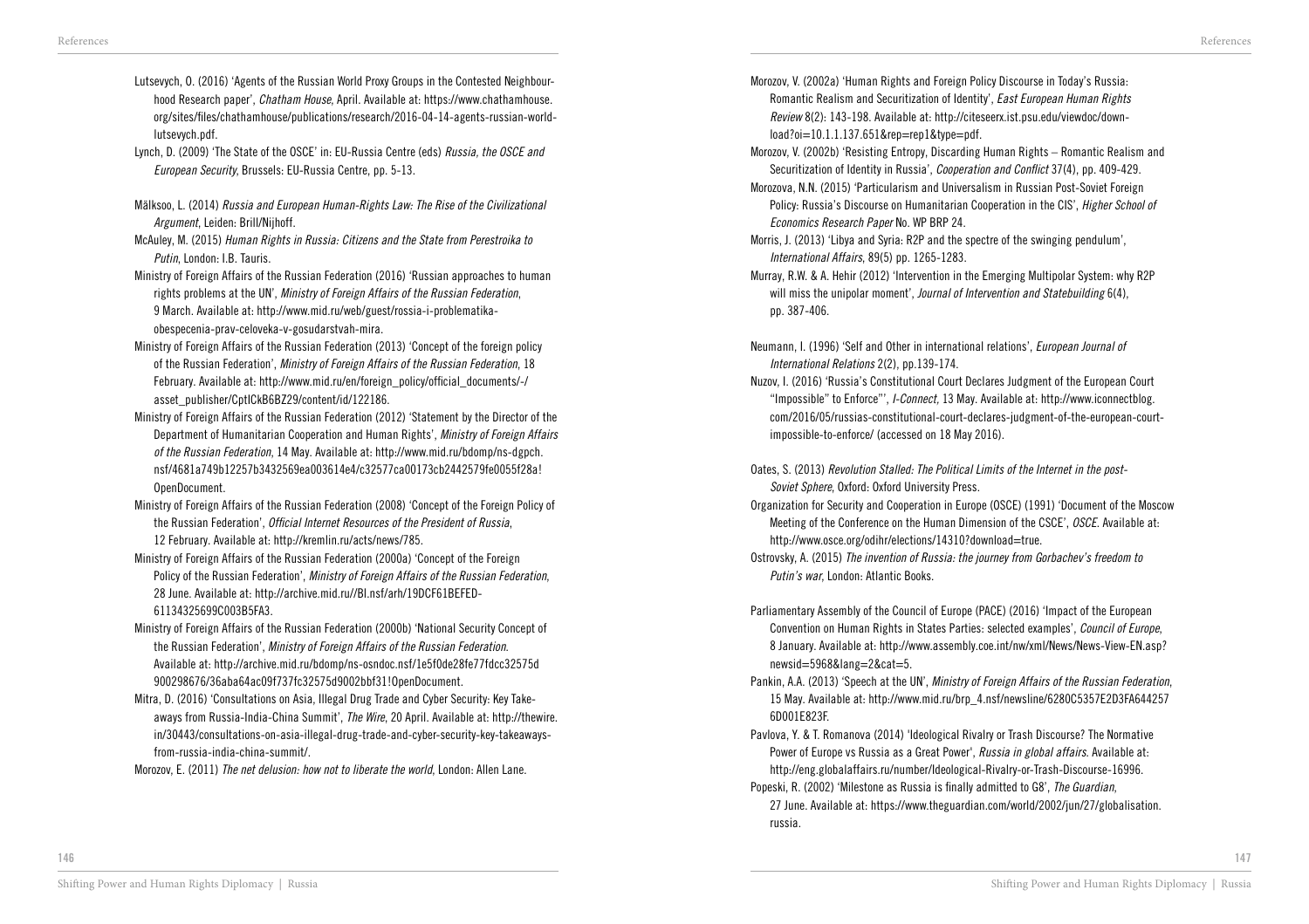- Political Capital Institute (2014) *The Russian connection, the spread of pro-Russian policies on the European far right*. Available at: http://www.riskandforecast.com/user uploads/files/pc\_flash\_report\_russian\_connection.pdf.
- Pomerantsev, P. (2015) 'The Kremlin's Information War', *Journal of Democracy* 26(4), pp. 40-50.
- Pushkov, A. (1995) 'Russia's Foreign Policy', *The Current Digest of the post-Soviet Press* Vol. XLVII No.47, p. 6.
- Putin, V.V. (2013) Interview to Channel One and Associated Press Interview to Channel One and Associated Press Interview to Channel One and Associated Pressnterview to *Channel One and Associated Press*, 4 September. Available at http://eng.kremlin.ru/ transcripts/5935.
- Putnam, R.D. (1988) 'Diplomacy and Domestic Politics: the logic of the two-level games', *International Organization*, 42(3), pp.427-460.
- Ralph, J. (2015) 'Introduction: the responsibility to protect and prosecute', *Criminal Law Forum* 26(1), pp. 1-12.
- Reva, M. (2009) 'Nash obshchii Russkii mir', *Baltiiskii mir* 1, pp. 27-28.
- Richmond, Y. (2003) *Cultural Exchange and the Cold War: Raising the Iron Curtain*, Pittsburgh: Penn State University Press.
- Romanova, T. (2016) 'Russian Challenge to the EU's Normative Power: Change and Continuity', *Europe-Asia Studies* 68(3), pp. 371-390.
- Russian Orthodox Church (2011) *The Basic Values: the Fundaments of National Unity*, May 26. Available at: http://www.patriarchia.ru/db/text/1496038.html.
- Scheinin, M. (2009) 'Promotion and Protection of all Human Rights, Civil, Political, Economic, Social and Cultural Rights, Including the Right to Development', *Human Rights Council*, 4 February. Available at: http://www2.ohchr.org/english/issues/terrorism/rapporteur/docs/A.HRC.10.3.pdf.
- Scheppele, K.L. (2007) 'The migration of anti-constitutional ideas: the post-9/11 globalization of public law and the international state of emergency' in: S. Choudhry (ed) *The Migration of Constitutional Ideas,* Cambridge: Cambridge University Press.
- Scherrer, J. (2003) *Kulturologie: Russland auf der Suche nach einer zivilisatorischen Identität*, Göttingen: Wallstein Verlag.
- Sergunin, A. & L. Karabeshkin (2015) 'Understanding Russia's Soft Power Strategy', *Politics* 35(3-4), pp. 347-363.
- Sergunin, A. (2007) *International Relations in Post-Soviet Russia: Trends and Problems*, Nizhny Novgorod: Nizhny Novgorod Linguistic University Press.
- Sergunin, A. (2000) 'Russian Post-Communist Foreign Policy Thinking at the Cross-Roads: Changing Paradigms', *Journal of International Relations and Development* 3(3), pp. 216-255.
- Sinikukka, S. (2014) 'Russia's Post-Orange Revolution Strategies to Increase its Influence in Former Soviet Republics: Public Diplomacy po russkii', *Europe-Asia Studies* 66(1), pp. 50-66.
- Smith, H, (2016) 'Putin's Third Term and Russia as a Great Power' in: M. Suslova & M. Bassin (eds) *Eurasia 2.0 - Russian Geopolitics in the Age of New Media*, Lexington: Lexington books, pp. 125-147.
- Smirnov, A.I. & I.N. Kokhtiulina (2012) *Global'naia bezopasnost' i "miagkaia sila 2.0". Vyzovy i vozmozhnosti dlia Rossii*, Moscow: VNIIgeosistem.
- Stoeckl, K. (2014) *The Russian Orthodox Church and Human Rights*, Abingdon: Routledge.
- Stoeckl, K. (2012) 'The Human Rights Debate in the External Relations of the Russian Orthodox Church', *Religion, State and Society* 40(2), pp. 212-232.
- Stuenkel, O. & M. Tourinho (2014) 'Regulating intervention: Brazil and the responsibility to protect', Conflict, Security & Development 14(4), pp. 379-402.
- Surkov, V. (2006) *Suverenitet eto politicheskii sinonim konkurentosposobnosti*, Moscow: Lenand.
- Suslov, M. (2013) '"Urania Is Older than Sister Clio": Discursive Strategies in Contemporary Russian Textbooks on Geopolitics', *Ab Imperio* 3, pp. 351-387.
- Tarasov, S. (2009) 'The Eastern Partnership a Trap for Azerbaijan', *Regnum*, 21 May. Available at: www.regnum.ru/news/1166539.html.
- Thakur, R. (2013) 'R2P after Libya and Syria: engaging emerging powers', *Washington Quarterly* 36(2), pp. 61-76.

Thakur, R. (2001) 'Global norms and International Humanitarian Law: An Asian Perspective', *International Review of the Red Cross* 841, 31 March, pp. 19-44.

- Torkunov, A. (2006) 'Russian Model of Democracy and the Present-Day Global Governance', *International Processes* 4(1), pp. 21-29.
- Trenin, D. (2016) 'Information is a potent weapon in the new cold war', *The Guardian*, 18 September. Available at: https://www.theguardian.com/commentisfree/2016/sep/17/ hacking-politics-us-russia.
- Tsygankov, A. (2016) 'Crafting the State-Civilization Vladimir Putin's Turn to Distinct Values', *Problems of Post-Communism* 63(3), pp. 146-158.
- Tsygankov, A. (2010) *Russian Foreign Policy: Change and Continuity in National Identity (second edition)*, Lanham: Rowan and Littlefield Publishers.
- Tsygankov, A. (2006a) 'If not by tanks, then by banks? The role of soft power in Putin's foreign policy', *Europe-Asia Studies* 58(7), pp. 1079-1099.
- Tsygankov, A. (2006b) *Russian Foreign Policy: Change and Continuity in National Identity*, Lanham: Rowan and Littlefield Publishers.
- United Nations High Commissioner for Refugees (UNHCR) (2012) *The UN Refugee Agency condemns refoulement of a refugee to Russian Federation*, August 17. Available at: http://www.unhcr.org/502e576c9.html.
- United Nations General Assembly (UNGA) (2016) 'Report of the Special Rapporteur on the promotion and protection of the right to freedom of opinion and expression', UN doc: A/HRC/32/38, 11 May. Available at: https://documents-dds-ny.un.org/doc/UNDOC/GEN/ G16/095/12/PDF/G1609512.pdf?OpenElement.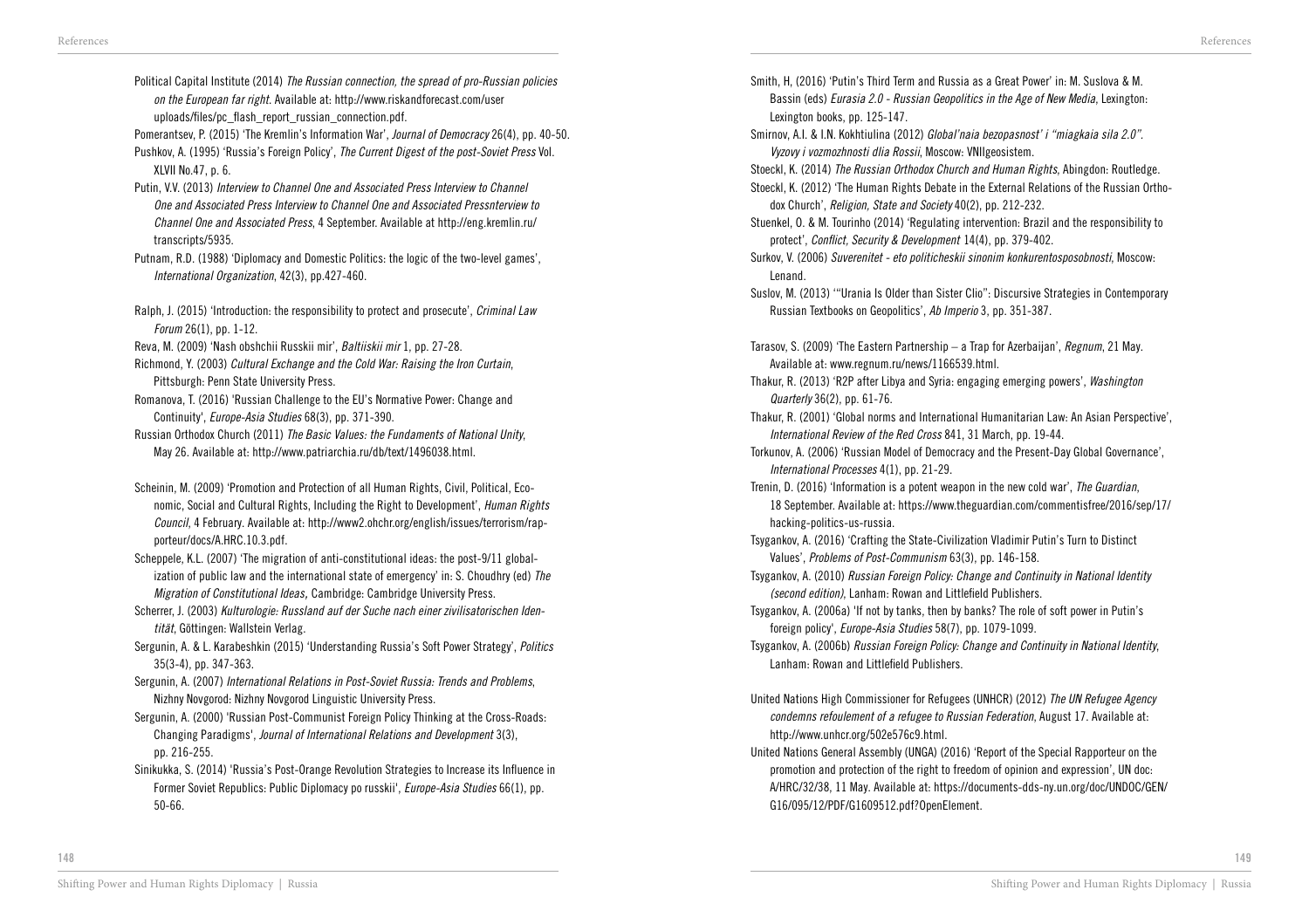- United Nations General Assembly (UNGA) (2009) *Implementing the Responsibility to Protect - Report of the Secretary-General*, UN document A/63/677, 12 January. Available at: http://responsibilitytoprotect.org/implementing%20the%20rtop.pdf. Venice Commission (2014) 'Opinions on the Law on Foreign Agents and the Law on Treason, no. 716-717/2013, CDL-AD(2014)025', *Council of Europe*, June. Available at: http:// www.venice.coe.int/webforms/documents/default.aspx?pdffile=CDL-AD(2014)025-e.
- Virk, K. (2015) 'Whither the Responsibility to Lead? India and R2P' in: D. Lettinga & L. van Troost (eds) *Shifting Power and Human Rights Diplomacy: India*, Amsterdam: Strategic Studies Amnesty International, pp. 91-100.
- Welsh, J. (2010) 'Implementing the "Responsibility to Protect"', *Ethics & International Affairs* 24(4), pp. 415-430.

Yadron, D. (2016) 'FBI confirms it won't tell Apple how it hacked San Bernardino shooter's iPhone', *The Guardian*, 28 April. Available at: https://www.theguardian.com/ technology/2016/apr/27/fbi-apple-iphone-secret-hack-san-bernardino. Yakovenko, A. (2014) 'Why Russia cares about human rights in the West', *RT*, 22 January. Available at: https://www.rt.com/op-edge/russia-eu-human-rights-035.

Zassoursky, I. (2004) *Media and power in post-Soviet Russia,* Armonk: M.E. Sharpe. Zatulin, K.E. (2011) *Rossiiskaia diaspora kak faktor ukrepleniia natsional'nykh interesov Rossii na postsovetskom prostranstve*, Moscow: In-t stran SNG.

- Zevelev, I. (2014) 'Russia's National Identity Transformation and New Foreign Policy Doctrine', *Russia in Global Affairs*, 7 June. Available at: http://eng.globalaffairs.ru/number/ The-Russian-World-Boundaries-16707.
- Zevelev, I. (2012) 'A New Realism for the 21st Century', *Russia in Global Affairs*, 27 December. Available at: http://eng.globalaffairs.ru/number/A-New-Realism-for-the-21st-Century-15817.
- Zevelev, I. (2008) 'Russia's Policy Toward Compatriots in the Former Soviet Union', *Russia in Global Affairs*, 2 March. Available at: http://eng.globalaffairs.ru/number/n\_10351.
- Zhiltsov, S.S. (2009) 'The CIS under the pressure of the Eastern Partnership', *The Independent*, 30 April. Available at: http://www.ng.ru/politics/2009-04-30/3\_kartblansh.html.
- Zhukova, N.E. (2011) 'Statement by Russia's deputy permanent representative to the UN', *Permanent Mission of the Russian Federation to the United Nations*, 27 October. Available at: http://www.russiaun.ru/ru/news/ga\_peacekeeping.
- Zor'kin, V. (2015) 'Pravo i tol'ko pravo', *Zashchita i bezopasnost*' *[Defense and Security]*  74(3), pp. 26-28.
- Zygar, M. (2015) *Vsia kremlevskaia rat': Kratkaia istoriia sovremennoi Rossii*, Moscow: Intellektual'naia literatura.